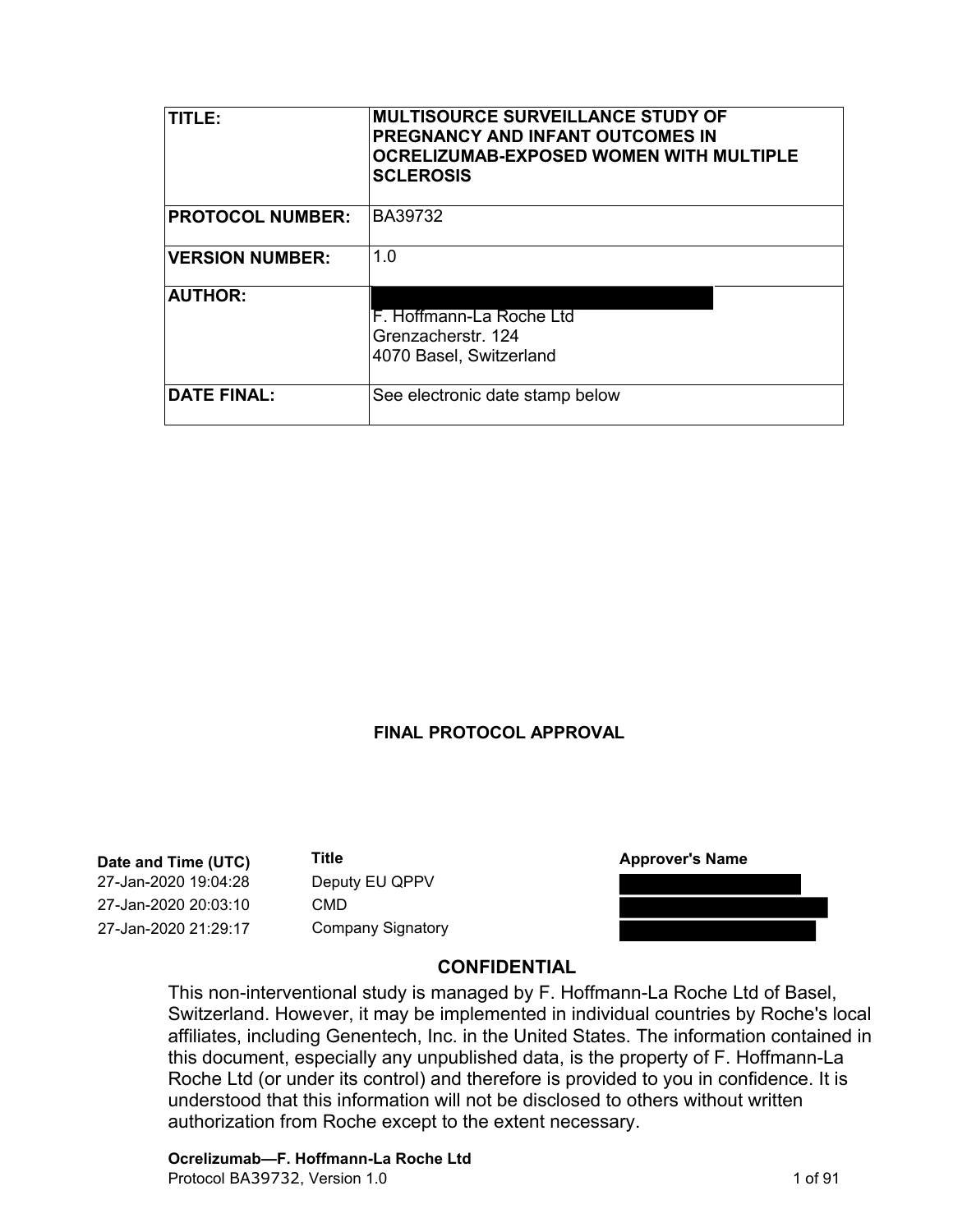| <b>EU PAS REGISTER</b><br><b>NUMBER:</b>                         | Study not registered                                                                                                                                                                                                  |
|------------------------------------------------------------------|-----------------------------------------------------------------------------------------------------------------------------------------------------------------------------------------------------------------------|
| <b>ACTIVE SUBSTANCE:</b>                                         | L04AA36 (ocrelizumab)                                                                                                                                                                                                 |
| <b>STUDIED MEDICINAL</b><br><b>PRODUCT:</b>                      | OCREVUS <sup>®</sup>                                                                                                                                                                                                  |
| <b>PRODUCT REFERENCE R04964913</b><br><b>NUMBER(S):</b>          |                                                                                                                                                                                                                       |
| <b>PROCEDURE</b><br><b>NUMBER(S):</b>                            | EMEA/H/C/004043; IND 100,593<br><b>BLA 761053</b>                                                                                                                                                                     |
| <b>JOINT PASS:</b>                                               | No.                                                                                                                                                                                                                   |
| <b>RESEARCH QUESTION</b><br><b>AND OBJECTIVES:</b>               | To assess and characterize pregnancy and infant outcomes<br>of women with multiple sclerosis exposed to ocrelizumab<br>during the 6 months before the estimated date of conception<br>or at any time during pregnancy |
| <b>COUNTRIES OF STUDY</b><br><b>POPULATION:</b>                  | United States, Denmark                                                                                                                                                                                                |
| <b>MARKETING</b><br><b>AUTHORIZATION</b><br><b>HOLDER (MAH):</b> | Roche Registration Ltd<br>6 Falcon Way<br><b>Shire Park</b><br>Welwyn Garden City AL7 1TW<br>United Kingdom                                                                                                           |
| <b>MAH CONTACT</b><br><b>PERSON:</b>                             | F.Hoffmann-La Roche AG<br>Hochstrasse 16<br>CH-4053 Basel                                                                                                                                                             |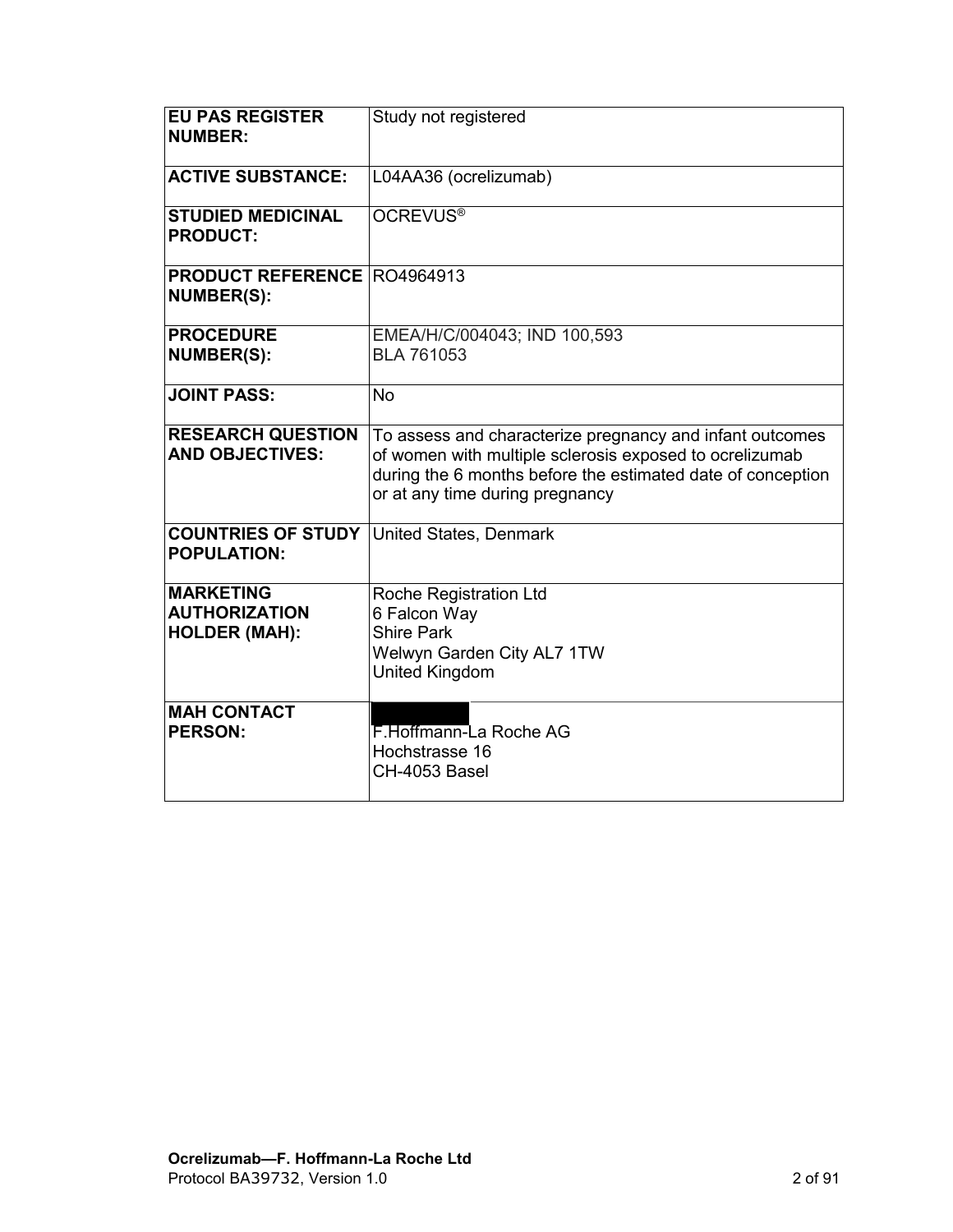#### <span id="page-2-0"></span> $1.$ **TABLE OF CONTENTS**

| 1 <sub>1</sub> |       |                                                    |    |
|----------------|-------|----------------------------------------------------|----|
| 2.             |       |                                                    |    |
| 3.             |       |                                                    |    |
| 4.             |       |                                                    |    |
| 5.             |       |                                                    |    |
| 6.             |       |                                                    |    |
| 7 <sub>1</sub> |       |                                                    |    |
|                | 7.1   |                                                    |    |
| 8.             |       |                                                    |    |
| 9.             |       |                                                    |    |
|                | 9.1   |                                                    |    |
|                | 9.2   |                                                    |    |
|                | 9.2.1 |                                                    |    |
|                | 9.2.2 |                                                    |    |
|                | 9.2.3 |                                                    |    |
|                | 9.3   |                                                    |    |
|                | 9.3.1 |                                                    |    |
|                | 9.3.2 |                                                    |    |
|                | 9.3.3 |                                                    |    |
|                | 9.4   |                                                    |    |
|                | 9.4.1 | HealthCore Integrated Research Database            | 40 |
|                | 9.4.2 | <b>Optum Dynamic Assessment of Pregnancies and</b> |    |
|                | 9.4.3 | <b>IBM MarketScan Commercial Claims and</b>        |    |
|                | 9.4.4 | Danish National Health Databases and the           |    |
|                | 9.5   |                                                    |    |
|                | 9.6   |                                                    |    |
|                | 9.7   |                                                    |    |
|                |       |                                                    |    |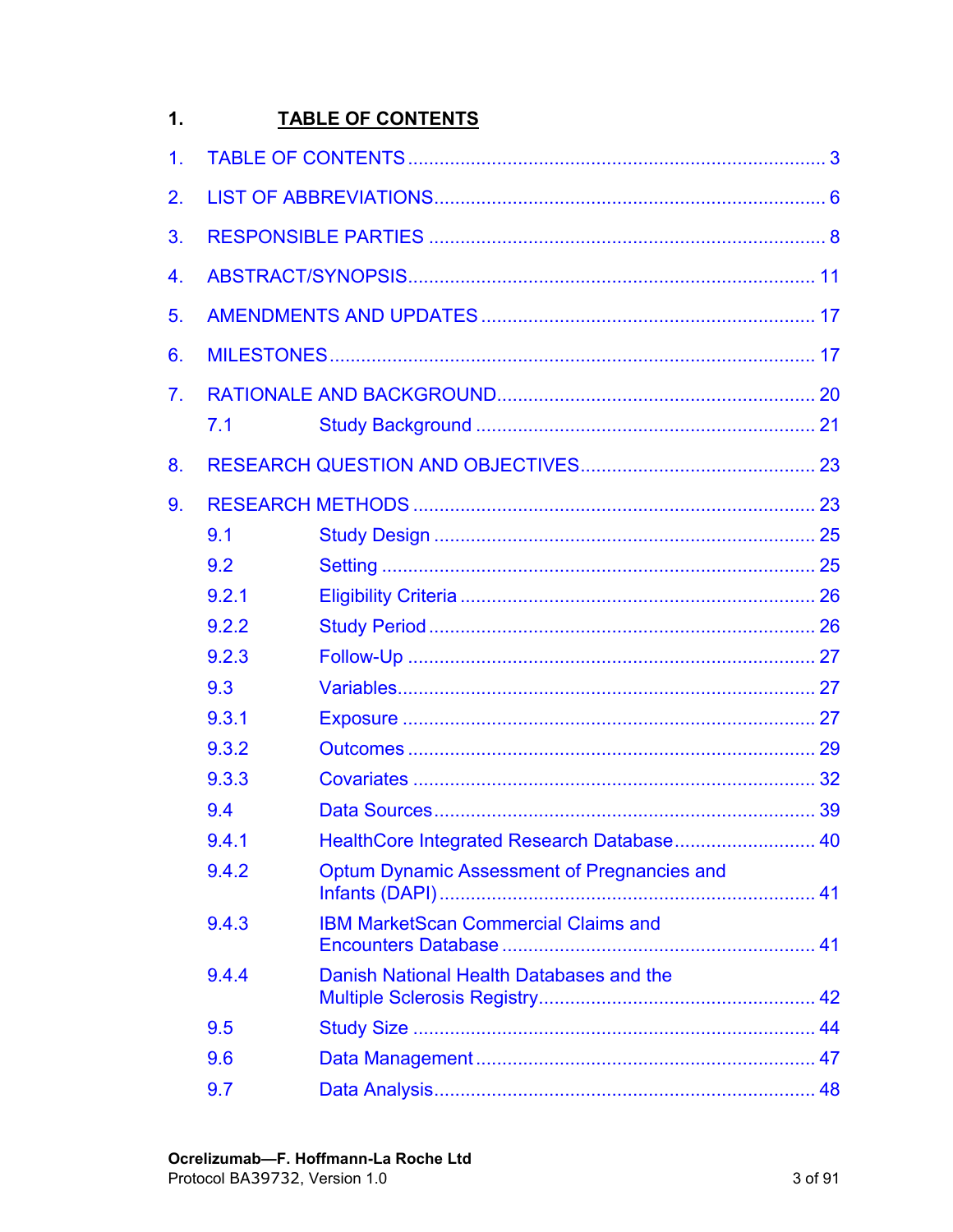|                 | 9.7.1 |                                             |  |
|-----------------|-------|---------------------------------------------|--|
|                 | 9.7.2 |                                             |  |
|                 | 9.7.3 |                                             |  |
|                 | 9.7.4 |                                             |  |
|                 | 9.7.5 |                                             |  |
|                 | 9.7.6 |                                             |  |
|                 | 9.7.7 |                                             |  |
|                 | 9.7.8 |                                             |  |
|                 | 9.7.9 |                                             |  |
|                 | 9.8   |                                             |  |
|                 | 9.9   |                                             |  |
| 10 <sub>1</sub> |       |                                             |  |
|                 | 10.1  |                                             |  |
|                 | 10.2  | HealthCore Integrated Research Database 62  |  |
|                 | 10.3  | Optum Dynamic Assessment of Pregnancies and |  |
|                 | 10.4  | <b>IBM MarketScan Commercial Claims and</b> |  |
|                 | 10.5  | Danish National Health Databases and Danish |  |
|                 | 10.6  |                                             |  |
| 11 <sub>1</sub> |       | <b>MANAGEMENT AND REPORTING OF ADVERSE</b>  |  |
| 12.             |       | PLANS FOR DISSEMINATING AND COMMUNICATING   |  |
|                 |       |                                             |  |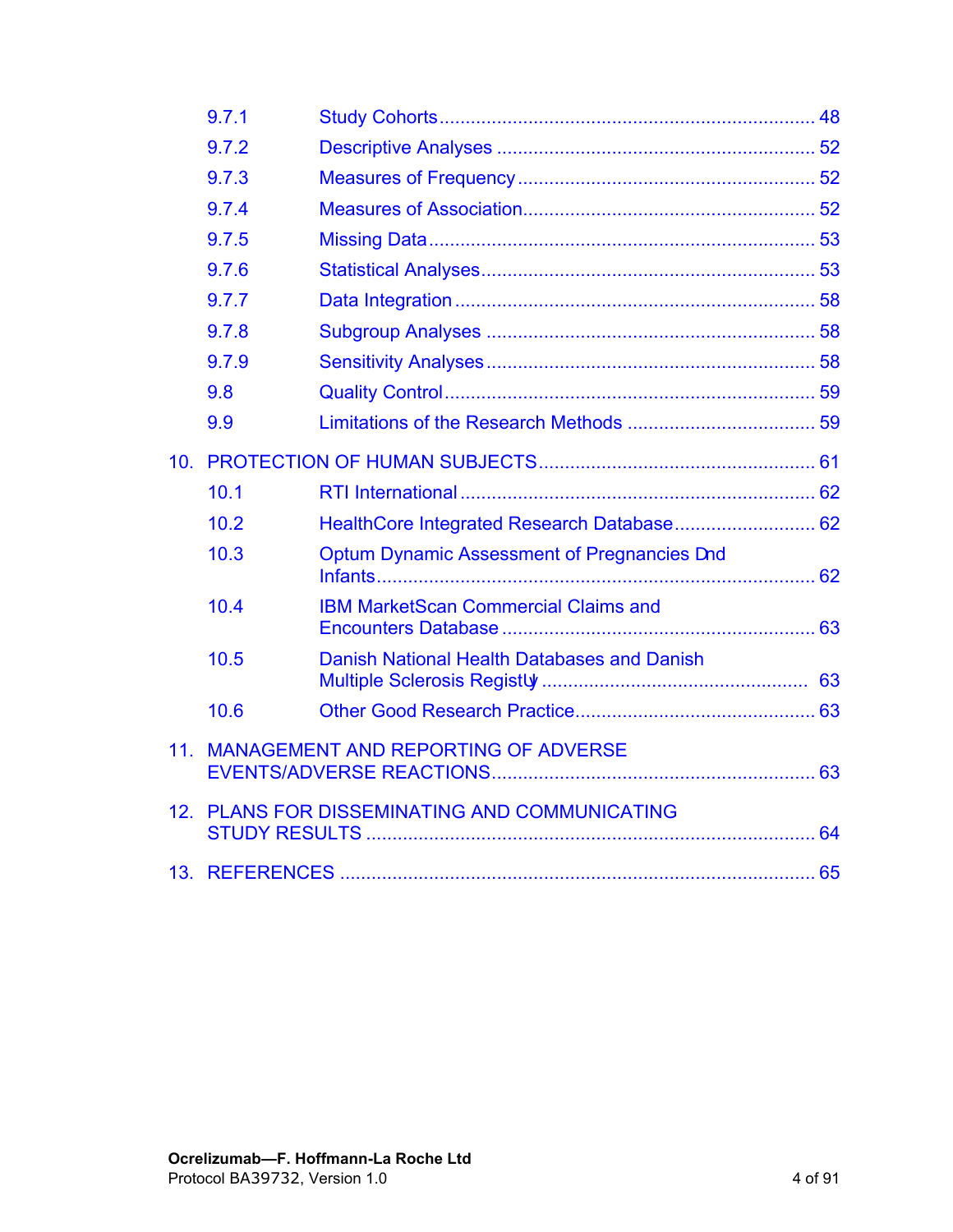# **LIST OF APPENDICES**

| <b>Appendix 1</b> |  |
|-------------------|--|
| <b>Appendix 2</b> |  |
| <b>Appendix 3</b> |  |
| <b>Appendix 4</b> |  |

# **LIST OF TABLES**

| Table 1 |                                                               | 19 |
|---------|---------------------------------------------------------------|----|
| Table 2 | Ocrelizumab and Other Multiple Sclerosis Disease-Modifying    |    |
|         |                                                               | 28 |
| Table 3 |                                                               | 33 |
| Table 4 | Published Algorithms to Identify Relapses of Multiple         |    |
|         |                                                               |    |
| Table 5 | Study Sizes Needed to Have Probability of 0.8 That the        |    |
|         | Upper Limit of the 95% Confidence Intervals Will Be Below     |    |
|         |                                                               |    |
| Table 6 | <b>Estimated Number of Pregnancies Exposed to Ocrelizumab</b> |    |
|         | in Women With Multiple Sclerosis in Selected US Data          |    |
|         |                                                               | 46 |
| Table 7 |                                                               | 49 |
| Table 8 | Published Algorithms to Identify Cases of Multiple Sclerosis  |    |
|         |                                                               | 50 |
| Table 9 |                                                               |    |
|         |                                                               |    |

# **LIST OF FIGURES**

| <b>Figure</b> |  |  |  |
|---------------|--|--|--|
|---------------|--|--|--|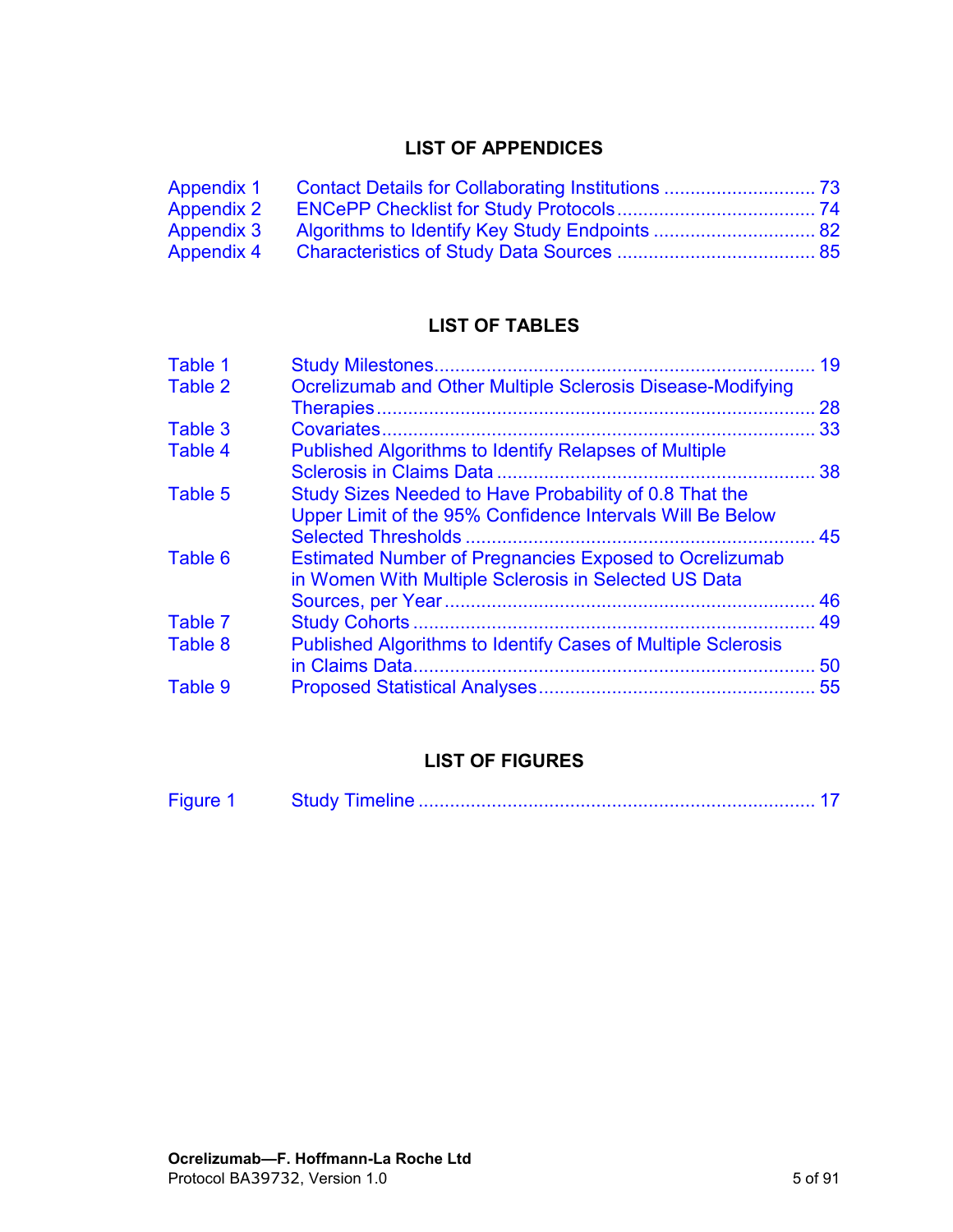# <span id="page-5-0"></span>**2. LIST OF ABBREVIATIONS**

| Abbreviation           | Definition                                                                                                               |
|------------------------|--------------------------------------------------------------------------------------------------------------------------|
| <b>ATC</b>             | Anatomical therapeutic chemical                                                                                          |
| <b>CDC</b>             | <b>Centers for Disease Control and Prevention</b>                                                                        |
| <b>CFR</b>             | <b>Code of Federal Regulations</b>                                                                                       |
| CI                     | Confidence interval                                                                                                      |
| <b>CNS</b>             | Central nervous system                                                                                                   |
| <b>CSR</b>             | Clinical study report                                                                                                    |
| <b>DAPI</b>            | Dynamic Assessment of Pregnancies and Infants                                                                            |
| <b>DDD</b>             | Defined daily dose                                                                                                       |
| <b>DMSR</b>            | Danish Multiple Sclerosis Registry                                                                                       |
| <b>DMT</b>             | Disease-modifying therapy                                                                                                |
| <b>DVP</b>             | Data validation plan                                                                                                     |
| <b>EDSS</b>            | <b>Expanded Disability Status Scale</b>                                                                                  |
| <b>EMA</b>             | <b>European Medicines Agency</b>                                                                                         |
| <b>ENCePP</b>          | European Network of Centres for Pharmacoepidemiology and<br>Pharmacovigilance                                            |
| <b>EU PAS Register</b> | European Union electronic register of post-authorization studies                                                         |
| <b>EUROCAT</b>         | European Surveillance of Congenital Anomalies program                                                                    |
| <b>FDA</b>             | Food and Drug Administration                                                                                             |
| <b>FSS</b>             | <b>Functional Systems Score</b>                                                                                          |
| <b>GPP</b>             | Guidelines for Good Pharmacoepidemiology Practices                                                                       |
| <b>GVP</b>             | Guideline on Good Pharmacovigilance Practices                                                                            |
| <b>HIPAA</b>           | Health Insurance Portability and Accountability Act                                                                      |
| <b>HIRD</b>            | HealthCore Integrated Research Database <sup>SM</sup>                                                                    |
| ICD-9                  | International Classification of Diseases, 9th Revision                                                                   |
| ICD-9-CM               | International Classification of Diseases, 9th Revision, Clinical<br>Modification                                         |
| $ICD-10$               | International Statistical Classification of Diseases and Related<br><b>Health Problems, 10th Revision</b>                |
| ICD-10-CA              | International Classification of Diseases, 10th Revision, Canadian<br>Modification                                        |
| ICD-10-CM              | International Classification of Diseases, 10th Revision, Clinical<br>Modification                                        |
| <b>ICH</b>             | International Conference on Harmonisation of Technical<br>Requirements for Registration of Pharmaceuticals for Human Use |
| IgG1                   | Immunoglobulin G1                                                                                                        |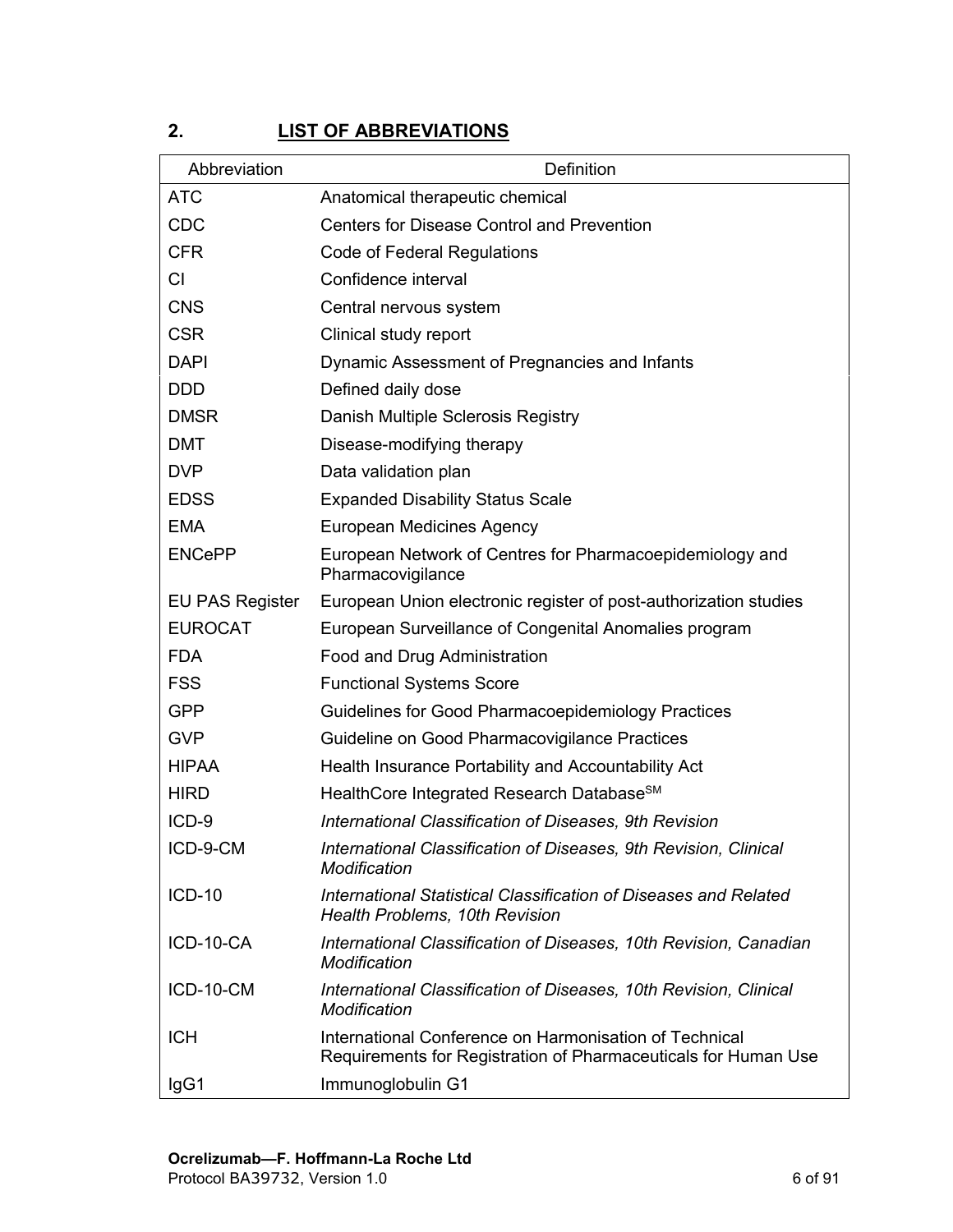| Abbreviation  | Definition                                                                                                       |
|---------------|------------------------------------------------------------------------------------------------------------------|
| IM            | Intramuscular                                                                                                    |
| <b>IRB</b>    | Institutional review board                                                                                       |
| <b>ISPE</b>   | International Society for Pharmacoepidemiology                                                                   |
| IV            | Intravenous                                                                                                      |
| MarketScan    | IBM MarketScan Commercial Claims and Encounters Database                                                         |
| <b>MCM</b>    | Major congenital malformation                                                                                    |
| <b>MRI</b>    | Magnetic resonance imaging                                                                                       |
| <b>MS</b>     | Multiple sclerosis                                                                                               |
| <b>MSIF</b>   | Multiple Sclerosis International Federation                                                                      |
| <b>NA</b>     | Not applicable                                                                                                   |
| <b>NDI</b>    | <b>National Death Index</b>                                                                                      |
| <b>NMSS</b>   | <b>National Multiple Sclerosis Society</b>                                                                       |
| <b>NPV</b>    | Negative predictive value                                                                                        |
| <b>PADER</b>  | Periodic adverse drug experience report                                                                          |
| <b>PAS</b>    | Post-authorization study                                                                                         |
| <b>PASS</b>   | Post-authorization safety study                                                                                  |
| <b>PBRER</b>  | Periodic benefit-risk evaluation report                                                                          |
| PHI           | Protected health information                                                                                     |
| <b>PMR</b>    | Post-marketing requirement                                                                                       |
| <b>PPMS</b>   | Primary progressive multiple sclerosis                                                                           |
| <b>PPV</b>    | Positive predictive value                                                                                        |
| Qn            | Quarter of the year                                                                                              |
| <b>RMS</b>    | Relapsing forms of multiple sclerosis                                                                            |
| <b>RRMS</b>   | Relapsing-remitting multiple sclerosis                                                                           |
| RTI-HS        | <b>RTI Health Solutions</b>                                                                                      |
| <b>SAP</b>    | Statistical analysis plan                                                                                        |
| <b>SC</b>     | Subcutaneous                                                                                                     |
| <b>SGA</b>    | Small for gestational age                                                                                        |
| <b>STORK</b>  | <b>Systematic Tracking of Real Kids</b>                                                                          |
| <b>STROBE</b> | Strengthening the Reporting of Observational Studies in<br>Epidemiology                                          |
| <b>TORCH</b>  | Toxoplasmosis, Other (syphilis, varicella-zoster, parvovirus B19),<br>Rubella, Cytomegalovirus (CMV), and Herpes |
| US            | <b>United States</b>                                                                                             |
| <b>WHO</b>    | World Health Organization                                                                                        |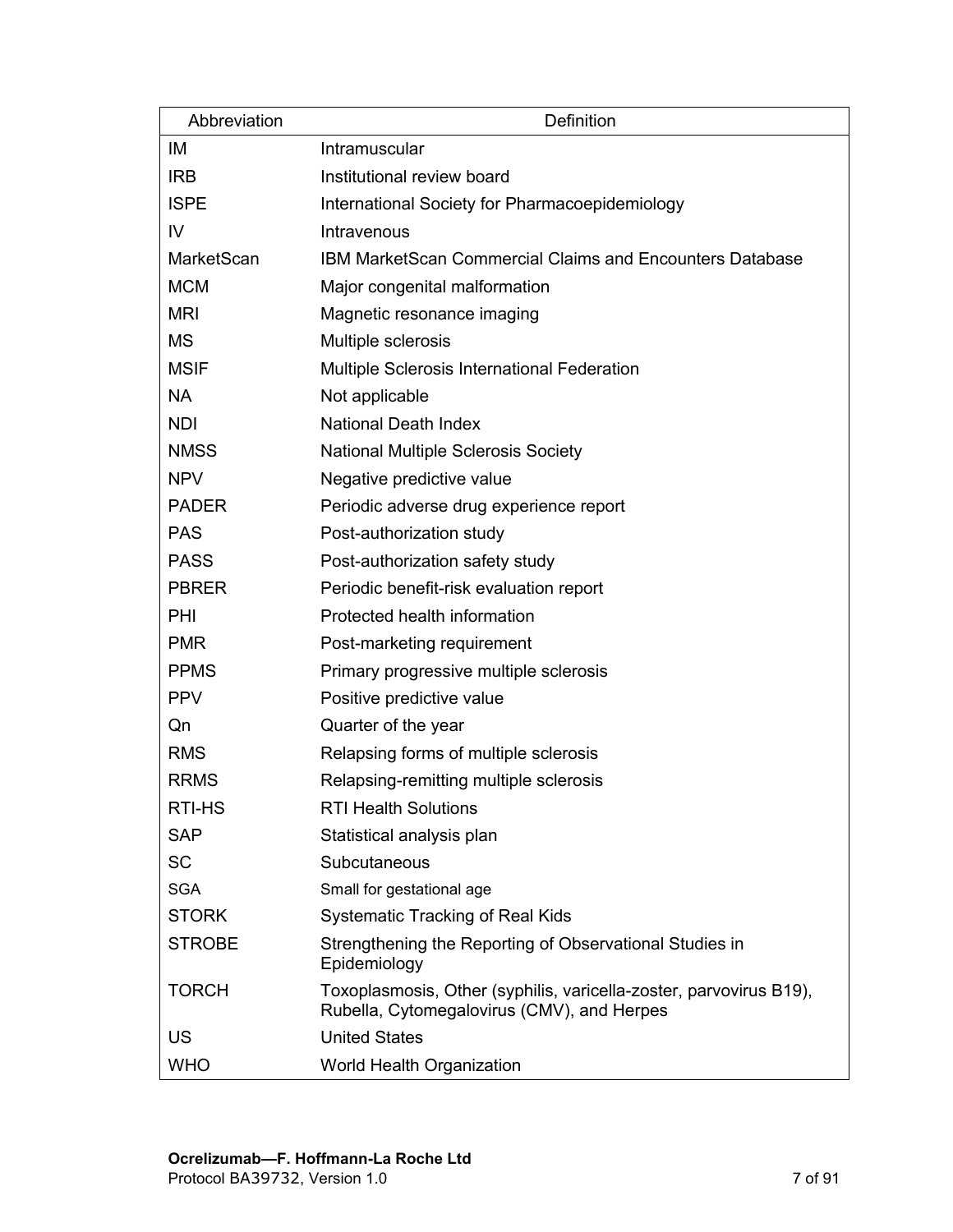# <span id="page-7-0"></span>**3. RESPONSIBLE PARTIES**

Each research partner under contract with Roche, as detailed further below, will share responsibility for the study design and conduct of the study and carry out all aspects of study implementation, including but not limited to:

- Obtaining local institutional review board and ethics approvals, as required;
- Interacting with other registers to achieve linkage with required data sets;
- Contributing to the development of the ocrelizumab uptake monitoring plan, statistical analysis plan (SAP), and study data validation plan (DVP);
- Managing raw data files;
- Obtaining ocrelizumab uptake monitoring data; and
- Preparing the analytical data sets following the protocol, the ocrelizumab uptake monitoring plan, the SAP, and any activities relating to validation of the study endpoints.

In addition to the responsibilities listed above for research partners, RTI Health Solutions serves as the coordinating center, with responsibilities including:

- Facilitating communication among all research partners, Roche, and the independent scientific advisors;
- Drafting and coordinating the development of common documents (e.g., the protocol, SAP, and reports); and
- Conducting the meta-analysis of aggregated results from individual data sources.

The investigators at RTI Health Solutions are responsible for conducting analyses in the IBM MarketScan Commercial Claims and Encounters Database. The investigators at HealthCore are responsible for conducting analyses in the HealthCore Integrated Research Database<sup>SM</sup>; investigators at Optum are responsible for conducting analyses in the Optum Dynamic Assessment of Pregnancies and Infants™ (DAPI); and investigators at **in Denmark** are responsible for conducting analyses in the Danish National Health Databases and the Danish Multiple Sclerosis Registry.

Independent scientific advisors, listed below, will provide scientific and technical advice and recommendations throughout the project.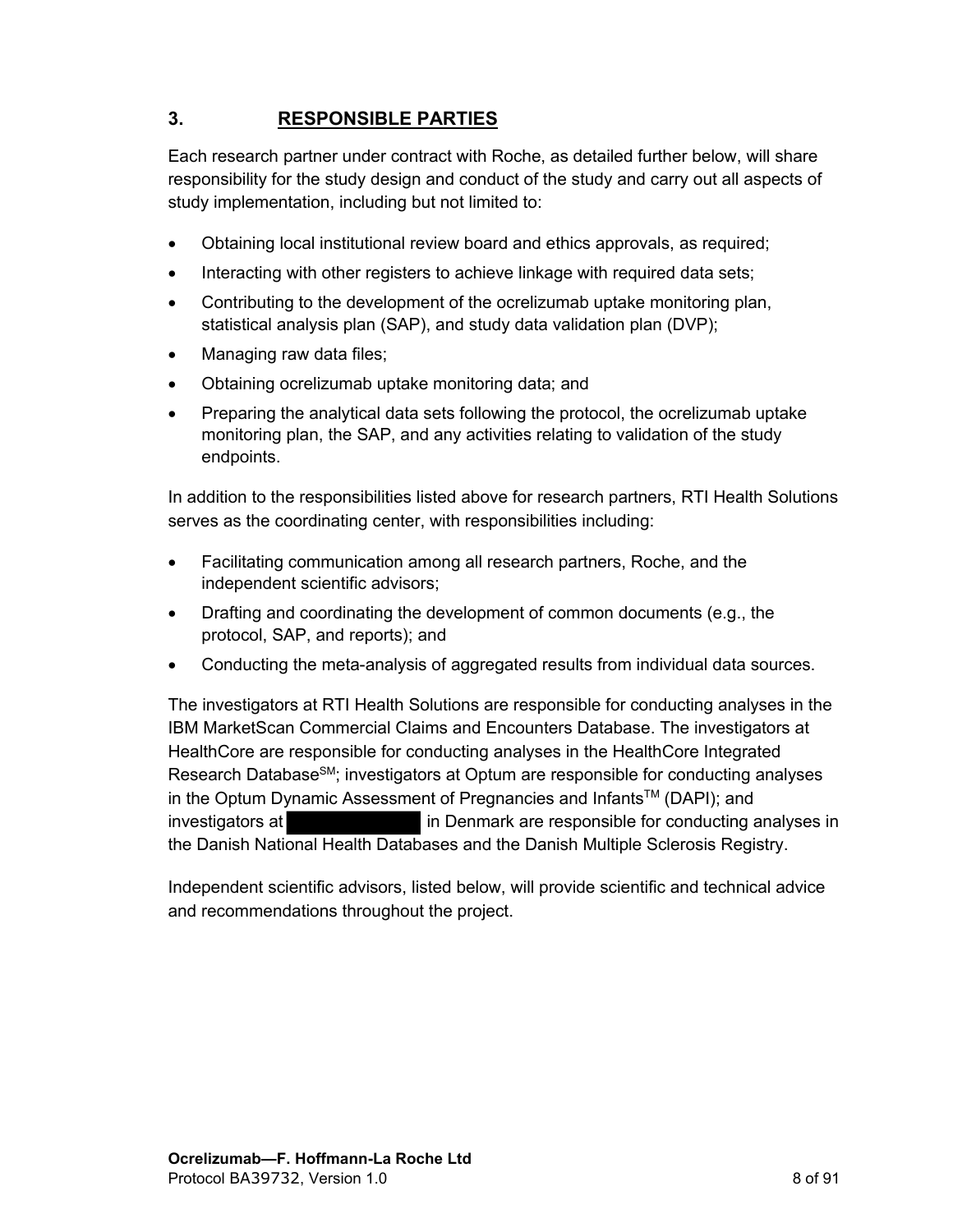## **Protocol Development Responsible**

F. Hoffmann-La Roche Ltd 4070 Basel, Switzerland

Neuroscience

Pharma Development Personalised Health Care - Data Science DS Global Safety Science CNS

RTI Health Solutions—Barcelona Diagonal 605, 9-1 08028 Barcelona, Spain Phone:

## **Coordinating Center**

RTI Health Solutions—Barcelona Diagonal 605, 9-1 08028 Barcelona, Spain Phone:

## **External Experts**

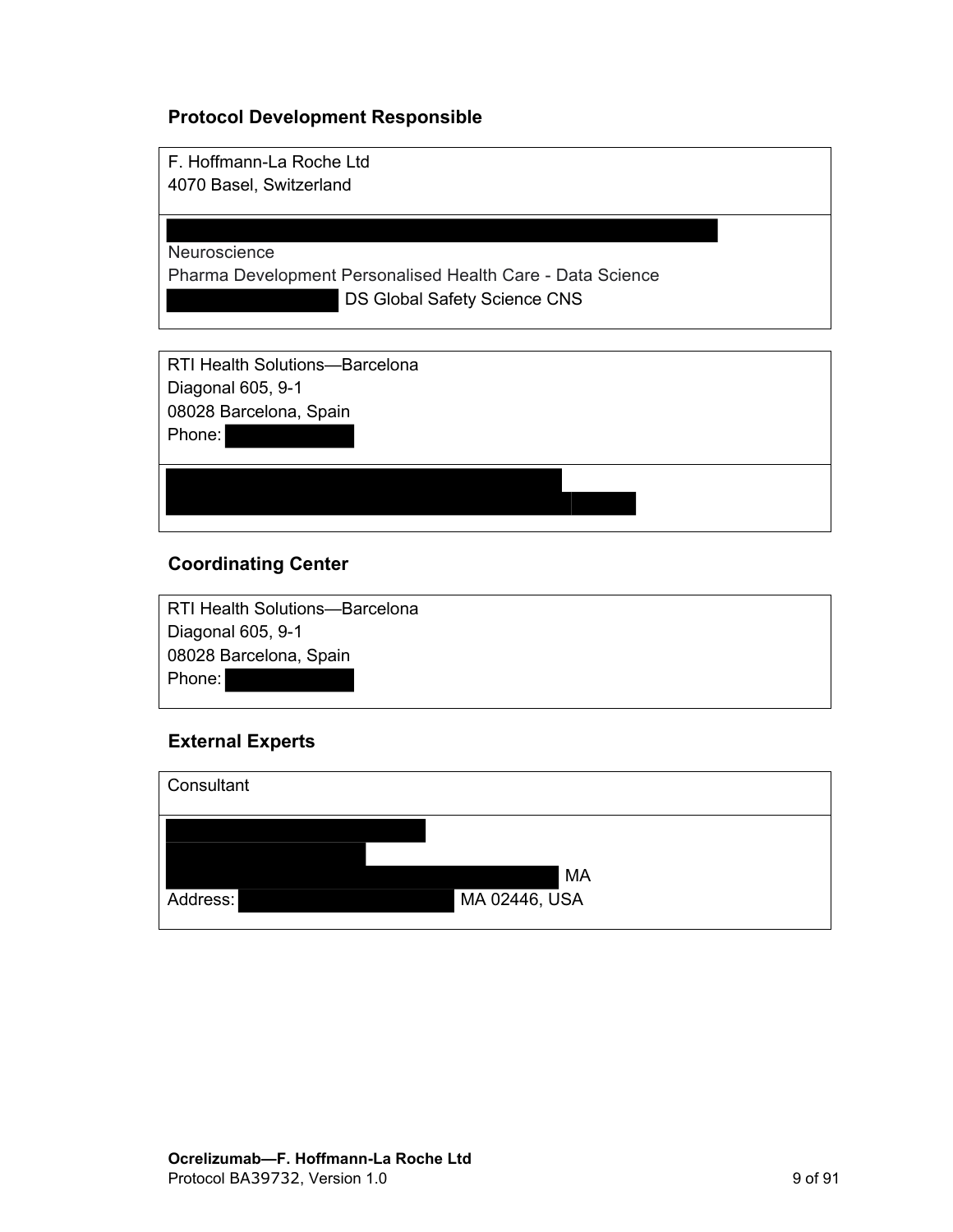| Consultant |  |  |
|------------|--|--|
|            |  |  |
|            |  |  |
| Denmark    |  |  |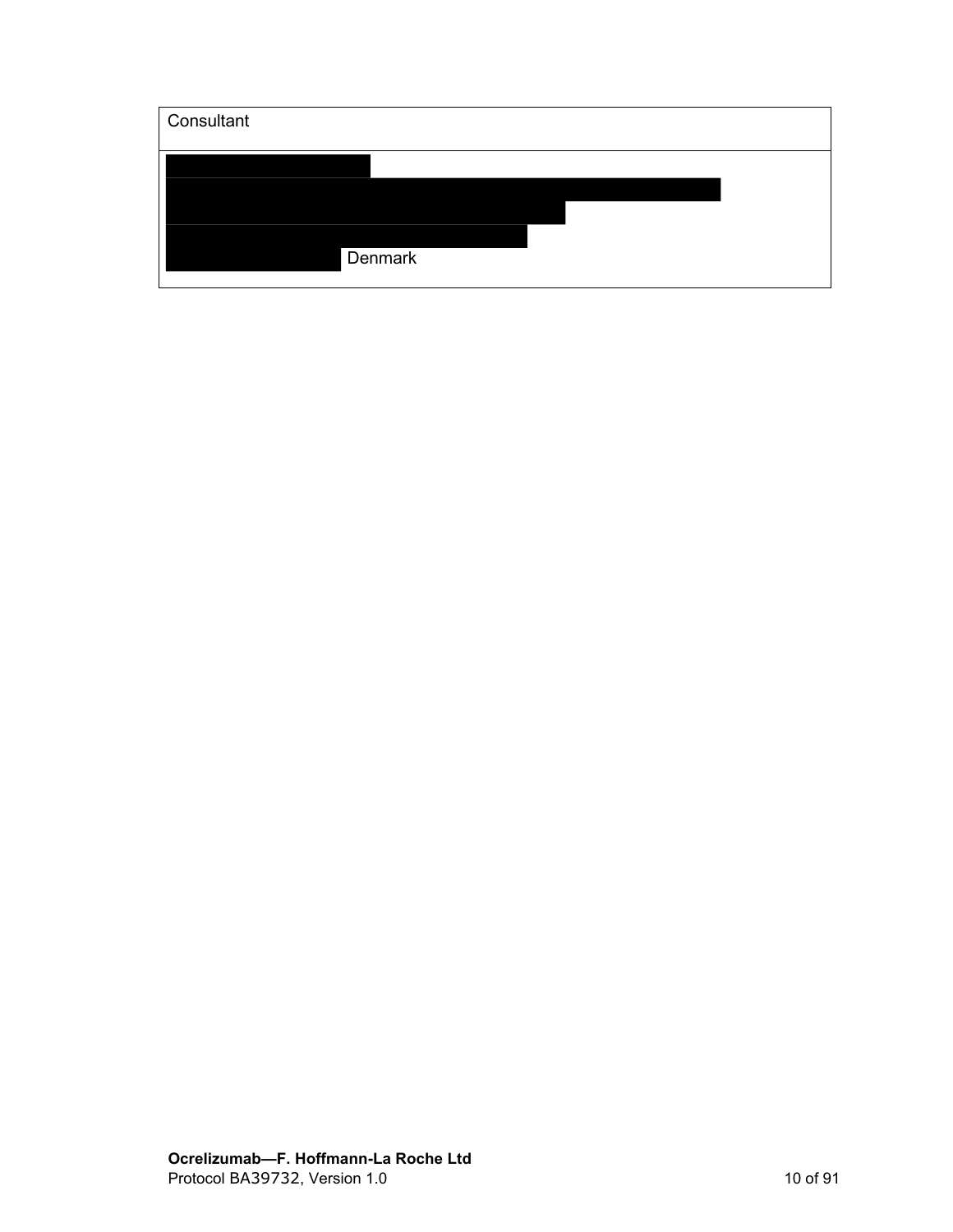## <span id="page-10-0"></span>**4. ABSTRACT/SYNOPSIS**

| TITLE:                  | <b>MULTISOURCE SURVEILLANCE STUDY OF</b><br>PREGNANCY AND INFANT OUTCOMES IN<br><b>OCRELIZUMAB-EXPOSED WOMEN WITH MULTIPLE</b><br><b>SCLEROSIS</b> |
|-------------------------|----------------------------------------------------------------------------------------------------------------------------------------------------|
| <b>PROTOCOL NUMBER:</b> | BA39732                                                                                                                                            |
| <b>VERSION NUMBER:</b>  | 1 O                                                                                                                                                |
| DATE OF PROTOCOL:       | See electronic date stamp on the cover page                                                                                                        |

#### **Rationale and Background**

Multiple sclerosis (MS) is a chronic inflammatory demyelinating disease of the central nervous system, thought to be a complex interaction of genetic susceptibility and environmental factors. Its prevalence is highest in North America and Europe. Multiple sclerosis is more frequent in women than men, with an overall sex ratio of 2 to 3 women for every 1 man, except in patients with primary progressive MS, where the frequency is similar in both sexes. Multiple sclerosis is commonly diagnosed during reproductive years. About 85% of people with MS have relapsing-remitting MS, a form of MS with exacerbations or relapses during which new symptoms appear or previous symptoms worsen and periods of partial or complete remission. If left untreated, most patients who are diagnosed with relapsing-remitting MS will eventually progress to a chronic form characterized by progressive worsening of neurologic function over time with occasional relapses, which is categorized as secondary progressive MS. Approximately 15% of people with MS are diagnosed with primary progressive MS (PPMS), a form of MS with steadily worsening neurologic symptoms from the onset of disease and no clear relapses.

OCREVUS® (ocrelizumab) was approved by the United States (US) Food and Drug Administration (FDA) on March 28, 2017, for the treatment of adult patients with relapsing forms of MS (RMS) and PPMS. Subsequently, OCREVUS® was approved in the EU, Switzerland, Australia, Canada, and other countries.

Ocrelizumab is a recombinant humanized monoclonal immunoglobulin G1 (IgG1) antibody that selectively targets CD20-expressing (CD20+) B cells. Two identical, randomized, active-controlled studies (OPERA I [Study WA21092] and OPERA II [Study WA21093]) have demonstrated superior efficacy outcomes versus interferon beta-1a in RMS; one randomized, placebo-controlled study (ORATORIO [Study WA25046]) demonstrated superior efficacy in PPMS versus placebo. Results of these studies show that depletion of CD20+ B cells leads to a significant impact on a broad range of clinical measures of disease, including disability progression, in addition to an impact on magnetic resonance imaging (MRI) outcomes related to disease progression and reflective of neural tissue loss, thus further supporting the hypothesis that B cells are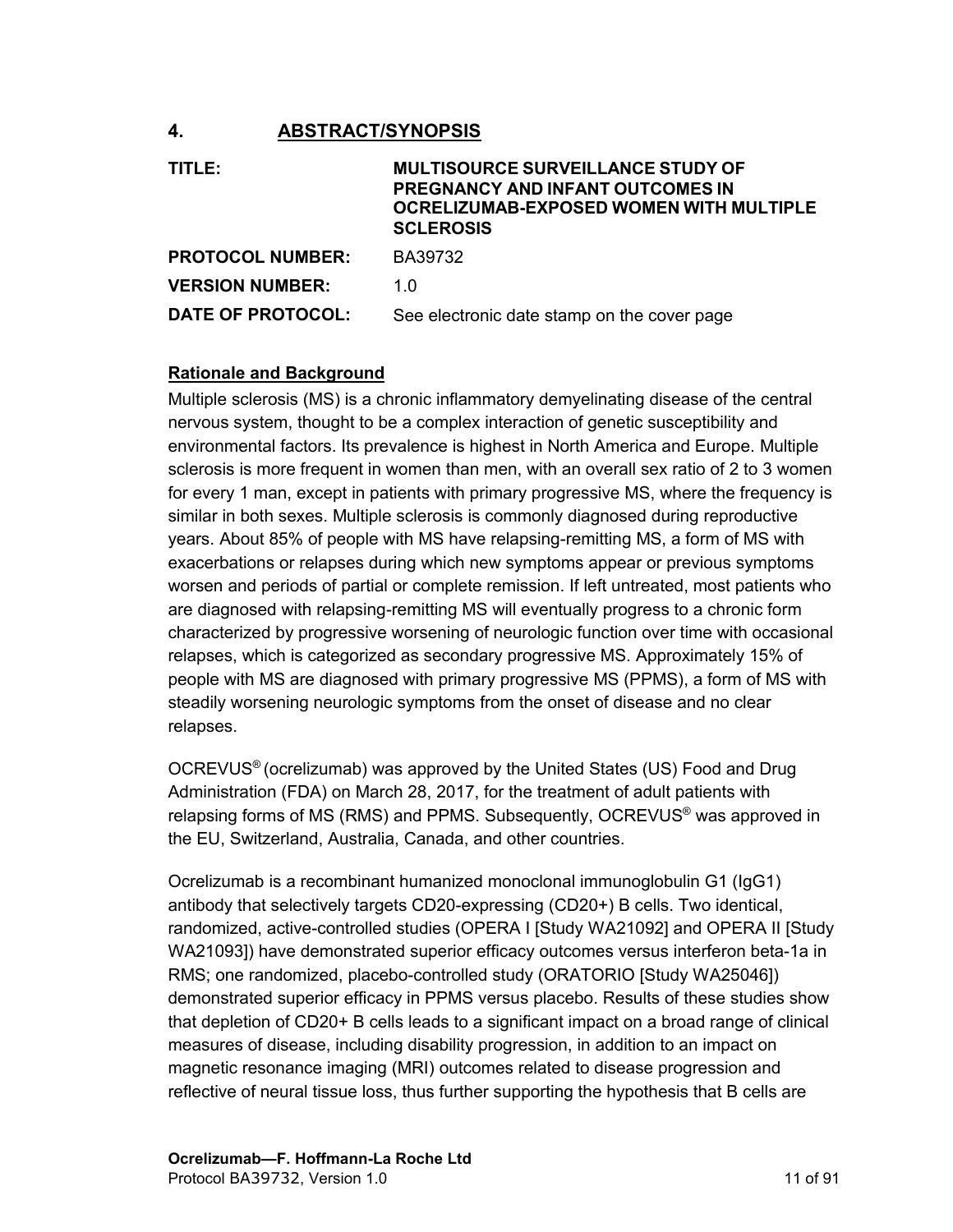central to the pathogenesis of both relapsing and primary progressive MS. Ocrelizumab has demonstrated a favorable safety profile in patients with RMS or PPMS. The proportion of patients with adverse events (AEs) was similar in patients treated with ocrelizumab and patients treated with interferon beta-1a (both 83.3%) or placebo (95.1% vs. 90.0%). The proportion of patients experiencing a serious adverse event was similar between ocrelizumab and the comparator groups—in RMS: 6.9%, ocrelizumab, and 8.7%, interferon beta-1a; in PPMS: 20.4%, ocrelizumab, and 22.2%, placebo.

Ocrelizumab is a humanized monoclonal antibody of an immunoglobulin G1 subtype, and immunoglobulins are known to cross the placental barrier. B-cell levels in human neonates following maternal exposure to ocrelizumab have not been studied in clinical studies. There are no adequate and well-controlled data from studies in pregnant women; however, transient, peripheral B-cell depletion and lymphocytopenia have been reported in infants born to mothers exposed to other anti-CD20 antibodies during pregnancy. It is not known whether ocrelizumab can affect pregnancy outcomes or infant outcomes in humans.

Roche proposes a non-interventional multidatabase post-marketing safety study to assess pregnancy-related safety data from women with MS exposed to ocrelizumab. This study will be conducted to fulfill part of the FDA post-marketing requirements (PMR 3194-4) for approval of ocrelizumab in the US. The study is listed as an additional pharmacovigilance activity to address the missing information on drug use during pregnancy and lactation in the proposed European Union Risk Management Plan.

## **Research Question and Objectives**

To assess and characterize pregnancy and infant outcomes of women with MS exposed to ocrelizumab during the 6 months before the estimated date of conception or at any time during pregnancy.

Specifically, the objectives are as follows:

- To estimate the frequency of selected adverse pregnancy outcomes in women with MS exposed to ocrelizumab during the defined exposure window; i.e., spontaneous abortions, stillbirths, elective abortions, preterm births, C-sections, and urinary and other infections in pregnancy
- To estimate the frequency of selected adverse fetal/neonatal/infant outcomes at birth and up to the first year of life in infants from pregnancies in women with MS exposed to ocrelizumab; i.e., major congenital malformations, small for gestational age, adverse effects on immune system development (e.g., severe infectious disease in the first year of life)

To compare the frequency of each safety event of interest between ocrelizumabexposed pregnant women with MS and two comparison cohorts: (1) primary comparison cohort: pregnancies in women with MS who have not been exposed to ocrelizumab (overall and in two strata—pregnancies exposed to any approved nonocrelizumab disease-modifying therapies [DMTs] for the treatment of MS or that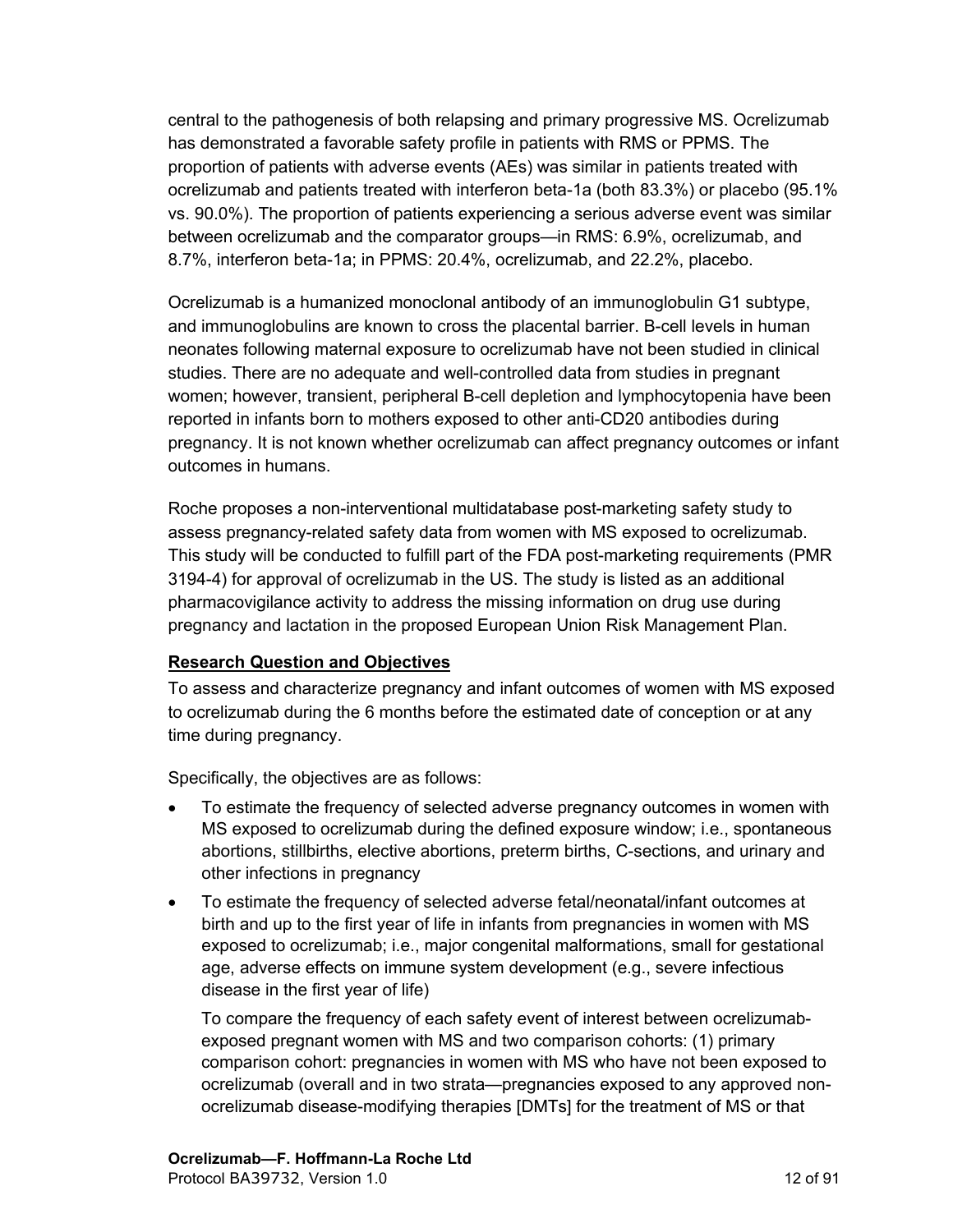may be approved during the study period [subcohort 1a] and pregnancies not exposed to approved DMTs [subcohort 1b]) and (2) secondary comparison cohort: pregnancies in women without MS who have not been exposed to ocrelizumab

#### **Study Design**

This will be an observational cohort study of ocrelizumab-exposed pregnancies and two matched comparison cohorts using multiple sources of prospectively collected secondary data. The study will be conducted in existing population-based health care databases and registries. The proposed data sources include health care claims from the US and country-level registries from Denmark. Analyses will follow a common protocol and statistical analysis plan; results will be integrated via meta-analysis. Drug uptake will be monitored annually to determine when the main analysis should start, i.e., when a sufficient number of exposed pregnancies has accumulated (see Study Size). The earliest conception dates in the study data are expected to be in 2017. The study period will start with the first ocrelizumab prescription in each database (expected in 2017 in the US) and will end at the latest date for which data are available for the study from each data source (expected in Q2 2028).

The following cohorts will be assembled: ocrelizumab-exposed pregnancies in women with MS (exposed cohort), pregnancies not exposed to ocrelizumab in women with MS, and pregnancies not exposed to ocrelizumab in women without MS.

## **Population**

Eligibility: The study population will include women from the three study cohorts and their children born during the study period. In each data source, study eligibility for mothers will require continuous enrollment with both medical and pharmacy benefits in the 6 months before the estimated beginning of pregnancy and throughout pregnancy. For children, eligibility criteria are inclusion of their mother in one of the three study cohorts (i.e., successful mother-child linkage is required) and continuous enrollment covering outpatient care and hospitalizations during follow-up (disenrollment will trigger end of follow-up).

For pregnancy outcomes, linkage to an infant is not required (i.e., pregnancies not linked to infants will be retained). For infant outcomes, linkage between the mother and infant is required.

Follow-up: Follow-up of women will start at the estimated beginning of pregnancy and will finish at the end of pregnancy; follow-up of infants will start at birth and finish at 1 year of age. For mothers and infants, follow-up will finish at the earliest of death, disenrollment from the data source, or end of the study period. For each outcome of interest that can occur multiple times, follow-up for that outcome will stop at its first occurrence (e.g., urinary tract infections in pregnancy, infections requiring hospitalization in pregnancy).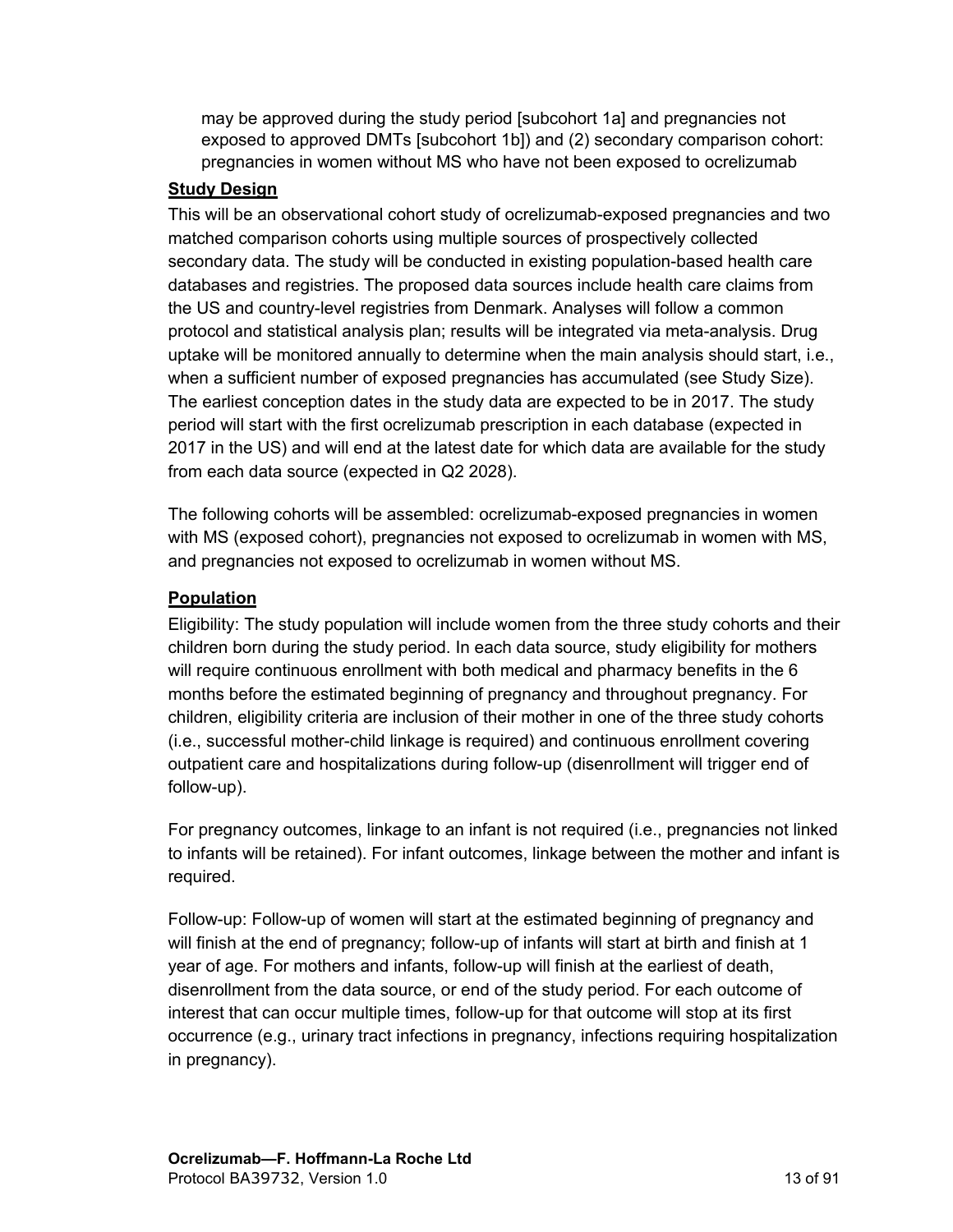#### **Variables**

Information may vary in the level of detail across data sources.

#### **Exposure**

The exposure of interest is ocrelizumab. The exposure window will be from 6 months before conception (to take into account the product's half-life and the US prescribing information at the time of approval, March 2017) to the end of pregnancy; to the end of the first trimester for analyses on congenital malformations; to the end of the first trimester or end of pregnancy if prior to end of first trimester, for analyses on spontaneous abortions and elective terminations; or to the date of outcome(s) that may occur before the end of pregnancy (e.g., infections during pregnancy).

The sources for ascertainment of medication use will be pharmacy dispensing claims in claim databases and treatment information recorded in the MS Registry (possibly supplemented with data on dispensed prescriptions) in Denmark. The timing of medication use relative to the beginning of pregnancy will be determined or estimated from available data in the data sources.

#### **Outcomes**

- Spontaneous abortion (pregnancy loss at  $<$  20 completed weeks)
- $\bullet$  Fetal death/stillbirth (≥ 20 completed weeks)
- Elective termination: the reason for termination (e.g., therapeutic abortion, abnormal findings in fetus in prenatal tests, ectopic pregnancy) will be ascertained to the extent to which data are available
- Preterm delivery (live birth at  $<$  37 completed weeks)
- C-section
- Urinary tract infection in pregnancy
- Infections requiring hospitalization during pregnancy
- Major congenital malformations in the infants
- Minor congenital malformations in the infants to the extent available, including a category for unspecified cardiac defects
- Small for gestational age
- Adverse effects on the immune system of the infants in the first year, comprising hospitalizations due to infectious diseases, cancer, and vaccine-preventable diseases and vaccine-associated poliomyelitis
- Infant growth and development to the extent available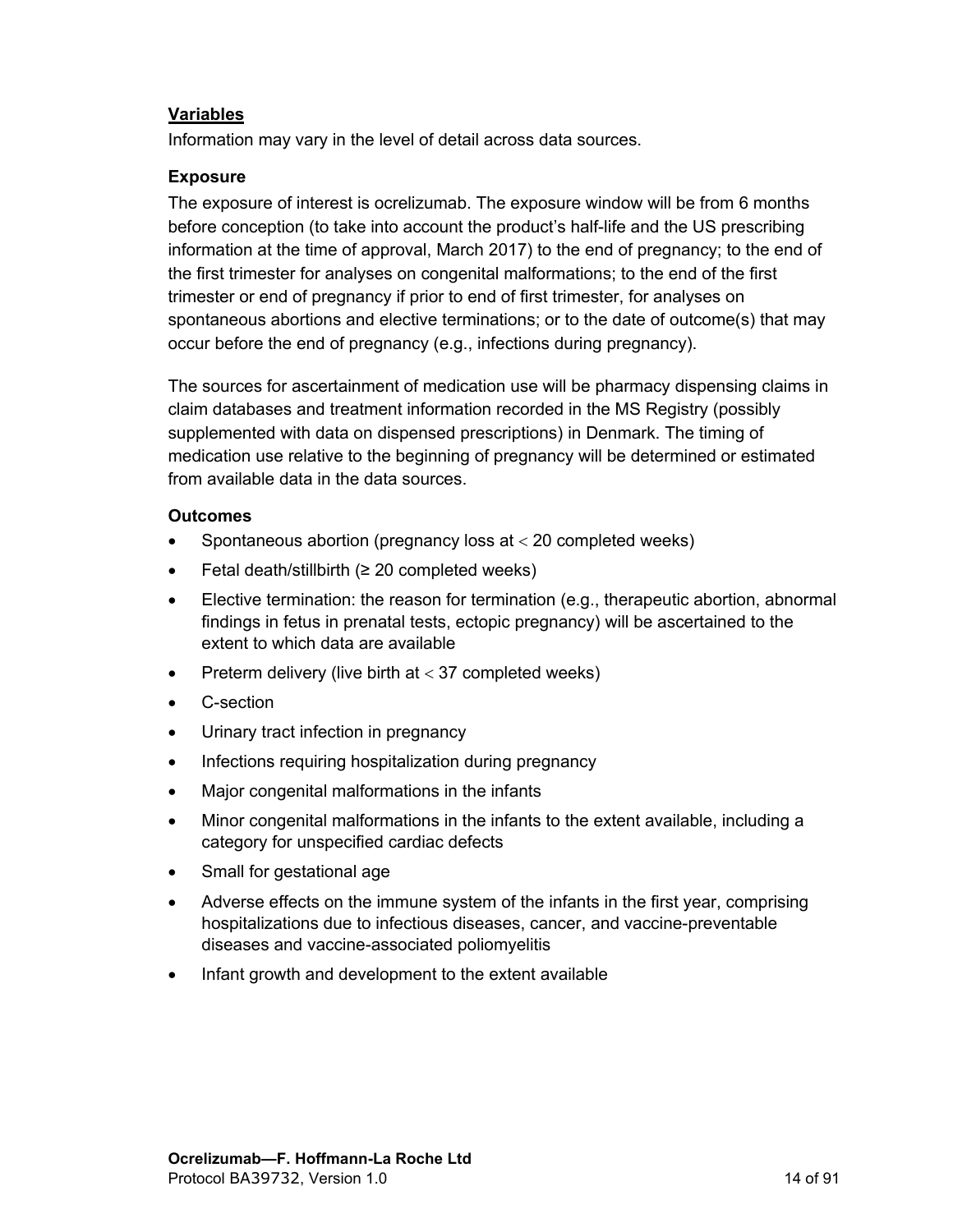#### **Covariates**

These variables were selected to provide a general description of the health and characteristics of the study cohorts and to explore potential confounding.

- Maternal characteristics at conception: age, education, obesity, medical history (including MS subtype [in Denmark] and other available information), history of smoking, and alcohol intake (information will be limited)
- Maternal obstetric history, including gravidity, parity, previous preterm deliveries, previous spontaneous abortions, or elective terminations, as available
- Medical conditions in pregnancy (such as course of MS; hypertension; diabetes; heart, thyroid, liver, kidney, and respiratory conditions (incl. asthma); and TORCH [Toxoplasmosis, Other (syphilis, varicella-zoster, parvovirus B19), Rubella, Cytomegalovirus (CMV), and Herpes] infections, as available)
- Medications from 6 months before conception through delivery, including other MS treatments during the study period; vaccinations; medications to treat diabetes, hypertension, and other diseases; teratogenic medications, and fertility treatment associated with this pregnancy
- Measures of health care services utilization in the 6 months before pregnancy: medications not related to the treatment of MS, health care encounters
- Sex of the infant

#### **Data Sources**

The data sources planned for this study are three health care claims databases in the US and in the national health care registries in Denmark:

- $\bullet$  HealthCore Integrated Research Database<sup>SM</sup> (HIRD) in the US
- Optum Dynamic Assessment of Pregnancies and Infants<sup>TM</sup> (DAPI) (formerly Systematic Tracking of Real Kids [STORK]) in the US
- IBM MarketScan Commercial Claims and Encounters Database (formerly Truven MarketScan Commercial Claims and Encounters Database MarketScan; hereafter, "MarketScan") in the US
- The nationwide population-based registries and databases in Denmark

#### **Study Size**

The target for this study will be approximately 1,005 pregnancies exposed to ocrelizumab and 3,015 pregnancies in each of the two comparator cohorts, including women from the four proposed data sources. This size, assuming that 62% of pregnancies end in a live birth, and that 65% of pregnancies ending in live births are successfully linked to infants, will allow exclusion of a relative risk of 2.5 or greater, if the true relative risk is 1, for major malformations combined, which have a baseline prevalence of approximately 3% of live births.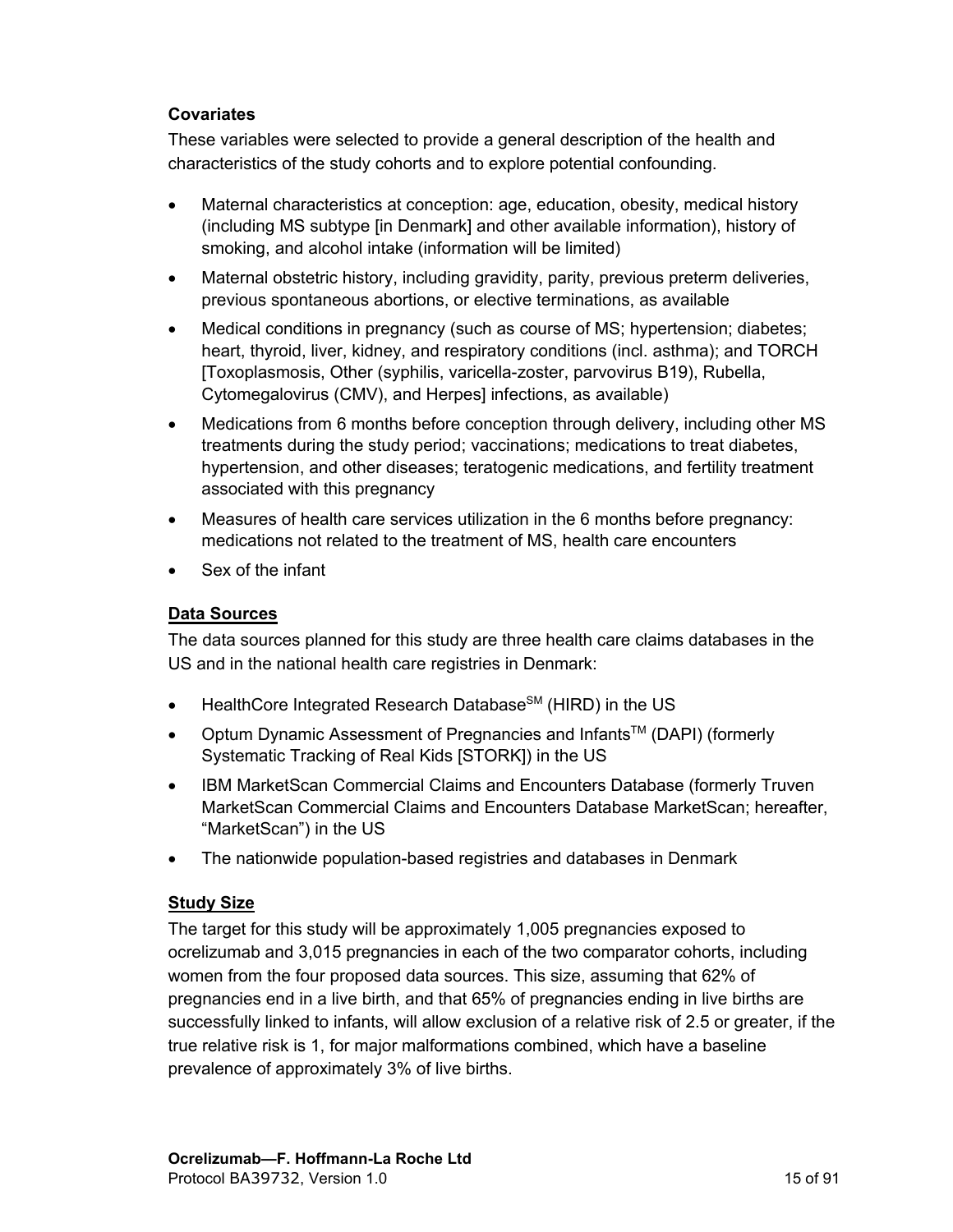## **Data Analysis**

Comparisons will involve ocrelizumab-exposed pregnant women and two comparator cohorts: (1) primary comparison cohort—pregnancies in women with MS who have not been exposed to ocrelizumab (overall and in two strata—pregnancies exposed to nonocrelizumab DMTs approved for the treatment of MS [subcohort 1a] and pregnancies not exposed to these DMTs [subcohort 1b]) and (2) secondary comparison cohort pregnancies in women without MS who have not been exposed to ocrelizumab.

To control for confounding and channeling effect, exposed subjects will be matched in a variable 1:3 ratio (up to 1:3) with subjects from each of the two comparison cohorts (separately), using propensity scores.

Characteristics of the unmatched and matched cohorts, including the frequency of the outcomes, will be shown in tabular format. Balance in matching will be assessed by examining the distribution of variables in the cohorts and estimating standardized differences for each variable between the ocrelizumab-exposed and comparator cohorts. No statistical tests are planned for this comparison, but variables with standardized differences above 0.1 will be further evaluated and may lead to a re-evaluation of the propensity score estimation.

Unadjusted measures of outcome frequency will be estimated within the matched cohorts.

Measures of association will vary across outcomes and include incidence rate ratios and odds ratios. No adjustment is planned beyond matching.

Subgroup analyses will include strata of maternal age, calendar year, and others (depending on counts and data availability).

Sensitivity analyses will include modifications of the exposure window to start 26, 90, and 130 days before pregnancy (1, 3.5, and 5 mean half-lives of ocrelizumab, respectively), by trimester of pregnancy, and handling of covariates.

Results will be presented separately for each data source. Overall association results (e.g., odds ratios for major congenital malformations) will be summarized across data sources using meta-analytic techniques with random effects.

#### **Milestones**

#### **Start of Study Observation**

The study start date is the date when ocrelizumab is first available in one of the participating US data sources. The planned start date is Q2 2017, coinciding with the availability of ocrelizumab in the US.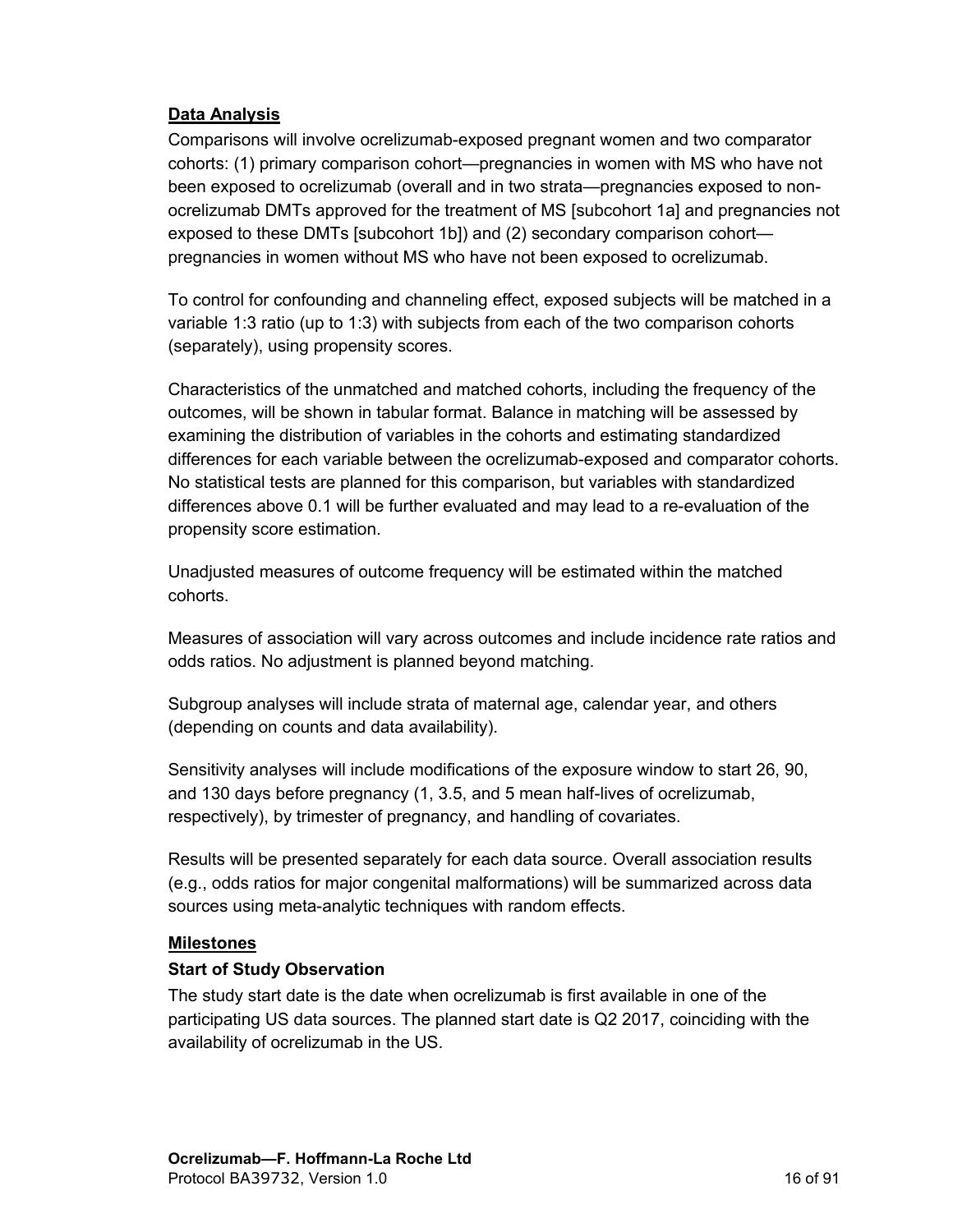## <span id="page-16-0"></span>**End of Study Observation**

The end of study observation is the date of the last observation included. The planned end-of-study-observation date is expected within the period Q2 2028-Q1 2029, depending on data availability within each data source.

## **5. AMENDMENTS AND UPDATES**

None.

## **6. MILESTONES**

After regulatory endorsement of the protocol, the study will be registered with the EU PAS Register (ENCePP, 2016). In each of the participating data sources, the study observation period (study period) will start with the first dispensing/prescription of ocrelizumab, which will vary by country (anticipated Q2 2017 in the US), and will end at varying times depending on the accrual of patients in the data source (anticipated within the period Q2 2028-Q2 2029), with anticipated study completion in Q2 2029([Figure 1](#page-16-0)). Currently, data extraction from the first data source is anticipated in Q2 2028, with data extraction potentially occurring at different dates for each data source. This date depends on the drug uptake, which will in turn depend on the date of drug approval by health authorities, local reimbursement, availability of reimbursement codes (e.g., Healthcare Common Procedure Coding System procedure codes), and administrative procedures within the selected data sources and the data source lag time for the data release to research. For example, with a launch date of Q2 2017, data collection (i.e., extraction) from a data source would start in Q2 2028 assuming a 3- to 4-month lag in data availability ([Figure 1](#page-16-0)).

## **Figure 1 Study Timeline**



Study milestones are summarized in [Table 1](#page-18-0). The number of ocrelizumab-exposed pregnancies and live births will be monitored annually during the study observation period in all data sources to inform the study size, update the predicted study power, and determine the study data set creation date. Monitoring of drug uptake is planned to start in 2020. Completion of the final study report is planned for the end of Q2 2030, or earlier if study size is reached earlier. Study timelines will be confirmed at a later time based on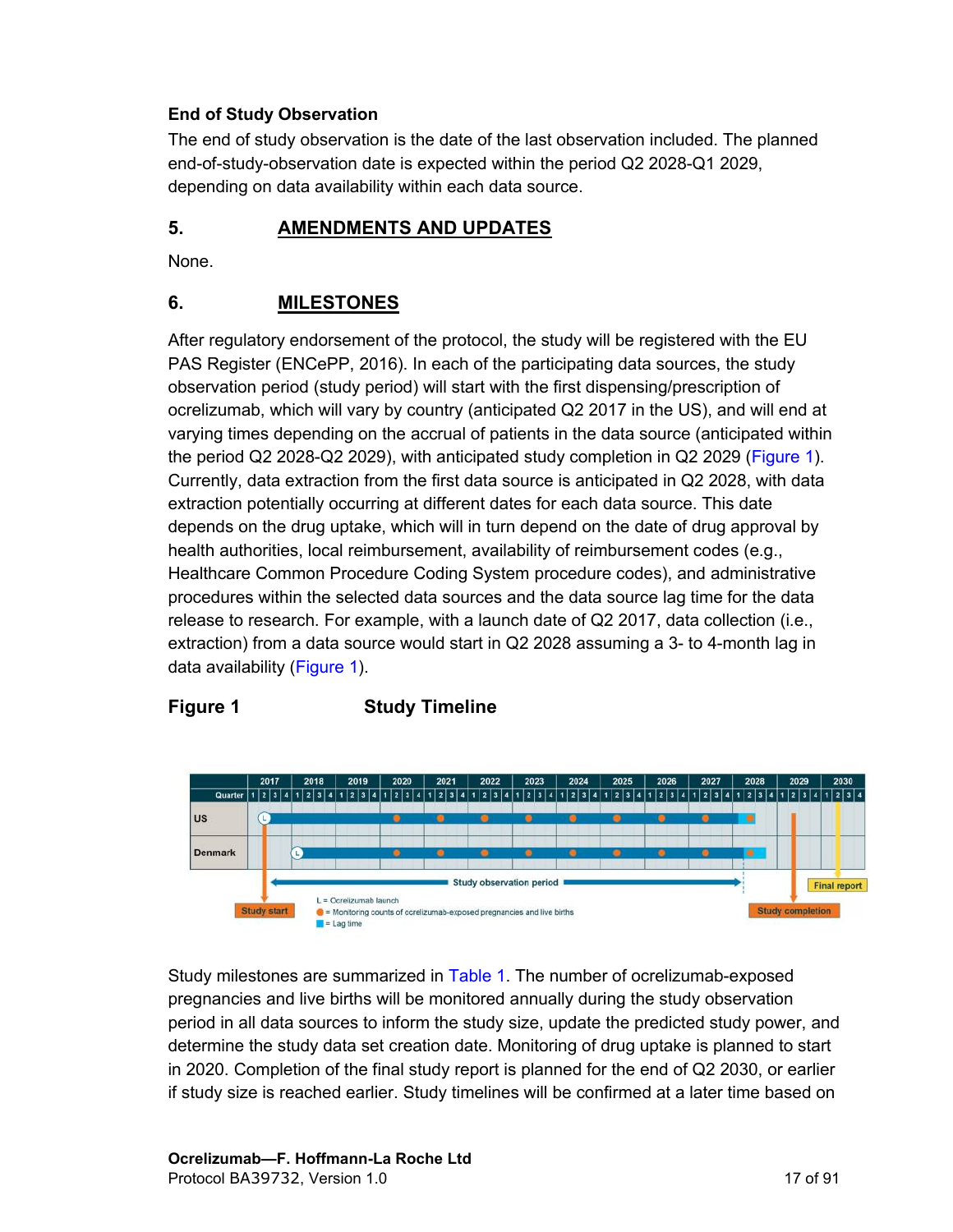drug monitoring. Progress reports will be provided to the health authorities through scheduled regulatory safety reporting (periodic adverse drug experience reports [PADERs] and/or periodic benefit-risk evaluation reports [PBRERs], as agreed with health authorities).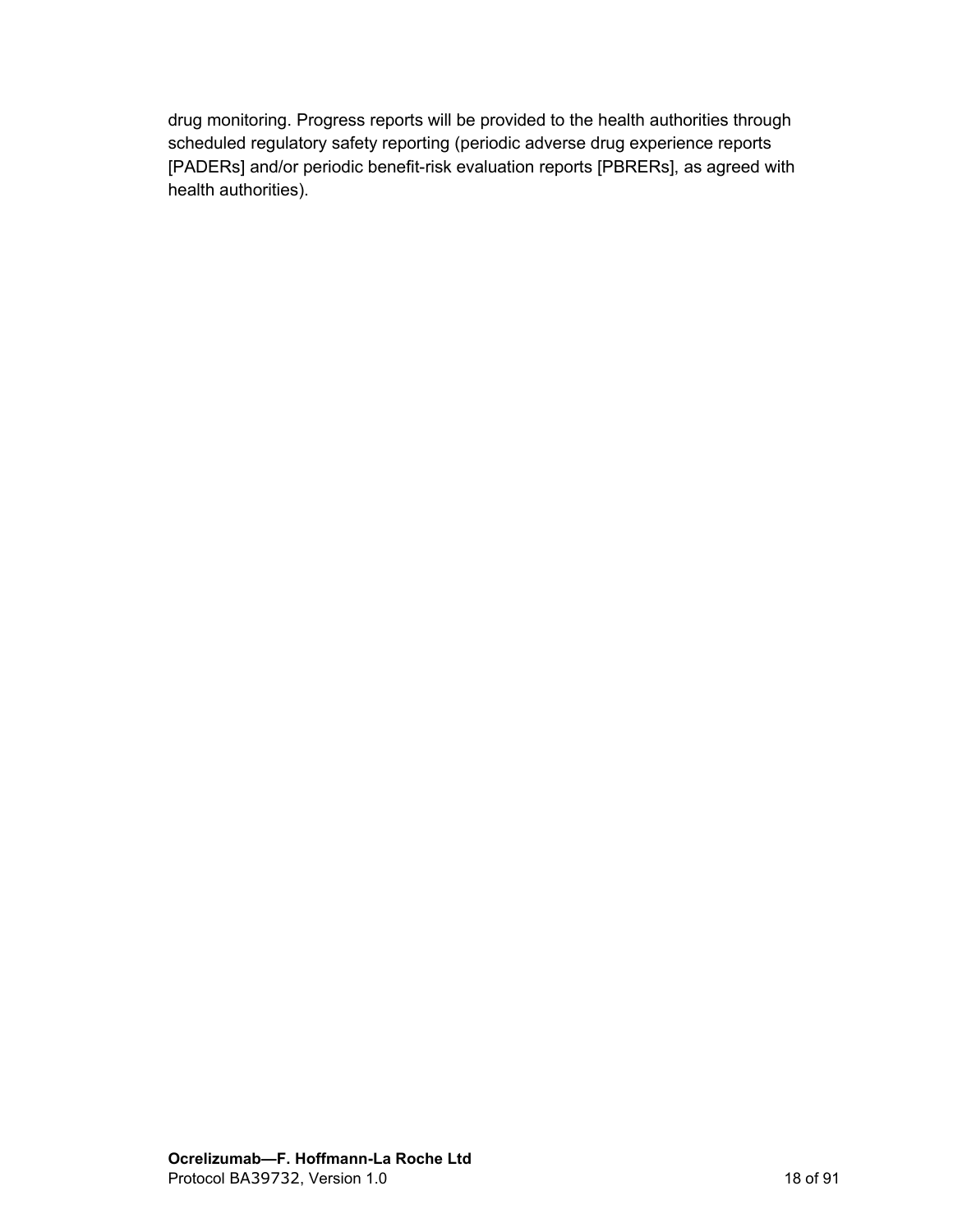#### <span id="page-18-0"></span>**Table 1 Study Milestones**

| Milestone                                                                  | <b>Planned Date</b>                                    |
|----------------------------------------------------------------------------|--------------------------------------------------------|
| Registration of protocol in the EU PAS Register                            | Within 1 month of protocol approval                    |
| Start of study observation                                                 | Q2 2017                                                |
| Monitoring of counts of ocrelizumab-exposed<br>pregnancies and live births | 2020                                                   |
| Monitoring of counts of ocrelizumab-exposed<br>pregnancies and live births | 2021                                                   |
| Monitoring of counts of ocrelizumab-exposed<br>pregnancies and live births | 2022                                                   |
| Monitoring of counts of ocrelizumab-exposed<br>pregnancies and live births | 2023                                                   |
| Monitoring of counts of ocrelizumab-exposed<br>pregnancies and live births | 2024                                                   |
| Monitoring of counts of ocrelizumab-exposed<br>pregnancies and live births | 2025                                                   |
| Monitoring of counts of ocrelizumab-exposed<br>pregnancies and live births | 2026                                                   |
| Monitoring of counts of ocrelizumab-exposed<br>pregnancies and live births | 2027                                                   |
| Monitoring of counts of ocrelizumab-exposed<br>pregnancies and live births | 2028                                                   |
| End of study observation                                                   | Q2 2028-Q2 2029                                        |
| Start of data collection (EMA definition) <sup>a</sup>                     | Q2 2028                                                |
| End of data collection (EMA definition) <sup>b</sup>                       | Q2 2029                                                |
| Study completion                                                           | Q2 2029                                                |
| Study progress report                                                      | According to PADER/PBRER schedule                      |
| Final report of study results (CSR)                                        | Q2 2030 (within 1 year of end of the<br>study)         |
| Registration of the results in the EU PAS Register                         | Within 1 month of submission of final<br>report to FDA |

CSR = clinical study report; EU PAS Register = European Union electronic register of postauthorization studies; PADER = periodic adverse drug experience report; PBRER = periodic benefit-risk evaluation report.

Note: Contracts between the sponsor and research organization(s) and approvals by data protection, data custodian, ethics, and scientific and regulatory review bodies are pending. Timelines may be affected by approvals from these bodies, duration of contract reviews, and availability of data and staff at research institutions once contracts and approvals are finalized. If monitoring counts indicate that the target study size (Section [9.5](#page-43-0)) might be attained earlier than anticipated, the study will be launched earlier, allowing for earlier submission of the study report to the FDA.

a Start of data collection for secondary data use is "the date from which data extraction starts. Simple counts in a database to support the development of the study protocol, for example, to inform the sample size and statistical precision of the study, are not part of this definition" (EMA, 2017b).

<sup>b</sup> End of data collection for secondary data use is "the date from which the analytical data set is completely available" (EMA, 2017b).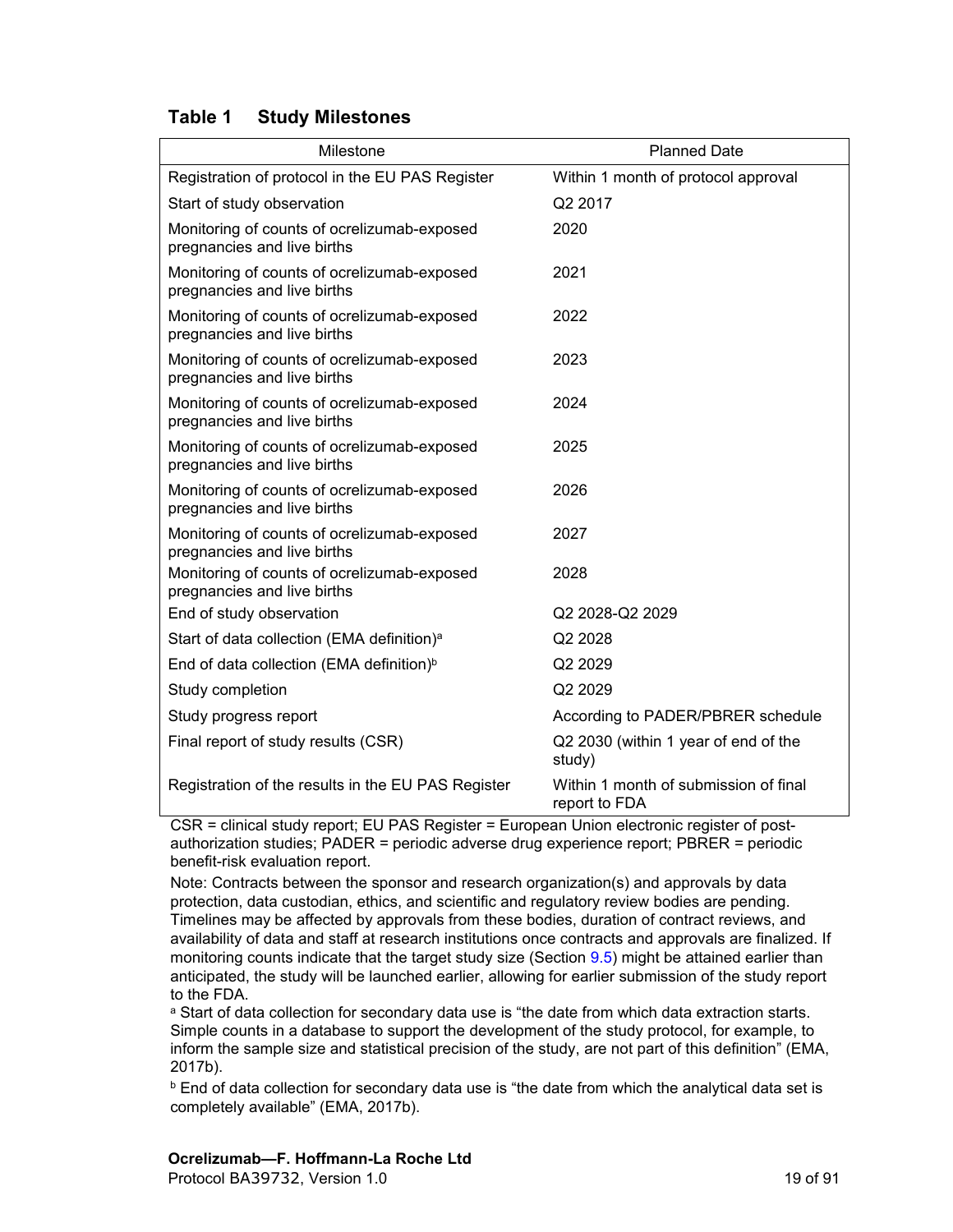# <span id="page-19-0"></span>**7. RATIONALE AND BACKGROUND**

Multiple sclerosis (MS) is a chronic inflammatory demyelinating disease of the central nervous system (CNS). Its etiology is not fully understood, but is thought to be a complex interaction of genetic susceptibility and environmental factors (Milo and Kahana, 2010). Multiple sclerosis affects approximately 2.3 million people worldwide, with the highest prevalence found in North America and Europe (140 and 108 patients with MS per 100,000 population, respectively) (MSIF, 2013). Overall, MS is more frequent in women than men, with a sex ratio of 2 to 3 women for every 1 man (Orton et al., 2006; Trojano et al., 2012), except in individuals with primary progressive form of the disease, which presents with similar prevalence by sex (NMSS, 2017b). Multiple sclerosis is commonly diagnosed during reproductive ages, between 20 to 50 years (NMSS, 2017d), with 30 years being the estimated average age of onset (MSIF, 2013).

About 85% of people with MS have relapsing-remitting MS, a form of MS with exacerbations or relapses during which new symptoms appear or previous symptoms worsen and periods of partial or complete remission. If left untreated, most patients who are diagnosed with relapsing-remitting MS will eventually progress to a chronic form characterized by progressive worsening of neurologic function over time with occasional relapses; which is categorized as secondary progressive MS. Approximately 15% of people with MS are diagnosed with primary progressive MS (PPMS), a form of MS with steadily worsening neurologic symptoms from the onset of disease and no clear relapses (Lublin et al., 2014; NMSS, 2017c).

Evidence suggests that inflammation is present in the CNS throughout all MS clinical courses, from relapsing-remitting MS to secondary progressive MS and in PPMS (Frischer et al., 2009). Differences between disease phenotypes are due to the differential contribution of each of the inflammatory and neurodegenerative processes to the pathophysiology of CNS damage over time (Frischer et al., 2009; Frischer et al., 2015).

OCREVUS® (ocrelizumab) was approved by the United States (US) Food and Drug Administration (FDA) on March 28, 2017, for the treatment of adult patients with relapsing forms of MS (RMS) and PPMS (Genentech Inc., 2017). Subsequently, OCREVUS® was approved in the EU, Switzerland, Australia, Canada, and other countries.

Ocrelizumab is a recombinant humanized monoclonal immunoglobulin G1 (IgG1) antibody that selectively targets CD20-expressing (CD20+) B cells. Two identical, randomized, active-controlled studies (OPERA I [Study WA21092] and OPERA II [Study WA21093]) have demonstrated superior efficacy outcomes versus interferon beta-1a in relapsing forms of multiple sclerosis (RMS) (Hauser et al., 2017); one randomized, placebo-controlled study (ORATORIO [Study WA25046]) demonstrated superior efficacy in PPMS versus placebo (Montalban et al., 2017). Results of these studies show that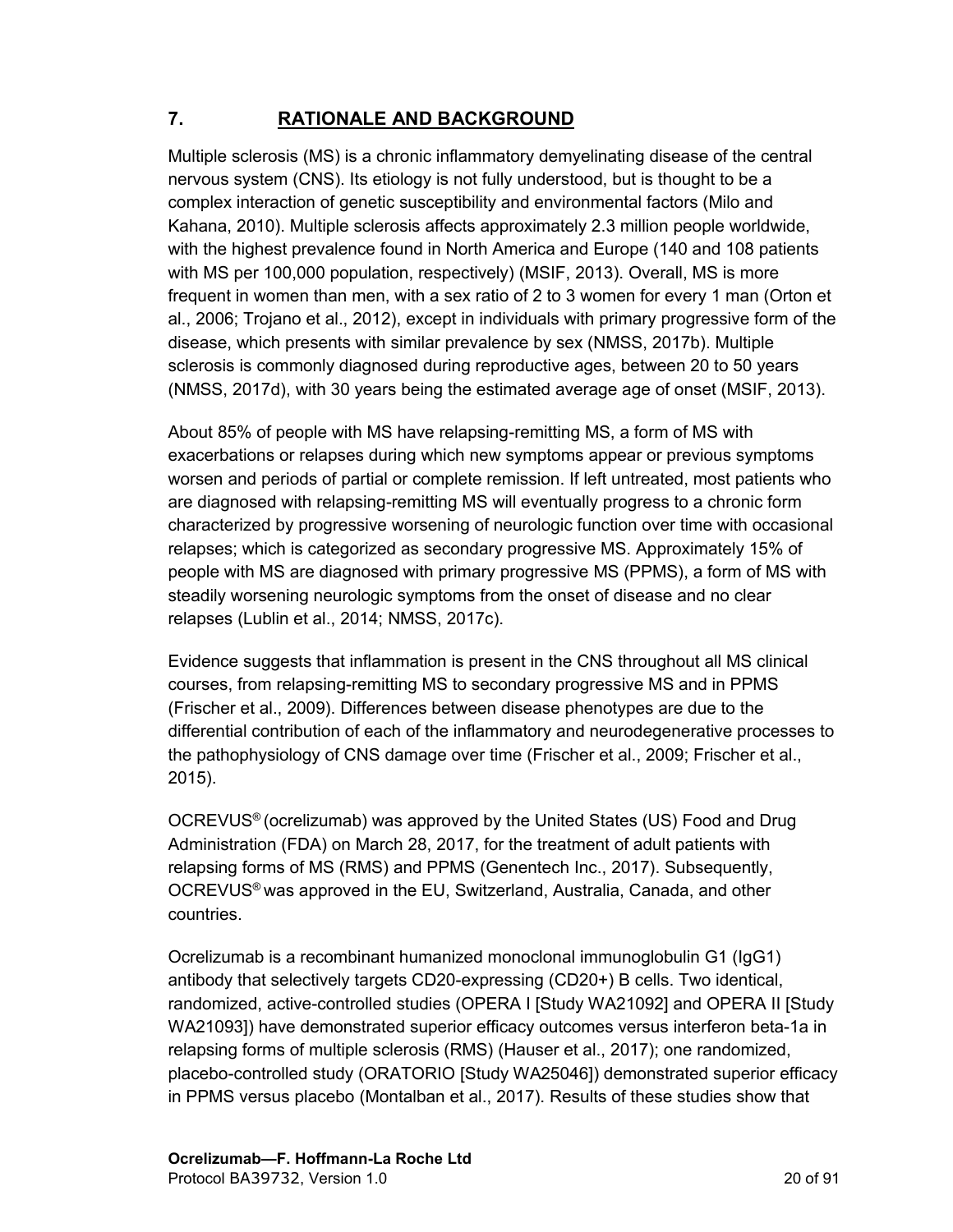<span id="page-20-0"></span>depletion of CD20+ B cells leads to a significant impact on a broad range of clinical measures of disease, including disability progression, in addition to an impact on magnetic resonance imaging (MRI) outcomes related to disease progression and reflective of neural tissue loss, thus further supporting the hypothesis that B cells are central to the pathogenesis of both relapsing and primary progressive MS. Ocrelizumab has demonstrated a favorable safety profile in patients with RMS and PPMS (Hauser et al., 2017; Montalban et al., 2017). The proportion of patients with adverse events (AEs) was similar in patients treated with ocrelizumab and patients treated with interferon beta-1a (both 83.3%) or placebo (95.1% vs. 90.0%). The proportion of patients experiencing a serious adverse event was similar between ocrelizumab and the comparator groups—in RMS: 6.9%, ocrelizumab, and 8.7%, interferon beta-1a; in PPMS: 20.4%, ocrelizumab, and 22.2%, placebo.

## **7.1 STUDY BACKGROUND**

Birth defects—structural (e.g., cleft lip/palate, heart defects, neural tube defects, abnormal limbs) and functional/developmental (e.g., sensory problems, metabolic disorders, nervous system problems, degenerative disorders)—affect about 3.0 per 100 live births in the United States (CDC, 2008) and are the leading cause of infant deaths (about 20% of all infant deaths) (Matthews et al., 2015). The European Surveillance of Congenital Anomalies (EUROCAT) estimated the prevalence of major congenital anomalies to be 23.9 per 1,000 live births from 2003-2007 (Dolk et al., 2010). It is uncertain whether MS has an impact on the risk of adverse pregnancy and infant outcomes. Some studies suggest there is little evidence that MS increases the risk of adverse pregnancy, delivery, or infant outcomes including perinatal mortality, congenital malformations, and delivery complications (Dahl et al., 2005; Houtchens, 2007; Mueller et al., 2002). Other studies suggest pregnancies in women with MS are associated with more frequent operative deliveries, decreased infant birth weight, and infants small for gestational age compared with women without MS (Dahl et al., 2008; Dahl et al., 2005; Kelly et al., 2009).

Ocrelizumab is a humanized monoclonal antibody of an immunoglobulin G1 subtype, and immunoglobulins are known to cross the placental barrier. B-cell levels in human neonates following maternal exposure to ocrelizumab have not been studied in clinical studies. There are no adequate and well-controlled data from studies in pregnant women; however, transient peripheral B-cell depletion and lymphocytopenia have been reported in infants born to mothers exposed to other anti-CD20 antibodies during pregnancy (Chakravarty et al., 2011; Klink et al., 2008).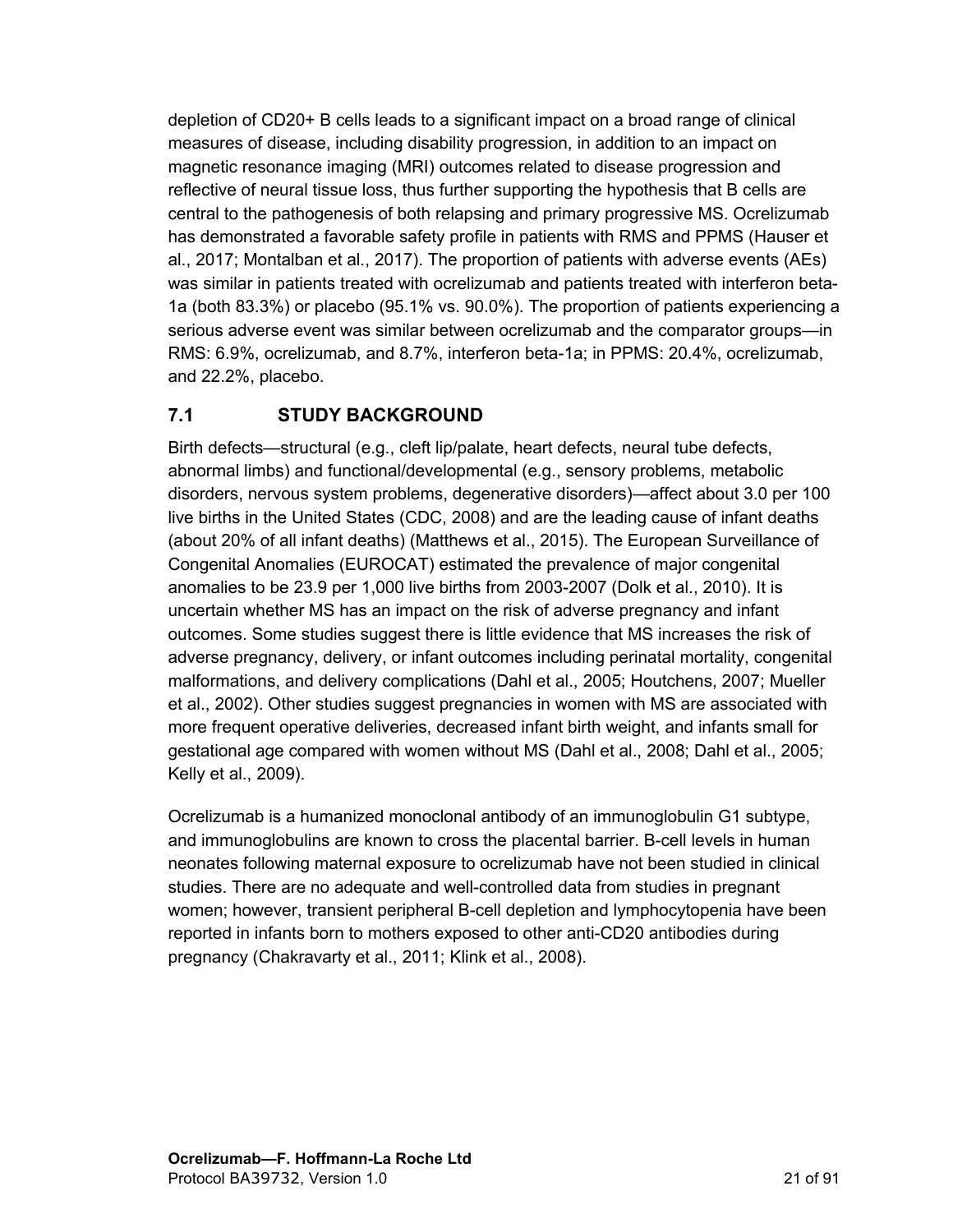It is not known whether ocrelizumab can affect pregnancy outcomes or infant outcomes in humans. However, based on pathophysiological considerations, ocrelizumab might theoretically affect pregnancy outcomes and infant outcomes in the following ways:

- By direct exposure of the fetus to ocrelizumab, which is assumed to occur after the 16th week of gestation as receptor-mediated transplacental transfer of IgG1; this is minimal during the first trimester of pregnancy (Palmeira et al., 2012; Simister, 2003).
- Indirectly due to known or unknown infections or infectious complications in the mother exposed to ocrelizumab during pregnancy, which may affect infants, where the infection may be associated with ocrelizumab exposure.
- Indirectly due to effects of ocrelizumab on the placenta.

Based on the average ocrelizumab terminal half-life of 26 days reported in the studies of MS (Genentech Inc., 2017), it is expected that ocrelizumab would be eliminated from the body approximately 4.5 months after the last administration. Considering the interpatient variability (the longest terminal half-life recorded in women was 53 days) and the absence of placental transfer of immunoglobulins during the first trimester of pregnancy, it is recommended that women of childbearing potential should use contraception while receiving ocrelizumab and for 6 months after the last infusion of ocrelizumab. However, women may get pregnant during this period due to noncompliance with contraception or failure of contraceptive methods.

Clinical studies of the effects on pregnancy and infants associated with the use of ocrelizumab during pregnancy, during lactation, and/or before conception have not been performed, and experience from ocrelizumab clinical trials is very limited. As of 31 January 2017, 25 pregnancies were reported during ocrelizumab trials in MS. Of these 25 pregnancies, 7 were electively terminated, and no abnormalities were found in the embryos or products of conception; 1 pregnancy ended in stillbirth at approximately 7-8 months of gestation; 2 live, preterm births had abnormal findings (benign nasopharyngeal neoplasm, jaundice, respiratory distress, and low birth weight for one infant and temperature instability, feeding difficulties, bradycardia, respiratory distress, and anemia for the other); 11 pregnancies ended in a live, full-term birth; and 4 pregnancies were still ongoing at the time of analysis (Vukusic et al., 2017).

In an embryo-fetal development study in cynomolgus monkeys, there was no evidence of teratogenicity or embryotoxicity (Study 04-1272-1342). Also in monkeys, using doses similar to or larger than those used clinically on a mg/kg basis, increased perinatal mortality (in some cases associated with bacterial infections), depletion of circulating B cells, and toxicity to kidneys (glomerulopathy and inflammation), bone marrow (lymphoid follicle formation), and testis (reduced weight) were seen in the offspring in the absence of toxicity in the mother (Genentech Inc., 2017). Transient peripheral B cell depletion and lymphocytopenia have been reported in infants of women treated during pregnancy with other drugs with the same mechanism of action. Ocrelizumab was excreted in the milk of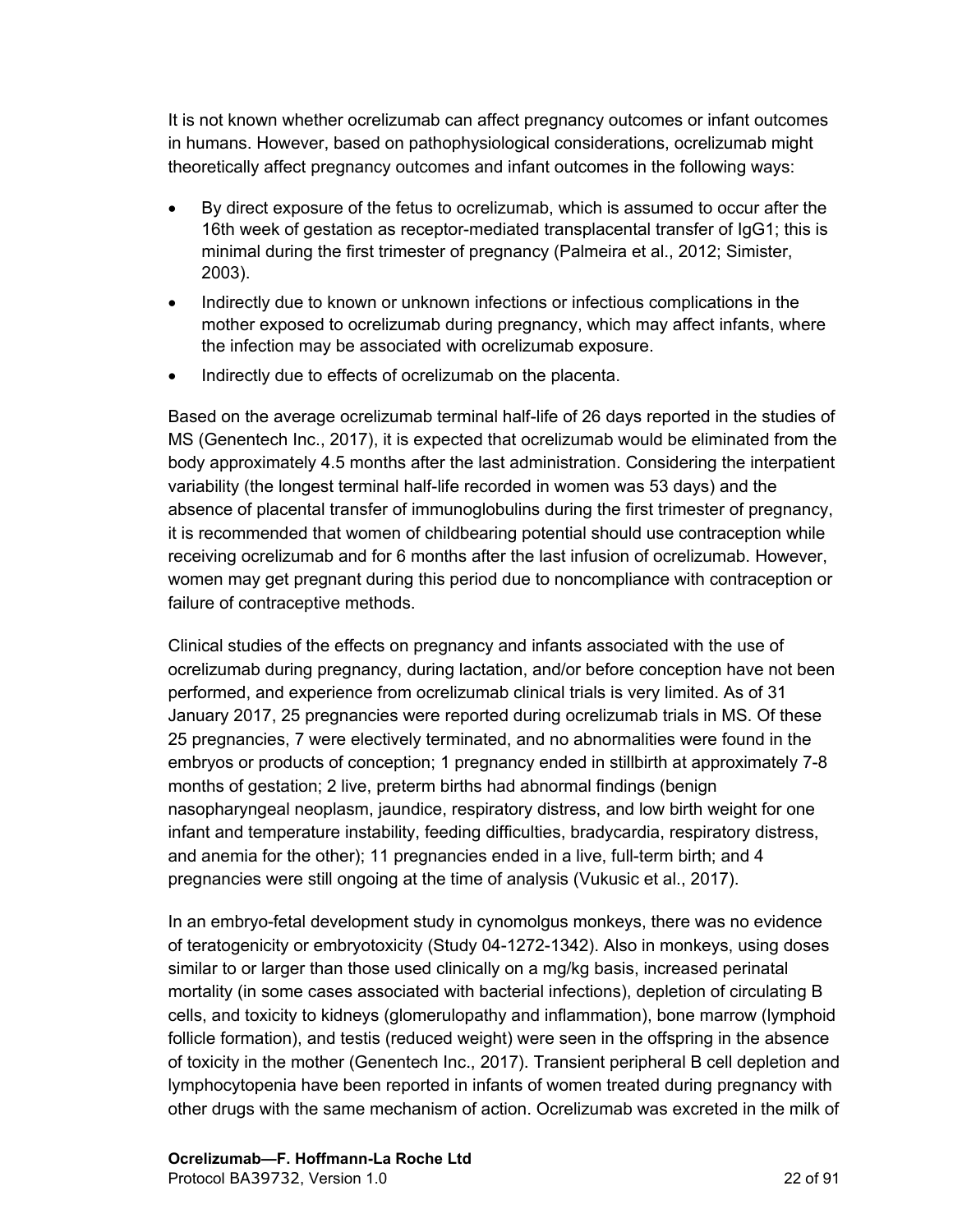<span id="page-22-0"></span>treated monkeys. The effects on the infant of ocrelizumab exposure through lactation are not known (Genentech Inc., 2017).

Roche proposes a non-interventional multidatabase post-marketing safety study to assess pregnancy-related safety data from women with MS exposed to ocrelizumab. Research partners (HealthCore, Inc.; Optum; RTI Health Solutions [RTI-HS]; and ) will conduct the work in each data source, and a coordinating center (RTI-HS) will lead/oversee the development of study documents, coordinate research activities, and pool results from individual data sources. This study will be conducted to fulfill part of the FDA post-marketing requirements (PMR 3194-4) for approval of ocrelizumab in the US. The study is listed as additional pharmacovigilance activity to address the missing information on drug use during pregnancy and lactation in the proposed European Union Risk Management Plan.

## **8. RESEARCH QUESTION AND OBJECTIVES**

To assess and characterize pregnancy and infant outcomes of women with MS exposed to ocrelizumab during the 6 months before the estimated date of conception or at any time during pregnancy.

The objectives are as follows:

- To estimate the frequency of selected adverse pregnancy outcomes in women with MS exposed to ocrelizumab during the defined exposure window (i.e., spontaneous abortions, fetal death/stillbirths, elective abortions, preterm births, C-sections, and urinary and other infections in pregnancy)
- To estimate the frequency of selected adverse fetal/neonatal/infant outcomes at birth and up to the first year of life of infants from pregnancies in women with MS exposed to ocrelizumab—i.e., major congenital malformations, small for gestational age, adverse effects on immune system development (e.g., severe infectious disease in the first year of life)
- To compare the frequency of each safety event of interest between ocrelizumabexposed pregnant women with MS and two comparison cohorts: (1) primary comparison cohort—pregnancies in women with MS who have not been exposed to ocrelizumab (overall and in two strata—pregnancies exposed to any nonocrelizumab disease-modifying therapies [DMTs] approved for the treatment of MS or any new DMT approved during the study period [subcohort 1a], and pregnancies not exposed to these DMTs [subcohort 1b]) and (2) secondary comparison cohort pregnancies in women without MS who have not been exposed to ocrelizumab.

# **9. RESEARCH METHODS**

In addition to a prospective product-specific pregnancy registry (PMR 3194-3, protocol WA40063) in the US, Germany, and possibly other countries, Roche proposes this study, in which secondary data sources will be used to ensure collection of sufficient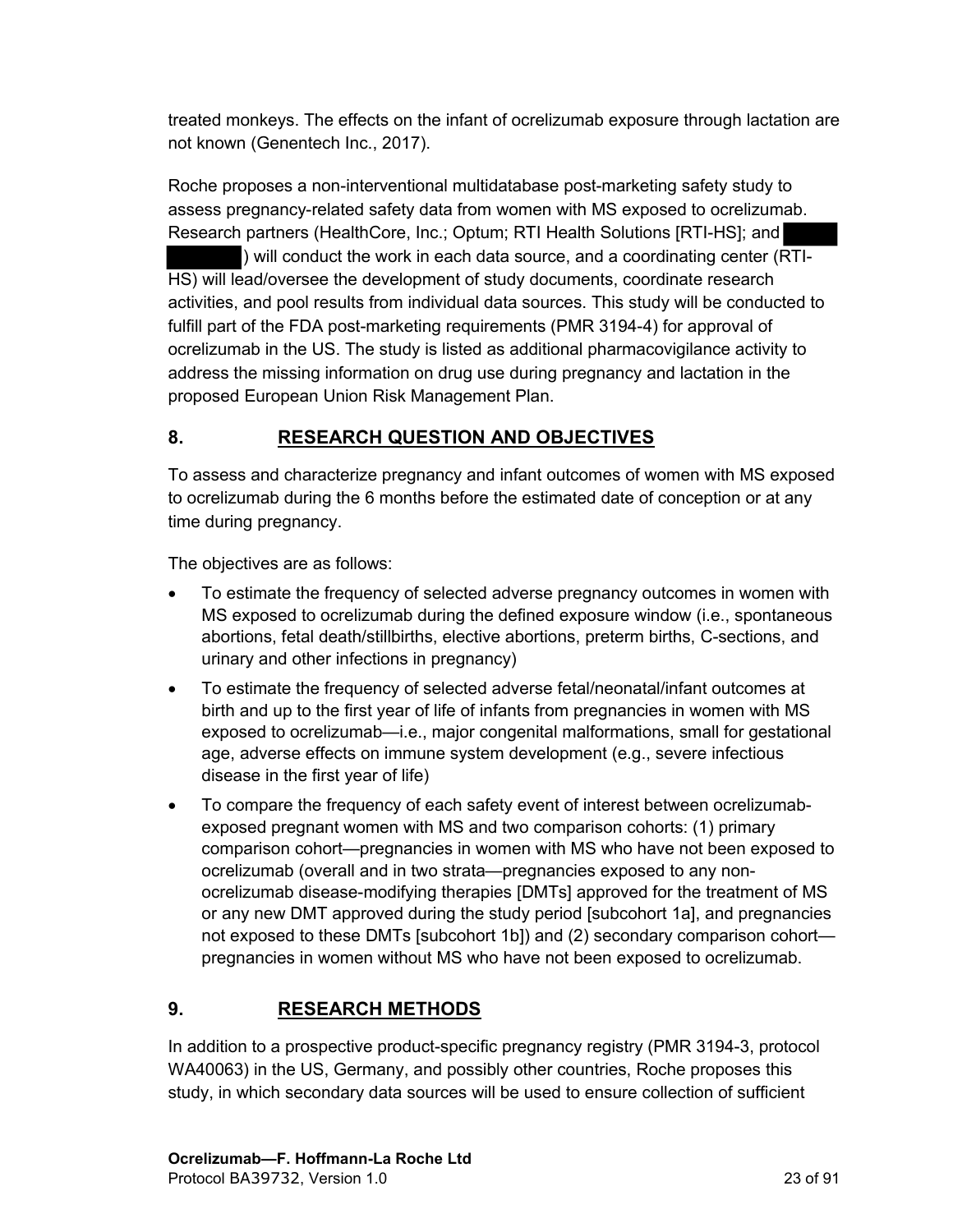data to reach scientifically valid conclusions on the safety of ocrelizumab use before conception and during pregnancy as soon as possible after marketing authorization. Roche is aware that Marketing Authorization Holders of other MS treatments (e.g., fingolimod, natalizumab, alemtuzumab, and teriflunomide) have attempted to generate pregnancy safety data by establishing drug-specific pregnancy registries. It has been noted by both the FDA and the EMA that product-specific pregnancy registries very often fail to provide clinically meaningful information in a timely manner, because of inadequate enrollment, loss to follow-up, selection bias, limited statistical power, and lack of suitable comparator populations (Gelperin et al., 2017; Sahin, 2014). A recent analysis of pregnancy registries found that among products that had a stated target enrollment in the pregnancy registry protocol (22 of 59 registries [37%]), only 14% (3 of 22) achieved target enrollment (Sahin, 2014). In the case of MS, two therapy-specific pregnancy exposure registries had to be terminated early because of low enrollment, and other ongoing pregnancy registries have experienced delays due to recruitment challenges (Anthony and Krueger, 2016). Given these known challenges and limitations in obtaining quality pregnancy exposure data for newly launched drugs, Roche aims to obtain more timely information on the safety of the use of ocrelizumab before conception and during pregnancy by utilizing health care databases from the US and Europe. Analyses of existing databases with prospectively collected data have been proven useful to evaluate many drug safety questions, including questions on drug safety in pregnancy (Broms et al., 2014; Charlton et al., 2016; Hviid et al., 2013; Johansson et al., 2015; Li et al., 2014; Mines et al., 2014; Molgaard-Nielsen et al., 2016). Using existing databases minimizes the risk of self-selection into the study that is inherent to pregnancy exposure registries. Self-selection into a study may affect generalizability in that volunteers may be different from the average patient who is treated in routine practice. Additionally, the validity of relative risk estimates may be affected if subsets of women enroll late in registries (after the at-risk period for early pregnancy outcomes such as spontaneous abortions) or if the likelihood that women will enroll depends on their risk for outcomes such as congenital malformations.

In the past, pregnancy exposure registries were considered the first line of evidence because they are able to enroll women as soon as the drug is in the market. Standardization of protocols, methods development, and international collaborations are now allowing the creation of nested pregnancy cohorts within health care databases that are pooled, resulting in larger sample sizes in a shorter time.

Because the number of eligible subjects may be small in any given database, this noninterventional post-marketing safety study will integrate results from multiple data sources that prospectively collect relevant pregnancy data. Mother-child linked data will be extracted from existing health care claims databases in the US and population-based patient registries in Denmark. These two countries have a high prevalence of MS (> 100 people with MS per 100,000 population) (MSIF, 2013) and are generally quick in the uptake of new medications. Specifically, in Denmark, the prevalence of MS was 250 per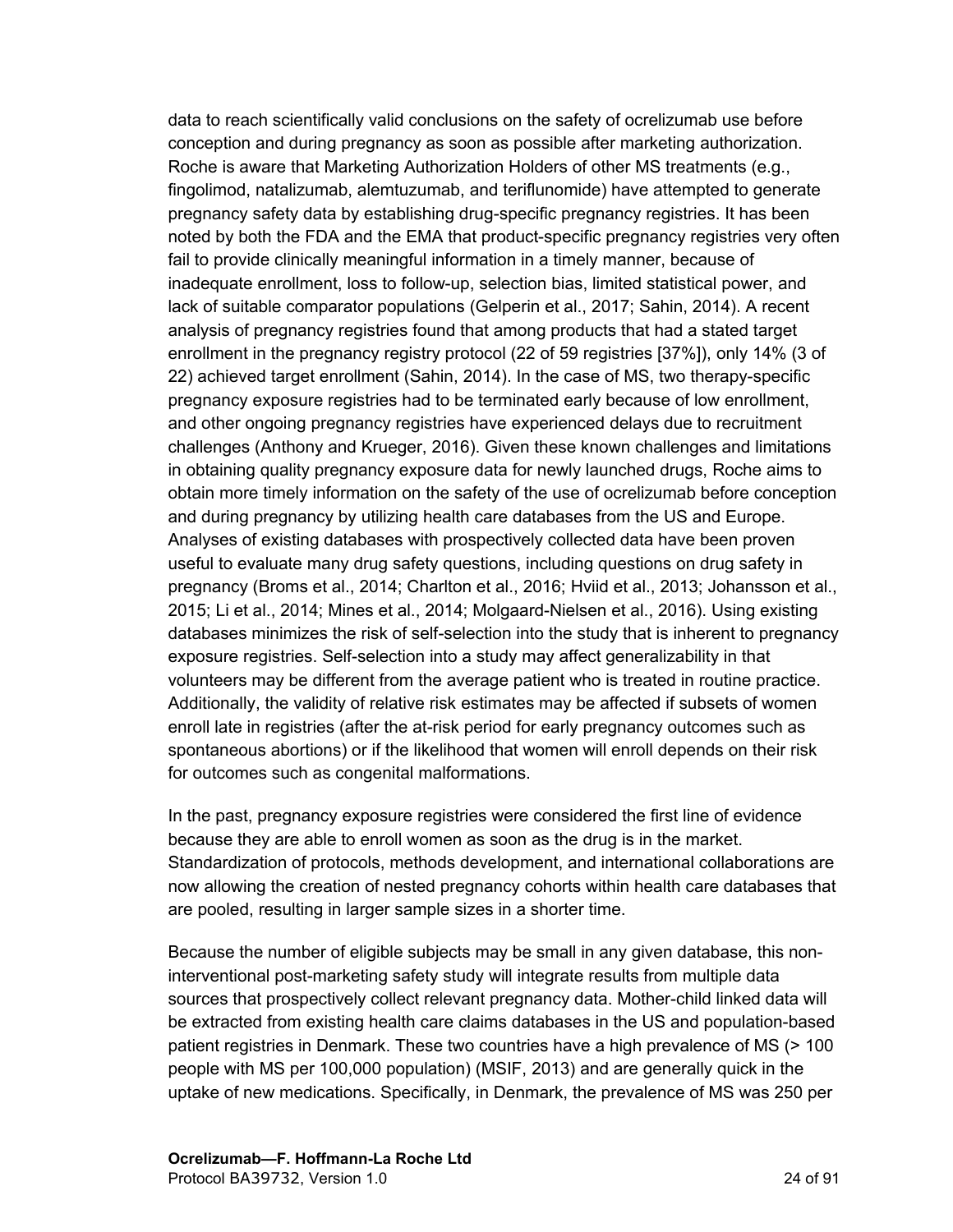<span id="page-24-0"></span>100,000 persons, with a female to male ratio of 2 to 1 in 2017 (personal communication  $\sim$  ,  $\sim$  ,  $\sim$  ,  $\sim$  ,  $\sim$  ,  $\sim$  ,  $\sim$  ,  $\sim$  ,  $\sim$  ,  $\sim$  ,  $\sim$  ,  $\sim$  ,  $\sim$  ,  $\sim$  ,  $\sim$  ,  $\sim$  ,  $\sim$  ,  $\sim$  ,  $\sim$  ,  $\sim$  ,  $\sim$  ,  $\sim$  ,  $\sim$  ,  $\sim$  ,  $\sim$  ,  $\sim$  ,  $\sim$  ,  $\sim$  ,  $\sim$  ,  $\sim$  ,  $\sim$  ,  $\sim$ Suitability of the data sources will be confirmed once reimbursement status is known. Furthermore, drug uptake will be monitored approximately every 2 years to assess when the target study size is reached.

# **9.1 STUDY DESIGN**

This is a matched cohort study using multiple sources of prospectively collected secondary data. Selected outcomes will be validated in the data sources in which this is possible. Study subjects will include pregnant women and their children born during the study period.

The following cohorts will be assembled:

- Pregnancies in women with MS and exposure to ocrelizumab initiating or continuing within 6 months before conception and/or at any time during pregnancy, and the children born to these pregnancies (exposed cohort). For analyses on congenital malformations, the exposure period will be 6 months before conception or any time during the first trimester of pregnancy. For analyses on spontaneous abortions and elective terminations, the exposure period will be 6 months before conception or any time during the first trimester if prior to the end of pregnancy.
- Pregnancies in women with MS but no ocrelizumab exposure in the 6 months before conception or at any time during pregnancy who are matched to ocrelizumabexposed pregnancies, and the children born to these pregnancies during the study period (primary comparison cohort). For analyses on congenital malformations and spontaneous abortions and elective terminations, the exposure windows will be the same as those for ocrelizumab-exposed pregnancies. Results will be presented for the overall cohort and for two mutually exclusive strata:
	- **–** Pregnancies in women with MS exposed to any non-ocrelizumab DMTs approved for the treatment of MS or to any new DMTs approved during the study period (primary comparison subcohort 1a)
	- **–** Pregnancies in women with MS not exposed to DMTs approved for the treatment of MS (primary comparison subcohort 1b)
- Pregnancies in women without MS or ocrelizumab use who are matched to ocrelizumab-exposed pregnancies, and the children born to these pregnancies during the study period (secondary comparison cohort).

## **9.2 SETTING**

The data sources for this study include health care claims from the US and country-level registries from Denmark, including the Danish MS Registry.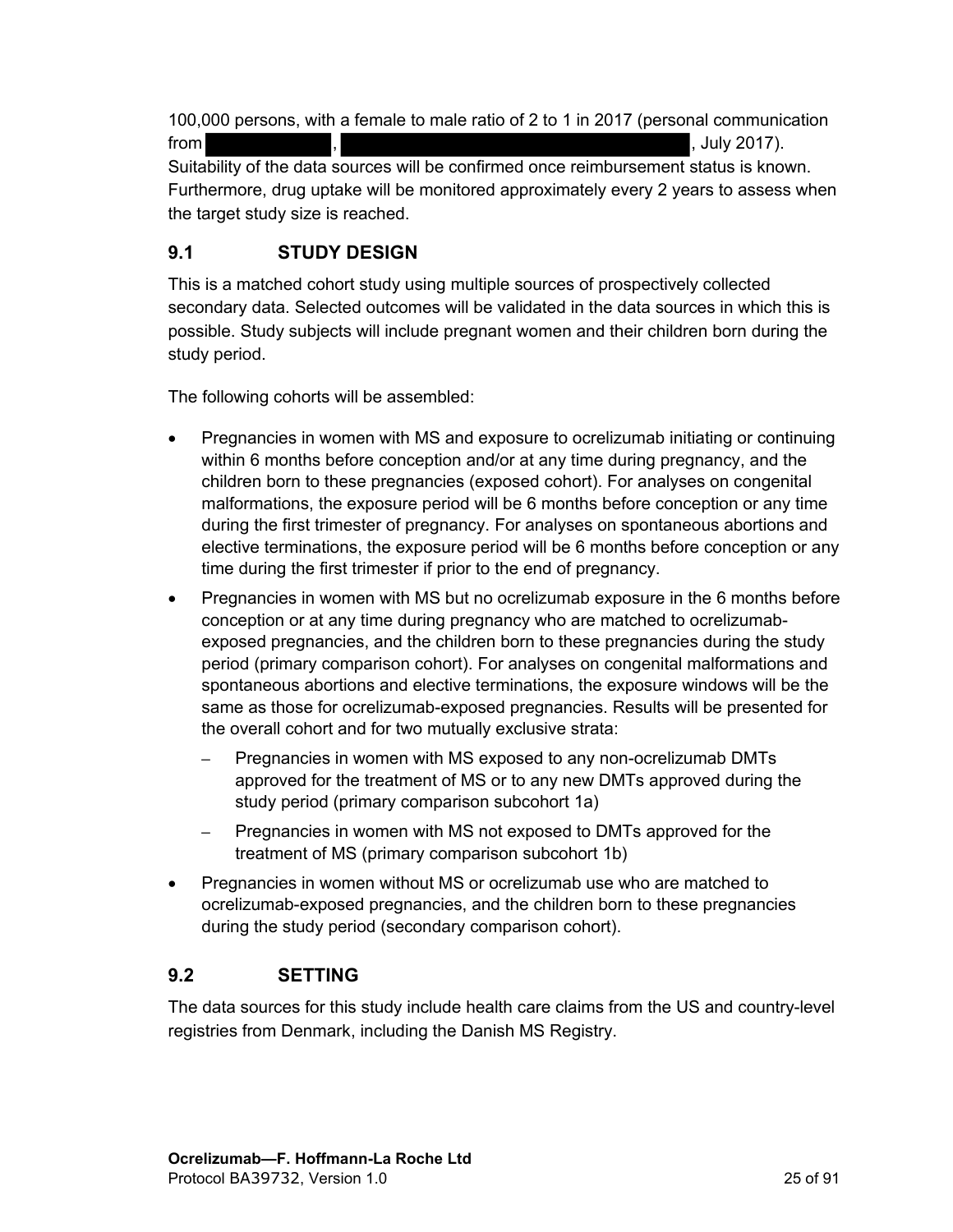<span id="page-25-0"></span>A common core protocol will be adapted to each data source so that methods are as homogeneous as possible across data sources but also tailored to the specific characteristics of each source.

## **9.2.1 Eligibility Criteria**

In each data source, the study will include all matched pregnancies in women with a pregnancy in the study period with continuous enrollment with pharmacy benefits in the 6 months before the estimated beginning of pregnancy and throughout the pregnancy and the children born to these pregnancies during the study period. For pregnancy outcomes, linkage to infants is not required (i.e., pregnancies not linked to an infant will be retained). For infant outcomes, linkage between the mother and infant is required.

Matching will be based on an exposure propensity score, which is described in Section [9.7.4](#page-51-0).

A woman with MS and two recorded pregnancies in the study period who received ocrelizumab in one pregnancy and another drug to treat MS in the other pregnancy will contribute one pregnancy to each of two cohorts.

Women who used both ocrelizumab and a non-ocrelizumab DMT defining comparison subcohort 1a in the exposure window will be excluded from the comparative analyses, because their information will not be useful to understand whether any effect seen is associated with ocrelizumab or a comparator drug. Counts of pregnancies and counts of outcomes from these pregnancies, by drug combinations, will be presented in the study report. This situation is expected to occur in a small number of pregnancies. Women will be excluded from the study if they received, from 6 months before pregnancy or during pregnancy, rituximab, a monoclonal antibody with the same mechanism of action as ocrelizumab that is used off-label for the treatment of MS (Salzer et al., 2016); ofatumumab; or other drugs with the same mechanism of action that may become available during the study period.

Eligibility criteria for children are inclusion of their mother in one the three study cohorts (i.e., successful mother-child linkage is required) and continuous enrollment covering outpatient care and hospitalizations (disenrollment or gaps in enrollment will stop followup, as specified in Section [9.2.3](#page-26-0), Follow-up).

# **9.2.2 Study Period**

The study observation period (study period) will start with the first dispensing/prescription of ocrelizumab in each of the participating data sources, which will vary by country. Accrual and follow-up of pregnant women and their infants will start with the first ocrelizumab prescription following approval on March 28, 2017 in the US and on January 8, 2018 in the European Union, and will end at the latest date with data collected from each data source (expected in 2028). The latest date with data may vary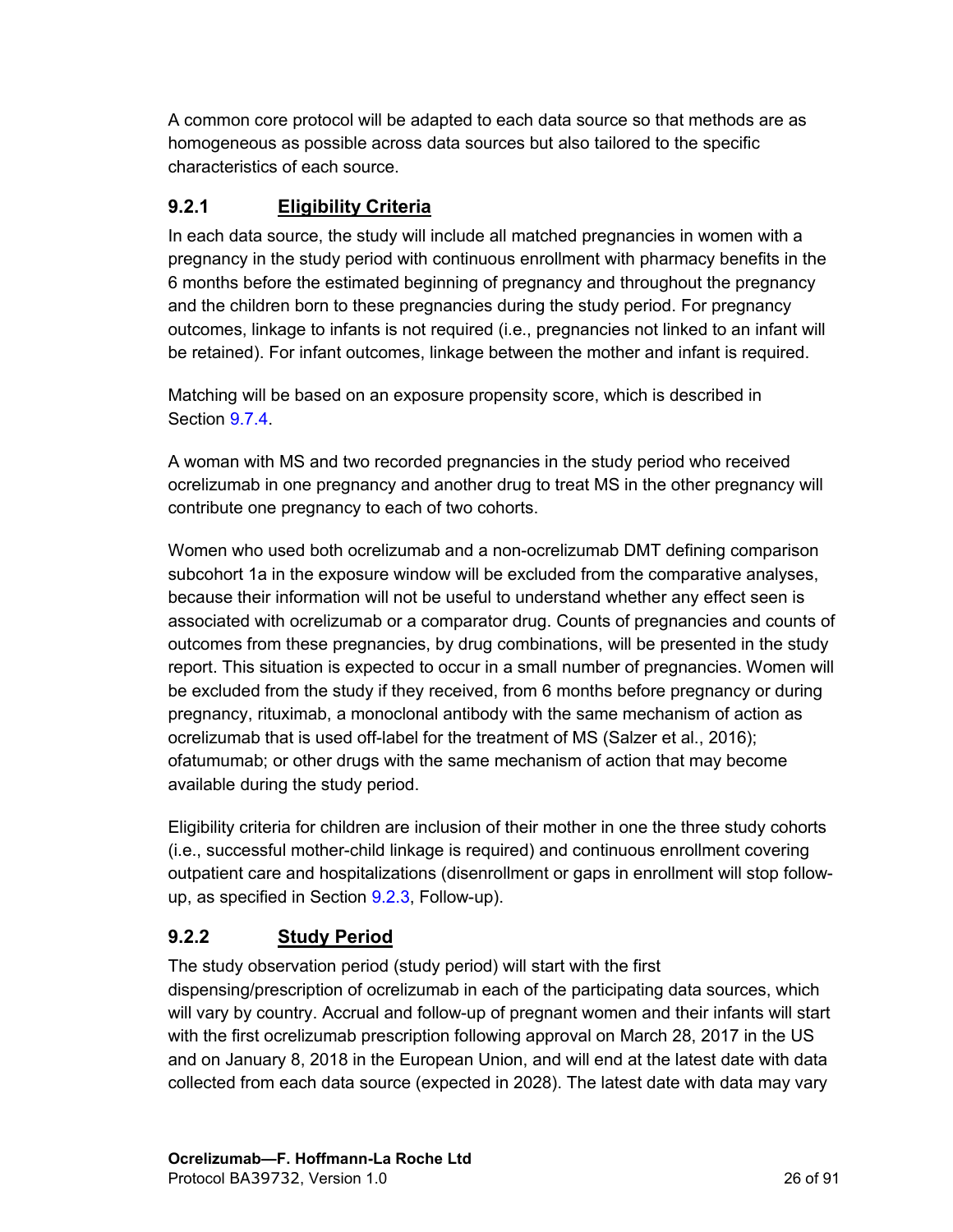<span id="page-26-0"></span>across data sources, because the study will attempt to include the largest possible number of pregnancies from each data source (see Section  $6$ , [Figure 1\)](#page-16-0).

# **9.2.3 Follow-up**

Follow-up of women will start at the estimated beginning of pregnancy and will finish at the end of pregnancy; follow-up of infants will start at birth and finish at 1 year of age. For mothers and infants, follow-up will finish at the earliest of death, disenrollment from the data source, or end of the study period. Information from before cohort entry will be used to assess baseline characteristics. For each outcome of interest that can occur multiple times, follow-up for that outcome will stop at its first occurrence (e.g., urinary tract infections in pregnancy, infections requiring hospitalization in pregnancy). Follow-up will continue for other outcomes.

## **9.3 VARIABLES**

# **9.3.1 Exposure**

The exposure of interest is ocrelizumab; other DMTs approved for MS, which will be the basis for forming comparison subcohort 1a, are listed in [Table 2](#page-27-0) .Other MS DMTs that may become available during the study period will be considered for inclusion in this list (except those listed for exclusion [Section [9.2.1](#page-25-0)]). Such new drugs will be documented in the statistical analysis plan (SAP).

The exposure window will include the time from 6 months before conception until the end of pregnancy for end-of-pregnancy and infant outcomes, until the end of the first trimester for analyses on congenital malformations, until the end of the first trimester or end of pregnancy if prior to end of first trimester for analyses on spontaneous abortions or elective terminations, or to the date of occurrence of outcomes that may occur before the end of pregnancy (e.g., infections during pregnancy). The interval of 6 months before conception takes into account ocrelizumab half-life, as described in Section [7](#page-19-0), Rationale and Background, and is based on the prescribing information in the US at the time of approval (March 2017). For other drugs, the exposure window will be as that for ocrelizumab, despite varying half-lives, taking into consideration that prescriptions may cover a few months. Medications used before 6 months before conception will not play a role in determining entry into any comparison subcohorts in the primary analysis.

Exposure will be defined based on records of one or more dispensed prescriptions (treatment initiation or continuation) with dispensing dates within the noted exposure windows. Additional details are provided in [Table 7](#page-48-0) in Section [9.7.1](#page-47-0), Study Cohorts.

The sources for ascertainment of medication use will be pharmacy claims and productspecific administration procedure codes in claim databases and treatment information in the MS Registry in Denmark (in Denmark, pharmacies do not dispense MS treatments). The timing of medication use relative to the beginning of pregnancy will be estimated, if needed, using previously described methods (Margulis et al., 2015).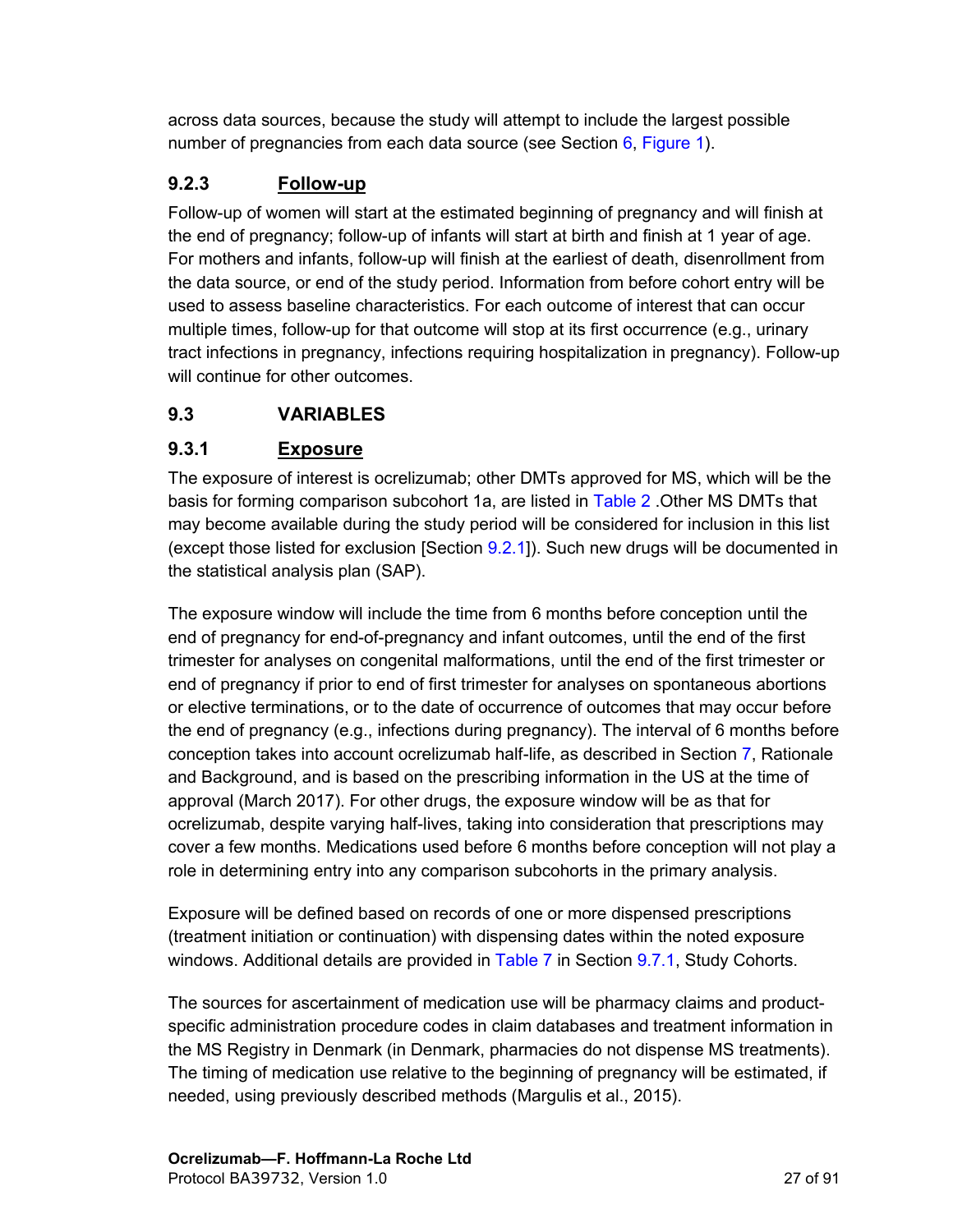| <b>ATC</b><br>Code <sup>a</sup> | Substanceb                | Route and Frequency of<br>Administrationb                                                                                                           | Duration of<br><b>Contraception After Last</b><br>Course of Treatment <sup>c</sup>                                 |  |
|---------------------------------|---------------------------|-----------------------------------------------------------------------------------------------------------------------------------------------------|--------------------------------------------------------------------------------------------------------------------|--|
| L04AA34                         | Alemtuzumab               | IV infusion in two blocks (5 and 3<br>days) 12 months apart                                                                                         | 4 months                                                                                                           |  |
| L01BB04                         | Cladribine                | Oral with 1 week of treatment at<br>the start of treatment, another<br>week of treatment 1 month later,<br>and a second cycle in the second<br>year | 6 months                                                                                                           |  |
| L04AC01                         | Daclizumab <sup>d</sup>   | SC once a month                                                                                                                                     | Not specified                                                                                                      |  |
| N07XX09                         | Dimethyl fumarate         | Oral twice daily                                                                                                                                    | Not specified                                                                                                      |  |
| L04AA27                         | Fingolimod                | Oral daily                                                                                                                                          | 2 months                                                                                                           |  |
| L03AX13                         | Glatiramer acetate        | SC every day or 3 times a week                                                                                                                      | Not specified                                                                                                      |  |
| L03AB07                         | Interferon beta-1a        | IM once a week or SC 3 times a<br>week                                                                                                              | Not specified                                                                                                      |  |
| L03AB08                         | Interferon beta-1b        | SC every other day                                                                                                                                  | Not specified                                                                                                      |  |
| L01DB07                         | Mitoxantrone              | IV infusion every 3 months                                                                                                                          | Not specified                                                                                                      |  |
| L04AA23                         | Natalizumab               | IV infusion every 28 days                                                                                                                           | Not specified                                                                                                      |  |
| L04AA36                         | Ocrelizumab               | IV infusion every 2 weeks as a<br>starting dose and every 6 months<br>later                                                                         | 6 months                                                                                                           |  |
| L03AB13                         | Peginterferon beta-<br>1a | SC every 14 days                                                                                                                                    | Not specified                                                                                                      |  |
| L04AA31                         | Teriflunomide             | Oral daily                                                                                                                                          | Until it is verified that<br>plasma concentrations of<br>teriflunomide are less<br>than 0.02 mg/L (0.02<br>mcg/mL) |  |

# <span id="page-27-1"></span><span id="page-27-0"></span>**Table 2 Ocrelizumab and Other Multiple Sclerosis Disease-Modifying Therapies**

ATC = Anatomical Therapeutic Chemical; IM = intramuscular; IV = intravenous; NMSS = National Multiple Sclerosis Society; SC = subcutaneous; WHO = World Health Organization.

<sup>a</sup> WHO (2017).

<sup>b</sup> NMSS (2017a).

<sup>c</sup> Sources: Drugs@FDA: FDA Approved Drug Products

https://www.accessdata.fda.gov/scripts/cder/daf/index.cfm; European product information at https://www.ema.europa.eu/en/medicines.

d Withdrawn as of March 2, 2018.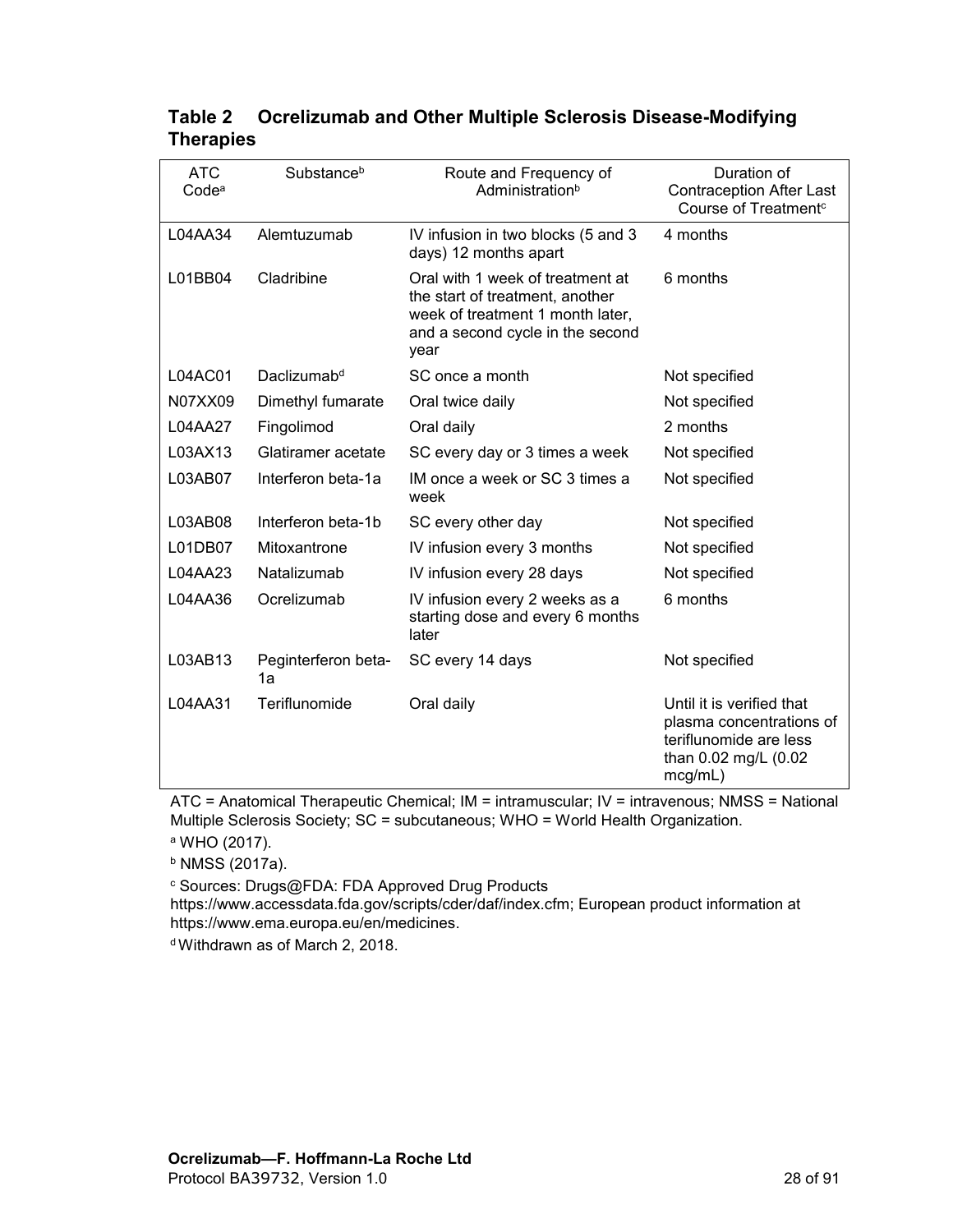# <span id="page-28-0"></span>**9.3.2 Outcomes**

Outcomes will be defined homogeneously across the data sources to the fullest extent possible based on the available information. The study outcomes are listed below. For diagnoses that are less commonly studied in health care databases, references supporting the feasibility of the approach are provided. When outcomes definitions vary across data sources, explanatory text is provided.

## **(1) Pregnancy outcomes and pregnancy complications**

- Spontaneous abortion [pregnancy loss at < 20 completed weeks (ACOG, 2009)]. Abortion events with codes for ectopic pregnancy will not be considered events of spontaneous abortion.
- Elective termination: the reason for termination (e.g., therapeutic abortion, abnormal findings in fetus in prenatal tests, ectopic pregnancy) will be ascertained to the extent to which data are available.
- Fetal death/stillbirth (≥ 20 completed weeks). The standard definition of stillbirth in the Danish Medical Birth Registry uses 22 weeks of gestational age as the threshold, but it will be adapted to the preferred definition in this study; earlier fetal demises will be considered spontaneous abortions.
- **•** Preterm delivery (live birth at  $< 37$  completed weeks).
- C-section (emergency or elective cesarean sections).
- Urinary tract infection during pregnancy (acute cystitis or asymptomatic bacteriuria in data from ambulatory care, and dispensing of appropriate antibiotics). Danish registries will not capture mild episodes treated only in the primary care setting; for these occurrences, the outcome will be based on dispensed antibiotics.
- Infections requiring hospitalization during pregnancy (hospitalizations with main discharge diagnosis being an infectious disease or chorioamnionitis in any position). Chorioamnionitis will be reported separately.

## **(2) Fetal/neonatal/infant outcomes**

 Major congenital malformations (MCMs). Definitions and potential groupings will be based on guidelines from the European Surveillance of Congenital Anomalies program (EUROCAT, 2012). In addition to MCMs diagnosed in liveborn infants, information on MCMs from spontaneous abortions, stillborns, and elective terminations will also be used, if available. Patent foramen ovale, persistent ductus arteriosus, or undescended testes will not be included among MCMs; patent foramen ovale, persistent ductus arteriosus, and possibly other cardiac malformations will be presented separately in a category named "unspecified cardiac defects." The rationale is that these malformations are often physiologically expected in preterm births or are the result of improved technology, with little clinical significance for a large proportion of cases.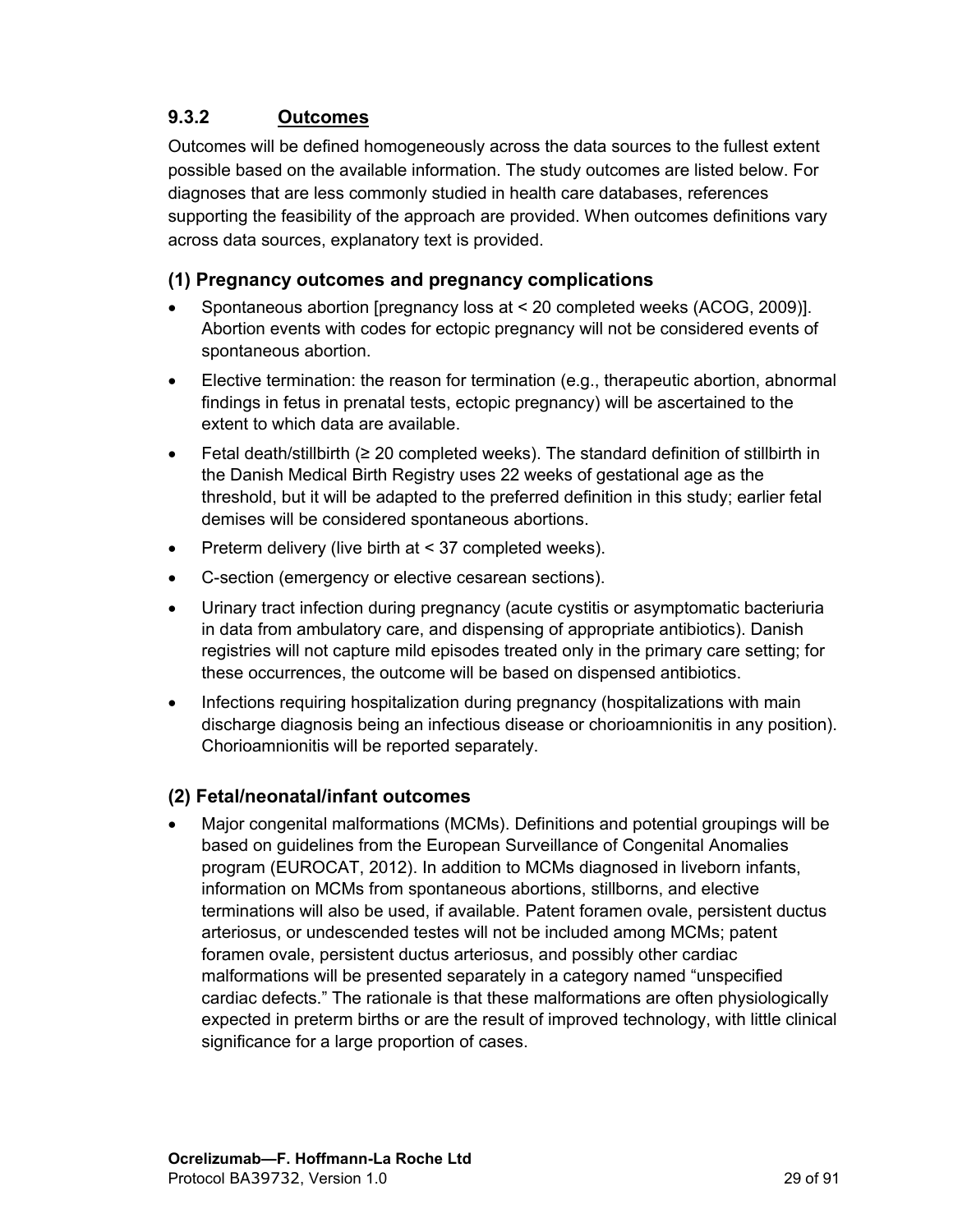- Specific categories of MCMs (e.g., cardiovascular) and specific malformations will be explored depending on the number of events observed (e.g., hypospadias, cleft lip with or without cleft palate, and cardiac malformations [or subtypes]). MCMs are not expected through direct effects of the drug, as transplacental transfer of IgG1 is minimal before the 16th week of gestation (Palmeira et al., 2012; Simister, 2003).
- Minor malformations will be examined to the extent available. Codes to define minor malformations will be based on guidelines from EUROCAT (2014). Underrecording is expected in all data sources. A category for unspecified cardiac defects will be included.
- Small for gestational age (defined by birth weight < 10th percentile of the sex- and gestational-age-specific birth weight for data sources for which birth weight data are available, or diagnosis codes for small for gestational age). A secondary algorithm will be based on the fifth percentile.
- Infant growth (length, weight, and head circumference), including measurements at birth and during follow-up, will be explored where available. Danish registries are anticipated to contain some information on head circumference at birth.
- Infant development will be explored to the extent available.
- The following adverse effects on the immune system in the first year:
	- **–** Hospitalizations due to infectious diseases, stratified by neonatal infections (within 28 days of birth) and later infections. The rationale for this stratification is that fever in neonates generally triggers a much more intensive sepsis workup.
	- **–** Any cancer, including leukemia.
	- **–** Vaccine-preventable diseases and vaccine-associated poliomyelitis in the first year of life: composite outcome of hepatitis B, whooping cough, tetanus, diphtheria, rotavirus diarrhea, invasive *Haemophilus influenza* b disease, invasive pneumococcal disease, poliomyelitis and vaccine-associated poliomyelitis. Included in this composite outcome are infectious diseases for which children are typically immunized before 1 year of age. Among all possible occurrences of these conditions, an event will be considered to be a study outcome only if the event occurs between the age of first immunization (as listed in the country-specific immunization guidelines and recommendations) for the condition and 1 year of age of the infant.

Outcomes will be ascertained from diagnosis codes and procedure codes in US and Danish data sources in maternal and infant inpatient and outpatient records; dispensed drugs will be used in both types of data sources for ascertainment of treatment of urinary infections. Outcome definitions will be expanded in the SAP.

The ability of data sources to support validation efforts was considered in the feasibility assessment. Of the proposed data sources, outcome validation is feasible in HealthCore and Optum DAPI data. In MarketScan data, outcomes will be identified using algorithms validated in other US claims data sources. The approach for validation may include review of electronic medical records, medical chart abstraction, and review of claims, with estimation of the positive predictive values of outcome codes or algorithms (point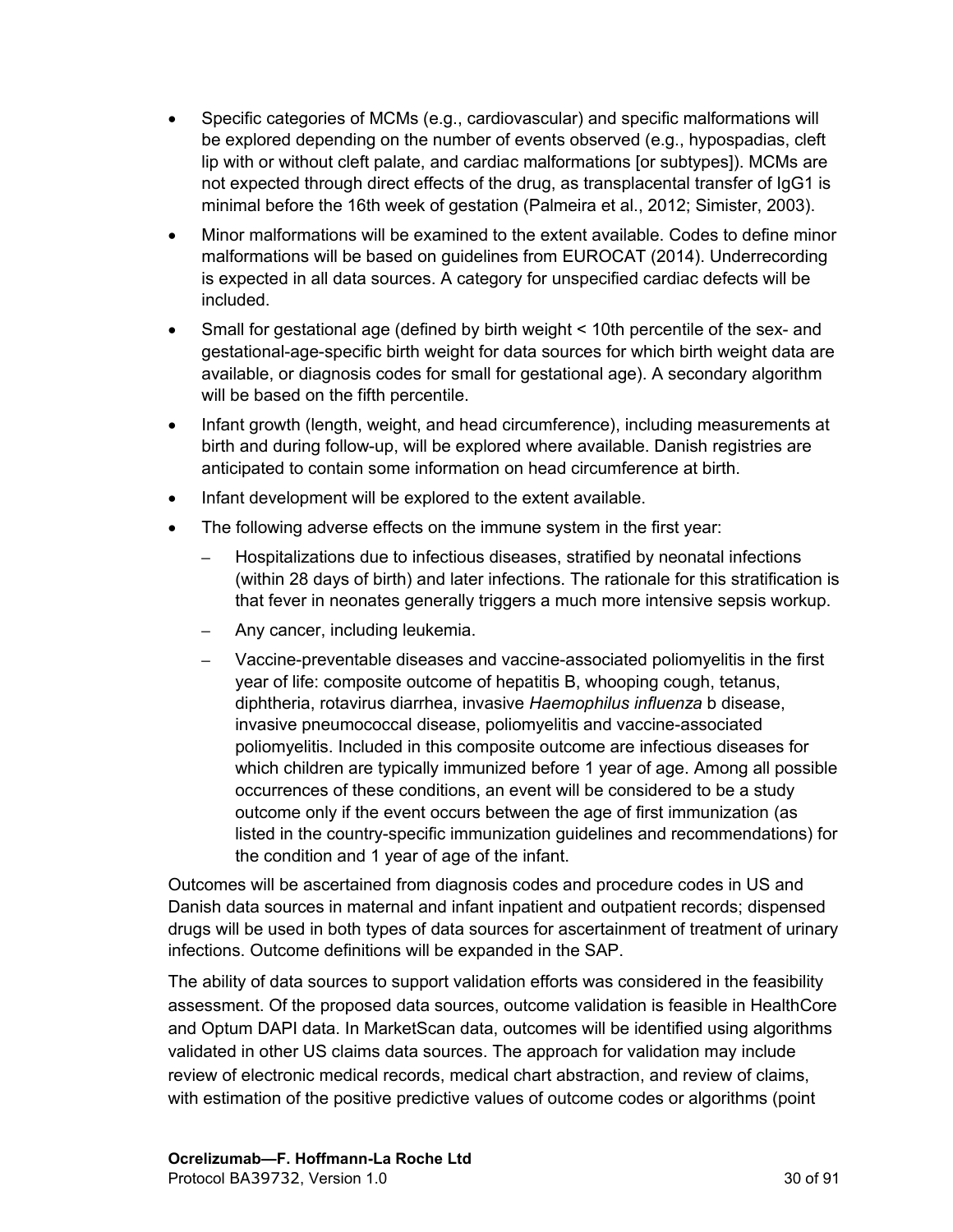estimate and 95% confidence interval). Cases of selected outcomes in the matched cohorts might be validated, subject to availability of medical charts, if the chosen validation method requires review of medical charts. The selection of outcomes for validation will be informed by experts in the subject matter and in the data sources so that efforts are focused on the outcomes more susceptible to misclassification. The description of this process will be incorporated in the Data Validation Plan, along with the strategy for estimating the target number of events for validation and the strategy for sampling events. These strategies will be determined in collaboration with the research partners to ensure that nuances of each data source are taken into consideration.

As a part of the outcome validation process, and if no validated algorithms for preterm birth using ICD-10 codes are available before the conduct of the analysis, three electronic algorithms for ascertaining preterm birth will be assessed; the prevalence of preterm birth will be estimated using these three algorithms in US data sources and one in Danish data [\(Appendix](#page-81-0) 3). Similarly, if no validated algorithms for small for gestational age (SGA) using ICD-10 codes are available before conduct of the analyses, three electronic algorithms will be assessed in US data sources, and the prevalence of SGA will be estimated using these three algorithms in US data sources [\(Appendix](#page-81-0) 3). In Danish data, prevalence of SGA will be estimated using primary and secondary algorithms ([Appendix](#page-81-0) 3). Validation efforts conducted in US data sources will determine which algorithms for preterm birth and SGA will be selected for use in subsequent analyses in US data sources. For selected outcomes, if validated algorithms are not available for implementation in MarketScan, the number of outcomes observed in MarketScan will be placed into context by estimating the number of outcomes that would be expected had the algorithm performed with the same accuracy as in Optum DAPI and HIRD.

A side-by-side comparison of estimated prevalences from the various study data sources (without statistical tests) is planned to help the research team interpret similarities and differences across data sources.

To the extent possible, validated algorithms (validated within this study or published) will be used to identify outcomes. As the transition from ICD-9 to ICD-10 codes happened relatively recently in US claims data (October 1, 2015), limited validation work has been published at this point. Algorithms to define key study endpoints are presented in [Appendix](#page-81-0) 3; it was not possible to define these endpoints with validated ICD-10 codes. Validated algorithms for other endpoints will be sought and specified in the SAP. If validated algorithms using ICD-10 or ICD-10-CM codes in US claims data with positive predictive value (PPV) (point estimate)  $\geq$  80% become available before the conduct of this study, those validated algorithms will be considered for use instead of the ones proposed in [Appendix](#page-81-0) 3.

Details will be defined in a DVP to be developed closer to the study start date in consultation with clinicians with appropriate expertise within each collaborating institution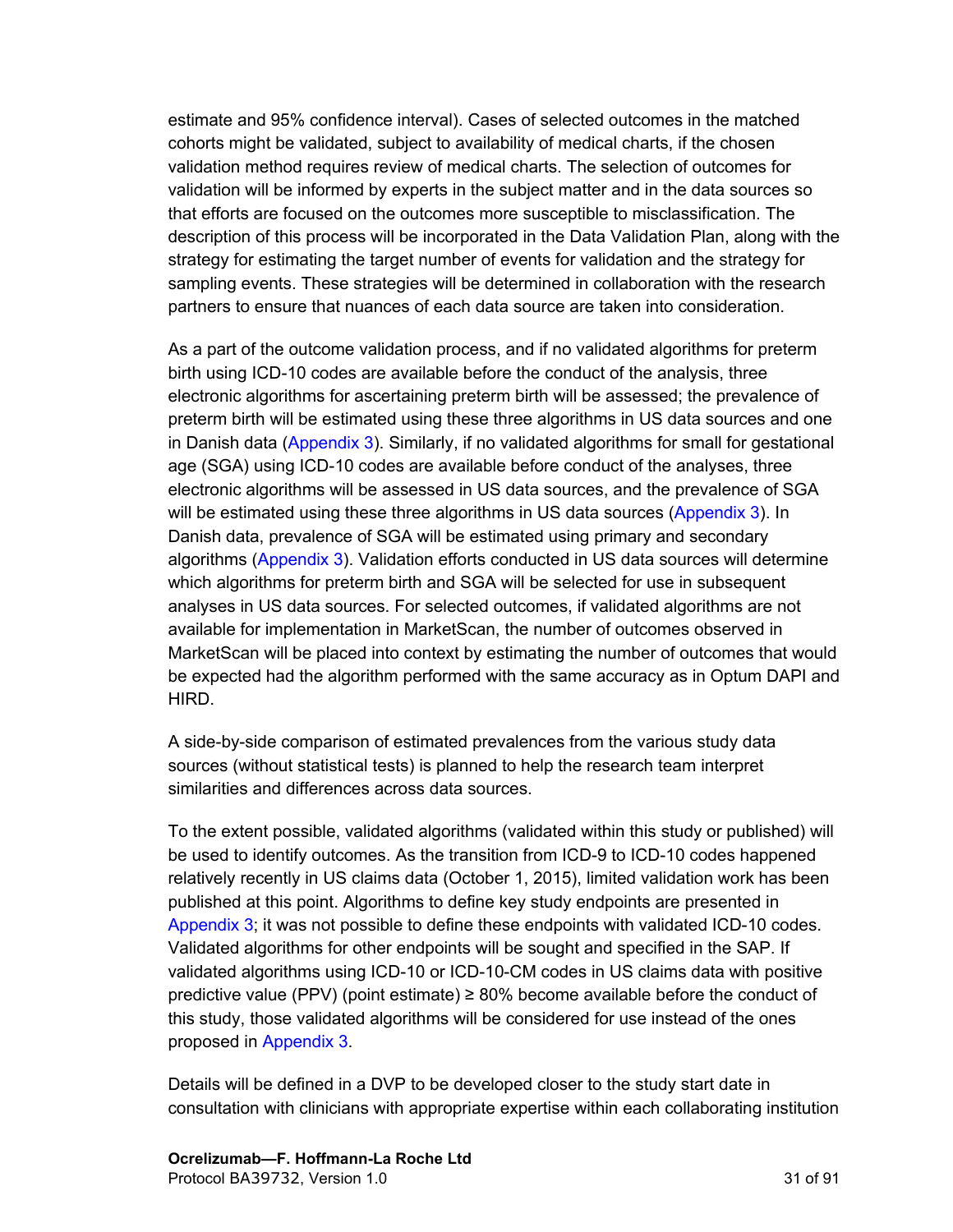<span id="page-31-0"></span>(e.g., teratology or pediatrics with expertise in birth defects) who will support the clinical review process.

# **9.3.3 Covariates**

Patient and pregnancy characteristics of interest are listed in [Table](#page-32-0) 3. These variables were selected to provide a general description of the health and characteristics of the study cohorts and to explore potential confounding. The level of detail and completeness will vary across data sources. In claims data, the period for ascertaining baseline characteristics will be limited by the period of enrollment in the health care plan. Obesity, smoking habits, alcohol abuse and drug abuse may be very incompletely captured in all data sources. Their inclusion in analyses will be decided based on the information available (e.g., percentage of missing values).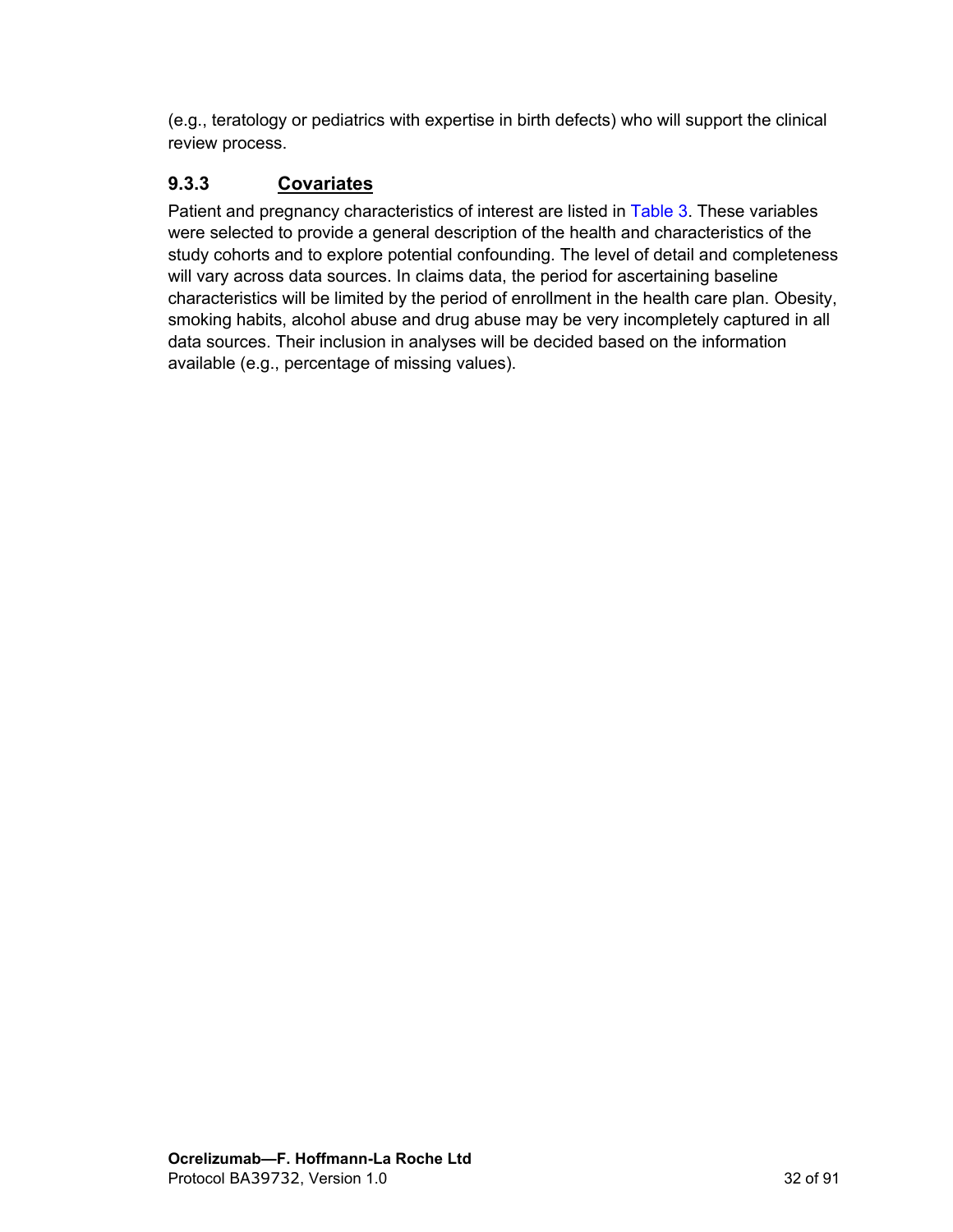## **Table 3 Covariates**

<span id="page-32-0"></span>

| Covariate                                                      | Comments                                                                                                                                                                                                                                                                                           | Availability in Data Sources |                           |              |                                  |
|----------------------------------------------------------------|----------------------------------------------------------------------------------------------------------------------------------------------------------------------------------------------------------------------------------------------------------------------------------------------------|------------------------------|---------------------------|--------------|----------------------------------|
|                                                                |                                                                                                                                                                                                                                                                                                    | HealthCore                   | MarketScan                | Optum        | Danish<br>National<br>Registries |
| Maternal characteristics at conception                         |                                                                                                                                                                                                                                                                                                    |                              |                           |              |                                  |
| Age                                                            | In years                                                                                                                                                                                                                                                                                           | $\sf X$                      | X                         | X            | $\mathsf{X}$                     |
| Calendar year                                                  | In years                                                                                                                                                                                                                                                                                           | $\sf X$                      | X                         | $\mathsf{X}$ | $\mathsf{X}$                     |
| Maximum education<br>attained                                  | In categories (to be specified)                                                                                                                                                                                                                                                                    | <b>NA</b>                    | <b>NA</b>                 | <b>NA</b>    | X                                |
| Obesity                                                        | Diagnosis codes and through proxies (treatment); likely to be<br>incompletely captured in all sources                                                                                                                                                                                              | X                            | X                         | X            | X                                |
| Smoking habits                                                 | Defined through proxies (treatment) or diagnosis codes, likely<br>underrecorded in all sources                                                                                                                                                                                                     | X                            | X                         | X            | $\mathsf{X}$                     |
| Alcohol abuse                                                  | Defined through diagnosis codes and proxies (treatment), likely<br>underrecorded in all sources                                                                                                                                                                                                    | $\sf X$                      | X                         | $\sf X$      | $\sf X$                          |
| Drug abuse                                                     | Defined through diagnosis codes and proxies (treatment)                                                                                                                                                                                                                                            | X                            | X                         | X            | $\mathsf{X}$                     |
| MS type                                                        | E.g., RRMS. ICD-10 and ICD-10-CM do not have entries for MS<br>types<br>In Denmark, information will be extracted from the MS Registry                                                                                                                                                             | <b>NA</b>                    | <b>NA</b>                 | <b>NA</b>    | X                                |
| Duration of MS                                                 | In claims, time since first diagnosis code (risk of<br>underascertainment due to left censoring, or restricted look-back<br>period). In Denmark, based on year of onset as recorded in the<br>MS Registry.                                                                                         | X                            | X                         | X            | $\boldsymbol{\mathsf{X}}$        |
| Number of MS relapses<br>in 6 months previous to<br>conception | In claims, relapses will be identified using the same algorithm<br>across data sources. Published algorithms with their validation<br>results are presented in Table 4. The selected algorithm will be<br>specified in the SAP.<br>In Denmark, information will be extracted from the MS Registry. | X                            | $\boldsymbol{\mathsf{X}}$ | X            | X                                |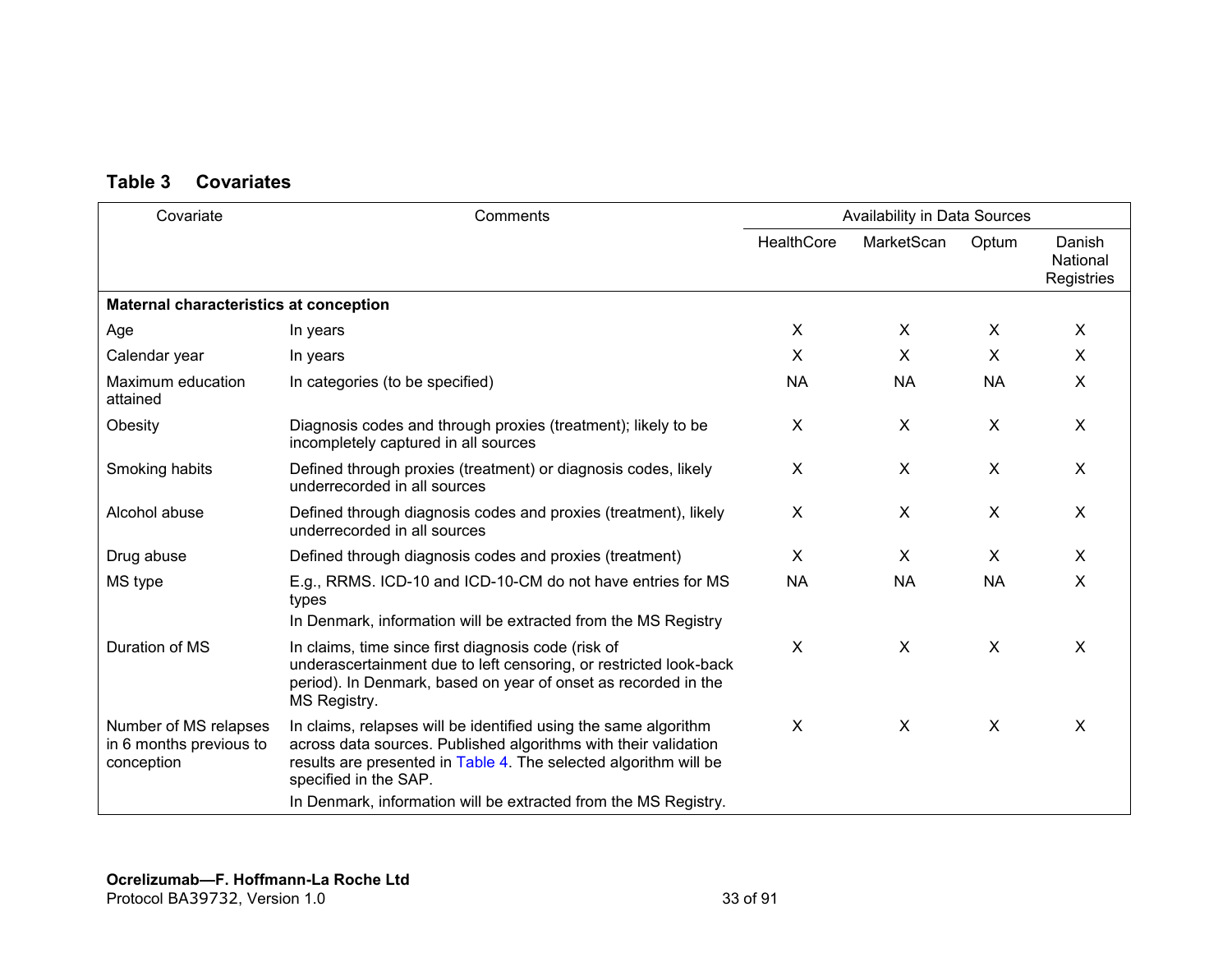| Covariate                                                                                                                            | Comments                                                                                                          | Availability in Data Sources |                           |                           |                                  |
|--------------------------------------------------------------------------------------------------------------------------------------|-------------------------------------------------------------------------------------------------------------------|------------------------------|---------------------------|---------------------------|----------------------------------|
|                                                                                                                                      |                                                                                                                   | <b>HealthCore</b>            | MarketScan                | Optum                     | Danish<br>National<br>Registries |
| DMTs approved for MS<br>received in the 12<br>months before the                                                                      | From list in Table 2                                                                                              | $\sf X$                      | X                         | $\boldsymbol{\mathsf{X}}$ | X                                |
|                                                                                                                                      | Dispensed prescriptions and product-specific administration<br>procedure codes                                    |                              |                           |                           |                                  |
| exposure window                                                                                                                      | In Denmark, information will be extracted from the MS Registry.                                                   |                              |                           |                           |                                  |
| Other drugs used for<br>MS received before<br>conception (e.g.,<br>methotrexate,<br>azathioprine,<br>cyclophosphamide,<br>rituximab) | Dispensed prescriptions and product-specific administration<br>procedure codes                                    | X                            | $\boldsymbol{\mathsf{X}}$ | $\boldsymbol{\mathsf{X}}$ | $\boldsymbol{\mathsf{X}}$        |
| Drugs to treat MS<br>symptoms (e.g.,<br>amantadine, baclofen)                                                                        | From dispensed prescriptions                                                                                      | $\sf X$                      | X                         | $\mathsf{X}$              | $\times$                         |
| Hypertension                                                                                                                         | Defined through diagnoses, or use of medications in previous 12<br>months, not including gestational hypertension | X                            | X                         | $\boldsymbol{\mathsf{X}}$ | $\sf X$                          |
| <b>Diabetes</b>                                                                                                                      | Defined through diagnoses or use of medication in previous 12<br>months, not including gestational diabetes       | X                            | X                         | X                         | $\boldsymbol{\mathsf{X}}$        |
| Thyroid disease                                                                                                                      | Defined through diagnosis codes and applicable medications                                                        | X                            | X                         | X                         | X                                |
| Heart disease                                                                                                                        | Defined through diagnosis codes and applicable medications                                                        | X                            | X                         | X                         | X                                |
| Respiratory disease,<br>incl. asthma                                                                                                 | Defined through diagnosis codes and applicable medications                                                        | X                            | X                         | X                         | X                                |
| Liver disease                                                                                                                        | Defined through diagnosis codes and applicable medications                                                        | $\pmb{\times}$               | X                         | $\boldsymbol{\mathsf{X}}$ | X                                |
| Kidney disease                                                                                                                       | Defined through diagnosis codes and applicable medications<br>and procedures                                      | Χ                            | X                         | X                         | X                                |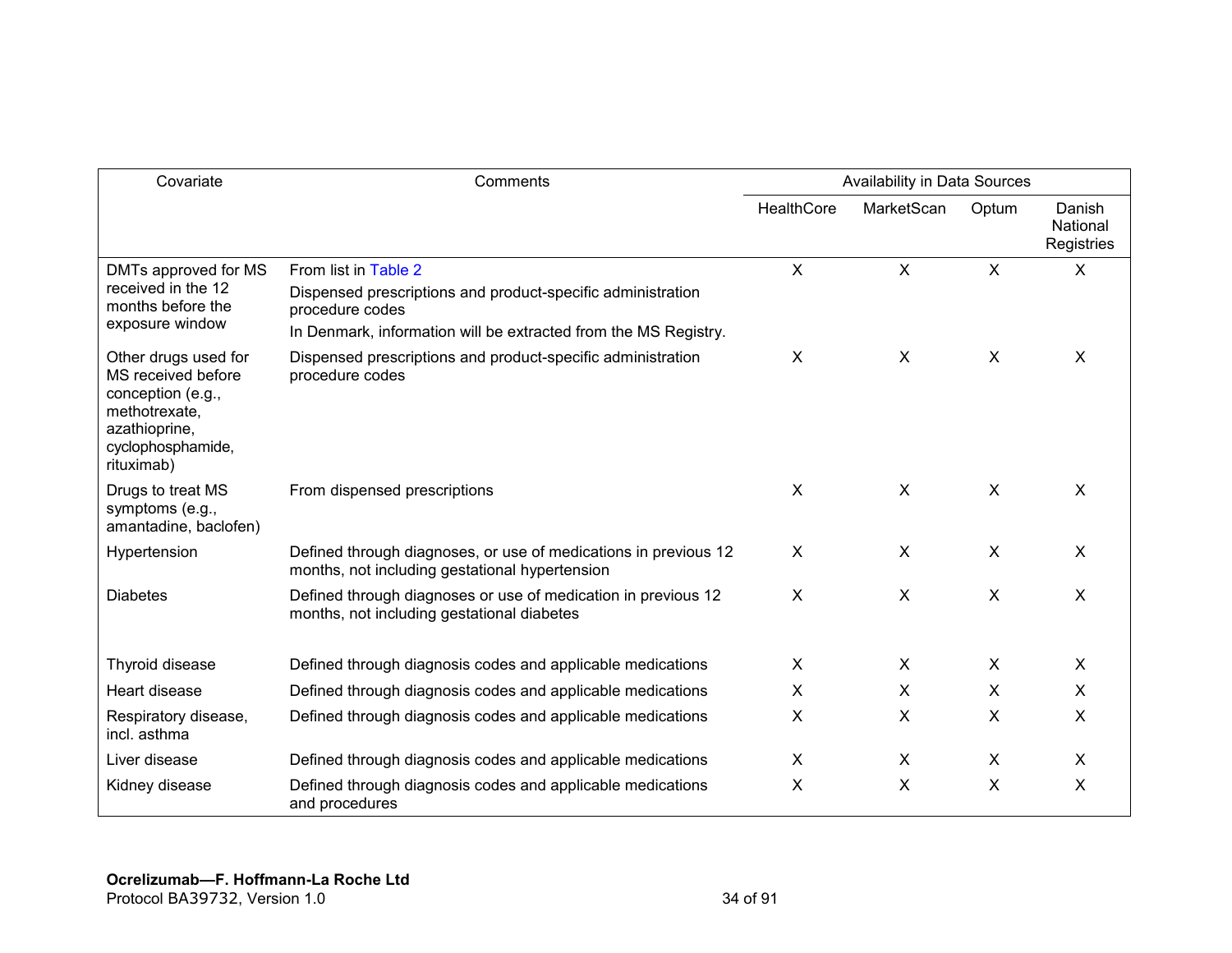| Covariate                                                               | Comments                                                                                                                                                                                                              | Availability in Data Sources |              |                           |                                  |
|-------------------------------------------------------------------------|-----------------------------------------------------------------------------------------------------------------------------------------------------------------------------------------------------------------------|------------------------------|--------------|---------------------------|----------------------------------|
|                                                                         |                                                                                                                                                                                                                       | HealthCore                   | MarketScan   | Optum                     | Danish<br>National<br>Registries |
| Non-MS chronic<br>neurologic disease                                    | Defined through diagnosis codes and applicable medications                                                                                                                                                            | $\mathsf{X}$                 | $\mathsf{X}$ | $\boldsymbol{\mathsf{X}}$ | $\boldsymbol{\mathsf{X}}$        |
| Malignancies except<br>nonmelanoma skin<br>cancer and in situ<br>cancer | Defined through diagnosis codes and applicable medications                                                                                                                                                            | $\boldsymbol{\mathsf{X}}$    | $\mathsf{X}$ | $\boldsymbol{\mathsf{X}}$ | $\boldsymbol{\mathsf{X}}$        |
| Anxiety/depression                                                      | Defined through diagnoses or use of medication in previous 12<br>months                                                                                                                                               | X                            | X            | X                         | X                                |
| Severe mental health<br>conditions                                      | Hospitalizations or institutionalization, not including depression                                                                                                                                                    | X                            | X            | X                         | X                                |
| Gravidity                                                               | Defined through diagnosis codes in claims data (limited by<br>duration of enrollment before cohort entry) and in Medical Birth<br>Registry in Denmark. Spontaneous abortions and terminations<br>may be underrecorded | X                            | X            | X                         | X                                |
| Parity                                                                  | As number of deliveries or C-sections. Limitations as above.<br>In Denmark, information will be extracted from the Danish<br>Medical Birth Registry.                                                                  | $\sf X$                      | $\mathsf{X}$ | $\sf X$                   | $\sf X$                          |
| Spontaneous abortions<br>in previous pregnancies                        | Defined through diagnosis codes. Likely underrecorded in all<br>sources. In Denmark, information will be extracted from the<br>Danish National Patient Registry (DNPR).                                               | $\sf X$                      | X            | $\mathsf{X}$              | X                                |
| Pregnancy terminations<br>in previous pregnancies                       | Defined through diagnosis codes. Likely underrecorded in all<br>sources. In Denmark, information will be extracted from the<br>Danish National Patient Registry (DNPR).                                               | X                            | X            | X                         | X                                |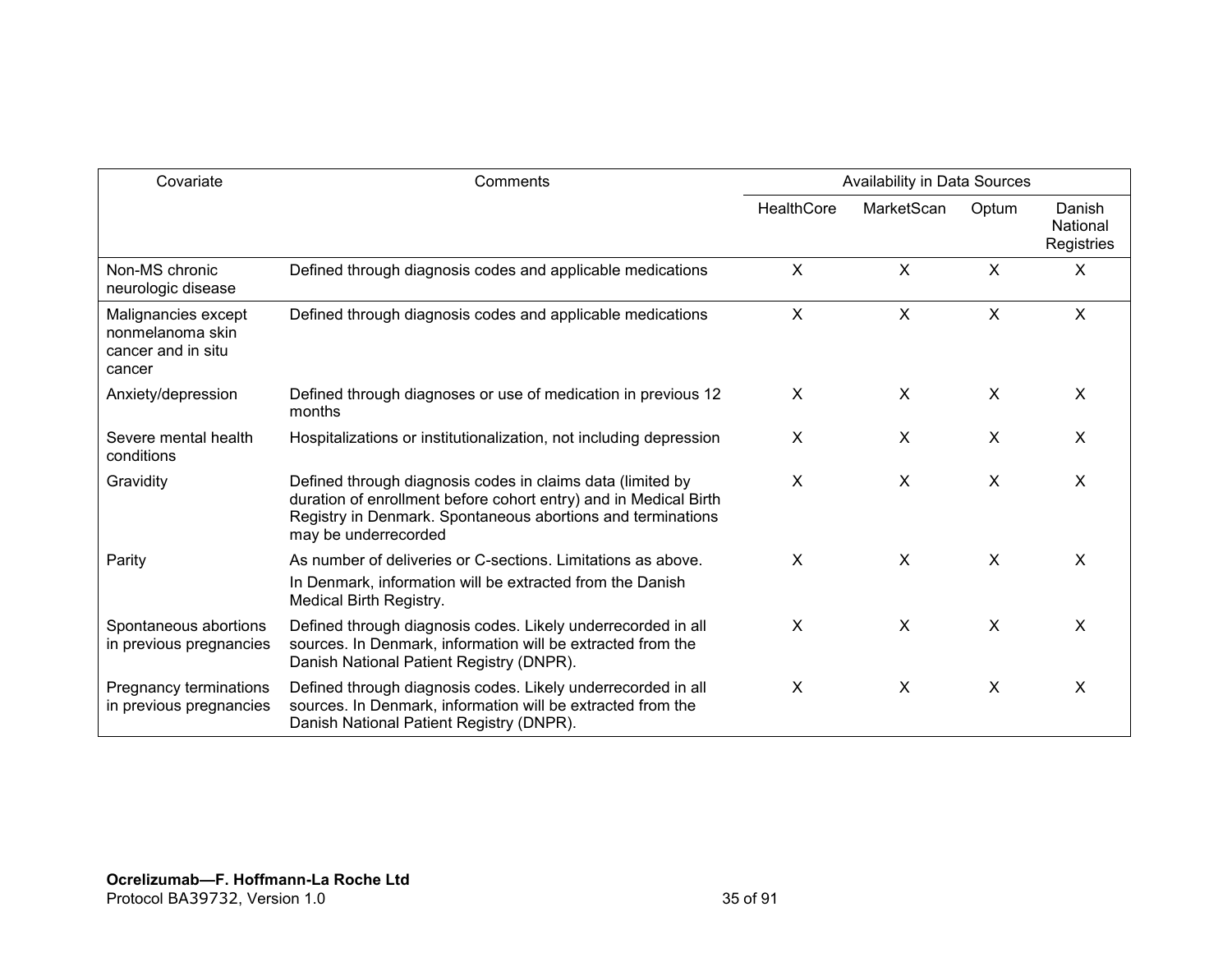| Covariate                                              | Comments                                                                                                                                                                                                                                                                            | Availability in Data Sources |                |                           |                                  |
|--------------------------------------------------------|-------------------------------------------------------------------------------------------------------------------------------------------------------------------------------------------------------------------------------------------------------------------------------------|------------------------------|----------------|---------------------------|----------------------------------|
|                                                        |                                                                                                                                                                                                                                                                                     | <b>HealthCore</b>            | MarketScan     | Optum                     | Danish<br>National<br>Registries |
|                                                        | Health care utilization in the 6 months before conception                                                                                                                                                                                                                           |                              |                |                           |                                  |
| Psychotropic<br>medications                            | Defined through dispensed prescriptions                                                                                                                                                                                                                                             | X                            | X              | X                         | X                                |
| Medications not used to<br>treat MS or its<br>symptoms | Defined through dispensed prescriptions                                                                                                                                                                                                                                             | X                            | $\mathsf{X}$   | $\mathsf{X}$              | $\times$                         |
| Number of medical<br>encounters                        | Count of encounters with different date                                                                                                                                                                                                                                             | X                            | X              | $\boldsymbol{\mathsf{X}}$ | $\sf X$                          |
| Descriptive data for this pregnancy                    |                                                                                                                                                                                                                                                                                     |                              |                |                           |                                  |
| Multiple pregnancy                                     | Defined through diagnosis codes. In Denmark, information will<br>be extracted from the Medical Birth registry                                                                                                                                                                       | X                            | $\pmb{\times}$ | X                         | X                                |
| <b>Gestational diabetes</b>                            | Defined through diagnosis codes. In Denmark, information will<br>be extracted from the Danish National Patient Registry (DNPR)                                                                                                                                                      | X                            | X              | $\times$                  | X                                |
| Preeclampsia/<br>eclampsia                             | Defined through diagnosis codes. In Denmark, information will<br>be extracted from the Danish National Patient Registry (DNPR).                                                                                                                                                     | X                            | X              | X                         | X                                |
| Number of MS relapses<br>during pregnancy              | Please see definition of proxy for relapses provided earlier in this<br>table and in Table 4. In Denmark, information will be extracted<br>from the MS Registry.                                                                                                                    | X                            | X              | X                         | $\boldsymbol{\mathsf{X}}$        |
| Sex of the infant                                      | Administrative records                                                                                                                                                                                                                                                              | X                            | X              | X                         | X                                |
| Use of oral<br>contraceptives around<br>conception     | Defined through dispensed prescriptions in the 3 months before<br>pregnancy and the first month of pregnancy                                                                                                                                                                        | X                            | X              | $\mathsf{X}$              | X                                |
| <b>TORCH infections</b>                                | Defined through diagnosis codes for toxoplasmosis, syphilis,<br>varicella-zoster, parvovirus B19, rubella, cytomegalovirus, and<br>herpes infections during pregnancy (Stegmann and Carey,<br>2002). Only infections that triggered contact with health care will<br>be identified. | X                            | X              | X                         | X                                |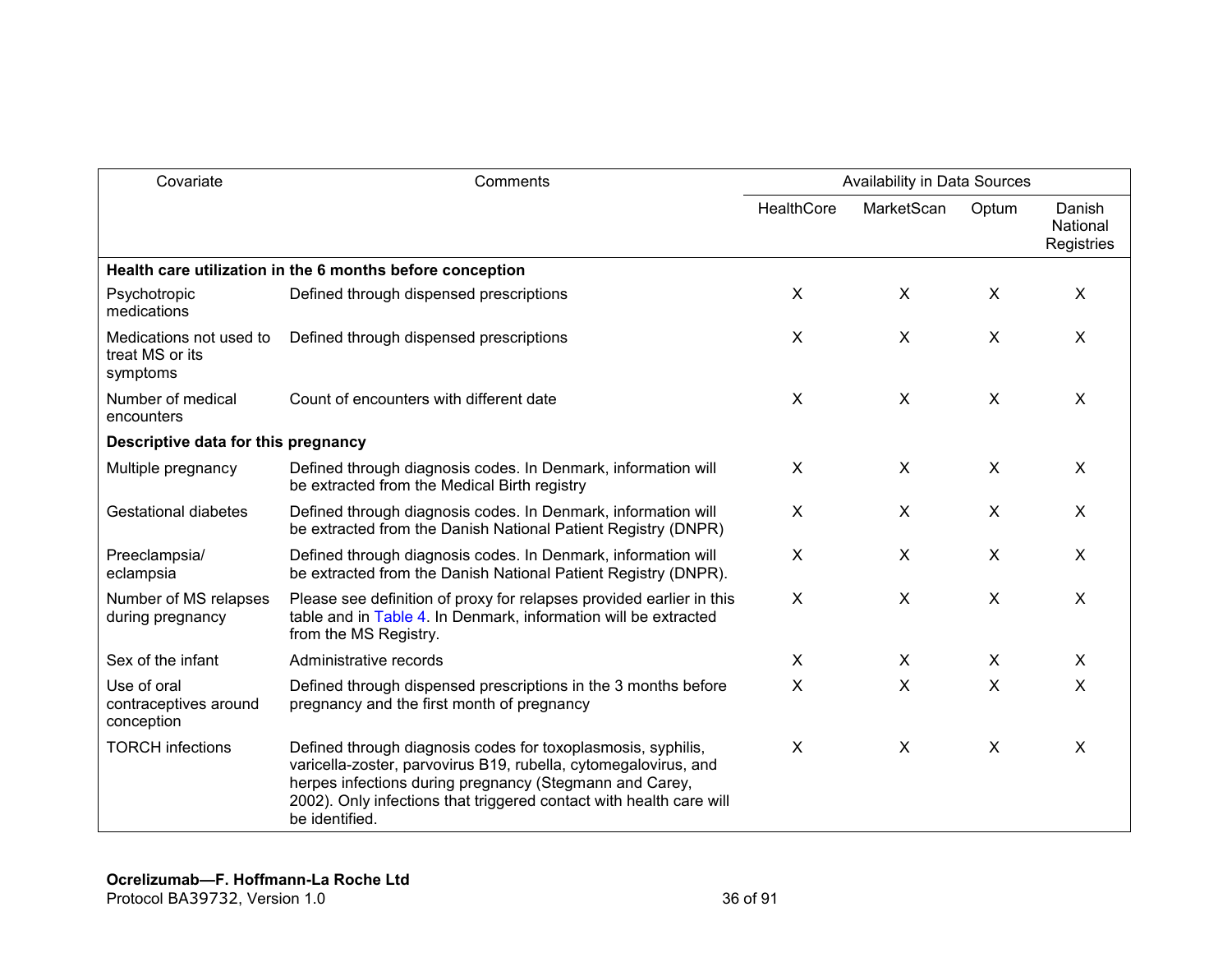| Covariate                  | Comments                                                                                                                                                                                              | Availability in Data Sources |            |       |                                  |
|----------------------------|-------------------------------------------------------------------------------------------------------------------------------------------------------------------------------------------------------|------------------------------|------------|-------|----------------------------------|
|                            |                                                                                                                                                                                                       | HealthCore                   | MarketScan | Optum | Danish<br>National<br>Registries |
| Teratogenic<br>medications | Prescriptions dispensed from 6 months before conception to end<br>of first trimester and end of third trimester of pregnancy for drugs<br>in list of teratogenic medications in Eltonsy et al. (2016) | х                            | х          |       | ⌒                                |
| Vaccines                   | Dispensed prescriptions (vaccines offered at work, e.g., flu, will<br>be underrecorded)                                                                                                               | х                            | х          |       |                                  |

DMT = disease-modifying therapies; ICD-10 = International Statistical Classification of Diseases and Related Health Problems, 10th Revision; ICD-10-CM = International Classification of Diseases, 10th Revision, Clinical Modification; MCM = major congenital malformation; MS = multiple sclerosis; NA = not available; RRMS = relapsing-remitting multiple sclerosis; TORCH = Toxoplasmosis, Other (syphilis, varicella-zoster, parvovirus B19), Rubella, Cytomegalovirus (CMV), and Herpes infections; X = information available.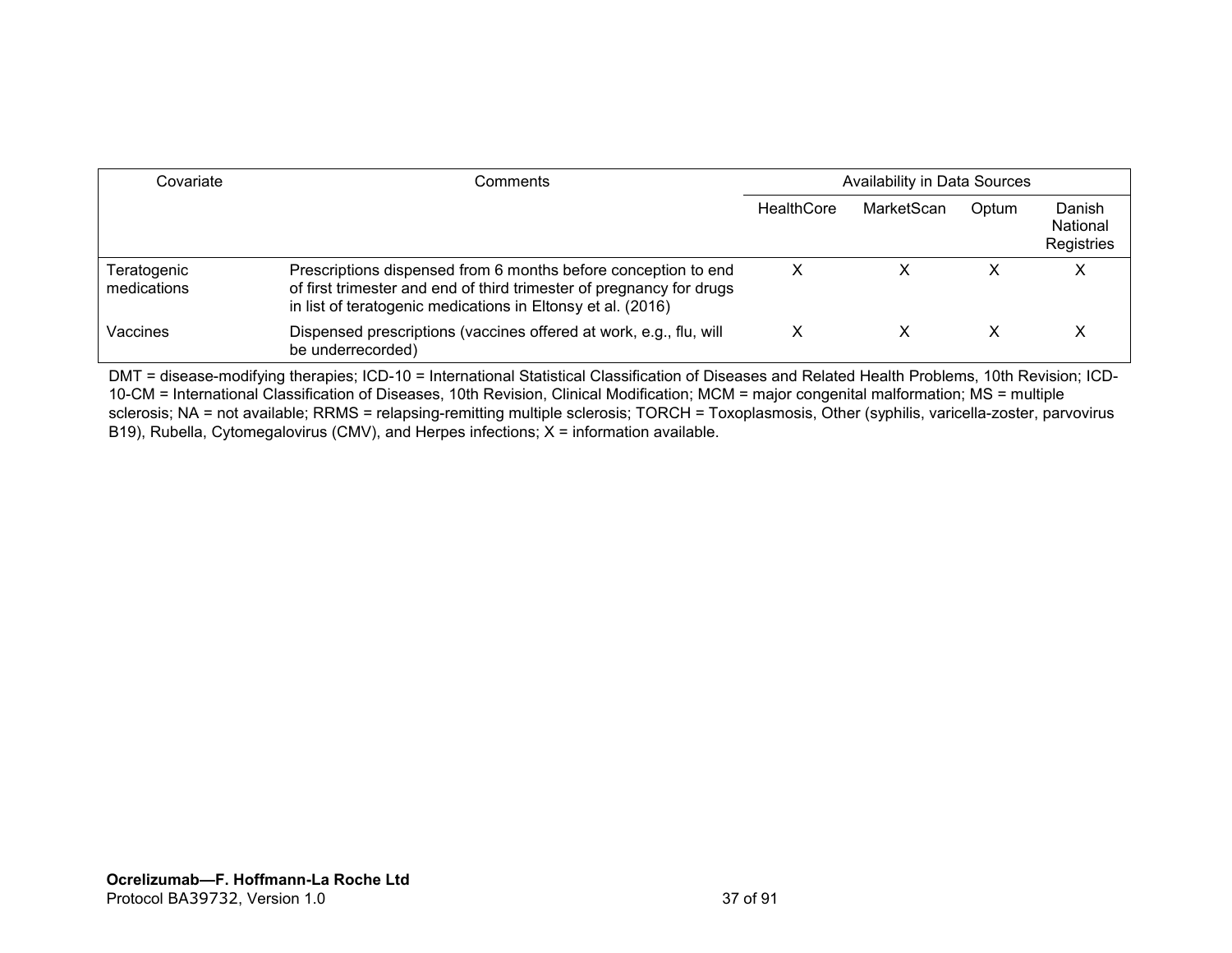| Reference, Data Type,<br>and Country                                            | Summary of Algorithm                                                                                                                                                                                                                                                                                                                                                                                                                                                                                                                                                 | Validation Results                                                                                                                                                                                                                                                                                          |
|---------------------------------------------------------------------------------|----------------------------------------------------------------------------------------------------------------------------------------------------------------------------------------------------------------------------------------------------------------------------------------------------------------------------------------------------------------------------------------------------------------------------------------------------------------------------------------------------------------------------------------------------------------------|-------------------------------------------------------------------------------------------------------------------------------------------------------------------------------------------------------------------------------------------------------------------------------------------------------------|
| Chastek et al. (2010)<br>Health care claims from<br>the US                      | Relapses were identified as follows:<br>• Hospitalizations with a primary diagnosis of MS at any time during<br>hospitalization, OR<br>A corticosteroid claim following an outpatient visit with a code for MS<br>in the primary or secondary position                                                                                                                                                                                                                                                                                                               | Validation of cases was conducted against<br>medical charts for 300 patients.<br>$\blacksquare$ PPV = 67.3%<br>$NPV = 70.0\%$                                                                                                                                                                               |
| Wang et al. (2015)<br>Health care claims from<br>Optum Research<br>Database, US | Relapses were identified as follows:<br>Algorithm 1:<br>- High dose ( $\geq 500$ mg per day) of oral prednisone, prednisolone, or<br>methylprednisolone for up to 15 days; OR<br>■ ATCH $\geq$ 80 U per day for 5 days or more; OR<br>• Any IV methylprednisolone (regardless of dosage) for up to 15 days<br>Algorithm 2:<br>- High dose ( $\geq 500$ mg per day) of oral prednisone, prednisolone, or<br>methylprednisolone for up to 15 days; OR<br>■ ATCH $\geq$ 80 U per day for 5 days or more; OR<br>• Hospitalization episode associated with MS (ICD-9 340) | No direct validation, but authors report that<br>these algorithms identified relapses in<br>1.4% and 2.1% of patients treated with<br>dimethyl fumarate for 6 or 12 months,<br>respectively, while previous reports were<br>around 6% in patients 6 and 12 months<br>after initiation of dimethyl fumarate. |

### **Table 4 Published Algorithms to Identify Relapses of Multiple Sclerosis in Claims Data**

ACTH = adrenocorticotropic hormone; ICD-9-CM = International Classification of Diseases, 9th Revision, Clinical Modification; MS = multiple sclerosis; NPV = negative predictive value; PPV = positive predictive value.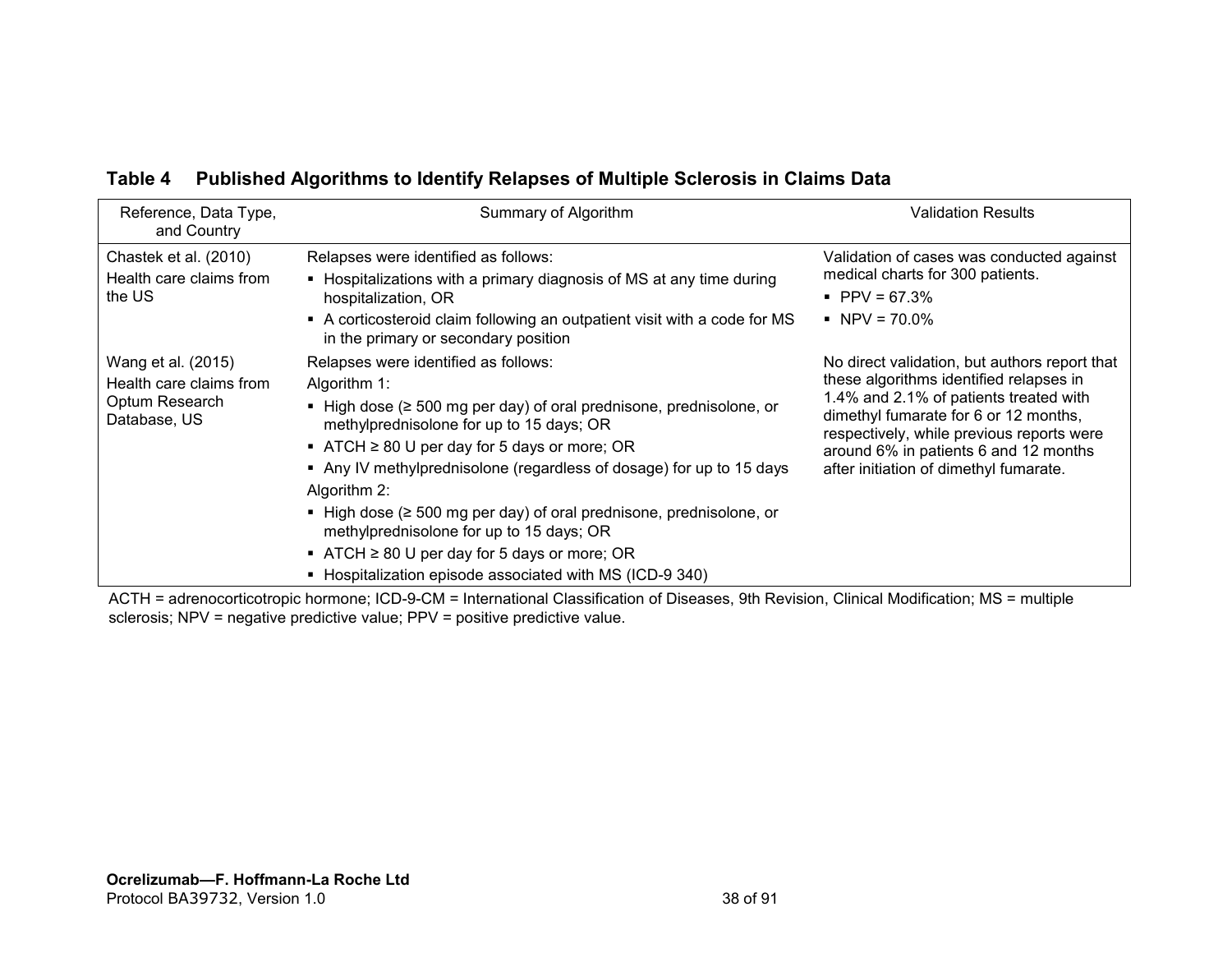### **9.4 DATA SOURCES**

This is a multisource study involving population-based patient registries and health care databases that prospectively collect data in the US and Europe. The specific data sources were determined in a feasibility study conducted to identify the most appropriate sources for this study. Availability of mother-infant linked data, birth certificates, and other data, and ability to support partial outcome validation was assessed in the feasibility study (Anthony et al., 2016). The assessment evaluated specific information on the totality of data available in the databases and operational aspects that could confirm the ability to identify specific cohorts, pregnancies, medication exposure, and outcomes of interest for the study of ocrelizumab in pregnancy.

The study is to be conducted in three health care claims databases in the US and in the national health care registries in Denmark:

- HealthCore Integrated Research Database<sup>SM</sup> (HIRD) in the US. Analyses will be conducted by HealthCore.
- Optum Dynamic Assessment of Pregnancies and Infants<sup>TM</sup> (DAPI) in the US. Analyses will be conducted by Optum.
- IBM MarketScan Commercial Claims and Encounters Database (formerly Truven MarketScan Commercial Claims and Encounters Database) in the US. Analyses will be conducted by RTI-HS.
- The National Health Databases in Denmark and the Danish MS Registry. Analyses will be conducted by

The top three choices for US claims databases were HIRD, DAPI, and MarketScan, based on the availability of the required information for the study on exposures, patient characteristics, and outcomes; the possibility to link mother and infant data; and the largest numbers of patients with MS among the databases evaluated. HIRD and DAPI both have access to medical records for at least a portion of their participants, so outcomes can be validated. While MarketScan might provide the largest number of ocrelizumab-exposed pregnancies, outcome validation against medical records cannot be done, but accuracy of results could be evaluated by comparing results from data sources with outcome validation.

The Danish National Health Databases and MS Registry are nationwide registers that offer the possibility of maternal data to be linked with birth defect registers, in which completeness of ascertainment and quality of diagnosis has been shown to be high. In addition, linking health, civil, and administrative data enriches the amount of data available beyond individual data sources, and follow-up of patients is virtually lifelong.

Key characteristics of the study data sources are described in [Appendix 4.](#page-84-0)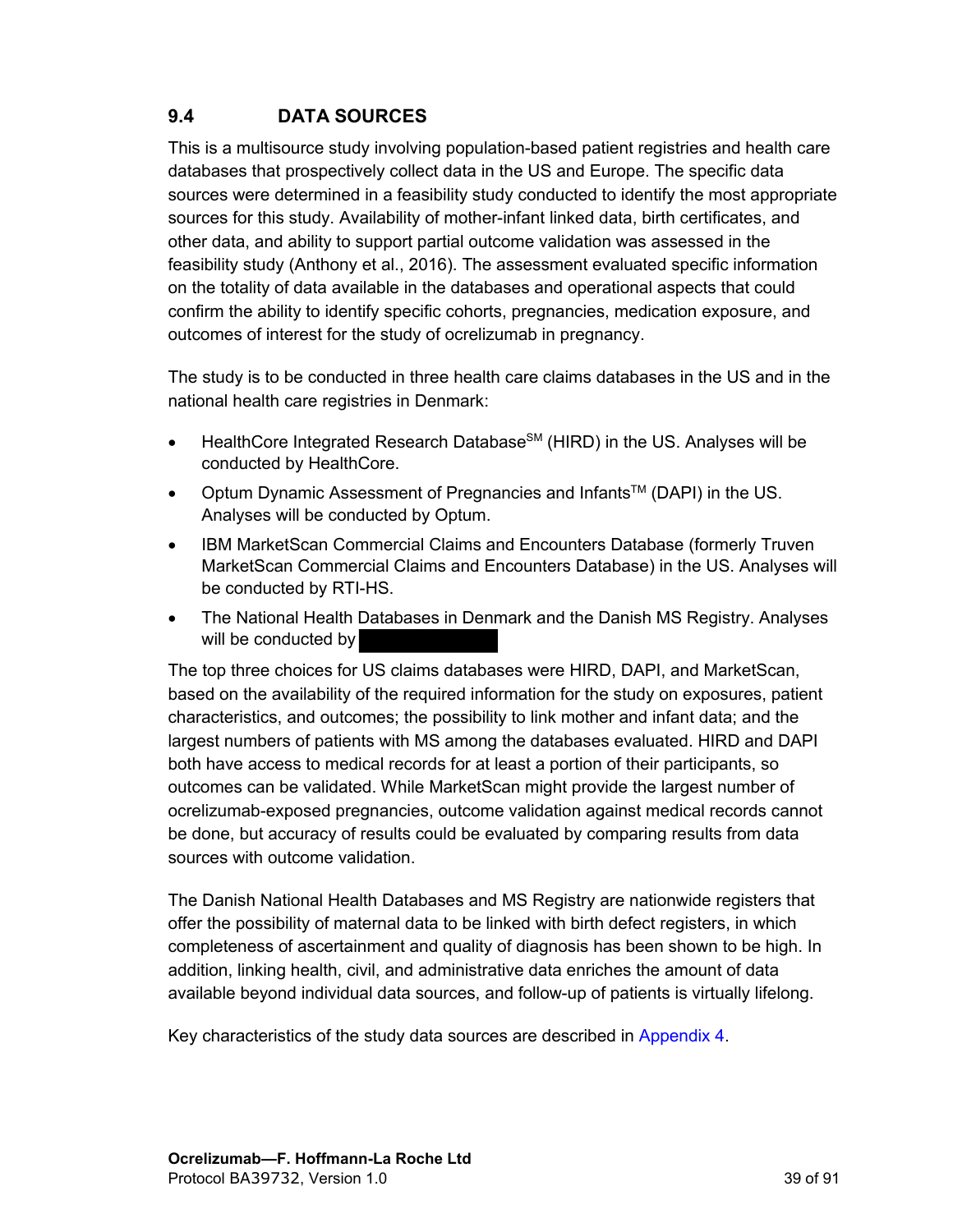## **9.4.1 HealthCore Integrated Research DatabaseSM**

HealthCore is a wholly owned subsidiary of Anthem, Inc., which is the largest health benefits company in terms of medical membership in the US. Anthem is an independent licensee of the Blue Cross and Blue Shield Association. HealthCore is the health services research entity for Anthem that integrates the public health, pharmacoepidemiologic, health outcomes, and pharmacoeconomic concerns of these companies and their clients to conduct outcomes analyses. HealthCore maintains the HIRD for use in health services research.

The HIRD is a broad, clinically rich, and geographically diverse spectrum of longitudinal medical and pharmacy claims data from health plan members in the Northeastern, Mid-Atlantic, Southeastern, Midwestern, Central, and Western regions of the US. The database represents claims information from one of the largest commercially insured populations in the US. Patient enrollment data, inpatient and outpatient medical care, outpatient prescription drug use, outpatient laboratory test results, and health care charges may be tracked for each patient in the database dating back to 2006 (HealthCore, 2017).

In the HIRD, diagnoses and procedures will be identified by the following types of codes for both outpatient visits and inpatient stays: *International Classification of Diseases, 9th Revision, Clinical Modification* (ICD-9-CM); *International Classification of Diseases, 10th Revision, Clinical Modification* (ICD-10-CM); Current Procedural Terminology; and Healthcare Common Procedure Coding System. Drug claims are captured by National Drug Codes, which can then be translated to broader categories of coding such as Generic Product Identifier codes. Information on physician specialty is also available in the HIRD. In addition, the HealthCore Integrated Research Environment (HIRE) has the ability to link the claims data in the HIRD to complementary data sources, including inpatient and outpatient medical records for the health plan members represented in the HIRD; identify and contact providers and members for survey research through vendor relationships; and link data to national vital records, such as the National Death Index (NDI), for date and cause of death (CDC, 2016b). Death records are added to the NDI file annually, approximately 12 months after the end of the calendar year. Cause-ofdeath codes can be obtained using the NDI Plus service.

For women with a recorded delivery, linked infants who are captured in the HIRD can be identified by requiring that the infant share the mother's subscriber identification number and have a date of birth within 30 days of the recorded delivery date. The performance of alternative linking strategies in the event that subscriber identification numbers are unavailable can be explored. In past studies involving linkage of mothers and their infants within the HIRD, approximately 70% to 75% of completed pregnancies could be connected to a qualifying infant. When the infant is not identifiable, it is likely that the infant was covered by the insurance plan of the other parent.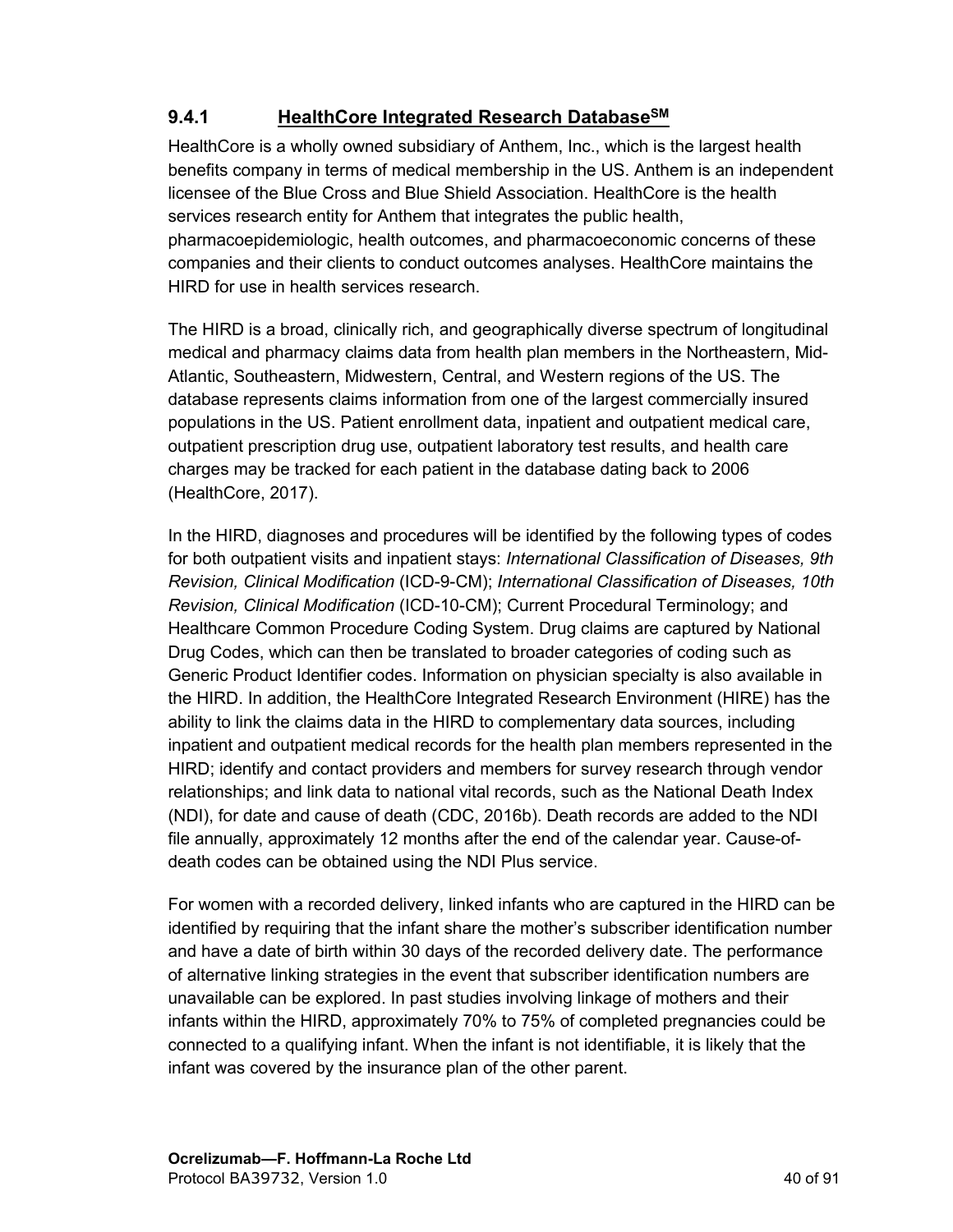#### **9.4.2 Optum Dynamic Assessment of Pregnancies and InfantsTM (DAPI)**

Within the Optum data source, DAPI data will be used to identify pregnancies and link the health care data of mothers with that of their infants within a large health care claims database that covers members of a large health insurer affiliated with Optum. The database contains medical claims and enrollment data dating back to 1994. Patient and physician data are linked to pharmacy and medical claims, medical record data, socioeconomic measures, and clinical laboratory results. Estimates from recent years show that the size of the source database provides approximately 95,000 pregnancies each year, on average, of which, 84% resulted in live births, and 86% of live births have the mother linked to the infant. Data of mothers and infants is linked through a family identifier and by matching the dates of delivery and infant's birth. The fraction of identified deliveries that cannot be matched to an infant is likely due to the infant being carried under a different health insurance from the mother, in other instances, this is due to pregnancies that did not end in a delivery. Approximately 30% to 40% of identified pregnancies cannot be linked to an infant (Wyszynski et al., 2016).

Because the linkage is made within an identifiable health insurance database affiliated with Optum, Optum can (with appropriate approvals) access medical records for mothers or infants to ascertain covariate information or to confirm outcomes.

### **9.4.3 IBM MarketScan Commercial Claims and Encounters Database**

The MarketScan claims database is a large convenience sample with more than 41.1 million covered lives in the most recent full data year. The database encompasses employees, their spouses, and their dependents covered by employer-sponsored private health insurance. More than 300 employers and 40 contributing health plans throughout the US are represented in the fully integrated databases, covering more than 245 million patients since 1995 (IBM, 2019). The commercial database primarily consists of employer-sourced and health plan–sourced data containing medical and drug utilization data for several million individuals annually. Medical claims in the commercial database include complete payment and charge information, including amount of patient responsibility. Other standardized items on each medical claim include but are not limited to dates and place of service (e.g., inpatient, outpatient, emergency), diagnoses, procedures, and detailed information on hospitalizations, including admission and discharge dates. Pharmacy claims in the commercial database include complete outpatient prescription drug information, which consists of patient co-payments, mail order drugs, injectables, drugs from specialty pharmacies, and all standardized prescription-level fields collected on a typical pharmacy claim (e.g., date of fill/refill, drug name and class, strength, quantity, and days' supply). The data include co-payment information for inpatient, outpatient, and pharmacy claims. All claims are paid and adjudicated, and the MarketScan research databases fully comply with the Health Insurance Portability and Accountability Act of 1996. Data validation against the original source and/or access to medical records is not available (IBM, 2019).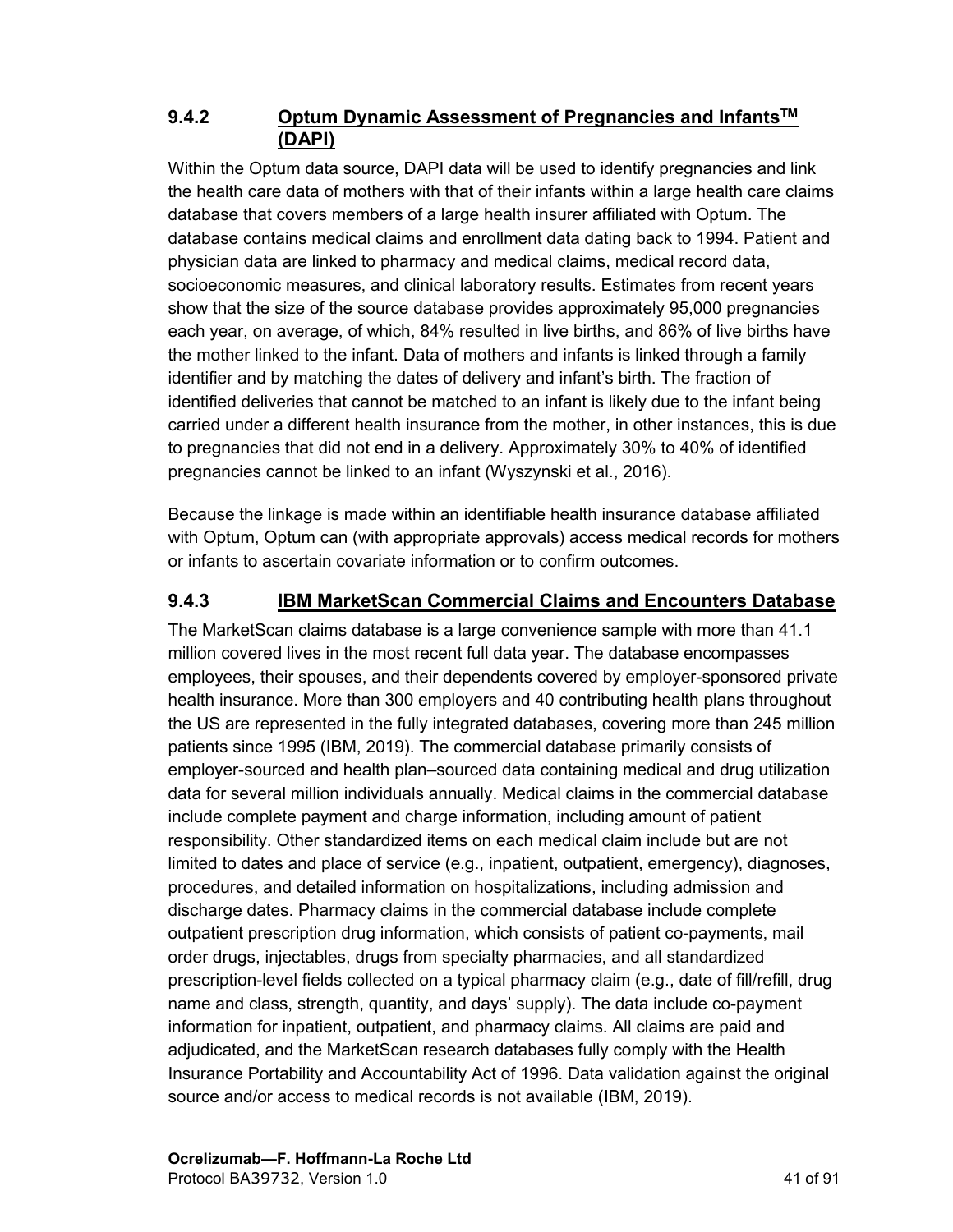Maternal and infant records in MarketScan can be linked using the common family identifier, timing of delivery from the mother's file, and birth from the infant's file (MacDonald et al., 2019). The family identifier clusters family members under the same insurance plan. The date of delivery can be derived from the date of delivery procedures in the mother's record, and the date of birth can be approximated by the date of the first claim in the infant's record. In a recent study using MarketScan, this method allowed linkage of 69% of infants (MacDonald et al., 2019). Application of more stringent criteria relating the timing of delivery and birth resulted in the loss of 7% of mother-infant pairs. In the end, 50% of all identified pregnancies (ending in a live birth or otherwise) was linked to an infant.

#### **9.4.4 Danish National Health Databases and the Multiple Sclerosis Registry**

The Danish health care system provides universal coverage to all Danish residents (5.6 million inhabitants; http://international.ucl.dk/life-in-denmark/the-danish-health-caresystem). Health care coverage includes free visits to general practitioners and specialists, hospital admissions, and outpatient visits. The costs of medications are partially covered by the Danish health system. The centralized Civil Registration System in Denmark allows for personal identification of each person in the entire Danish population and for the possibility of linkage to all Danish registries containing civil registration numbers, such as the Danish National Patient Register, Danish National Prescription Registry, and the Danish Register of Causes of Death. Data collected in these registries are available for research purposes. The process requires collaboration with a local university or investigator affiliated with a research institute to access the data and ethics committee notification or approval to handle data (Danish Data Protection Agency, 2011; Danish Health Authority, 2016). All applications must be submitted in Danish.

Denmark's primary health care sector, which includes general practitioners, specialists, and dentists, generates about 96% of the prescription sales, most of which are reimbursable and are dispensed by community pharmacies. Each dispensing record contains information on the patient, drug, and prescriber. Dispensing records retain the patient's universal personal identifier, allowing for individual-level linkage to all Danish registries and medical databases. Two national registries (Danish National Patient Register and Danish National Prescription Registry) and the Danish National Database of Reimbursed Prescriptions will be of particular interest for implementation of the ocrelizumab post-authorization safety study (PASS). Moreover, the Danish National Civil Registration System will be used to obtain information on death and migration status (Schmidt et al., 2014).

#### **The Danish Medical Birth Registry**

This register contains computerized records of all births in Denmark since January 1, 1973. Data are recorded by the midwives or the physicians attending the deliveries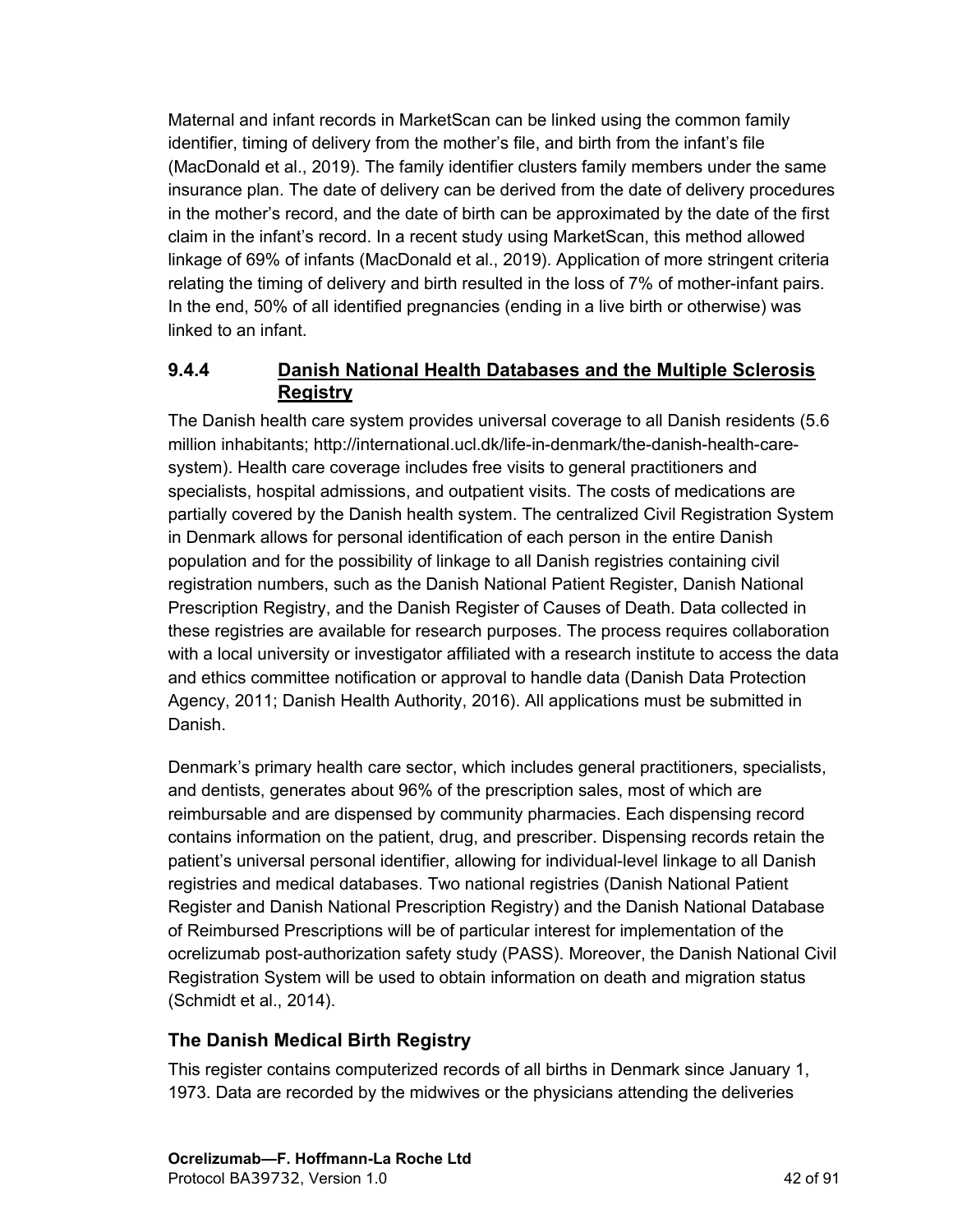(Knudsen and Olsen, 1998). The registry includes information on maternal age, parity, multiplicity of gestation, birth weight, gestational age, self-reported maternal smoking status, and data about delivery.

### **The Danish National Patient Register**

This register includes data on all hospital admissions since January 1, 1977, and on outpatient clinic and emergency department visits since 1995 (Danish Health Authority, 2016; Lynge et al., 2011; Schmidt et al., 2014). Hospital discharge diagnoses and information on surgical procedures, in-hospital deaths, and some selected drugs are recorded. After 1993, hospital discharge diagnoses are coded using ICD-10 codes.

# **The Danish National Prescription Registry**

Individual-level data on all prescription drugs sold in Danish community pharmacies have been recorded since 1994 in the Register of Medicinal Products Statistics of the Danish Medicines Agency. The register subset, termed the Danish National Prescription Registry, contains information on dispensed prescriptions, including variables at the level of the drug user, the prescriber, and the pharmacy (Kildemoes et al., 2011). The National Prescription Registry collects data on reimbursed and unreimbursed drugs.

# **The Danish National Database of Reimbursed Prescriptions**

This data source encompasses the reimbursement records of all reimbursed drugs sold in community pharmacies and hospital-based outpatient pharmacies in Denmark since 2004 (Johannesdottir et al., 2012). On average, approximately 3.5 million users are recorded in the database each year. Individuals are identified by the unique central personal registration number assigned to all persons born in or immigrating to Denmark. This data source avoids restrictions imposed on data use at the Danish National Prescription Registry. Most importantly, central personal registration numbers are reversibly encrypted, which allows re-identification of drug users. These features are very important for validation purposes.

# **Danish Multiple Sclerosis Registry**

The Danish Multiple Sclerosis Registry (DMSR) was formally established in 1956 and is a nationwide population-based follow-up registry for all Danish patients with MS. Since 1996, the DMSR includes data on all patients who have received DMT. The former Danish Multiple Sclerosis Treatment Registry, established in 1996 to collect data on Danish patients with MS and clinically isolated syndrome who are treated with DMTs, is now integrated into the DMSR. Reporting of patients on DMTs is mandatory (Flachenecker et al., 2014; Koch-Henriksen et al., 2015; Koch-Henriksen et al., 2012; Magyari et al., 2016). By regular data collection, the DMSR makes it possible to follow the therapeutic effect of DMTs such as relapses, adverse effects, and disability (Bronnum-Hansen et al., 2011). At present, more than 11,000 patients treated with DMT have been registered in this. database. Data are continuously entered into a central database from all sites in Denmark at start and at regular visits. Population-based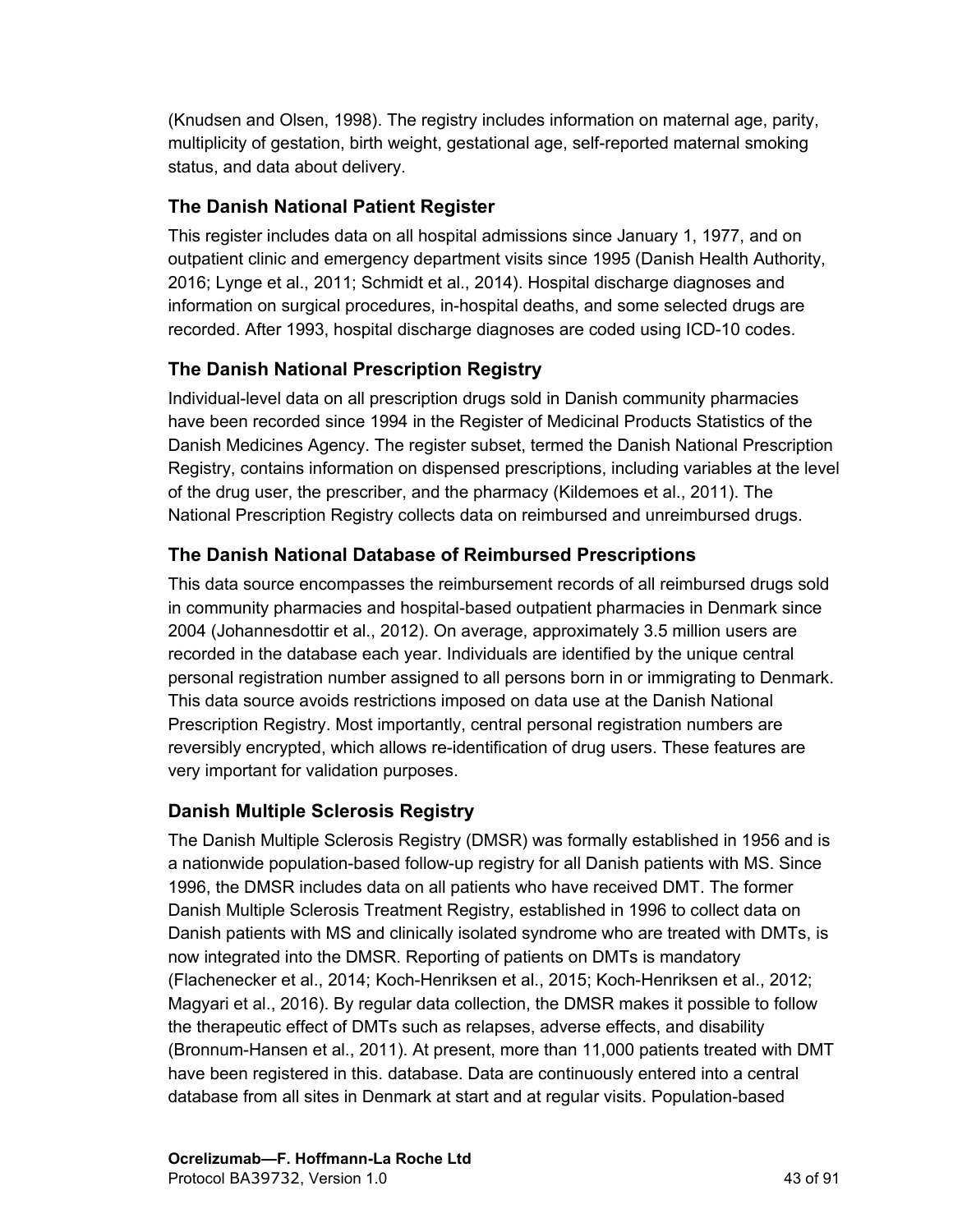studies combining health and social registries can optimally be carried out in Denmark, due to linkage between registries at the individual level by a unique personal identification number (CPR number), which is used by all national registries. Thereby, the DMSR can be linked to a number of population-based registries to obtain additional patient information, such as hospitalization, cause of death, comorbidities, prescription drugs, and reproductive issues. The minimum data set of DMSR includes information about age, sex, year of disease onset, year of first diagnosis, basic clinical information, and information about treatment, side effects, relapses, and patient neurostatus expressed by Functional Systems Score (FSS) and Expanded Disability Status Scale (EDSS) score. Notification is done at treatment start, and thereafter at every scheduled clinical visit, 3 months after treatment start and thereafter every 6 months. The longitudinally collected information about disease activity and side effects make it possible to investigate the clinical efficacy and adverse events of different DMTs.

Due to the unique CPR number in Denmark, patient follow-up is lifelong, as long as the patient remains in the country. Currently, serious adverse events are available through linkage to other registries. Prospective inclusion of adverse drug reaction or serious adverse events as part of the minimum data set will be possible, due to an expansion, via addition of a safety module, of the online data collection platform COMPOS DK.

#### **9.5 STUDY SIZE**

The target size for this study was calculated so that the upper limit of the 95% confidence interval for the hazard ratio for the association of pregnancy exposure to ocrelizumab and major congenital malformations is below 2.5 with 0.8 probability. This number is estimated at approximately 1,005 exposed pregnancies and 3,015 unexposed pregnancies in each of the two comparator cohorts, counting subjects from the four proposed data sources. Figures are as follows:

- 1,005 exposed and 3,015 unexposed pregnancies (in each of the two comparator cohorts) would be accrued combining the four data sources
- Of these, 62% would result in live births (623 exposed and 1,869 unexposed)
- Of these records, 65% would be linkable to infant records, resulting in 405 exposed and 1,215 unexposed newborns, per [Table](#page-44-0) 5

Actual study size will depend on medication utilization among the target population in the data sources selected for the study, as well as on the observed percentage of live births among the study pregnancies and success of mother-infant record linkage.

The estimations for ocrelizumab exposure, potentially the limiting factor for reaching the study target size in this study, are described in [Table](#page-44-0) 5 and associated text, below.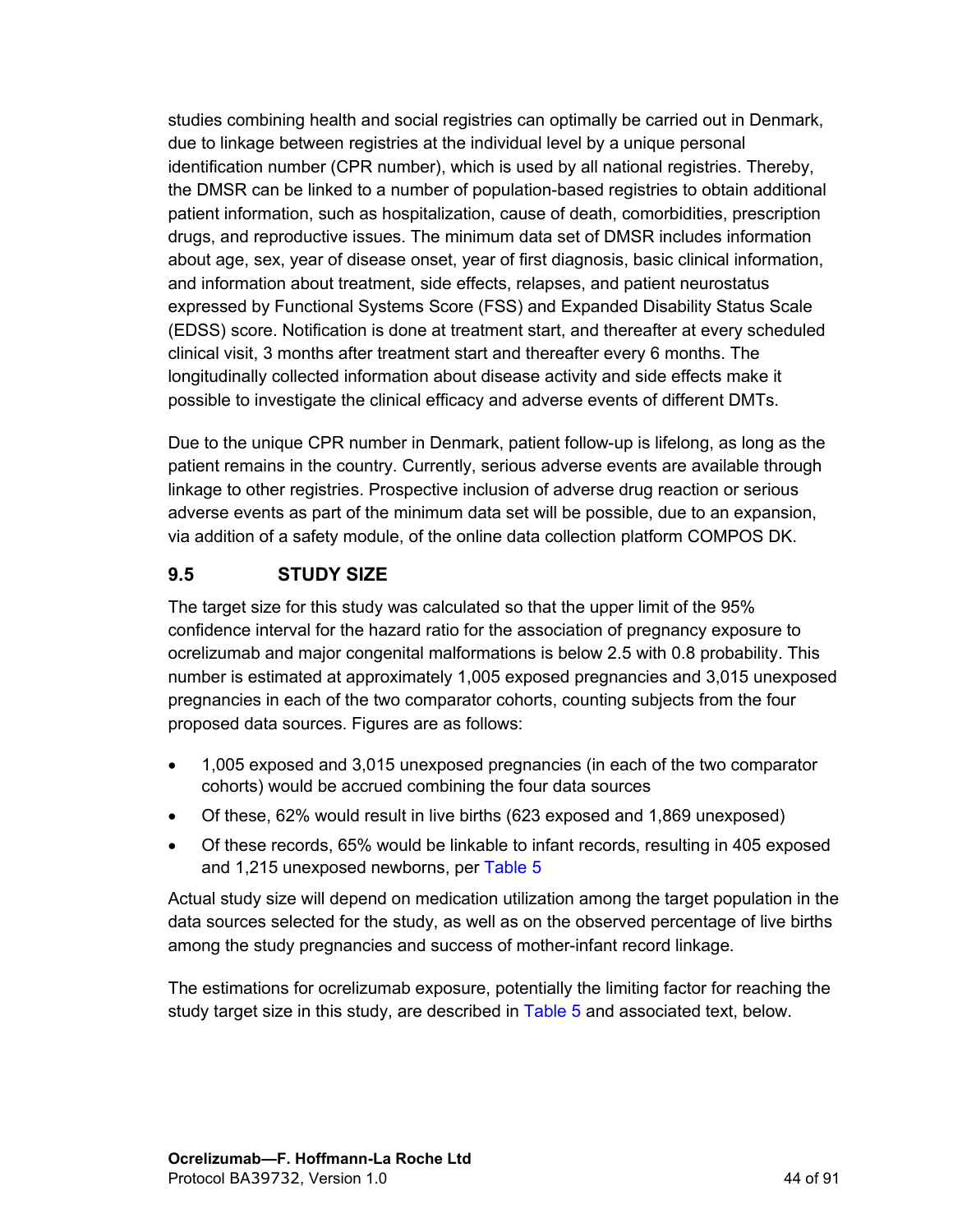| Outcome                     | Prevalence of<br>Outcome | Upper Limit of 95% CI for<br>Relative Risk Will Be Less<br>Than | Exposed: Unexposed<br><b>Pregnancies Needed</b> |
|-----------------------------|--------------------------|-----------------------------------------------------------------|-------------------------------------------------|
| Stillbirth                  | 6 per 1,000 <sup>a</sup> | 11                                                              | 300:900                                         |
|                             |                          | 8                                                               | 400:1,200                                       |
|                             |                          | 5                                                               | 675:2,025                                       |
|                             |                          | 3                                                               | 1,440:4,320                                     |
| Cardiac                     | $1\%$                    | 12.75                                                           | 160:480                                         |
| congenital<br>malformations |                          | 8.99                                                            | 215:645                                         |
|                             |                          | 6.5                                                             | 300:900                                         |
|                             |                          | 5                                                               | 400:1,200                                       |
|                             |                          | 4                                                               | 540:1,620                                       |
| Major                       | $3\%$                    | 5                                                               | 130:390                                         |
| congenital<br>malformations |                          | 4.3                                                             | 160:480                                         |
| (combined)                  |                          | $\overline{\mathbf{4}}$                                         | 177:531                                         |
|                             |                          | 3.5                                                             | 215:645                                         |
|                             |                          | 3                                                               | 280:840                                         |
|                             |                          | 2.9                                                             | 300:900                                         |
|                             |                          | 2.5                                                             | 405:1,215                                       |
|                             |                          | $\overline{2}$                                                  | 705:2,115                                       |
| Preterm birth               | 10% <sup>d</sup>         | 5                                                               | 37:111                                          |
|                             |                          | $\overline{\mathbf{4}}$                                         | 50:150                                          |
|                             |                          | 3                                                               | 80:240                                          |
|                             |                          | 2.2                                                             | 160:480                                         |
|                             |                          | 1.95                                                            | 215:645                                         |
|                             |                          | 1.85                                                            | 250:750                                         |
|                             |                          | 1.75                                                            | 300:900                                         |
|                             |                          | 1.5                                                             | 575:1,725                                       |

#### <span id="page-44-0"></span>**Table 5 Study Sizes Needed to Have Probability of 0.8 That the Upper Limit of the 95% Confidence Intervals Will Be Below Selected Thresholds**

CDC = Centers for Disease Control and Prevention; CI = confidence interval; MS = multiple sclerosis.

Note: Assumptions underlying these calculations:

- No difference in risk between the exposed and unexposed (i.e., risk ratio = 1), regardless of comparison cohort (women with MS without ocrelizumab exposure, women without MS).
- Matching ratio of exposed to unexposed was 1:3.
- Probability that the upper limit of 95% CI will be as stated  $= 0.8$ .
- Calculations were done using the "Study Size" tool in Episheet (Rothman, 2015).

<sup>a</sup> MacDorman and Gregory (2015).

- <sup>b</sup> CDC (2016a).
- $c$  CDC (2008).
- <sup>d</sup> CDC (2016c).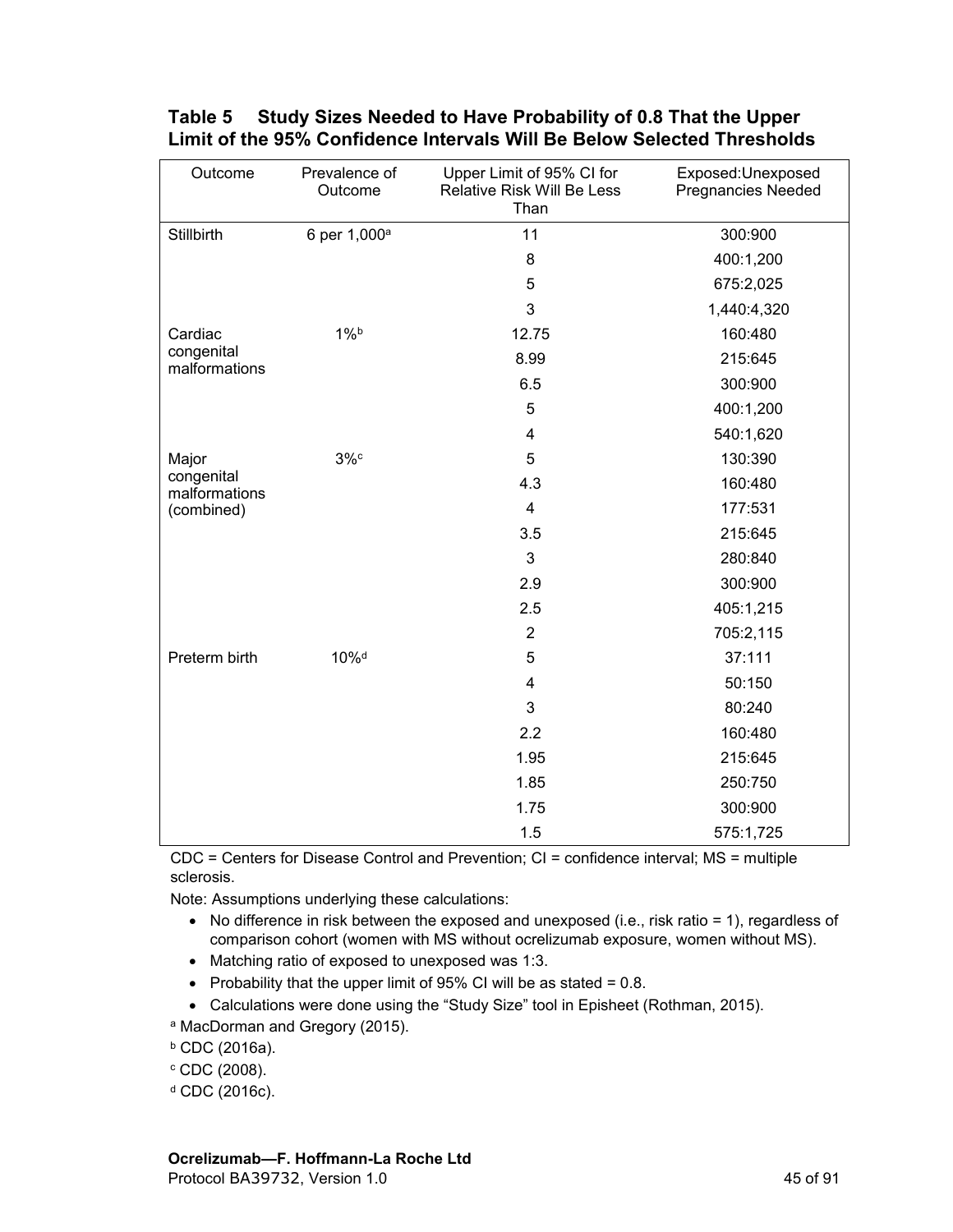<span id="page-45-0"></span>The potential number of pregnancies exposed to ocrelizumab per year was estimated using counts provided by the database holders, several assumptions related to pregnancy rates in the general population and in women with MS, and the projected average use of ocrelizumab ([Table 6\)](#page-45-0). The potential accrual of pregnancies per year presented in [Table 6](#page-45-0) represents approximate estimates with many uncertainties. Concretely, the pregnancy rate may be lower than assumed (based on the general population), and the rate of treatment discontinuation before pregnancy can be higher than assumed (50%).

Each year, the observed mean number of women with MS with a delivery code in Optum DAPI and who used DMTs currently approved for the treatment of MS for years 2012- 2016 were consistent with estimates for ocrelizumab in [Table 6](#page-45-0) (data provided by Optum).

## **Table 6 Estimated Number of Pregnancies Exposed to Ocrelizumab in Women With Multiple Sclerosis in Selected US Data Sources, per Year**

| Data<br>Source         | Number of<br>Women<br>Aged 15-45<br><b>Years With</b><br>MS per<br>Year | Estimated<br>Number of<br>Pregnan-<br>cies per<br>Year <sup>a</sup> | Projected<br>Number of<br>Pregnancie<br>s Exposed<br>to<br>Ocrelizuma<br>b per Year <sup>b</sup> | Adjusted to<br>50%<br>Withdrawn<br>From<br>Ocrelizumab<br><b>Before</b><br>Pregnancy <sup>c</sup><br>(per year) | Adjusted<br>Assuming<br><b>10% Loss</b><br>to Follow-<br>up (per<br>Year) | Adjusted<br>Assuming<br><b>30% Loss</b><br>to Follow-<br>up (per<br>Year) |
|------------------------|-------------------------------------------------------------------------|---------------------------------------------------------------------|--------------------------------------------------------------------------------------------------|-----------------------------------------------------------------------------------------------------------------|---------------------------------------------------------------------------|---------------------------------------------------------------------------|
| <b>HIRD</b><br>(US)    | 31,295<br>(Jan 2006-<br>Apr 2016)<br>$-9,400$ per<br>year               | 990                                                                 | 57                                                                                               | 29                                                                                                              | 26                                                                        | 20                                                                        |
| Market-<br>Scan (US)   | 25,729<br>(2014)                                                        | 2,700                                                               | 157                                                                                              | 79                                                                                                              | 71                                                                        | 55                                                                        |
| DAPI,<br>Optum<br>(US) | 7,421<br>(2015)                                                         | 780                                                                 | 45                                                                                               | 23                                                                                                              | 21                                                                        | 16                                                                        |
| Danish<br>Registries   |                                                                         | 73<br>(observed<br>average<br>2007-2012)                            | 4                                                                                                | 2                                                                                                               | $\overline{2}$                                                            | 1                                                                         |
| Total                  |                                                                         | 4,543                                                               | 263                                                                                              | 133                                                                                                             | 120                                                                       | 92                                                                        |

HIRD = HealthCore Integrated Research Database℠; MS = multiple sclerosis; DAPI = Optum Dynamic Assessment of Pregnancies and Infants™; US = United States.

<sup>a</sup> Assuming a pregnancy rate of 10.5% in US women aged 15-44 years (Ventura et al., 2012). <sup>b</sup> Assuming an average proportion of patients with MS treated with ocrelizumab of 5.8%, which could be slightly lower if use is strictly restricted to the approved indications of primary progressive and relapsing forms of MS.

 $\epsilon$ Assuming a 50% lower estimated number of pregnancies exposed due to the possible decision to stop treatment before becoming pregnant.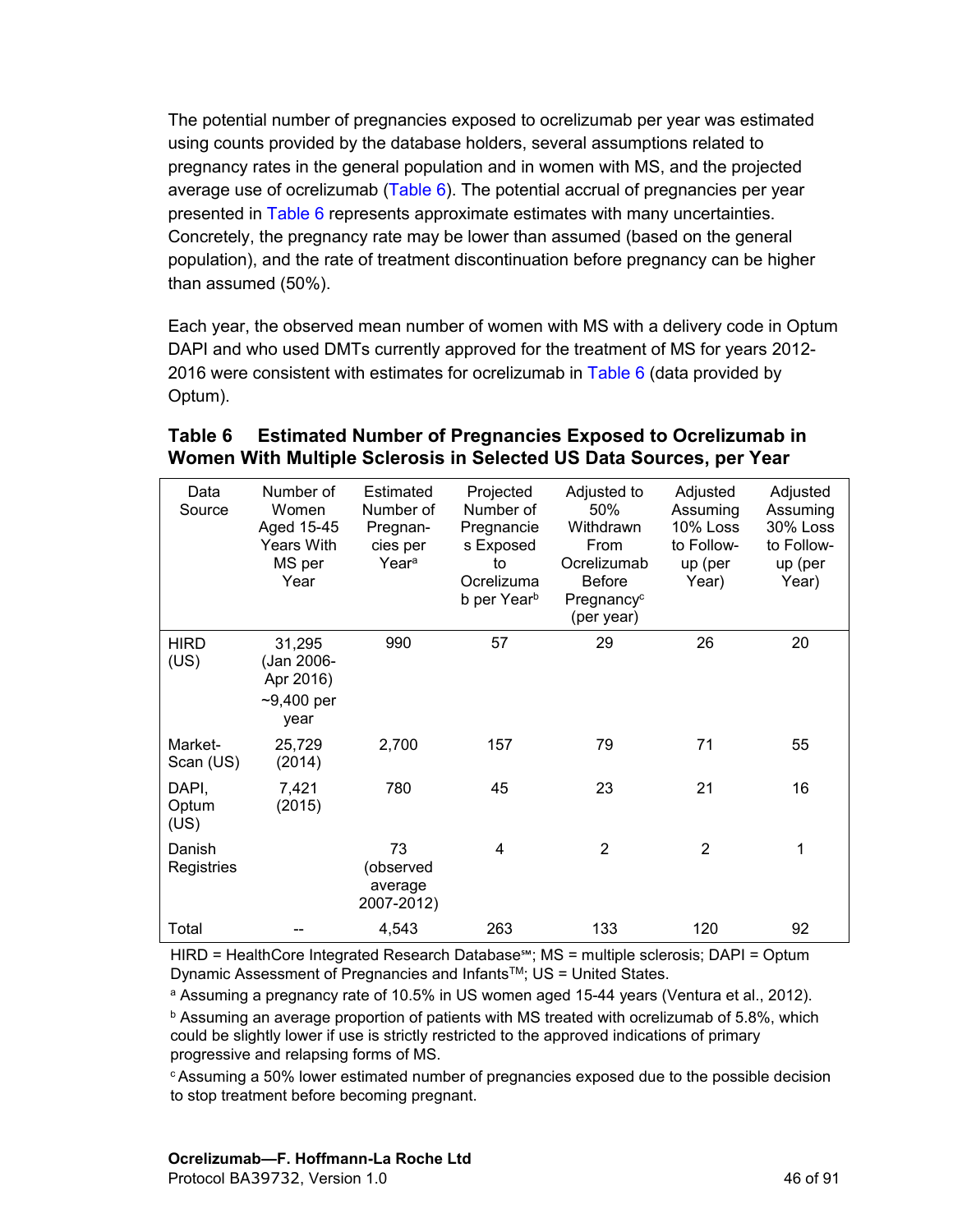Individually, none of these data sources would provide a sufficient number of pregnancies with potential exposure to ocrelizumab by 5 years after launch to provide adequate power to draw meaningful conclusions. Hence the multidatabase approach and the need to monitor the actual number of pregnant women in each database during the first years to confirm the feasibility and timing of the study start.

Per the estimated 92 exposed pregnancies that may be observed yearly [\(Table](#page-45-0) 6), attaining the estimated target study size would take approximately 11 years. All eligible pregnancies observed during the study period will be included in the study. Because some of the assumptions used in these calculations may be too conservative (for example, in Danish data, practically all deliveries are linkable to infant records), it is possible that this number of pregnancies is observed earlier, and analyses can proceed earlier than planned.

A common monitoring plan and a common SAP will guide analyses. The monitoring plan will be developed before data for the first monitoring report are extracted, will describe the analyses to be conducted periodically for monitoring accrual of ocrelizumab-exposed pregnancies and live births, and will update the predicted study power. Briefly, counts of ocrelizumab-exposed pregnancies and live births will be obtained from each data source using the most recently updated data available; the live birth proportion in each data source will be estimated. The SAP will be developed before database lock and data extraction and will provide details on the study core analyses and meta-analysis. Data from monitoring reports will inform the SAP.

The number of ocrelizumab-exposed pregnancies and live births will be monitored yearly in all databases in years 2020 through 2028. Results from monitoring counts, along with any updated figures on the success rate of mother-infant linkage in the US data sources, will allow study researchers to estimate when the target study size will be attained and the anticipated duration of the study.

FDA has recommended that the study be extended as needed to attain the target study size. If the target study size is achieved, but the number of pregnancies available in one data source is not large enough to support the planned analyses, descriptive or unadjusted analyses will be considered for that data source.

# **9.6 DATA MANAGEMENT**

Files from the various data sources will be kept separate behind firewalls, with each research partner analyzing data from different data sources, and individual-level data will not be merged.

Routine procedures will include checking electronic files, maintaining security and data confidentiality, following analysis plans, and performing quality-control checks of all programs. The study is conducted by multiple research partners, and each research partner will maintain any patient-identifying information securely on site according to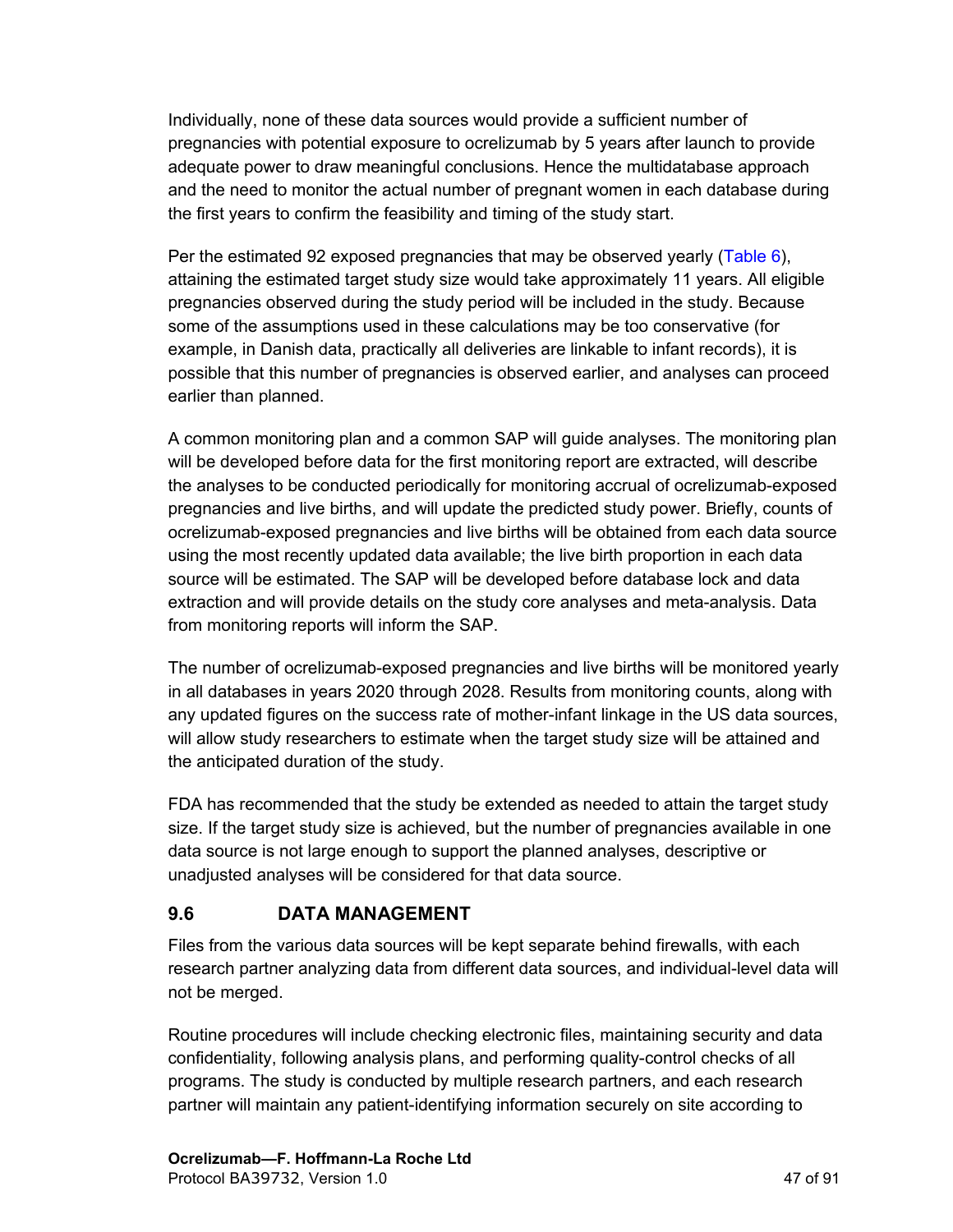internal/local standard operating procedures or guidance documents. Security processes will be in place to ensure the safety of all systems and data. Every effort will be made to ensure that data are kept secure so that they cannot be accessed by anyone except selected study staff.

Appropriate data storage and archiving procedures will be followed, with periodic backup of files. Standard procedures will be in place at each research center to restore files in the event of a hardware or software failure.

Each research partner will follow its own established procedures and generate results according to the analysis plan and specifications. All summary tables of results, and no individual patient identifiers, will be provided to RTI Health Solutions (RTI-HS), which will compile the results and develop the report in collaboration with research partners. RTI-HS will follow quality-control procedures regarding transfer of data.

For requests to access to data for audit purposes, only aggregated data from all research centers will be available at the coordinating center. The audit trail will consist of a detailed description of the methods to extract and process the electronic health records or claims data, as applicable. Access to raw data at each database research center will require the data requestor to obtain a license or apply for approval at a research committee and to fulfill the conditions required under the governance rules of each database research center.

#### **9.7 DATA ANALYSIS**

#### **9.7.1 Study Cohorts**

The study cohorts are summarized in [Table](#page-48-0) 7.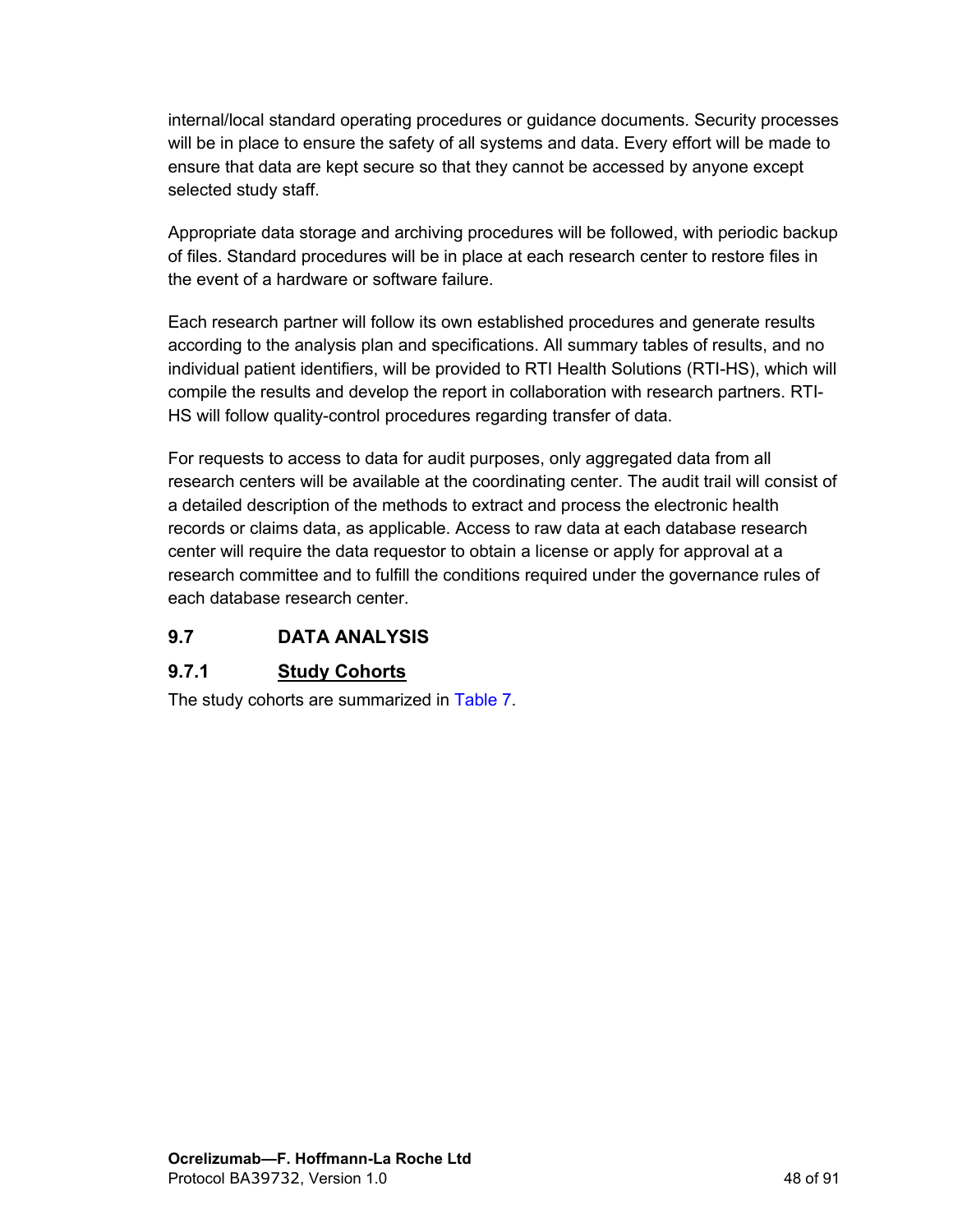|                      | <b>Exposed Cohort</b>                                                                                                                                            | <b>Primary Comparison Cohort</b>                                                                                                                                                                                                                                                                  |                                                                                                                                        |                                                                                       |  | Secondary<br>Comparison<br>Cohort |
|----------------------|------------------------------------------------------------------------------------------------------------------------------------------------------------------|---------------------------------------------------------------------------------------------------------------------------------------------------------------------------------------------------------------------------------------------------------------------------------------------------|----------------------------------------------------------------------------------------------------------------------------------------|---------------------------------------------------------------------------------------|--|-----------------------------------|
|                      |                                                                                                                                                                  | <b>Comparison Subcohort</b><br>1a                                                                                                                                                                                                                                                                 | <b>Comparison Subcohort</b><br>1b                                                                                                      |                                                                                       |  |                                   |
| Cohort<br>definition | Pregnancies in<br>women with MS<br>and exposure to<br>ocrelizumab                                                                                                | Pregnancies in women<br>with MS exposed to<br>non-ocrelizumab<br>DMTs approved for the<br>treatment of MS                                                                                                                                                                                         | Pregnancies in women<br>with MS not exposed<br>to DMTs approved for<br>the treatment of MS                                             | Pregnancies in<br>women without<br>MS or<br>ocrelizumab use                           |  |                                   |
| MS<br>diagnosis      | Required                                                                                                                                                         | Required                                                                                                                                                                                                                                                                                          | Required                                                                                                                               | Absence of<br>diagnosis required                                                      |  |                                   |
| Drugs                | Required: Use<br>of ocrelizumab<br>in the 6 months<br>before<br>pregnancy or<br>any time during<br>pregnancy (first<br>trimester only for<br>analysis on<br>MCM) | Required: Use of<br>DMTs in the 6 months<br>before pregnancy or<br>any time during<br>pregnancy (first<br>trimester only for<br>analysis on MCM)<br>No use of ocrelizumab<br>in the 6 months before<br>pregnancy or any time<br>during pregnancy (first<br>trimester only for<br>analysis on MCM) | No use of DMTs in the<br>6 months before<br>pregnancy or any time<br>during pregnancy (first<br>trimester only for<br>analysis on MCM) | No use of<br>ocrelizumab in the<br>6 months before<br>or any time during<br>pregnancy |  |                                   |

#### <span id="page-48-0"></span>**Table 7 Study Cohorts**

DMT = disease-modifying therapy; MCM = major congenital malformation; MS = multiple sclerosis.

In Denmark, MS will be ascertained from the MS Registry. The ascertainment of MS in claims is not straightforward. For US data, based on algorithms in the literature ([Table](#page-49-0) 8), it is proposed to consider women to have MS if they have at least one claim for MS and one claim for an MS DMT, an MS-related sign or symptom (e.g., optic neuritis), or an MS-related service in their baseline period or during pregnancy. Codes during pregnancy are included because they are understood to represent a diagnosis that was present before pregnancy, but is recorded only during pregnancy. To define absence of MS (secondary comparison cohort), it will be required that patient records do not contain MS diagnosis codes or entries for DMTs to treat MS.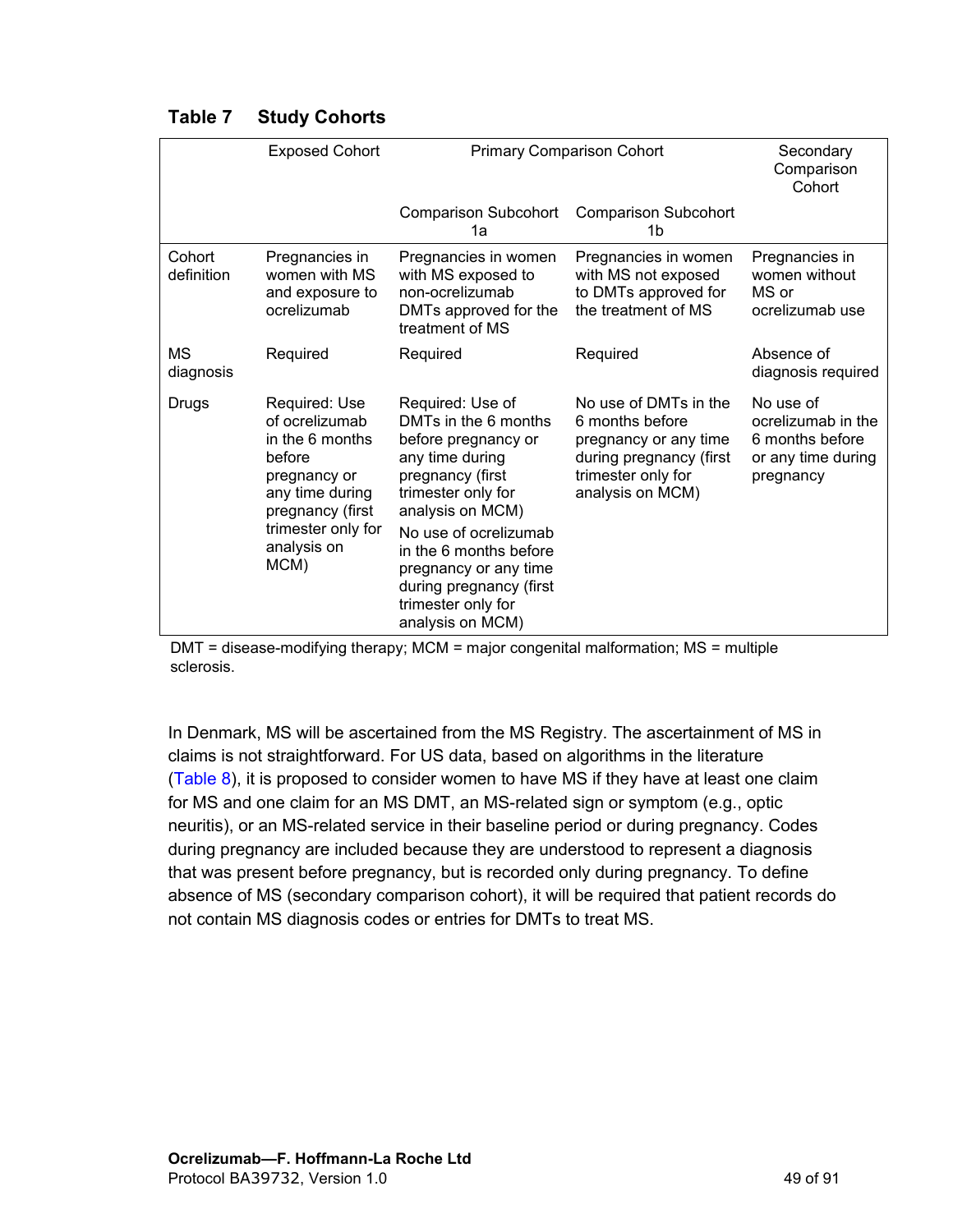### **Table 8 Published Algorithms to Identify Cases of Multiple Sclerosis in Claims Data**

<span id="page-49-0"></span>

| Reference, Database, and Country                                                                                                                                                                                                | Summary of Algorithm                                                                                                                                                                                                                                                                                                                                                                                                         | <b>Validation Results</b>                                                                                                                                                                                                                                                                                                                                                                  |
|---------------------------------------------------------------------------------------------------------------------------------------------------------------------------------------------------------------------------------|------------------------------------------------------------------------------------------------------------------------------------------------------------------------------------------------------------------------------------------------------------------------------------------------------------------------------------------------------------------------------------------------------------------------------|--------------------------------------------------------------------------------------------------------------------------------------------------------------------------------------------------------------------------------------------------------------------------------------------------------------------------------------------------------------------------------------------|
| Bargagli et al. (2016)<br>Health administrative data including<br>the Hospital Discharge Registry and<br>the PHARMED database of<br>dispensed medications within the<br>Italian National Health System; Italy                   | Selected patients with hospital records with a primary or a<br>secondary diagnosis of MS (ICD-9-CM, 340.0); with at least<br>one pharmacy claim in the study period for at least one MS<br>DMT; and patients with records of MS-related disability.                                                                                                                                                                          | No validation results.                                                                                                                                                                                                                                                                                                                                                                     |
| Culpepper et al. (2006)<br>Several data sets, including<br>administrative and health data and<br>electronic medical charts, from the<br>Veterans Health Administration data<br>sources; United States                           | The database algorithm classified patients as not having MS if<br>they did not have, on average, at least one health care<br>encounter each year with MS coded as the primary diagnosis<br>(ICD-9-CM, 340), did not have a service-connected disability<br>for MS (this was related to compensation and pensions), or did<br>not use a DMT. If any of these criteria were met, the case was<br>classified as MS/possible MS. | In validation against medical charts,<br>sensitivity was 0.93; specificity, 0.92;<br>positive predictive value, 0.92; and<br>negative predictive value, 0.93. In an<br>analysis in which cases classified as<br>unknown in the medical chart review<br>were retained, sensitivity was 0.93;<br>specificity, 0.90; positive predictive value,<br>0.88; and negative predictive value, 0.94. |
| Higuera et al. (2016)<br>Claims data from commercial plans,<br>individual and family health plans,<br>managed Medicaid and Medicare<br>plans, and dual Medicaid/Medicare<br>plans in the upper Midwest of the<br>United States. | Patients had to have an ICD-9 code for MS (340 or 340.0) and<br>a prescription filled for an MS DMT in any year of data (this<br>was a study on adherence to DMTs)                                                                                                                                                                                                                                                           | No validation results.                                                                                                                                                                                                                                                                                                                                                                     |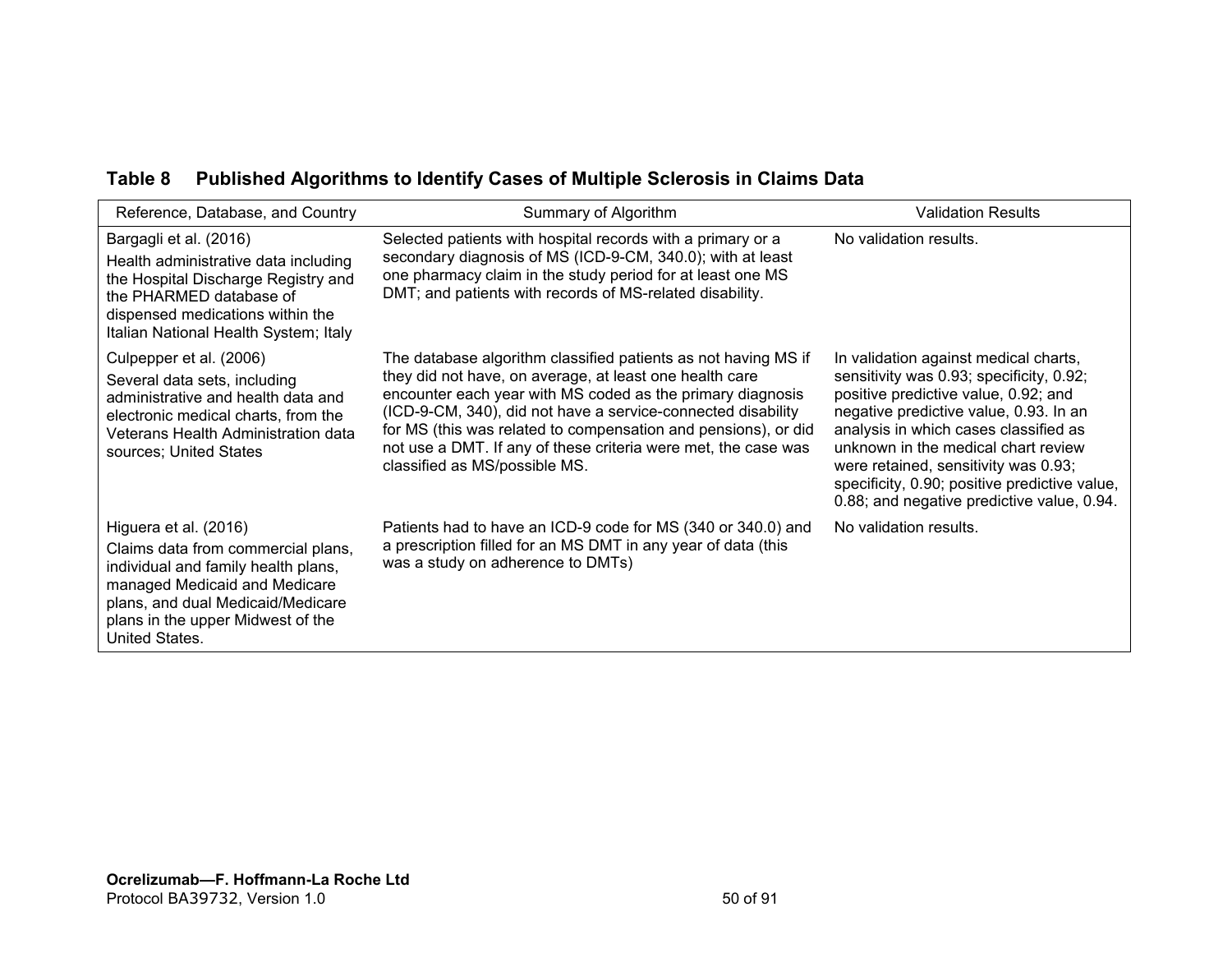| Reference, Database, and Country                                                  | Summary of Algorithm                                                                                                                                                                                                                                           | Validation Results                                                                               |
|-----------------------------------------------------------------------------------|----------------------------------------------------------------------------------------------------------------------------------------------------------------------------------------------------------------------------------------------------------------|--------------------------------------------------------------------------------------------------|
| Marrie et al. (2010)<br>Health claims from the Manitoba                           | The authors validated several algorithms requiring different<br>numbers of and combinations of claims for hospitalization,                                                                                                                                     | Validation was conducted against<br>medical records.                                             |
| Health and Healthy Living program-                                                | general practitioner encounters, and prescriptions.                                                                                                                                                                                                            | Two claims required: sensitivity was                                                             |
| including physician claims,<br>hospitalization records and outpatient             | The base cohort from which cases were selected had codes<br>for signs and symptoms that may be related to MS.                                                                                                                                                  | 95.7%, sensitivity, 44.3%; PPV, 73.2%;<br>and NPV, 86.7%.                                        |
| dispensed prescriptions-from the<br>Drug Programs Information Network;<br>Canada. | One version of the algorithm required at least two MS claims<br>(physician, hospital, or DMT prescriptions). ICD-9-CM and<br>ICD-10-CA codes used for MS were 340 and G35,<br>respectively. A simpler version required one claim of any of the<br>three types. | One claim required: sensitivity was<br>97.9%, specificity, 17.0%; PPV, 65.2%;<br>and NPV, 83.3%. |

DMT = disease-modifying therapy; ICD-10-CA = *International Classification of Diseases, 10th Revision, Canadian Modification*; ICD-9 = *International Classification of Diseases, 9th Revision*; ICD-9-CM = *International Classification of Diseases, 10th Revision, Clinical Modification*; MS = multiple sclerosis; NPV = negative predictive value; PPV = positive predictive value.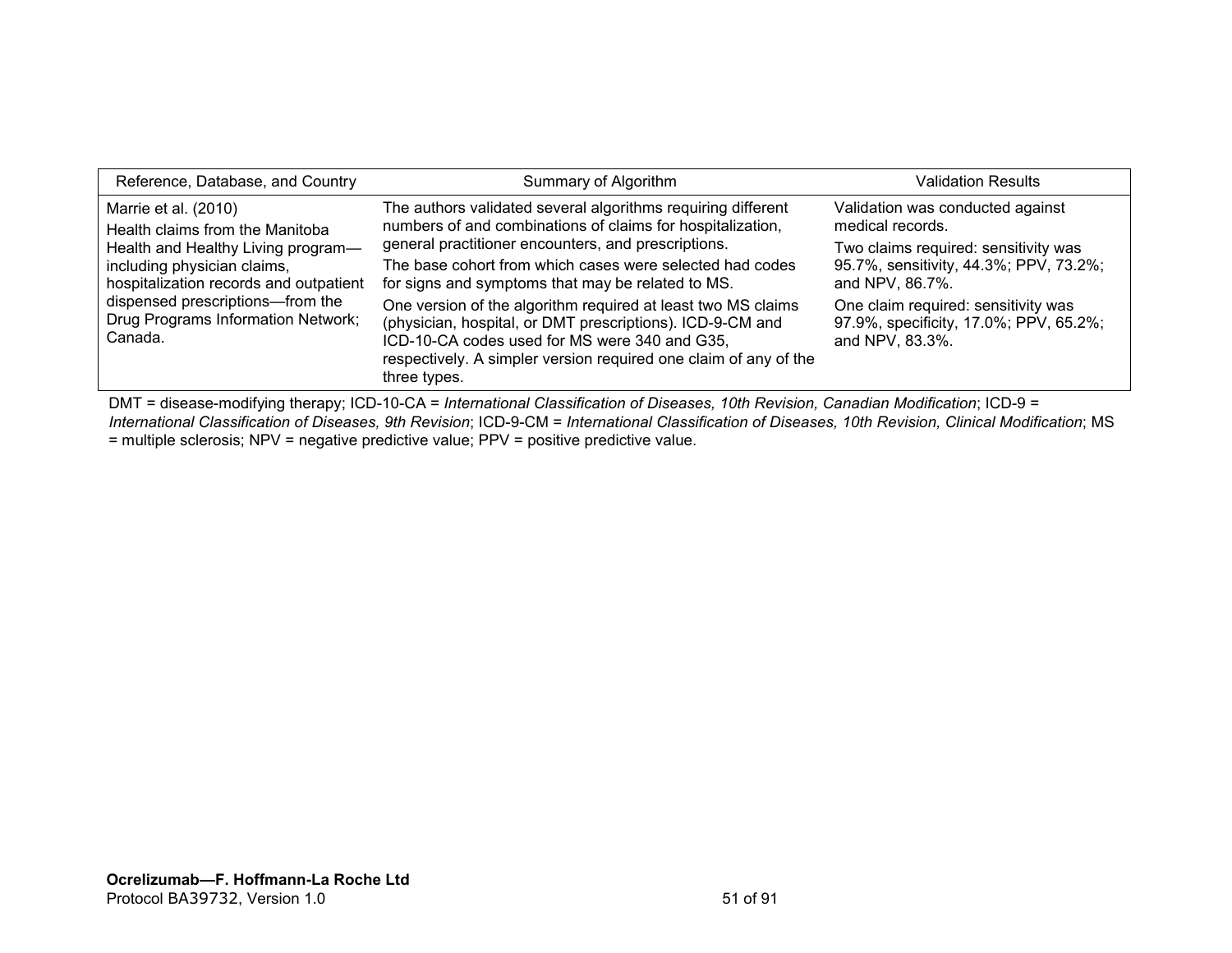# **9.7.2 Descriptive Analyses**

In each data source, the study cohorts (exposed cohort, comparison cohort 1, subcohorts 1a and 1b, and comparison cohort 2) will be characterized based on the covariates listed in Section [9.3.3.](#page-31-0) Characteristics of the unmatched and matched cohorts, and frequency of the endpoints, will be shown in a table. Balance in matching will be assessed by examining the distribution of variables in the cohorts and the standardized difference. No statistical tests are planned for this comparison, but variables with standardized differences above 0.1 may lead to a re-evaluation of the propensity score estimation.

### **9.7.3 Measures of Frequency**

In each data source, crude measures of incidence or prevalence of the study outcomes with associated 95% confidence intervals will be estimated within matched cohorts (exposed cohort, primary comparison cohort, subcohorts 1a and 1b, and secondary comparison cohort; see next subsection).

### **9.7.4 Measures of Association**

[Table 9](#page-54-0) presents the measures of association planned for each outcome. Regression models will be used to compare women with MS who received ocrelizumab during the exposure window with women in the primary comparison cohort and subcohorts 1a and 1b, and in the secondary comparison cohort, which have been described above. Point estimates and 95% confidence intervals from crude analyses within the matched cohorts will be presented. The number of pregnancies will be considered when determining which analyses can be conducted.

To control for confounding and channeling effect (see Section [9.9](#page-58-0)), women in the ocrelizumab-exposed cohort will be matched to women in the primary and secondary comparison cohorts (separately) in a 1:3 ratio in a variable-matching ratio based on an exposure propensity score (i.e., if only one pregnancy from the primary comparison cohort is available for a given exposed pregnancy, that matched set will have one exposed pregnancy and one comparison pregnancy), using greedy matching.

An advantage of matching is that "crude" results are adjusted for the matching variables. The main disadvantage is the loss of precision associated with the loss of unmatched subjects in the context of a rare exposure and rare outcomes. However, because many more pregnancies are expected in the two comparison cohorts unexposed to ocrelizumab, it is unlikely that ocrelizumab-exposed pregnancies will be left without appropriate matches. Therefore, this disadvantage is not a major concern in this setting. The variable-matching ratio has the advantage of minimizing the loss of exposed pregnancies due to lack of matches while increasing precision due to multiple matches for easily matchable exposed pregnancies.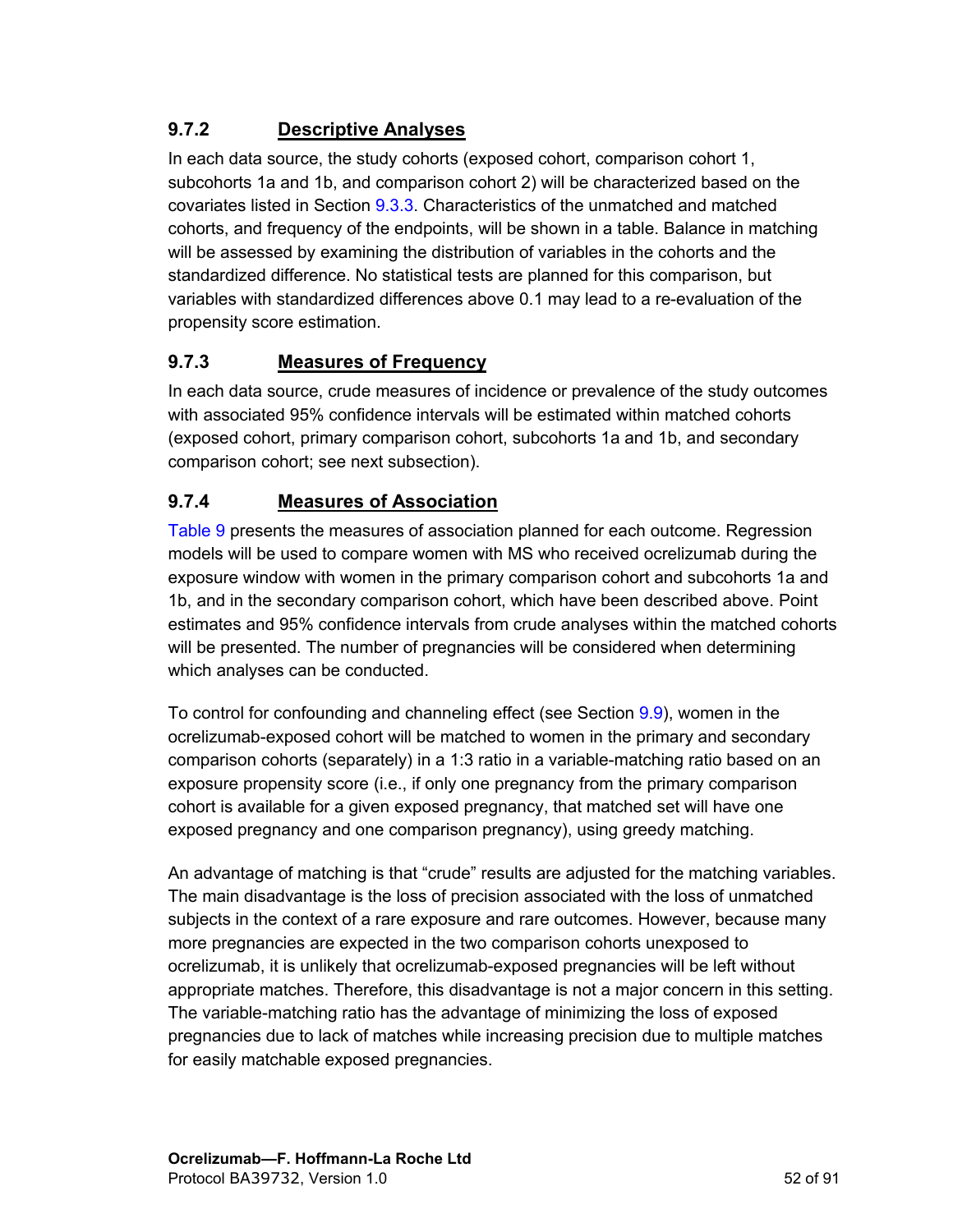Logistic regression will be used to estimate an exposure propensity score as the probability of being exposed to ocrelizumab or not (separately for the primary and secondary comparison cohorts). Variables considered for inclusion in the propensity score will be those related to the exposure and to any of the outcomes; the method for variable selection will be specified in the SAP. The propensity score model for the secondary comparison cohort will be a reduced model to avoid selecting a cohort composed of atypical pregnancies from the general population that have many of the characteristics of ocrelizumab-exposed pregnancies with MS but do not have exposure to ocrelizumab or a diagnosis of MS. Details will be provided in the SAP.

A strength of propensity scores is that they allow for the selection of the best set of variables within each data source. For example, Danish data will be richer with regard to information on MS (to be used in propensity scores in cohorts of women with MS only [exposed cohort and primary comparison cohort]). Propensity scores will allow the investigators to use this information to obtain a locally optimal control of confounding. Furthermore, flexibility in variable selection may allow the investigators to reduce overall confounding in this setting in which confounding factors will likely vary across data sources, given differences in insurance, health care systems, and patient characteristics. Propensity scores with subsequent pooling of data source–specific information have been used in multidatabase studies (Rassen et al., 2010; Toh et al., 2013). A single propensity score will be used for all outcomes in comparisons of ocrelizumab-exposed pregnancies and pregnancies in the primary comparison cohort (then, for comparison subcohorts 1a and 1b), and another propensity score will be used for all outcomes in comparisons of ocrelizumab-exposed pregnancies and pregnancies in the secondary comparison cohort.

# **9.7.5 Missing Data**

Using automated health care data, missing data for exposure, outcome, and comorbidities are not expected; in the presence of records for the condition, it is assumed the condition is present, and in the absence of such records, it is assumed that the condition is absent. Otherwise, where relevant, the percentage of missing data will be reported.

# **9.7.6 Statistical Analyses**

A summary of the analyses proposed for each outcome can be found in [Table](#page-54-0) 9. The feasibility of the proposed approaches will be reassessed taking into account the number of observed outcomes.

For analyses of urinary tract infections in pregnancy and infections requiring hospitalization during pregnancy, person-time will accrue from the beginning of the pregnancy until the end of the woman's follow-up, as described in Section [9.2.3](#page-26-0), Followup. For analyses on adverse effects on the infant immune system, i.e., vaccinepreventable diseases and vaccine-associated poliomyelitis in the infant, person-time will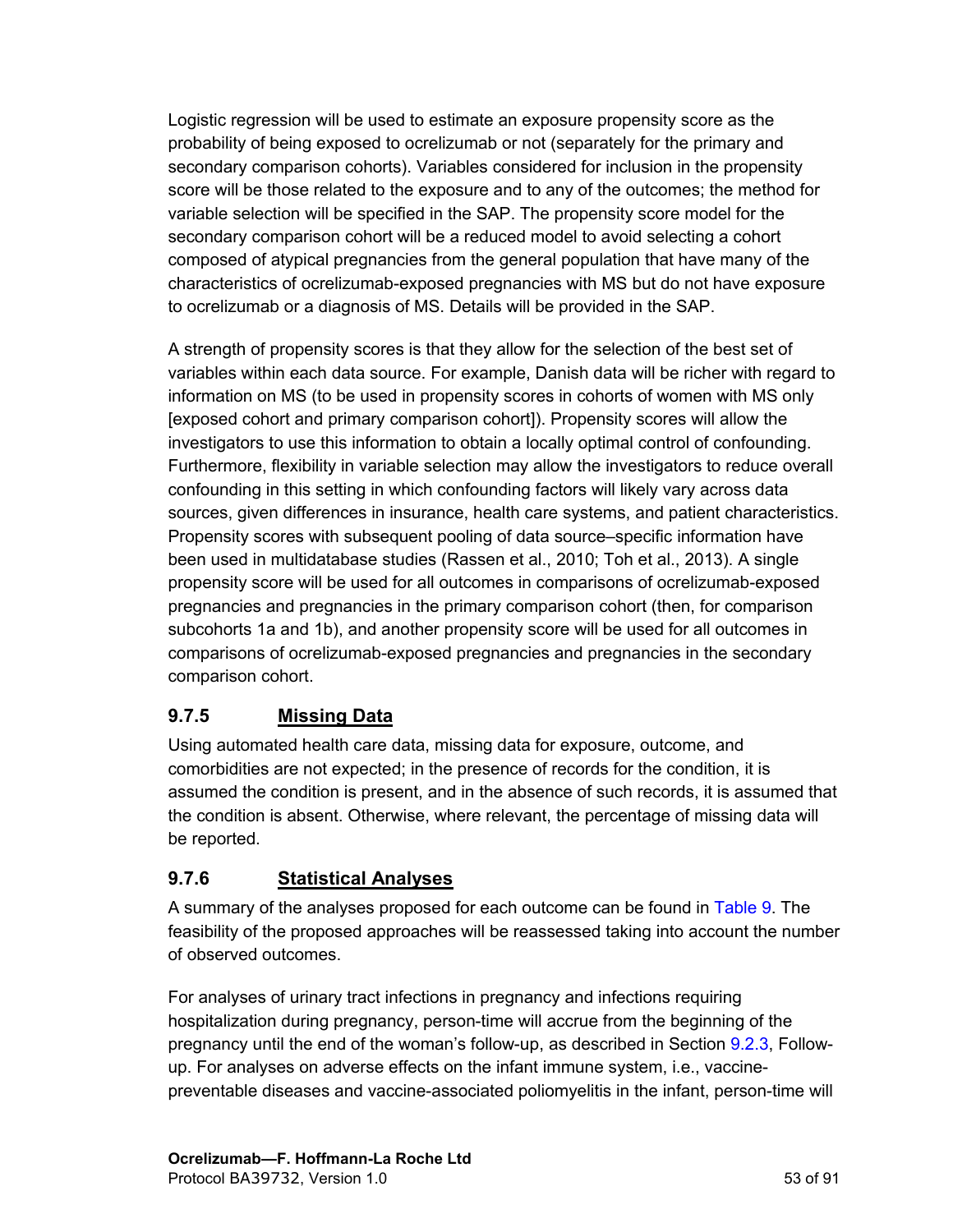accrue from the date of birth until the end of the infant's follow-up, as described in Section [9.2.3](#page-26-0), Follow-up, and in [Table 9,](#page-54-1) in the column "Timing of Outcome Ascertainment" (this column notes that some person-time analyses will have multiple cut-off ages). In person-time analyses, exposure will be allowed to vary over time from unexposed to exposed. Once exposed, person-time will continue to be considered exposed because the potentially deleterious effects of drugs may persist after the drug has been cleared from the body (e.g., the depletion of CD20+ B cells may persist after a CD20+ B-cell–depleting drug has been catabolized or excreted).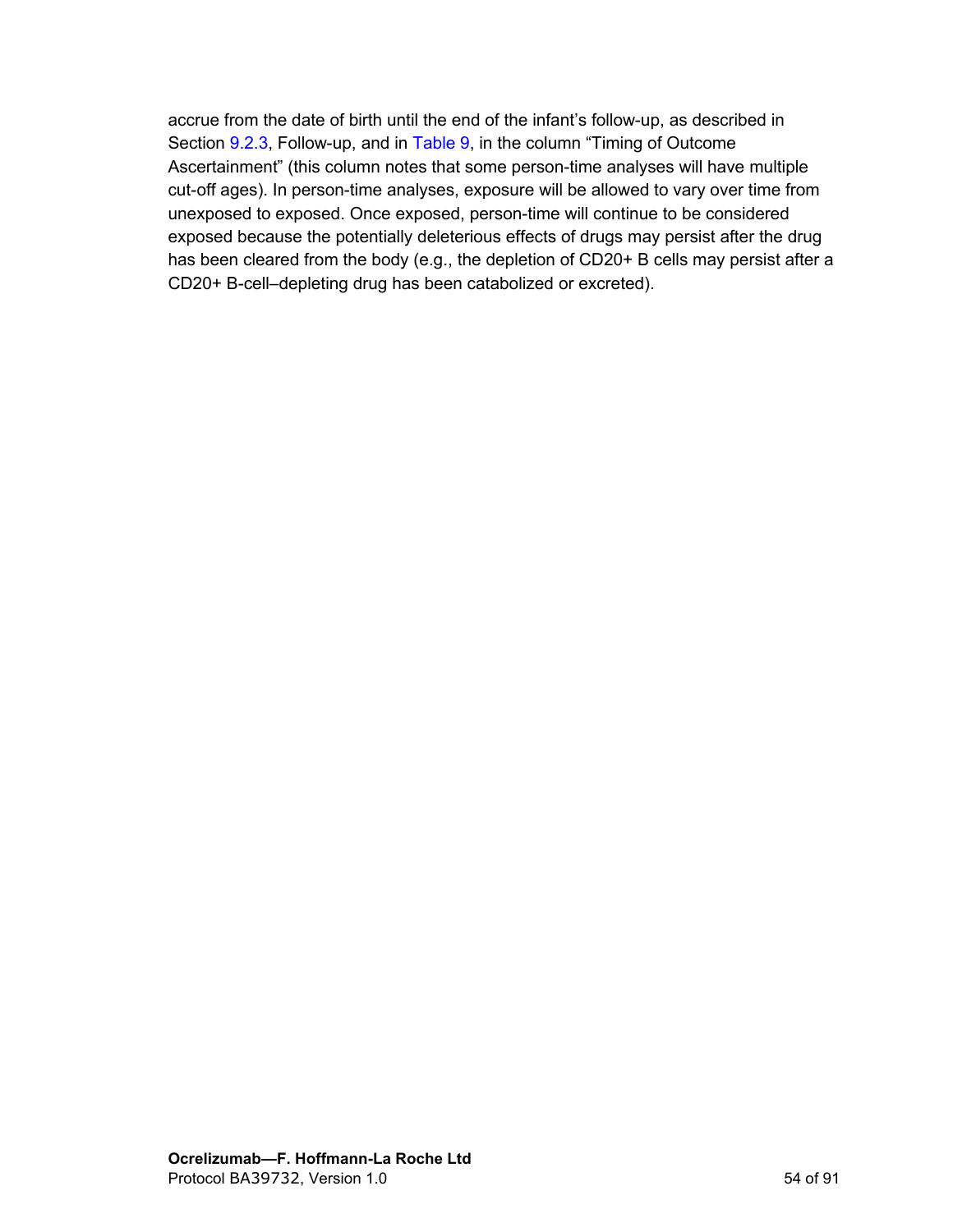<span id="page-54-0"></span>

| Outcome                                                          | Measure of<br>Frequency | Measure of Association<br>(Regression Model)         | Timing of Outcome<br>Ascertainment                                | Timing of Exposure<br>Ascertainment                                                                                                          | Unit of Analysis |
|------------------------------------------------------------------|-------------------------|------------------------------------------------------|-------------------------------------------------------------------|----------------------------------------------------------------------------------------------------------------------------------------------|------------------|
| Spontaneous<br>abortion                                          | Cumulative<br>risk      | Odds ratio (logistic<br>regression)                  | Before week 20 of pregnancy                                       | 6 months before conception up<br>to and including first trimester of<br>pregnancy, or end of pregnancy<br>if prior to end of first trimester | Pregnancy        |
| Fetal death/<br>stillbirth                                       | Cumulative<br>risk      | Odds ratio (logistic<br>regression)                  | At or after week 20 of<br>pregnancy                               | 6 months before conception or<br>any time in pregnancy (i.e.,<br>before the time of fetal death)                                             | Pregnancy        |
| Elective<br>termination                                          | Cumulative<br>risk      | Odds ratio (logistic<br>regression)                  | At any time of follow-up                                          | 6 months before conception up<br>to and including first trimester of<br>pregnancy, or end of pregnancy<br>if prior to end of first trimester | Pregnancy        |
| Preterm<br>delivery                                              | Cumulative<br>risk      | Odds ratio (logistic<br>regression)                  | At birth                                                          | 6 months before conception or<br>any time in pregnancy                                                                                       | Pregnancy        |
| C-section                                                        | Cumulative<br>risk      | Odds ratio (logistic<br>regression)                  | At birth                                                          | 6 months before conception or<br>any time in pregnancy                                                                                       | Pregnancy        |
| Urinary tract<br>infection                                       | Incidence<br>rate       | Hazard ratio<br>(proportional hazards<br>regression) | At any time in pregnancy (or<br>end of follow-up for the patient) | 6 months before conception<br>until the end of follow-up for the<br>patient for this outcome                                                 | Pregnancy        |
| Infection<br>requiring<br>hospitalization<br>during<br>pregnancy | Incidence<br>rate       | Hazard ratio<br>(proportional hazards<br>regression) | At any time in pregnancy (or<br>end of follow-up for the patient) | 6 months before conception<br>until the end of follow-up for the<br>patient for this outcome                                                 | Pregnancy        |

# <span id="page-54-1"></span>**Table 9 Proposed Statistical Analyses**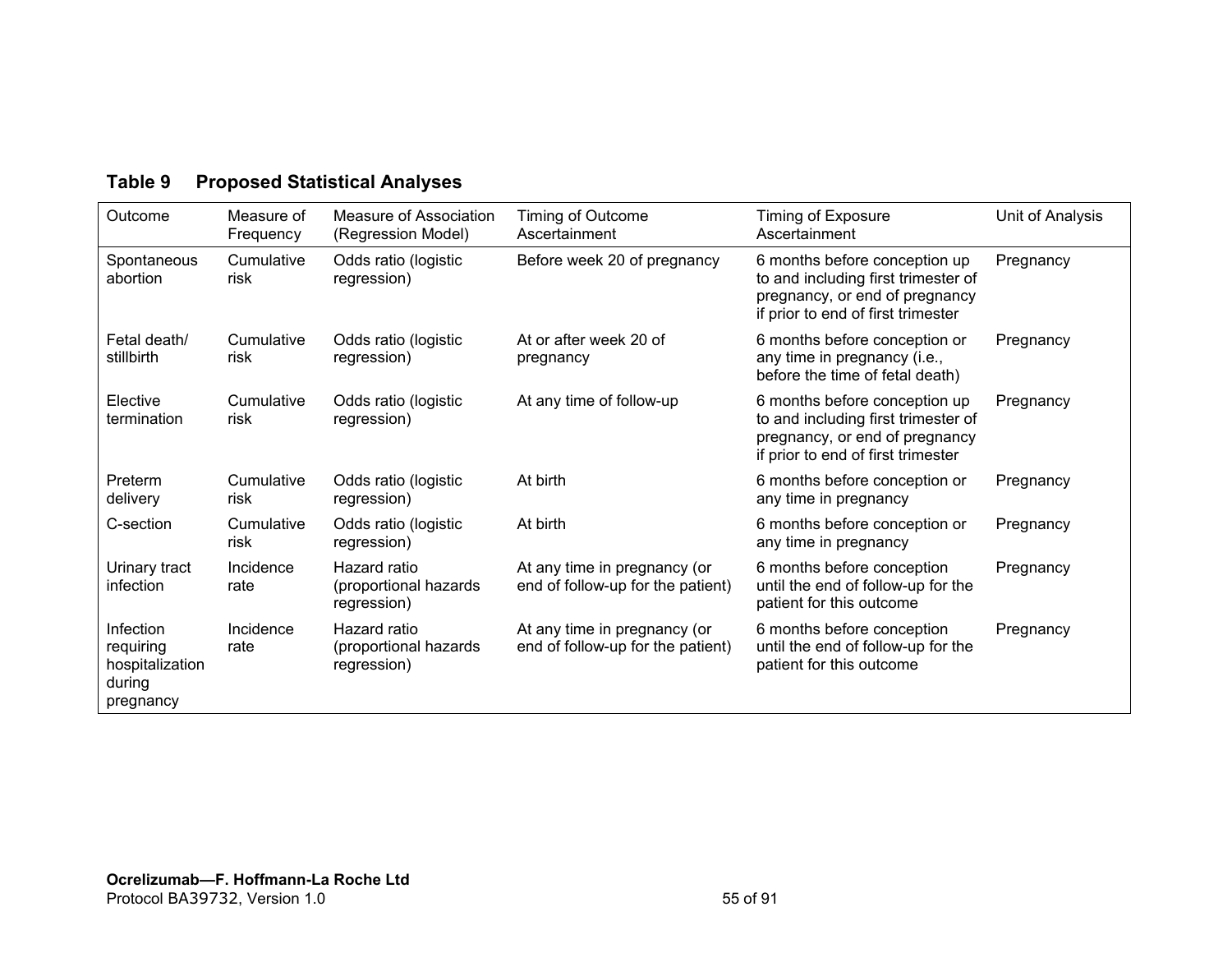| Outcome                                                                            | Measure of<br>Frequency | Measure of Association<br>(Regression Model)         | Timing of Outcome<br>Ascertainment                                                                                                                                                                                                                                                                                                                                                                                                                                                                                  | <b>Timing of Exposure</b><br>Ascertainment                                        | Unit of Analysis                                                                                                             |
|------------------------------------------------------------------------------------|-------------------------|------------------------------------------------------|---------------------------------------------------------------------------------------------------------------------------------------------------------------------------------------------------------------------------------------------------------------------------------------------------------------------------------------------------------------------------------------------------------------------------------------------------------------------------------------------------------------------|-----------------------------------------------------------------------------------|------------------------------------------------------------------------------------------------------------------------------|
| Major<br>congenital<br>malformations                                               | Cumulative<br>risk      | Odds ratio (logistic<br>regression)                  | At birth or during infant follow-<br>up                                                                                                                                                                                                                                                                                                                                                                                                                                                                             | 6 months before conception up<br>to and including first trimester of<br>pregnancy | Fetuses (live<br>births or others if<br>the information is<br>available for<br>terminations or<br>stillbirths) or<br>infants |
| Adverse<br>effects on the<br>immune<br>system                                      | Incidence<br>rate       | Hazard ratio<br>(proportional hazards<br>regression) | The hazard ratio will be<br>evaluated at several ages,<br>because the incidence may vary<br>widely with age (e.g., first month<br>of life, and at the end of infant<br>follow-up). Subgroup analyses<br>on infants who died because of<br>infectious disease or had a full<br>year of follow-up may be<br>explored. For vaccine-<br>preventable diseases and<br>vaccine-associated<br>poliomyelitis, the outcome will<br>be ascertained between age for<br>first dose of vaccines and end<br>of first year of life. | 6 months before conception or<br>any time in pregnancy                            | Infants                                                                                                                      |
| Vaccine-<br>preventable<br>diseases and<br>vaccine-<br>associated<br>poliomyelitis | Incidence<br>rate       | Hazard ratio<br>(proportional hazards<br>regression) | The hazard ratio will be<br>evaluated at several ages<br>because the incidence may vary<br>widely with age (e.g., first month<br>of life, and at the end of infant<br>follow-up). The outcome will be<br>ascertained between age for<br>first dose of vaccines per<br>guidelines and end of first year<br>of life.                                                                                                                                                                                                  | 6 months before conception or<br>any time in pregnancy                            | Infants                                                                                                                      |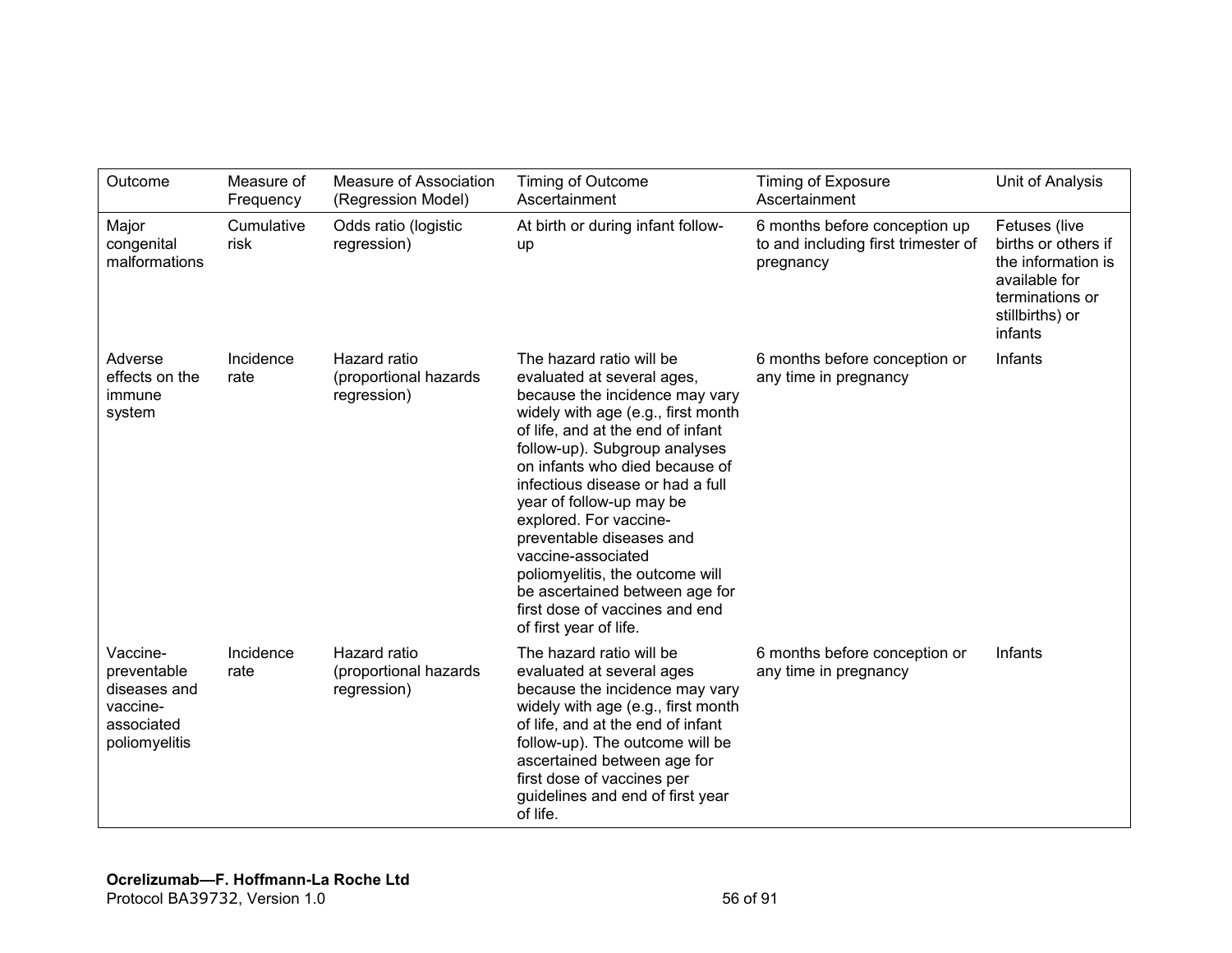| Outcome                         | Measure of<br>Frequency | Measure of Association<br>(Regression Model) | Timing of Outcome<br>Ascertainment | Timing of Exposure<br>Ascertainment                    | Unit of Analysis         |
|---------------------------------|-------------------------|----------------------------------------------|------------------------------------|--------------------------------------------------------|--------------------------|
| Small for<br>gestational<br>age | Prevalence              | Odds ratio (logistic<br>regression)          | At birth                           | 6 months before conception or<br>any time in pregnancy | Fetuses (live<br>births) |

Note: With variable-matching ratios, analyses such as logistic regression would be conditional on the matched sets. Pregnancies no longer at risk for one outcome will be excluded (e.g., a pregnancy that ended in a spontaneous abortion is not at risk for preterm delivery). The date or gestational age at the time of the event may need to be estimated for spontaneous abortions, elective terminations, and stillbirth, as generally they are not well recorded. For each outcome of interest that can occur multiple times, follow-up for that outcome will stop at its first occurrence (e.g., urinary tract infections in pregnancy, infections requiring hospitalization in pregnancy). Follow-up will continue for other outcomes.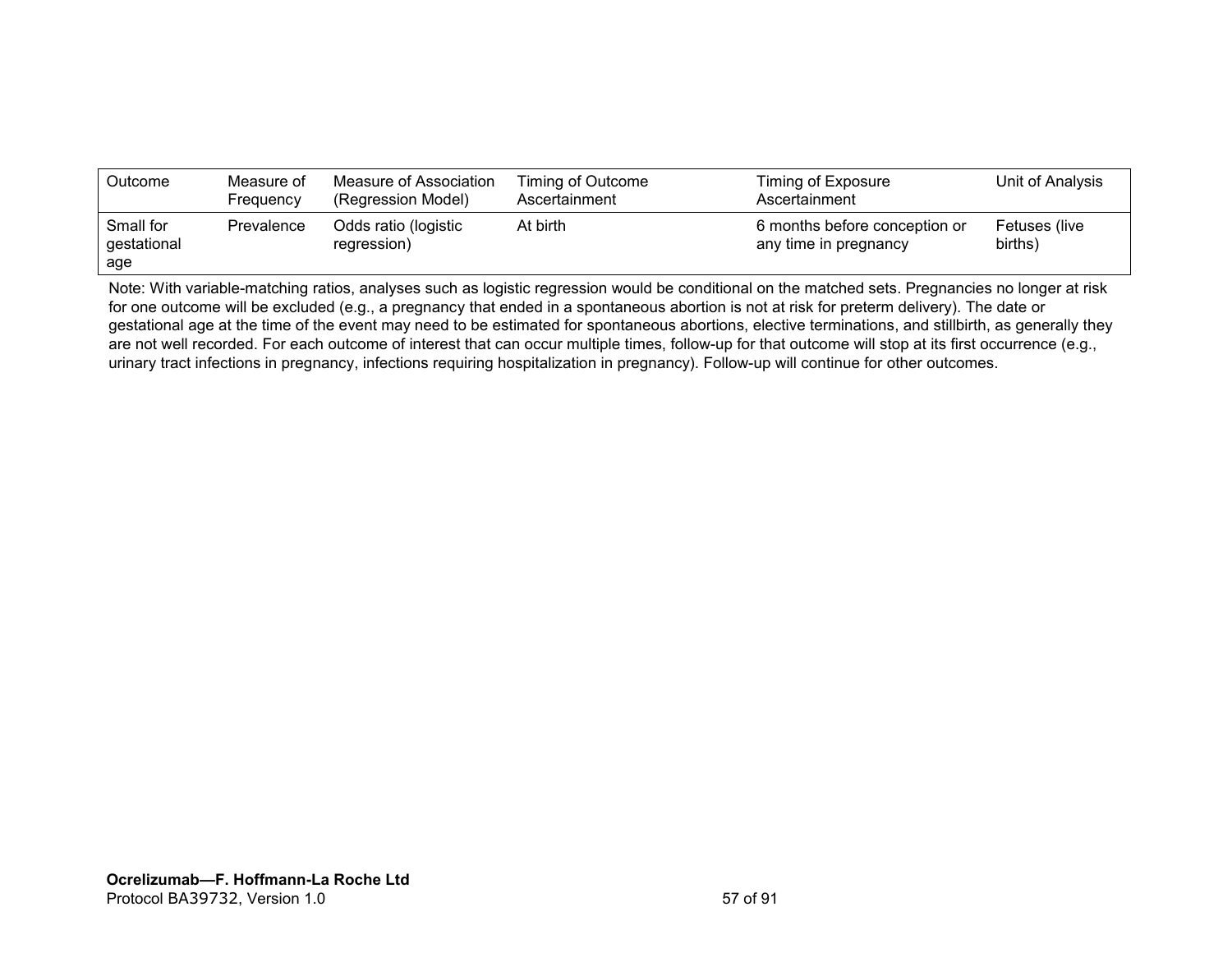# **9.7.7 Data Integration**

Results will be presented separately for each data source. Data analysis will be performed by data custodians at their sites and behind firewalls, and individual-level data will not be available for data integration. Overall results (e.g., odds ratios for MCMs) will be summarized using meta-analytic techniques. It is proposed to use direct metaanalytic techniques (meta-analytic techniques with direct comparisons) with random effects as results are expected to have some heterogeneity across data sources; the random-effects model will allow assessment of heterogeneity. Standard meta-analysis graphic displays and diagnostics (Forest plots and  $I^2$ ) will be conducted to assess heterogeneity of effect across data sources.

Outcomes for data integration include all outcomes listed, plus subgroups of MCMs (e.g., cardiac malformations, cleft lip with or without cleft palate). Results from sensitivity analyses (e.g., using various exposure windows) may be pooled if numbers are adequate.

### **9.7.8 Subgroup Analyses**

Possible stratifications (depending on counts) may include strata of maternal age (e.g., 20-24 years, 25-29 years), calendar year, and others.

### **9.7.9 Sensitivity Analyses**

Ocrelizumab has a mean half-life of 26 days. It is expected that after 5 half-lives (i.e., 130 days) after the last ocrelizumab administration, ocrelizumab would be eliminated from the women's bodies. Accordingly, the following sensitivity analyses related to the definition of unexposed are proposed:

- Women would be considered unexposed if their last recorded exposure to ocrelizumab took place 26 or more days before the beginning of pregnancy (1 mean half-life).
- Women would be considered unexposed if their last recorded exposure to ocrelizumab took place 90 or more days before the beginning of pregnancy (3.5 mean half-lives).
- Women would be considered unexposed if their last recorded exposure to ocrelizumab took place 130 or more days before the beginning of pregnancy (5 mean half-lives).

Other sensitivity analyses will consider last exposure of ocrelizumab took place within the first, second or third trimester of pregnancy. Exposure during the second and third trimester may be combined for the outcome major malformation to maximize study size, taking into consideration that the critical time window for this outcome is the first trimester.

Other sensitivity analyses will be planned around the handling of covariates.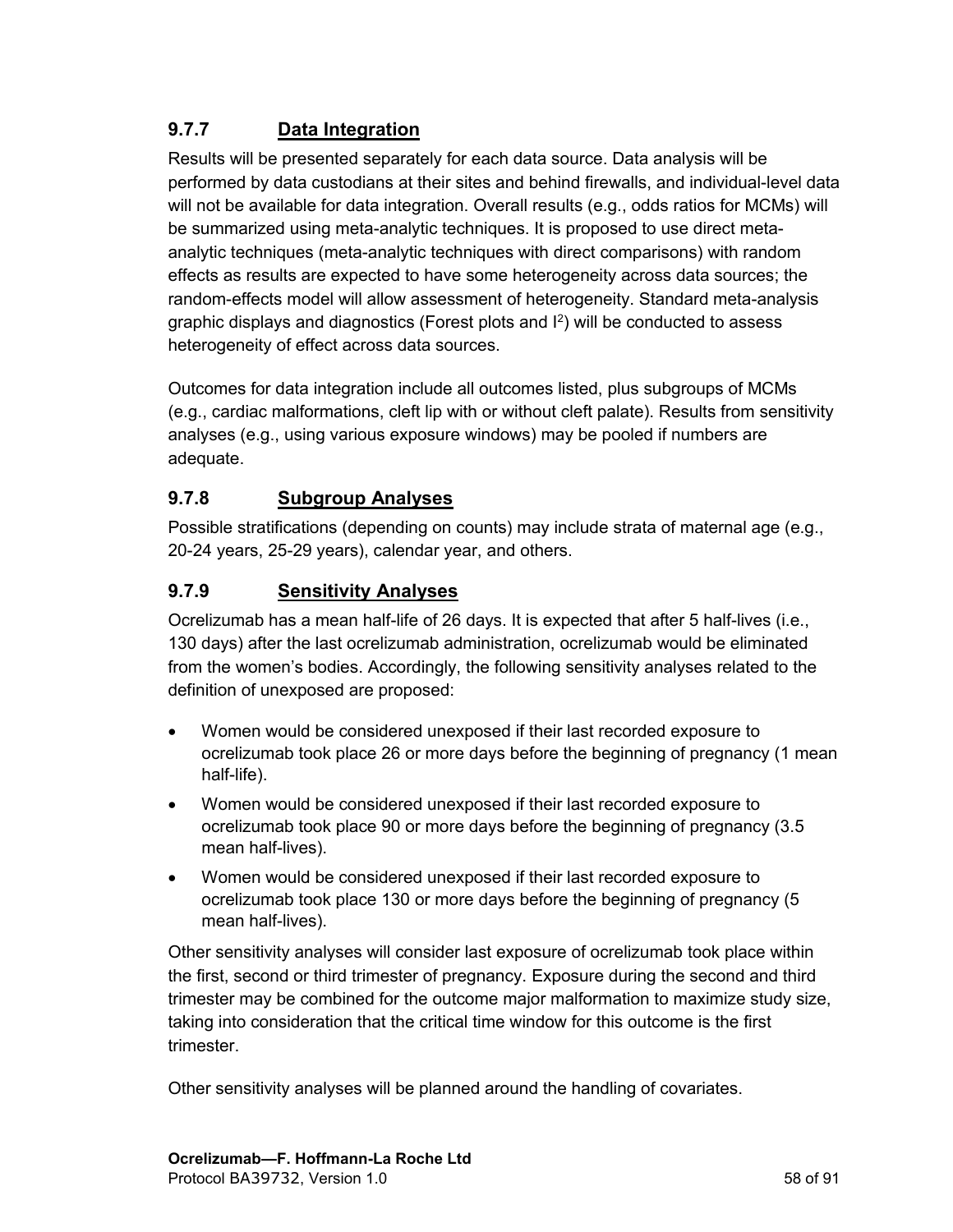# <span id="page-58-0"></span>**9.8 QUALITY CONTROL**

Data management and analysis will be conducted by each research partner in each database. Standard operating procedures or internal process guidance at each research center will be used to guide the conduct of the study. These procedures include internal quality audits and the opportunity for external audits; rules for secure and confidential data storage, backup, and recovery; methods to maintain and archive project documents; quality-control procedures for programming; standards for writing analysis plans; and requirements for scientific review by senior staff. A quality-assurance audit of this study may be conducted by the sponsor or the sponsor's designees. Each of the database research centers will follow its own quality and audit trail procedures. The quality and audit trails at each center may be different.

At the coordinating center, an independent Office of Quality Assurance performs audits and assessments that involve various aspects of its projects, including but not limited to documentation of education and training, data entry, data transfer, and approval of the institutional review board at RTI International, of which RTI-HS is a research unit. Such audits at RTI-HS will be conducted by the Office of Quality Assurance according to established criteria in standard operating procedures and other applicable procedures.

All programming written by one study analyst will be reviewed independently by a different analyst, with oversight by a senior statistician. All key study documents, such as the analysis plan, data abstraction forms, and study reports, will undergo quality-control review, senior scientific review, and editorial review.

External reviewers with expertise in drug safety in pregnancy and MS provided advice on the design of the study and have reviewed this protocol; they will provide advice on the conduct of the study and will review results, reports, and other important documents.

#### **9.9 LIMITATIONS OF THE RESEARCH METHODS**

Data-related limitations of the study will depend on the accuracy of codes and algorithms used to identify outcomes, completeness of the data contained in the data sources, and the availability of records for validation of selected outcomes. Of the three health care claims databases included in this study, only MarketScan does not have access to medical records. Optum has the ability to access medical records for data abstraction and validation of study endpoints, and claims data in HIRD can be linked to medical records. Definitions for and algorithms to identify study endpoints will be homogeneous across databases; given that the same algorithm will be applied and that US claims data sources share basic features, positive predictive values obtained from DAPI and HIRD are expected to be applicable to MarketScan. In Denmark, it is possible to apply for access to the medical files to retrieve additional data or to validate registry-based information, if needed.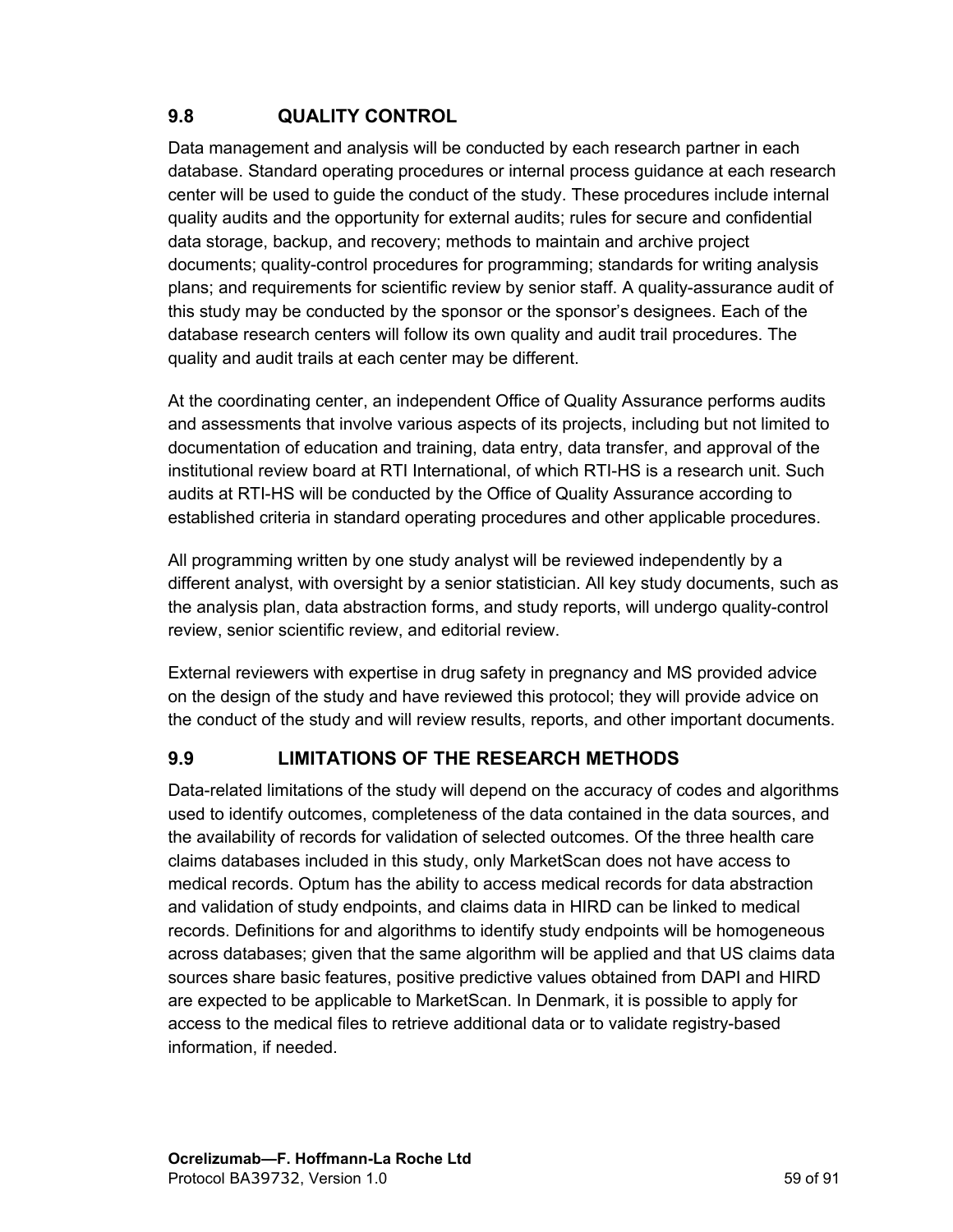Not all of the outcomes of interest have been validated in administrative claims data, and the performance of ICD-10 codes, which have only been used since October 2015 in the US, has not been well characterized in this setting.

Exposure ascertainment will be based on pharmacy claims in US data sources. Given the type of medication, it is expected that filled prescriptions will be used (as opposed to use-on-demand medications, such as pain killers), although the precise timing of use will be uncertain. In Denmark, exposure ascertainment will be more robust thanks to the MS register. Exact timing of exposure relative to start of pregnancy will need to be estimated in claims because claims data sources do not include date of last menstrual period or records of gestational age at birth. However, multiple methods for this estimation using data available in claims have been evaluated and found to be appropriate (Margulis et al., 2015). Information on breastfeeding will be limited or unavailable.

Unsuccessful linkage of mothers and infants may reveal some differences between mothers linked to infants and mothers without linked infants. Bias due to non-linkage is not expected unless the characteristics associated with linkage or lack thereof are simultaneously associated with the exposure and the outcomes, which is not likely.

Similar to the design other pregnancy safety studies (e.g., pregnancy registries), early pregnancy outcomes, such as spontaneous abortions, will be incompletely captured in pregnancy studies based on existing databases, because they may happen before the pregnancy is known to the health care system. Information related to pregnancy terminations and reasons for termination will be incomplete. Outcomes that occur during the first year of life will be captured only in infants who stay enrolled for that time period.

Information on some potential confounding factors, such as use of supplements, tobacco, alcohol and illicit drugs, is limited in these data sources. Information on lifestyle factors such as smoking, alcohol consumption, and body mass index is not typically available in claims databases. However, the presence of diagnoses related to obesity, smoking, and alcohol abuse or dependence can be used to approximate the patient profile relating to health habits in databases where this information is missing. Danish data include some lifestyle information, as it is captured and recorded during prenatal care. In claims data, the period for ascertaining baseline characteristics will be limited by the period of enrollment in the health care plan; underrecording of diagnoses only recorded well before pregnancy is expected. For certain diagnosis that are mainly recorded at the primary care level, some degree of underascertainment is expected in the Danish databases if the patients did not receive inpatient or outpatient hospital care for those conditions. Over-the-counter medications, including folic supplementation at the regular dose and prenatal vitamin use, are not captured in these data sources. Claims data will also provide limited or no information on type of MS, duration of the disease, and other MS-related details. Some degree of residual confounding due to this can be expected, although the proposed method to adjust for confounding should remove most confounding.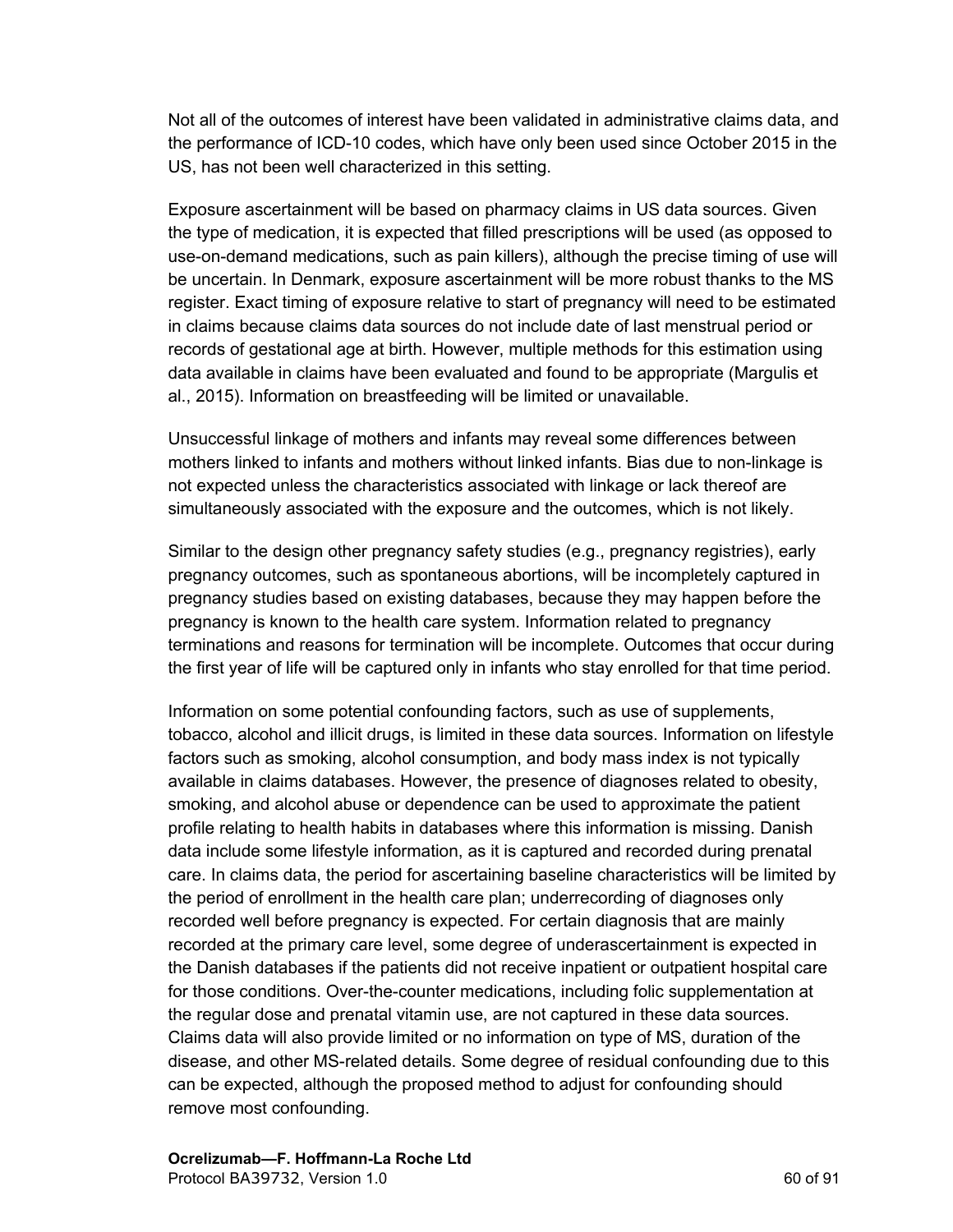Currently, several drugs are available to treat relapsing MS (ocrelizumab is the first medication approved for the indication of PPMS). At this point, one can only speculate about which patients would receive prescriptions for ocrelizumab. Matching on patient characteristics will aim to minimize confounding due to channeling effect, although it will not remove it completely. Because of the Danish MS Registry, Danish data will be more robust in this respect. This study is not designed to study the effect of ocrelizumab in patients without MS or patients with isolated clinical syndromes who do not have a diagnosis of MS.

Due to the low frequency of exposure and outcomes, this study will reach limited precision within a reasonable time frame. While a smaller study size (e.g., a minimum of 100 ocrelizumab-exposed pregnancies) would ensure the study is conducted even in the case of low uptake of ocrelizumab, results would be very imprecise for all but the most common study outcomes. Subcohorts 1a and 1b, while offering comparisons of clinical interest, will also be limited by low counts of participants and outcomes.

It is possible that some pregnancies are represented in more than one participating US claims databases. Membership in the HIRD and DAPI is health care plan–based, while membership in MarketScan is employer-based. Thus, women and infants can be represented in either HIRD or DAPI and also in MarketScan if health care is provided by an employer represented in MarketScan and through a health insurance plan represented in HIRD or DAPI. No information is directly available in any of the data sources to identify the overlap in data sources.

It is possible that women with MS and their children are subjected to more intensive surveillance during pregnancy and in childhood, respectively, possibly resulting in higher recorded prevalence of non–life-threatening malformations than women without MS. If this is true, we should expect to see higher prevalence of malformations in infants born to women with MS, even if MS or MS treatments do not carry such increased risk. If increased surveillance is not differential by MS treatment, comparisons between ocrelizumab and other DMTs approved for MS should not be affected.

# **10. PROTECTION OF HUMAN SUBJECTS**

This is a non-interventional study using secondary data and does not pose any risks for patients. All data collected in the study will be de-identified with no breach of confidentiality with regard to personal identifiers or health information. Each US database research partner will apply for an independent ethics committee review according to local regulations; in addition, as the coordinating center, RTI-HS will obtain approval from the RTI International institutional review board (IRB) (see Section [10.1\)](#page-61-0). In Denmark, following local regulations, approval from the Data Protection Authorities will be obtained. Data protection and privacy regulations will be observed in collecting, forwarding, processing, and storing data from study participants.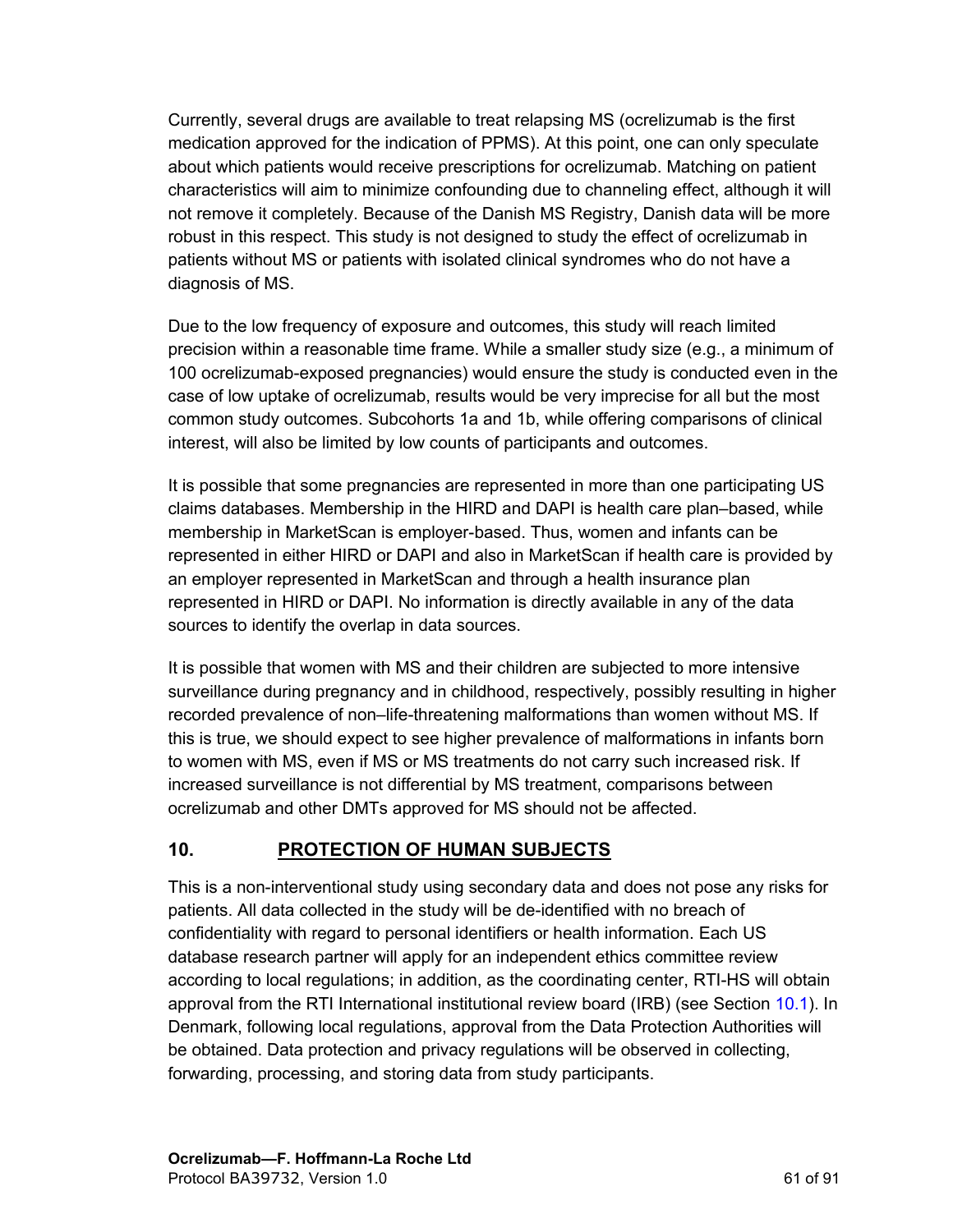<span id="page-61-0"></span>In the case of secondary data collection for validation purposes (e.g., medical chart abstraction), every effort will be made to protect participant confidentiality according to local and international data privacy and medical record confidentiality guidance and requirements.

# **10.1 RTI INTERNATIONAL**

RTI International holds a Federal-wide Assurance from the Department of Health and Human Services Office for Human Research Protections that allows the organization to review and approve human subjects protocols through its IRB committees. RTI International currently has two IRB committees available to review research protocols. One IRB committee is constituted to review medical research and has two members who are physicians. These IRBs have been audited by the FDA and are fully compliant with applicable regulatory requirements.

# **10.2 HEALTHCORE INTEGRATED RESEARCH DATABASESM**

HealthCore maintains Data Sharing Agreements and Business Associate Agreements with all covered entities who provide data to the HIRD. HealthCore's access, use, and disclosure of protected health information (PHI) are in compliance with the Health Insurance Portability and Accountability Act (HIPAA) Privacy Rule (45 CFR Part 160 and Subparts A and E of Part 164). HealthCore does not access, use, or disclose identifiable PHI unless under a specific waiver of authorization (e.g., a HIPAA Waiver of Authorization from an IRB). HealthCore accesses the data in a manner that complies with federal and state laws and regulations, including those related to the privacy and security of individually identifiable health information.

As PHI must be accessed to acquire medical records to validate electronic case-finding algorithms, a HIPAA Waiver of Authorization will be applied for from an IRB. HealthCore will submit the protocol to a central IRB for review and approval. If changes to the protocol are required, HealthCore will submit an amendment to the IRB.

At no time during the conduct of this study will HealthCore provide patient- or provideridentifying information to RTI-HS or Roche. Only aggregated data will be reported to RTI-HS or Roche. HealthCore will keep all needed documents and provide a copy of the final approvals/waivers to RTI-HS (the coordinating center) for completeness of study records.

#### **10.3 OPTUM DYNAMIC ASSESSMENT OF PREGNANCIES AND INFANTSTM**

Optum will apply for approval to health plans and an IRB as per standard procedures. Optum will communicate directly with the IRB to address questions or provide additional information as needed. The IRB will be asked to re-approve the study with the periodicity established by standard procedures. In addition to IRB approval, internal review and approval are also required. Optum will keep all needed documents and provide a copy of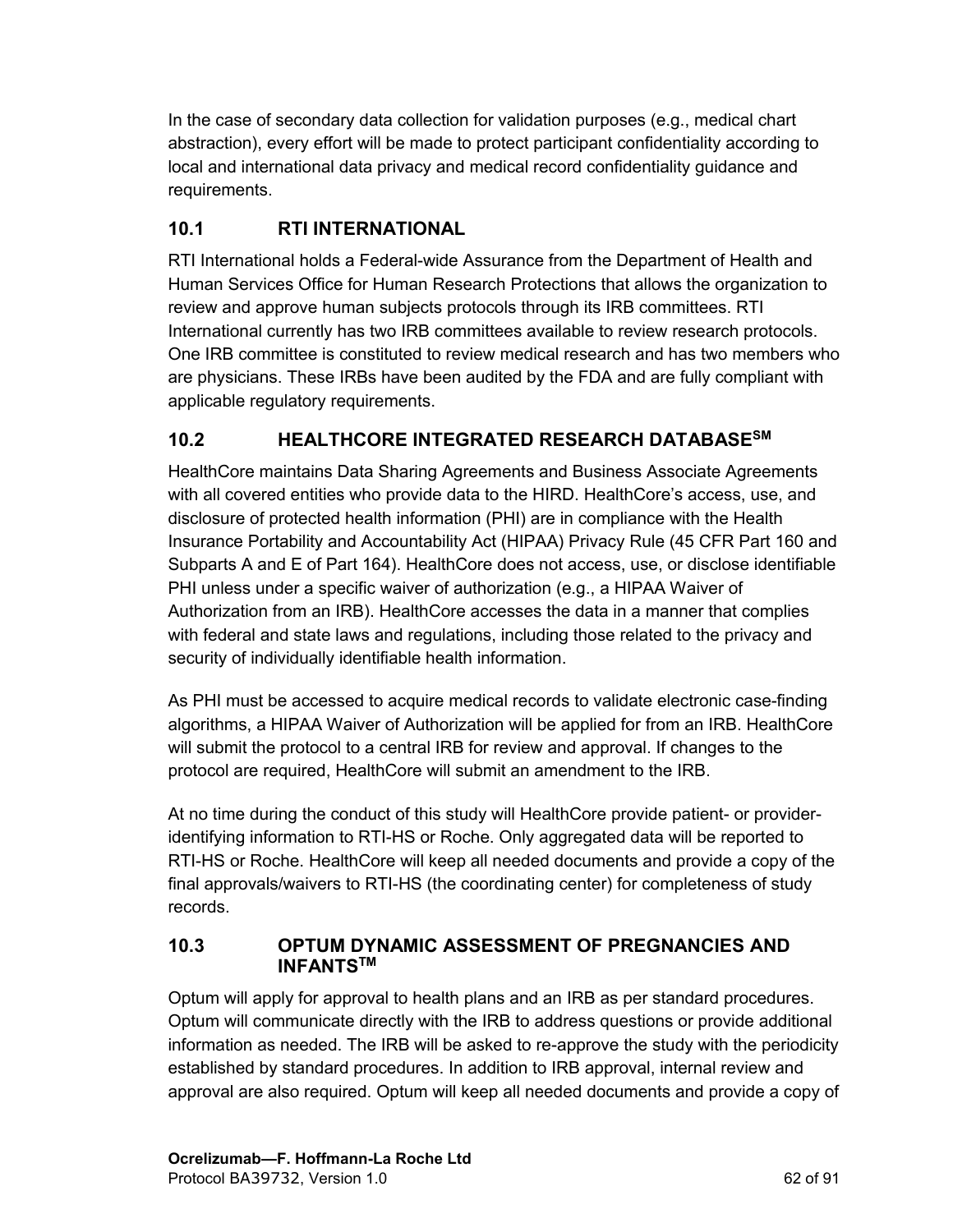the final approvals/waivers to RTI-HS (the coordinating center) for completeness of study records.

#### **10.4 IBM MARKETSCAN COMMERCIAL CLAIMS AND ENCOUNTERS DATABASE**

RTI-HS will obtain approval from the RTI International IRB.

#### **10.5 DANISH NATIONAL HEALTH DATABASES AND DANISH MULTIPLE SCLEROSIS REGISTRY**

For the Danish national health databases, approval will be requested from the Danish Data Protection Agency.

# **10.6 OTHER GOOD RESEARCH PRACTICE**

This study adheres to the *Guidelines for Good Pharmacoepidemiology Practices (GPP)* of the International Society for Pharmacoepidemiology (ISPE, 2015) and has been designed in line with the European Network of Centres for Pharmacoepidemiology and Pharmacovigilance (ENCePP) *Guide on Methodological Standards in Pharmacoepidemiology* (ENCePP, 2018b). The ENCePP Checklist for Study Protocols (ENCePP, 2018a) is included in [Appendix](#page-73-0) 2.

The study is a PASS and will comply with the definition of the non-interventional observational study referred to in the International Conference on Harmonisation of Technical Requirements for Registration of Pharmaceuticals for Human Use tripartite guideline Pharmacovigilance Planning E2E (ICH, 2004) and provided in the EMA *Guideline on Good Pharmacovigilance Practices (GVP) Module VIII: Post-Authorisation Safety Studies* (EMA, 2017b), and with the 2012 European Union pharmacovigilance legislation, adopted June 19, 2012 (European Commission, 2012). The study will comply with the study reporting requirements specified in Module VIII Section VIII.B.6.3.2. "Final Study Report" of the GVP (EMA, 2017b).

The study will be registered in the EU PAS Register (ENCePP, 2016) before the study implementation commences.

### **11. MANAGEMENT AND REPORTING OF ADVERSE EVENTS/ADVERSE REACTIONS**

For non-interventional studies that are solely based on secondary use of data, reporting of adverse events/adverse drug reactions is not required. Based on current guidelines from the ISPE (ISPE, 2015) and the EMA GVP Module VI - Management and Reporting of Adverse Reactions to Medicinal Products (EMA, 2017a), non-interventional studies such as the one described in this protocol conducted using aggregated patient data from electronic health care records do not require expedited reporting of suspected adverse events/reactions. Based on the data planned for this study, no suspected adverse events/reactions are expected.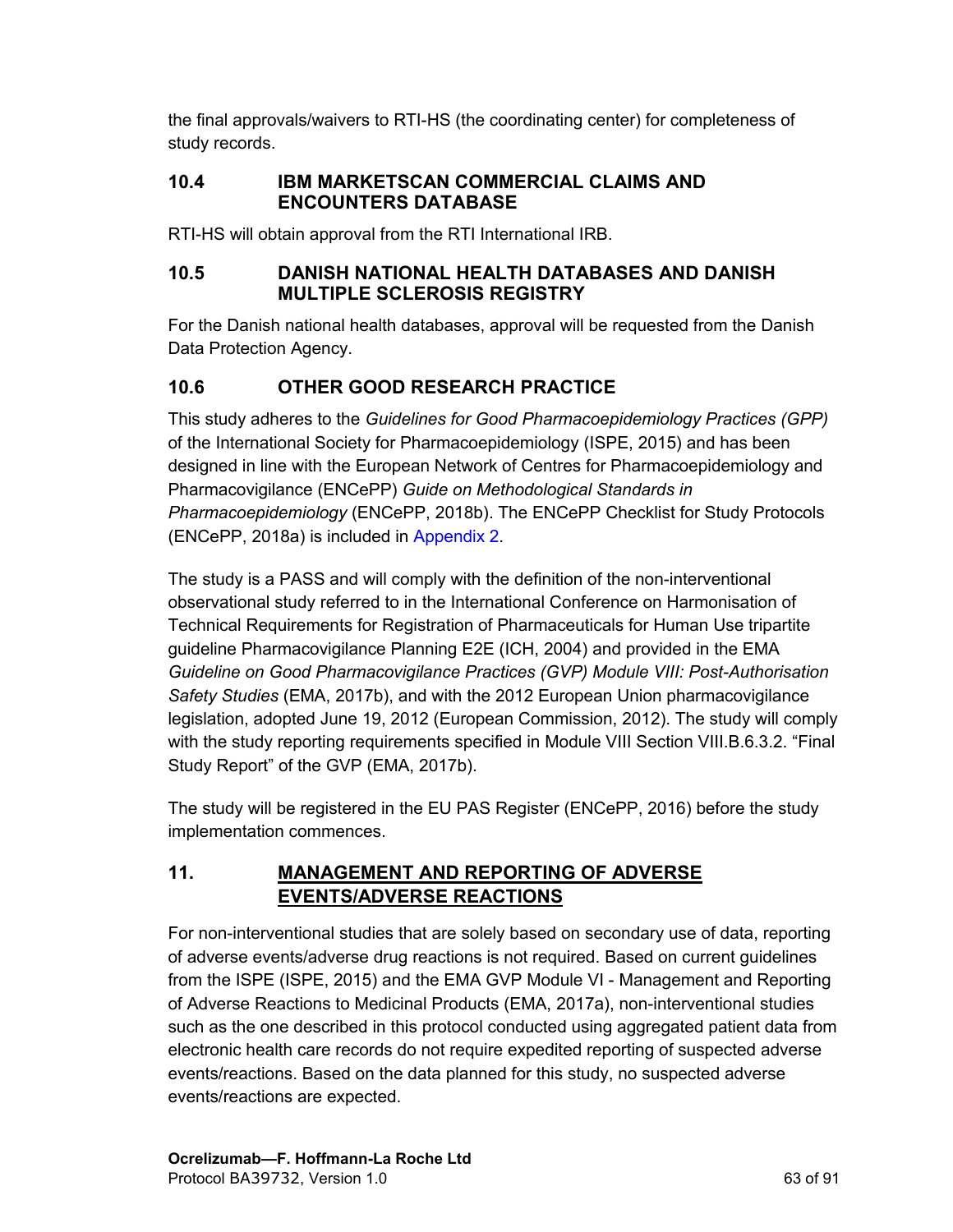#### **12. PLANS FOR DISSEMINATING AND COMMUNICATING STUDY RESULTS**

Regardless of the outcome of this study, Roche is dedicated to openly providing information on this safety study to health care professionals and to the public, both at scientific congresses and in peer-reviewed journals. Roche will comply with all requirements for publication of study results. Roche will submit all study reports to the health authorities through scheduled regulatory safety reporting (periodic adverse drug experience report [PADERs] and/or periodic benefit-risk evaluation report [PBRERs], as agreed with health authorities).

The study protocol and progress and final study reports will be included in regulatory communications in line with the risk management plan, PADERs/PBRERs, and other regulatory milestones and requirements. Study reports will be prepared using a template following GVP, Module VIII, Section B.6.3 (EMA, 2017b).

Any publications will follow guidelines, including those for authorship, established by the International Committee of Medical Journal Editors (ICMJE, 2018). When reporting results of this study, the appropriate STROBE (Strengthening the Reporting of Observational Studies in Epidemiology) checklist will be followed (STROBE statement, 2007).

In the contracts for the implementation of this study, Roche and the principal investigators (e.g., the principal investigators at the study coordinating center and at the research partner centers) will agree upon a publication policy allowing the principal investigators to independently prepare publications based on the study results, irrespective of data ownership and sponsorship.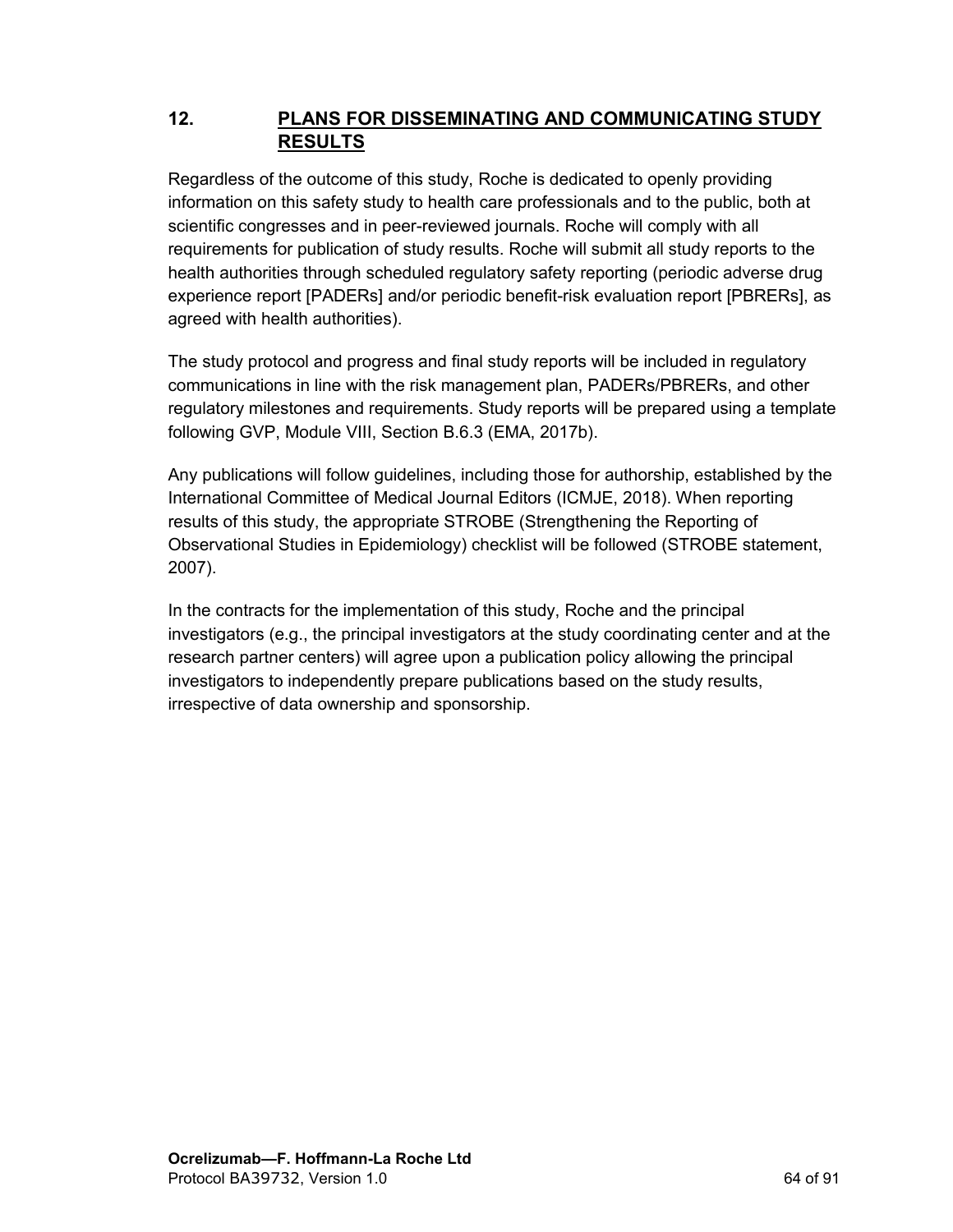#### **13. REFERENCES**

- ACOG. Management of stillbirth. American College of Obstetricians and Gynecologists; March 2009.
- Anthony M, Krueger W. Pregnancy studies in drug-exposed populations with multiple sclerosis: a literature review. Final report prepared by RTI Health Solutions for F. Hoffmann-LaRoche Ltd. 2016.
- Anthony M, Krueger W, Saltus K. Suitable databases for the study of pregnancy and infant outcomes in ocrelizumab-exposed women with multiple sclerosis. Final report prepared by RTI Health Solutions for F. Hoffmann-LaRoche Ltd. 2016.
- Bargagli AM, Colais P, Agabiti N, Mayer F, Buttari F, Centonze D, et al. Prevalence of multiple sclerosis in the Lazio region, Italy: use of an algorithm based on health information systems. J Neurol. 2016 Apr;263(4):751-9.
- Broms G, Granath F, Linder M, Stephansson O, Elmberg M, Kieler H. Birth outcomes in women with inflammatory bowel disease: effects of disease activity and drug exposure. Inflamm Bowel Dis. 2014 Jun;20(6):1091-8.
- Bronnum-Hansen H, Koch-Henriksen N, Stenager E. The Danish Multiple Sclerosis Registry. Scand J Public Health. 2011 Jul;39(7 Suppl):62-4.
- CDC. Congenital heart defects (CHDs). Centers for Disease Control and Prevention; 2016a. Available at: https://www.cdc.gov/ncbddd/heartdefects/data.html. Accessed July 13, 2017.
- CDC. National Death Index (factsheet). Atlanta, GA: National Center for Health Statistics, Centers for Disease Control and Prevention; 2016b. Available at: http://www.cdc.gov/nchs/data/factsheets/factsheet\_ndi.htm. Accessed July 13, 2017.
- CDC. Preterm birth. Atlanta, GA: Centers for Disease Control and Prevention; 2016c. Available at: https://www.cdc.gov/reproductivehealth/maternalinfanthealth/pretermbirth.htm. Accessed July 13, 2017.
- CDC. Update on overall prevalence of major birth defects—Atlanta, Georgia, 1978-2005. MMWR Morb Mortal Wkly Rep. 2008 Jan 11;57(1):1-5.
- Culpepper WJ, 2nd, Ehrmantraut M, Wallin MT, Flannery K, Bradham DD. Veterans Health Administration multiple sclerosis surveillance registry: the problem of casefinding from administrative databases. J Rehabil Res Dev. 2006 Jan-Feb;43(1):17- 24.
- Chakravarty EF, Murray ER, Kelman A, Farmer P. Pregnancy outcomes after maternal exposure to rituximab. Blood. 2011 Feb 03;117(5):1499-506.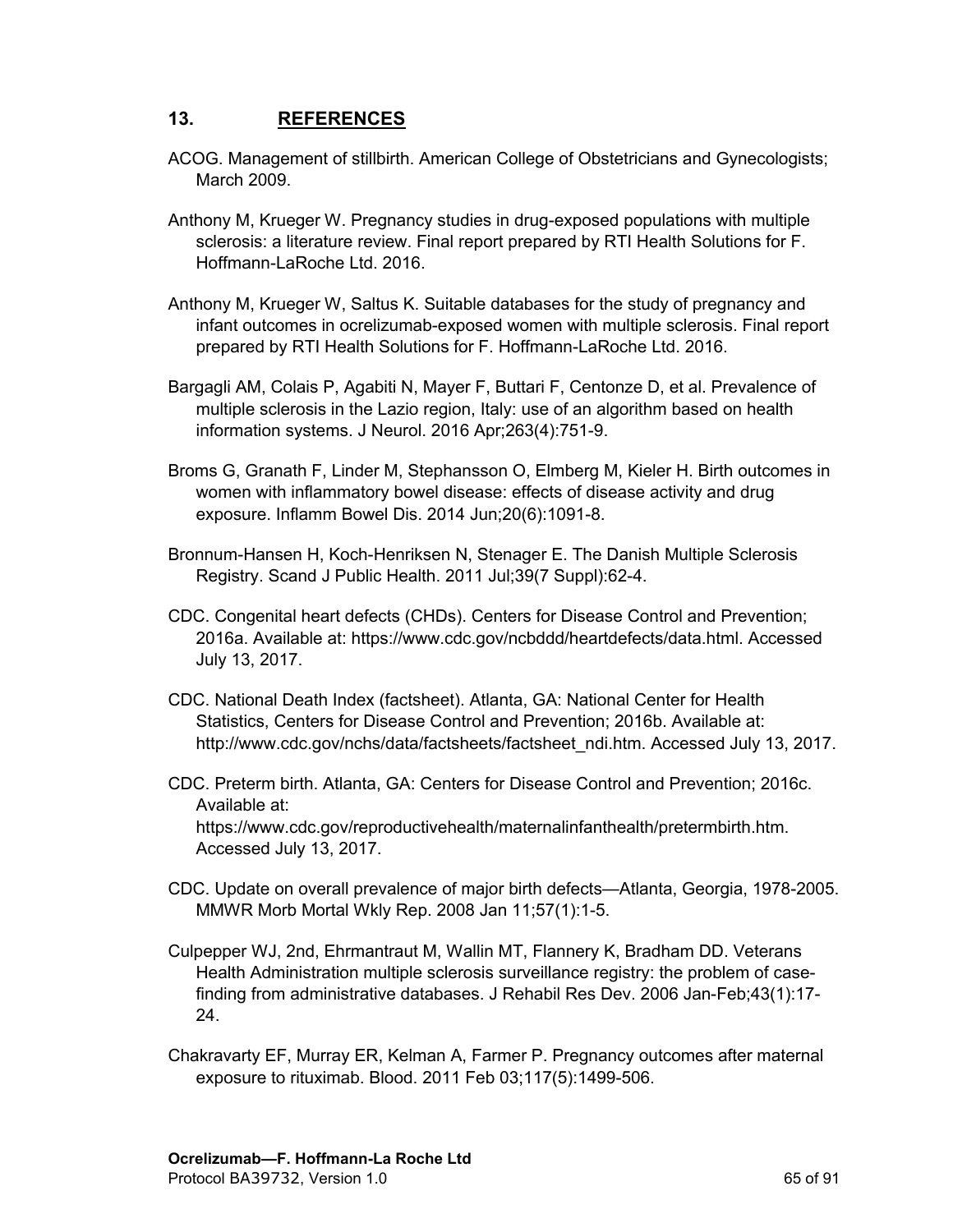- Charlton BM, Molgaard-Nielsen D, Svanstrom H, Wohlfahrt J, Pasternak B, Melbye M. Maternal use of oral contraceptives and risk of birth defects in Denmark: prospective, nationwide cohort study. BMJ. 2016;352:h6712.
- Chastek BJ, Oleen-Burkey M, Lopez-Bresnahan MV. Medical chart validation of an algorithm for identifying multiple sclerosis relapse in healthcare claims. J Med Econ. 2010;13(4):618-25.
- Dahl J, Myhr KM, Daltveit AK, Gilhus NE. Pregnancy, delivery and birth outcome in different stages of maternal multiple sclerosis. J Neurol. 2008 May;255(5):623-7.
- Dahl J, Myhr KM, Daltveit AK, Hoff JM, Gilhus NE. Pregnancy, delivery, and birth outcome in women with multiple sclerosis. Neurology. 2005 Dec 27;65(12):1961-3.
- Danish Data Protection Agency. Introduction to the Danish Data Protection Agency. 2011. Available at: http://www.datatilsynet.dk/english/the-danish-data-protectionagency/introduction-to-the-danish-data-protection-agency/. Accessed July 13, 2017.
- Danish Health Authority. Website. 2016. Available at: http://sundhedsstyrelsen.dk/en. Accessed July 13, 2017.
- Dolk H, Loane M, Garne E. The prevalence of congenital anomalies in Europe. Adv Exp Med Biol. 2010;686:349-64.
- Eltonsy S, Martin B, Ferreira E, Blais L. Systematic procedure for the classification of proven and potential teratogens for use in research. Birth Defects Res A Clin Mol Teratol. 2016 Apr;106(4):285-97.
- EMA. Guideline on good pharmacovigilance practices (GVP) Module VI Collection, management and submission of reports of suspected adverse reactions to medicinal products (Rev 2). European Medicines Agency; 28 July 2017a. Available at: https://www.ema.europa.eu/en/documents/regulatory-procedural-guideline/guidelinegood-pharmacovigilance-practices-gvp-module-vi-collection-managementsubmission-reports\_en.pdf. Accessed November 12, 2019.
- EMA. Guideline on good pharmacovigilance practices (GVP) Module VIII Postauthorisation safety studies (Rev 3). European Medicines Agency; 9 October 2017b. Available at: https://www.ema.europa.eu/en/documents/scientific-guideline/guidelinegood-pharmacovigilance-practices-gvp-module-viii-post-authorisation-safety-studiesrev-3\_en.pdf. Accessed November 12, 2019.
- ENCePP. ENCePP Checklist for Study Protocols (Revision 4). 2018a. Available at: http://www.encepp.eu/standards\_and\_guidances/checkListProtocols.shtml. Accessed November 12, 2019.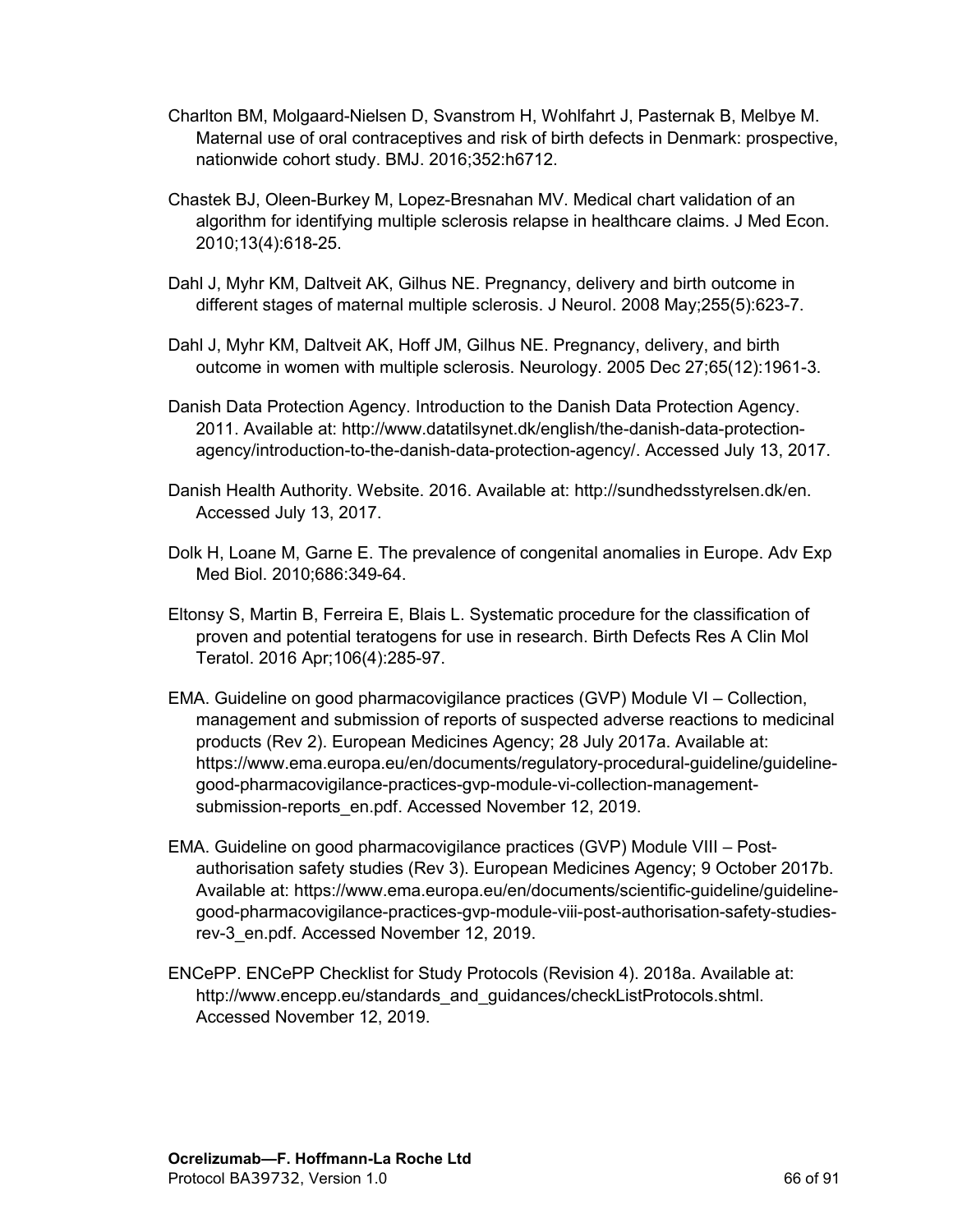- ENCePP. The European Network of Centres for Pharmacoepidemiology and Pharmacovigilance (ENCePP) Guide on Methodological Standards in Pharmacoepidemiology (Revision 7). EMA/95098/2010. European Medicines Agency; July 2018b. Available at: http://www.encepp.eu/standards\_and\_guidances/documents/ENCePPGuideonMeth StandardsinPE\_Rev7.pdf. Accessed November 12, 2019.
- ENCePP. The European Union electronic register of post-authorisation studies (EU PAS Register). London: European Network of Centres for Pharmacoepidemiology and Pharmacovigilance; 15 Jul 2016. Available at: http://www.encepp.eu/encepp\_studies/indexRegister.shtml. Accessed July 13, 2017.
- EUROCAT. Minor anomalies for exclusion. October 14, 2014. Available at: http://www.eurocat-network.eu/content/Section%203.2-%2027\_Oct2016.pdf. Accessed September 28, 2017.
- EUROCAT. Section 3.3, EUROCAT subgroups of congenital anomalies. In: EUROCAT guide 1.4. 2012. Available at: http://www.eurocatnetwork.eu/aboutus/datacollection/guidelinesforregistration/malformationcodingguide s. Accessed July 13, 2017.

European Commission. Commission implementing regulation (EU) No 520/2012 of 19 June 2012 on the performance of pharmacovigilance activities provided for in Regulation (EC) No 726/2004 of the European Parliament and of the Council and Directive 2001/83/EC of the European Parliament and of the Council. 20 June 2012. Available at: http://eurlex.europa.eu/LexUriServ/LexUriServ.do?uri=OJ:L:2012:159:0005:0025:EN:PDF.

Accessed July 13, 2017.

- Eworuke E, Hampp C, Saidi A, Winterstein AG. An algorithm to identify preterm infants in administrative claims data. Pharmacoepidemiol Drug Saf. 2012 Jun;21(6):640-50.
- Flachenecker P, Buckow K, Pugliatti M, Kes VB, Battaglia MA, Boyko A, et al. Multiple sclerosis registries in Europe - results of a systematic survey. Mult Scler. 2014 Oct;20(11):1523-32.
- Frischer JM, Bramow S, Dal-Bianco A, Lucchinetti CF, Rauschka H, Schmidbauer M, et al. The relation between inflammation and neurodegeneration in multiple sclerosis brains. Brain. 2009 May;132(Pt 5):1175-89.
- Frischer JM, Weigand SD, Guo Y, Kale N, Parisi JE, Pirko I, et al. Clinical and pathological insights into the dynamic nature of the white matter multiple sclerosis plaque. Ann Neurol. 2015 Nov;78(5):710-21.
- Gelperin K, Hammad H, Leishear K, Bird ST, Taylor L, Hampp C, et al. A systematic review of pregnancy exposure registries: examination of protocol-specified pregnancy outcomes, target sample size, and comparator selection. Pharmacoepidemiol Drug Saf. 2017 Feb;26(2):208-14.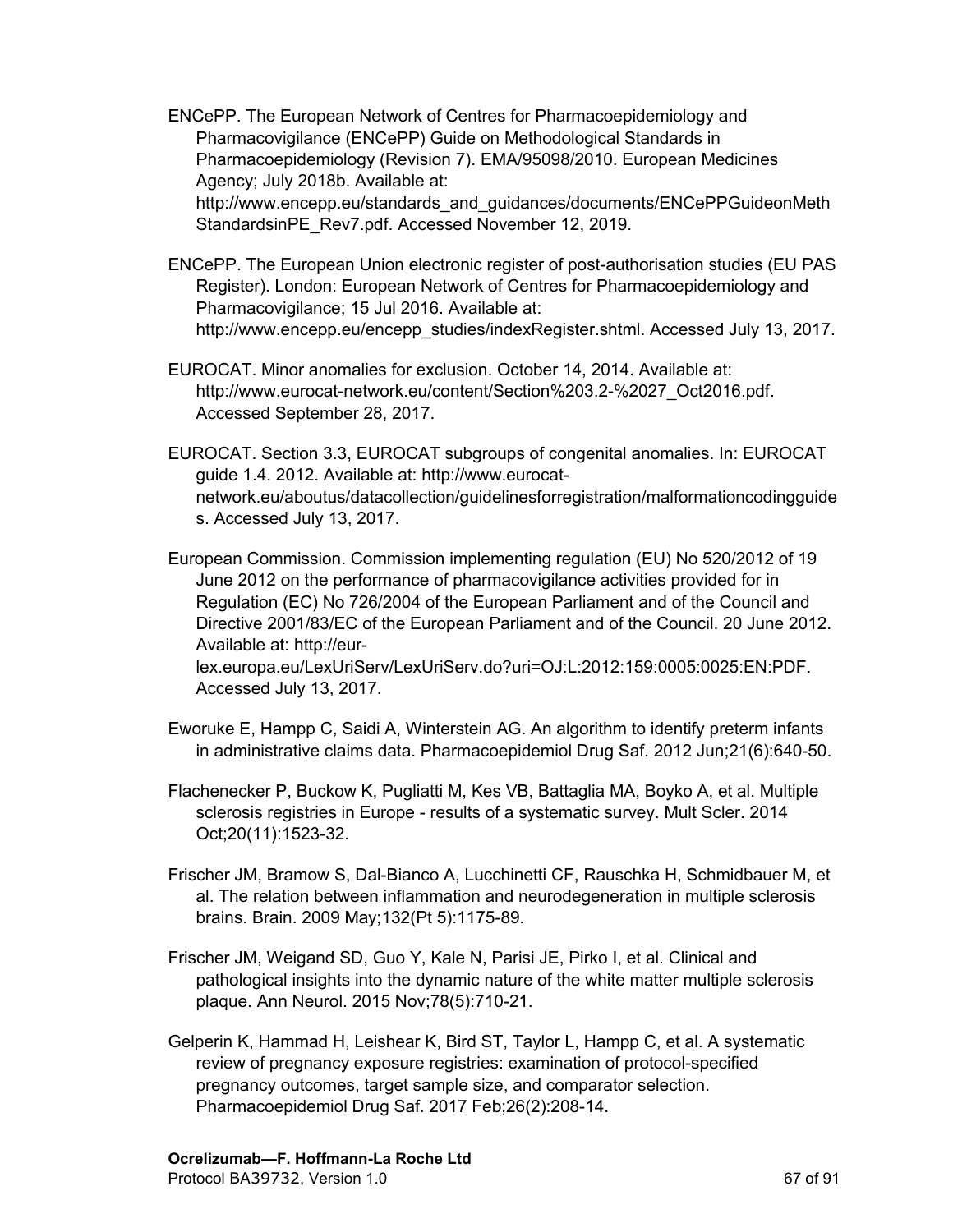- Genentech Inc. Ocrevus prescribing information. March 2017. Available at: https://www.accessdata.fda.gov/drugsatfda\_docs/label/2017/761053lbl.pdf. Accessed July 13, 2017.
- Hauser SL, Bar-Or A, Comi G, Giovannoni G, Hartung HP, Hemmer B, et al. Ocrelizumab versus interferon beta-1a in relapsing multiple sclerosis. N Engl J Med. 2017 Jan 19;376(3):221-34.
- HealthCore. About HIRD: HealthCore Integrated Research Database. 2017. Available at: https://www.healthcore.com/database/. Accessed July 13, 2017.
- Higuera L, Carlin CS, Anderson S. Adherence to disease-modifying therapies for multiple sclerosis. J Manag Care Spec Pharm. 2016 Dec;22(12):1394-401.
- Houtchens MK. Pregnancy and multiple sclerosis. Semin Neurol. 2007 Nov;27(5):434- 41.
- Hviid A, Melbye M, Pasternak B. Use of selective serotonin reuptake inhibitors during pregnancy and risk of autism. N Engl J Med. 2013 Dec 19;369(25):2406-15.
- IBM WH. IBM MarketScan Research Databases for Health Services Researchers. White Paper. IBM Watson Health; April 2019. Available at: https://www.ibm.com/downloads/cas/6KNYVVQ2. Accessed October 31, 2019.
- ICMJE. Recommendations for the conduct, reporting, editing, and publication of scholarly work in medical journals. International Committee of Medical Journal Editors; December 2018. Available at: http://www.icmje.org/recommendations/. Accessed November 12, 2019.
- ICH. Pharmacovigilance planning. E2E. International Conference on Harmonisation of Technical Requirements for Registration of Pharmaceuticals for Human Use; 2004. Available at: http://www.ich.org/products/guidelines/efficacy/efficacysingle/article/pharmacovigilance-planning.html. Accessed July 13, 2017.
- ISPE. Guidelines for good pharmacoepidemiology practices (GPP). Revision 3. International Society for Pharmacoepidemiology; June 2015. Available at: http://www.pharmacoepi.org/resources/guidelines\_08027.cfm. Accessed July 13, 2017.
- Johannesdottir SA, Horvath-Puho E, Ehrenstein V, Schmidt M, Pedersen L, Sorensen HT. Existing data sources for clinical epidemiology: the Danish National Database of Reimbursed Prescriptions. Clin Epidemiol. 2012;4:303-13.
- Johansson K, Cnattingius S, Naslund I, Roos N, Trolle Lagerros Y, Granath F, et al. Outcomes of pregnancy after bariatric surgery. N Engl J Med. 2015 Feb 26;372(9):814-24.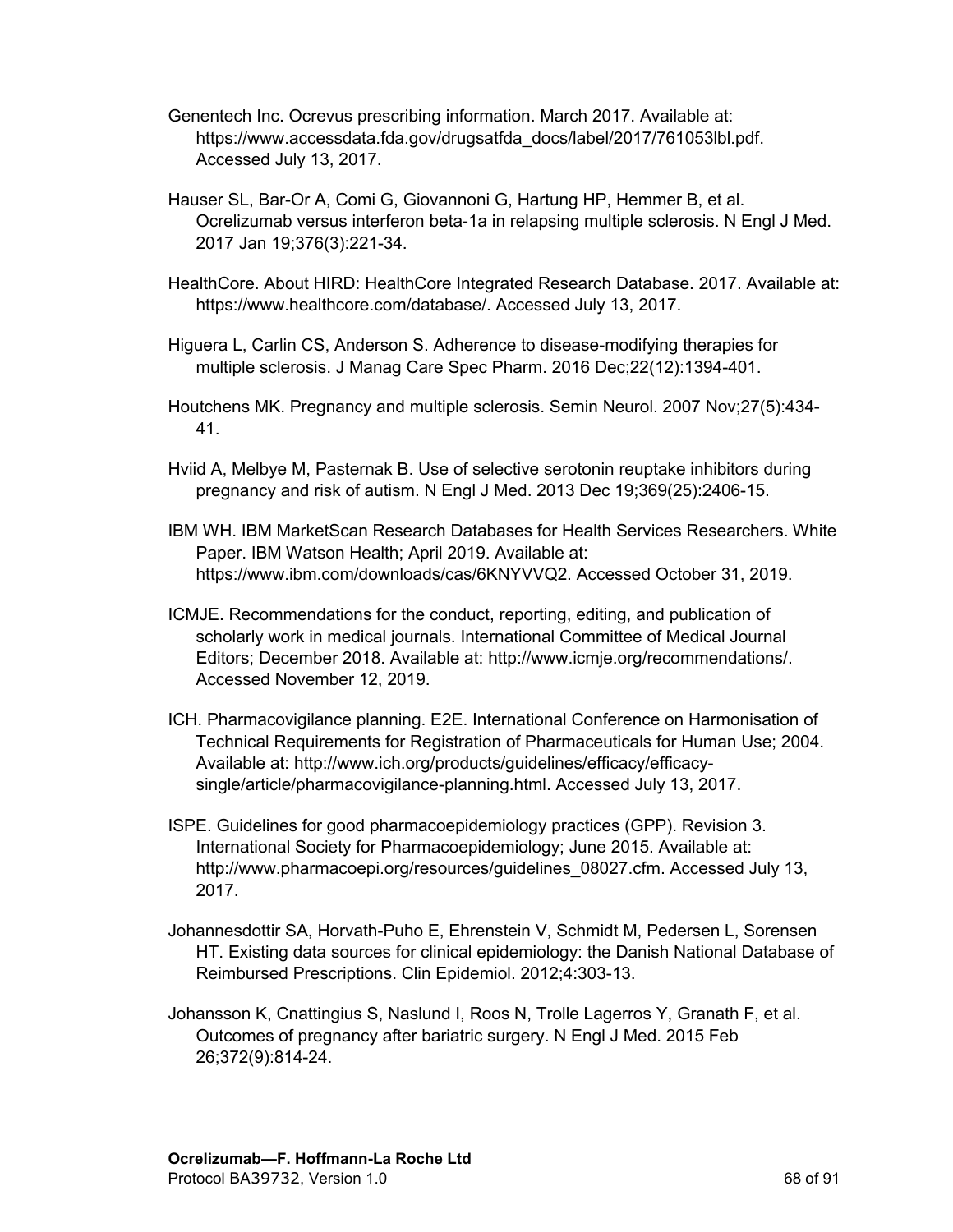- Kelly VM, Nelson LM, Chakravarty EF. Obstetric outcomes in women with multiple sclerosis and epilepsy. Neurology. 2009 Dec 01;73(22):1831-6.
- Kildemoes HW, Sorensen HT, Hallas J. The Danish National Prescription Registry. Scand J Public Health. 2011 Jul;39(7 Suppl):38-41.
- Klink DT, van Elburg RM, Schreurs MW, van Well GT. Rituximab administration in third trimester of pregnancy suppresses neonatal B-cell development. Clin Dev Immunol. 2008;2008:271363.
- Knudsen LB, Olsen J. The Danish Medical Birth Registry. Dan Med Bull. 1998.
- Koch-Henriksen N, Magyari M, Laursen B. Registers of multiple sclerosis in Denmark. Acta Neurol Scand. 2015;132(199):4-10.
- Koch-Henriksen N, Stenager E, Laursen B. The use of epidemiological multiple sclerosis registers in research: the Danish MS Registry. Acta Neurol Scand Suppl. 2012(195):7-12.
- Li DK, Raebel MA, Cheetham TC, Hansen C, Avalos L, Chen H, et al. Genital herpes and its treatment in relation to preterm delivery. Am J Epidemiol. 2014 Dec 1;180(11):1109-17.
- Lublin FD, Reingold SC, Cohen JA, Cutter GR, Sorensen PS, Thompson AJ, et al. Defining the clinical course of multiple sclerosis: the 2013 revisions. Neurology. 2014 Jul 15;83(3):278-86.
- Lynge E, Sandegaard JL, Rebolj M. The Danish National Patient Register. Scand J Public Health. 2011 Jul;39(7 Suppl):30-3.
- MacDonald SC, Cohen JM, Panchaud A, McElrath TF, Huybrechts KF, Hernandez-Diaz S. Identifying pregnancies in insurance claims data: Methods and application to retinoid teratogenic surveillance. Pharmacoepidemiol Drug Saf. 2019 Sep;28(9):1211-21.
- MacDorman MF, Gregory EC. Fetal and perinatal mortality: United States, 2013. Natl Vital Stat Rep. 2015 Jul 23;64(8):1-24.
- Magyari M, Koch-Henriksen N, Sorensen PS. The Danish Multiple Sclerosis Treatment Register. Clin Epidemiol. 2016;8:549-52.
- Margulis AV, Palmsten K, Andrade SE, Charlton RA, Hardy JR, Cooper WO, et al. Beginning and duration of pregnancy in automated health care databases: review of estimation methods and validation results. Pharmacoepidemiol Drug Saf. 2015 Apr;24(4):335-42.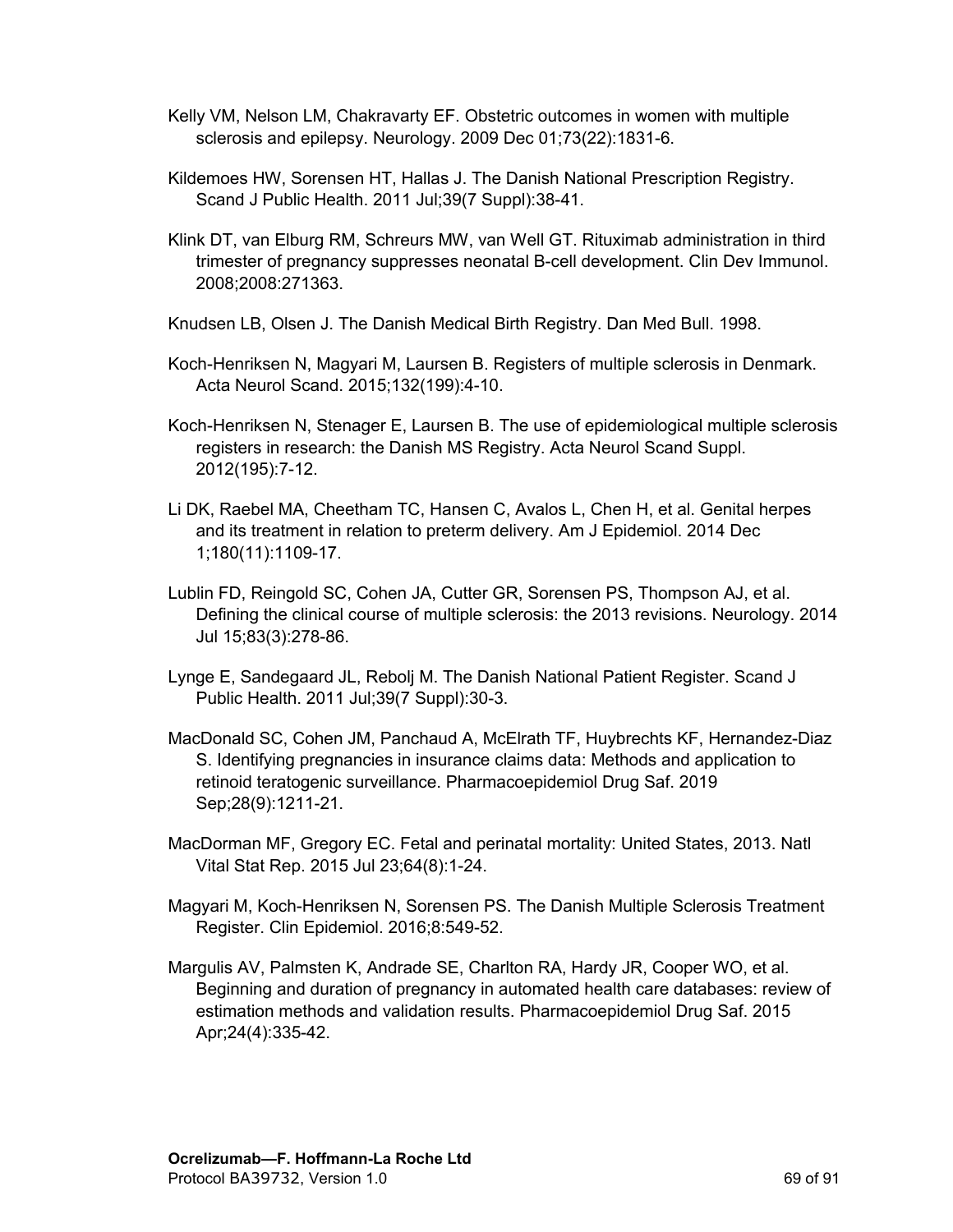- Marrie RA, Yu N, Blanchard J, Leung S, Elliott L. The rising prevalence and changing age distribution of multiple sclerosis in Manitoba. Neurology. 2010 Feb 09;74(6):465- 71.
- Matthews TJ, MacDorman MF, Thoma ME. Infant mortality statistics from the 2013 period linked birth/infant death data set. Natl Vital Stat Rep. 2015 Aug 06;64(9):1-30.
- Milo R, Kahana E. Multiple sclerosis: geoepidemiology, genetics and the environment. Autoimmun Rev. 2010 Mar;9(5):A387-94.
- Mines D, Tennis P, Curkendall SM, Li DK, Peterson C, Andrews EB, et al. Topiramate use in pregnancy and the birth prevalence of oral clefts. Pharmacoepidemiol Drug Saf. 2014 Oct;23(10):1017-25.
- Molgaard-Nielsen D, Svanstrom H, Melbye M, Hviid A, Pasternak B. Association between use of oral fluconazole during pregnancy and risk of spontaneous abortion and stillbirth. JAMA. 2016 Jan 05;315(1):58-67.
- Montalban X, Hauser SL, Kappos L, Arnold DL, Bar-Or A, Comi G, et al. Ocrelizumab versus placebo in primary progressive multiple sclerosis. N Engl J Med. 2017 Jan 19;376(3):209-20.
- MSIF. Atlas of MS 2013. Mapping multiple sclerosis around the world. Multiple Sclerosis International Federation; 2013. Available at: https://www.msif.org/wpcontent/uploads/2014/09/Atlas-of-MS.pdf. Accessed July 13, 2017.
- Mueller BA, Zhang J, Critchlow CW. Birth outcomes and need for hospitalization after delivery among women with multiple sclerosis. Am J Obstet Gynecol. 2002 Mar;186(3):446-52.
- NMSS. Medications. National Multiple Sclerosis Society; 2017a. Available at: http://www.nationalmssociety.org/Treating-MS/Medications. Accessed July 13, 2017.
- NMSS. Primary progressive MS (PPMS). National Multiple Sclerosis Society; 2017b. Available at: http://www.nationalmssociety.org/What-is-MS/Types-of-MS/Primaryprogressive-MS. Accessed July 13, 2017.
- NMSS. Types of MS. National Multiple Sclerosis Society; 2017c. Available at: http://www.nationalmssociety.org/What-is-MS/Types-of-MS. Accessed July 13, 2017.
- NMSS. Who gets MS? (epidemiology). National Multiple Sclerosis Society; 2017d. Available at: http://www.nationalmssociety.org/What-is-MS/Who-Gets-MS. Accessed July 13, 2017.
- Oken E, Kleinman KP, Rich-Edwards J, Gillman MW. A nearly continuous measure of birth weight for gestational age using a United States national reference. BMC Pediatr. 2003 Jul 08;3:6.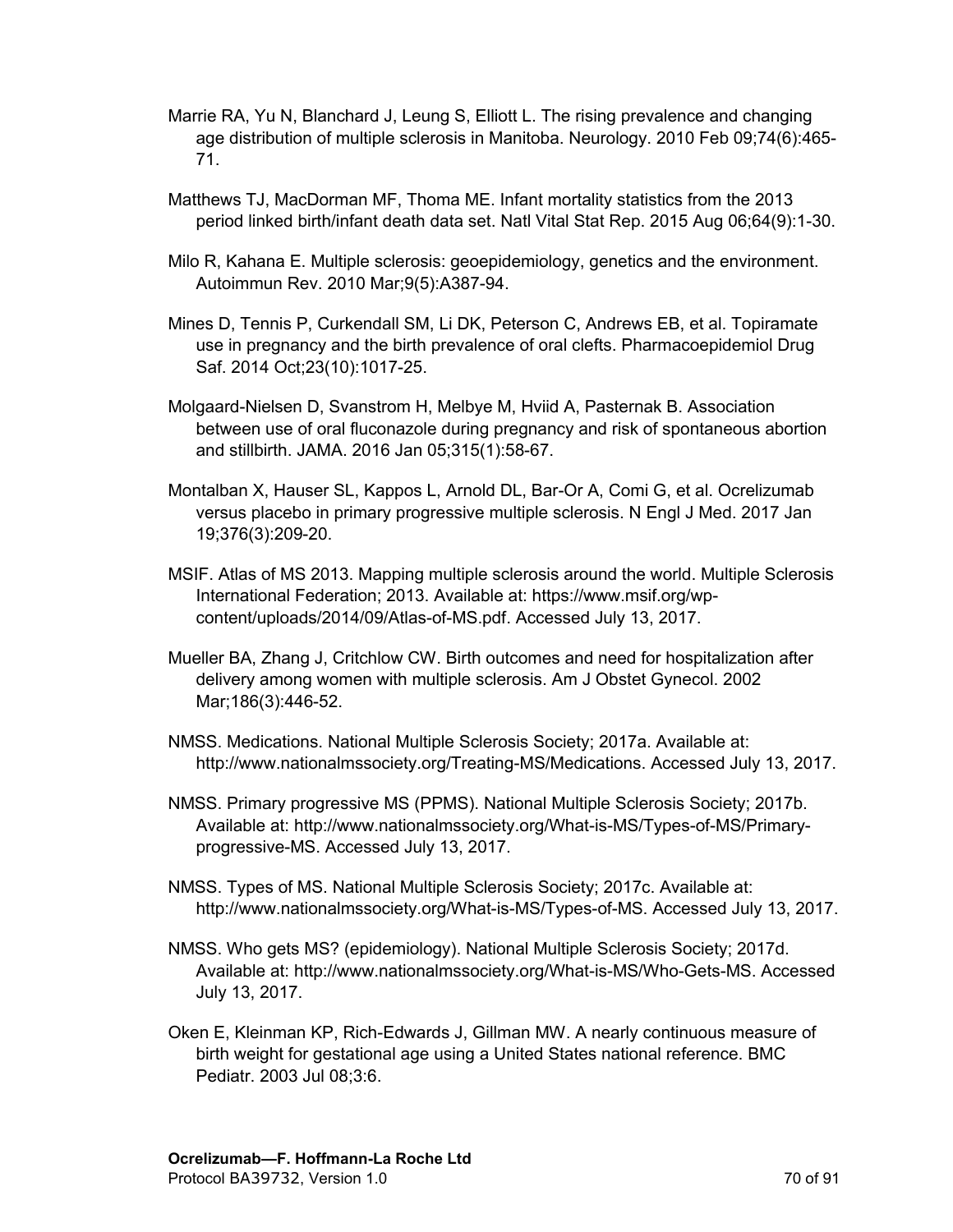- Orton SM, Herrera BM, Yee IM, Valdar W, Ramagopalan SV, Sadovnick AD, et al. Sex ratio of multiple sclerosis in Canada: a longitudinal study. Lancet Neurol. 2006 Nov;5(11):932-6.
- Palmeira P, Quinello C, Silveira-Lessa AL, Zago CA, Carneiro-Sampaio M. IgG placental transfer in healthy and pathological pregnancies. Clin Dev Immunol. 2012;2012:985646.
- Pedersen LH, Petersen OB, Ekelund CK, Pedersen L, Tabor A, Sorensen HT. Linkage between the Danish National Health Service Prescription Database, the Danish Fetal Medicine Database, and other Danish registries as a tool for the study of drug safety in pregnancy. Clinical Epidemiology. 2016;8:91-5.
- Rassen JA, Solomon DH, Curtis JR, Herrinton L, Schneeweiss S. Privacy-maintaining propensity score-based pooling of multiple databases applied to a study of biologics. Med Care. 2010 Jun;48(6 Suppl):S83-9.
- Rothman KJ. Episheet—spreadsheets for the analysis of epidemiologic data. 29 October 2015. Available at: http://www.krothman.org/episheet.xls. Accessed July 13, 2017.
- Sahin L. Pregnancy exposure registries and other post-approval studies: current status and observations. Data on file. Center for Drug Evaluation and Research, Office of New Drugs, FDA; 2014. Available at: http://www.fda.gov/downloads/Drugs/NewsEvents/UCM399660.pdf. Accessed January 26, 2016.
- Salzer J, Svenningsson R, Alping P, Novakova L, Bjorck A, Fink K, et al. Rituximab in multiple sclerosis: a retrospective observational study on safety and efficacy. Neurology. 2016 Nov 15;87(20):2074-81.
- Schmidt M, Pedersen L, Sorensen HT. The Danish Civil Registration System as a tool in epidemiology. Eur J Epidemiol. 2014 Aug;29(8):541-9.
- Schmidt M, Schmidt SA, Sandegaard JL, Ehrenstein V, Pedersen L, Sorensen HT. The Danish National Patient Registry: a review of content, data quality, and research potential. Clin Epidemiol. 2015;7:449-90.
- Simister NE. Placental transport of immunoglobulin G. Vaccine. 2003 Jul 28;21(24):3365-9.
- Stegmann BJ, Carey JC. TORCH Infections. Toxoplasmosis, Other (syphilis, varicellazoster, parvovirus B19), Rubella, Cytomegalovirus (CMV), and Herpes infections. Curr Womens Health Rep. 2002 Aug;2(4):253-8.
- STROBE statement. STROBE checklist. Strengthening the Reporting of Observational Studies in Epidemiology; 2007. Available at: http://www.strobestatement.org/index.php?id=available-checklists. Accessed July 13, 2017.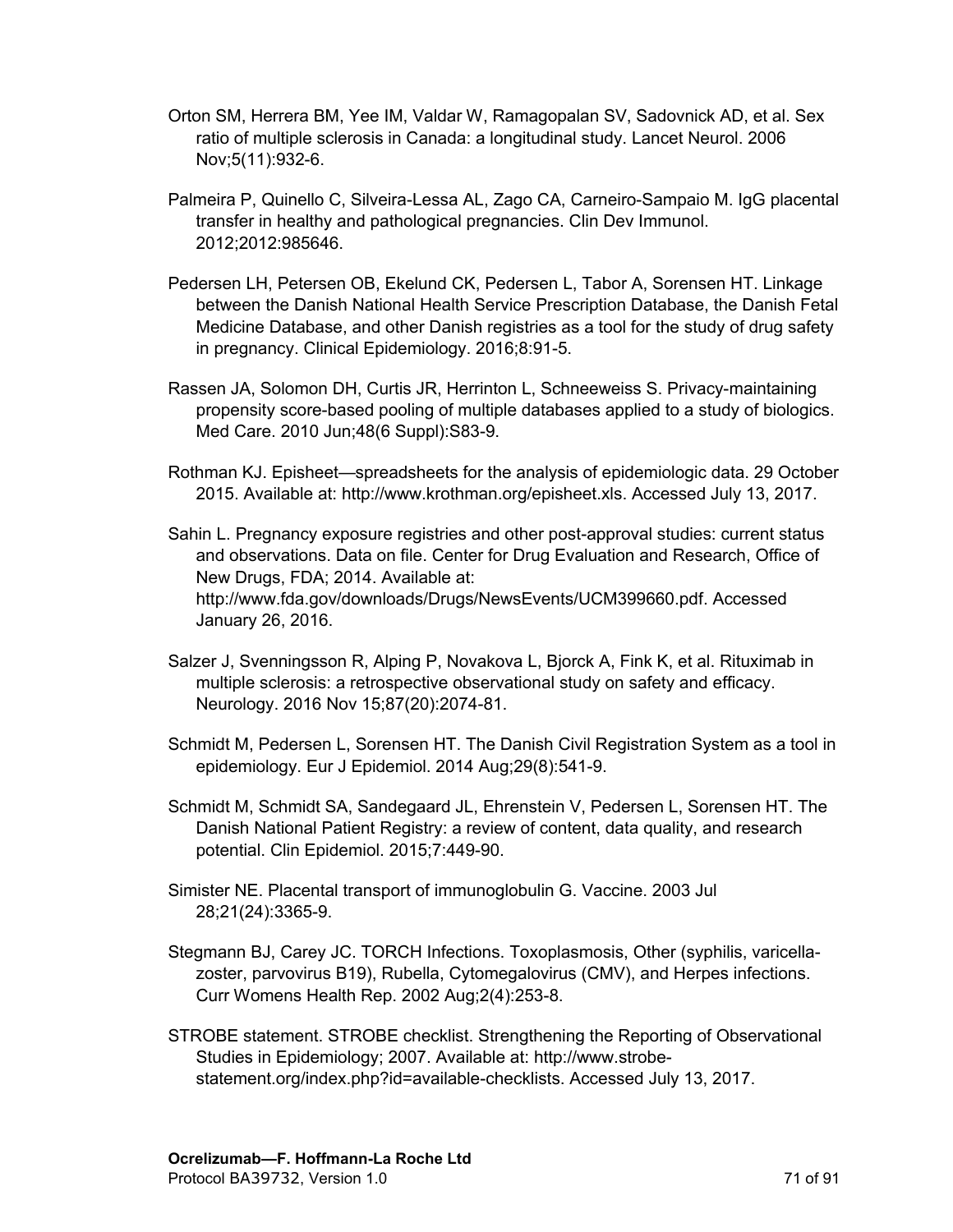- Toh S, Reichman ME, Houstoun M, Ding X, Fireman BH, Gravel E, et al. Multivariable confounding adjustment in distributed data networks without sharing of patient-level data. Pharmacoepidemiol Drug Saf. 2013 Nov;22(11):1171-7.
- Trojano M, Lucchese G, Graziano G, Taylor BV, Simpson S, Jr., Lepore V, et al. Geographical variations in sex ratio trends over time in multiple sclerosis. PLoS One. 2012;7(10):e48078.
- Ventura SJ, Curtin SC, Abma JC, Henshaw SK. Estimated pregnancy rates and rates of pregnancy outcomes for the United States, 1990-2008. Natl Vital Stat Rep. 2012 Jun 20;60(7):1-21.
- Vukusic S, Kappos L, Wray S, Bader-Weder S, Buffels R, Masterman D, et al. An update on pregnancy outcomes following ocrelizumab treatment in patients with multiple sclerosis and other autoimmune diseases. Poster P710. Presented at the 7th Joint European Committee for Treatment and Research in Multiple Sclerosis (ECTRIMS) and Americas Committee for Treatment and Research in Multiple Sclerosis (ACTRIMS) Meeting; 25-28 October 2017. Paris, France.
- Wang FT, Liu N, Ng E, Muller A, D'Ambrosio D, Lindenstrøm E, et al. Challenges of identifying relapses among MS patients in a health plan database. Pharmacoepidemiol Drug Saf. 2015;S1:522-3.
- WHO. ATC/DDD index. WHO Collaborating Centre for Drug Statistics Methodology. Norwegian Institute of Public Health; 2017. Available at: https://www.whocc.no/atc\_ddd\_index/. Accessed July 13, 2017.
- Wyszynski DF, Carman WJ, Cantor AB, Graham JM, Jr., Kunz LH, Slavotinek AM, et al. Pregnancy and birth outcomes among women with idiopathic thrombocytopenic purpura. J Pregnancy. 2016;2016:8297407.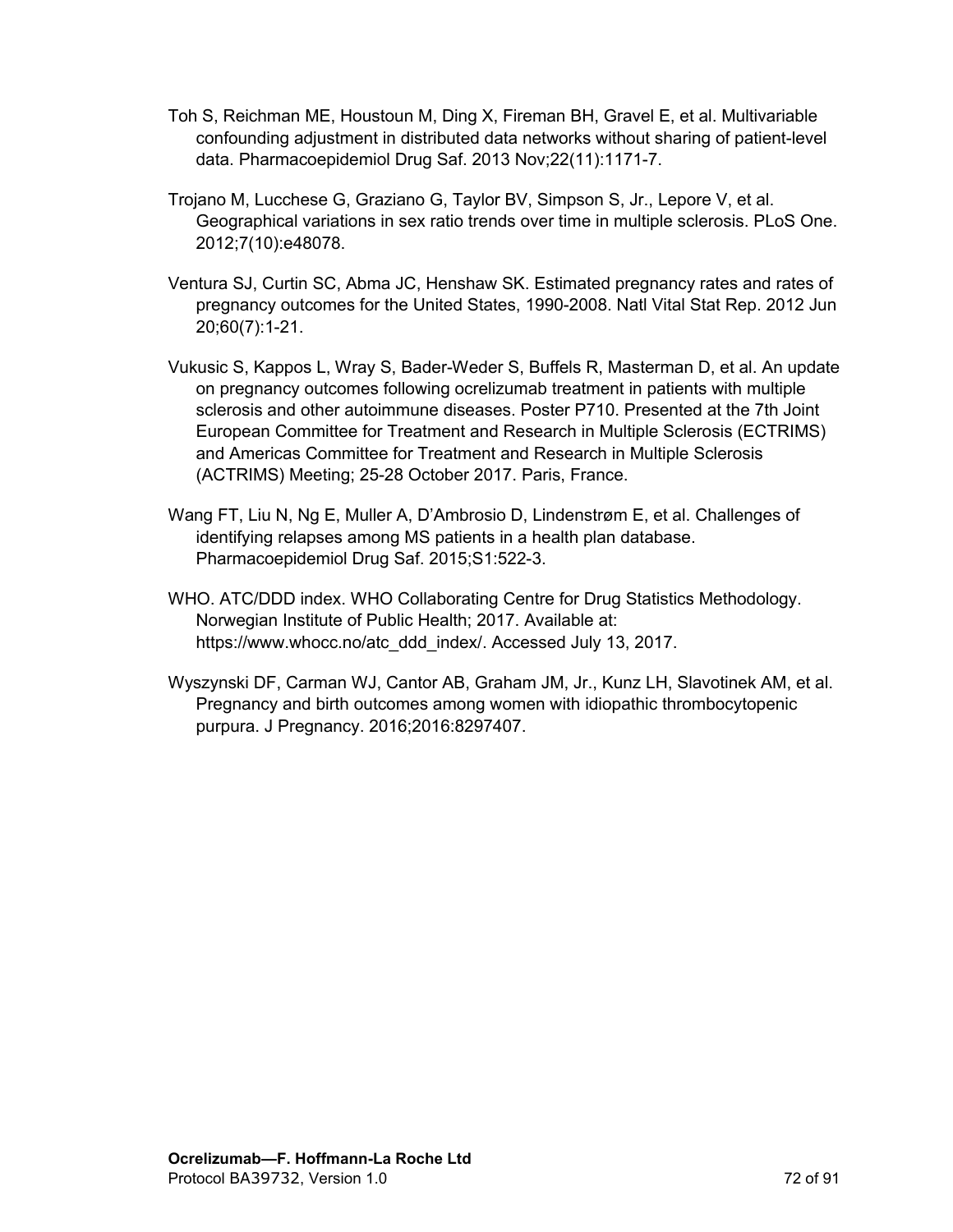## **Appendix 1 Contact Details for Collaborating Institutions**

Collaborating Institutions

| <b>USA</b>                                                                                           |
|------------------------------------------------------------------------------------------------------|
| ; Senior Scientist<br>Principal Investigator<br><b>Project Manager</b>                               |
| USA:                                                                                                 |
| <b>Chief Scientific Officer</b><br>Senior Epidemiologist<br>Epidemiologist<br><b>Project Manager</b> |
| <b>Denmark</b>                                                                                       |
| Principal Investigator<br><b>Project Leader</b><br>Senior Epidemiologist<br>Senior Biostatistician   |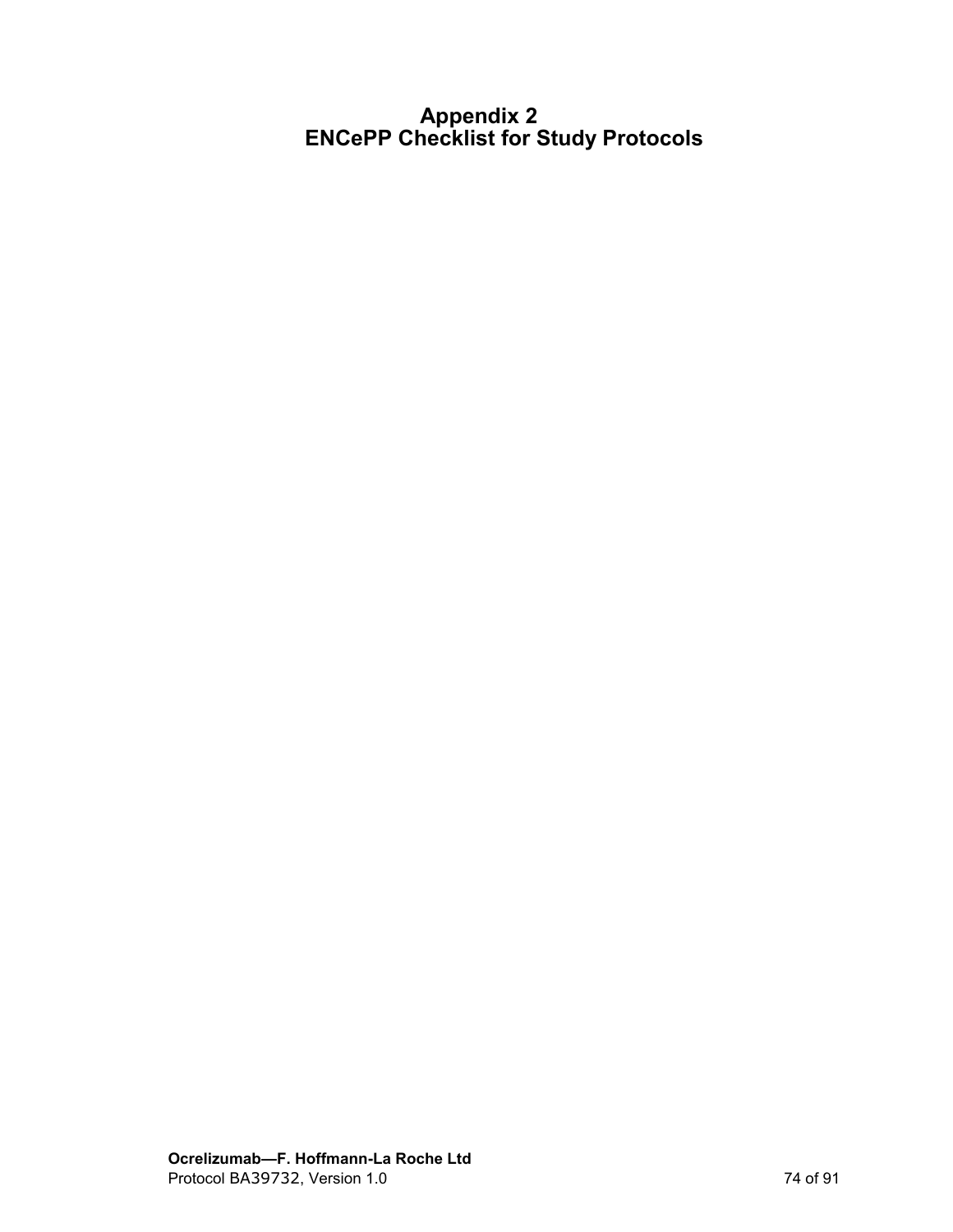



Doc.Ref. EMA/540136/2009

European Network of Centres for Pharmacoepidemiology and Pharmacovigilance

### **ENCePP Checklist for Study Protocols (Revision 4)**

Adopted by the ENCePP Steering Group on 15/10/2018

The European Network of Centres for Pharmacoepidemiology and Pharmacovigilance (ENCePP) welcomes innovative designs and new methods of research. This Checklist has been developed by ENCePP to stimulate consideration of important principles when designing and writing a pharmacoepidemiological or pharmacovigilance study protocol. The Checklist is intended to promote the quality of such studies, not their uniformity. The user is also referred to the ENCePP Guide on Methodological Standards in Pharmacoepidemiology, which reviews and gives direct electronic access to guidance for research in pharmacoepidemiology and pharmacovigilance.

For each question of the Checklist, the investigator should indicate whether or not it has been addressed in the study protocol. If the answer is "Yes", the section number of the protocol where this issue has been discussed should be specified. It is possible that some questions do not apply to a particular study (for example, in the case of an innovative study design). In this case, the answer 'N/A' (Not Applicable) can be checked and the "Comments" field included for each section should be used to explain why. The "Comments" field can also be used to elaborate on a "No" answer.

This Checklist should be included as an Annex by marketing authorisation holders when submitting the protocol of a non-interventional post-authorisation safety study (PASS) to a regulatory authority (see the Guidance on the format and content of the protocol of non-interventional post-authorisation safety studies). The Checklist is a supporting document and does not replace the format of the protocol for PASS presented in the Guidance and Module VIII of the Good pharmacovigilance practices (GVP).

**Study title:** Multisource Surveillance Study of Pregnancy and Infant Outcomes in Ocrelizumab-Exposed Women With Multiple Sclerosis

### **EU PAS Register® number: Study reference number:** BA39732 (protocol number)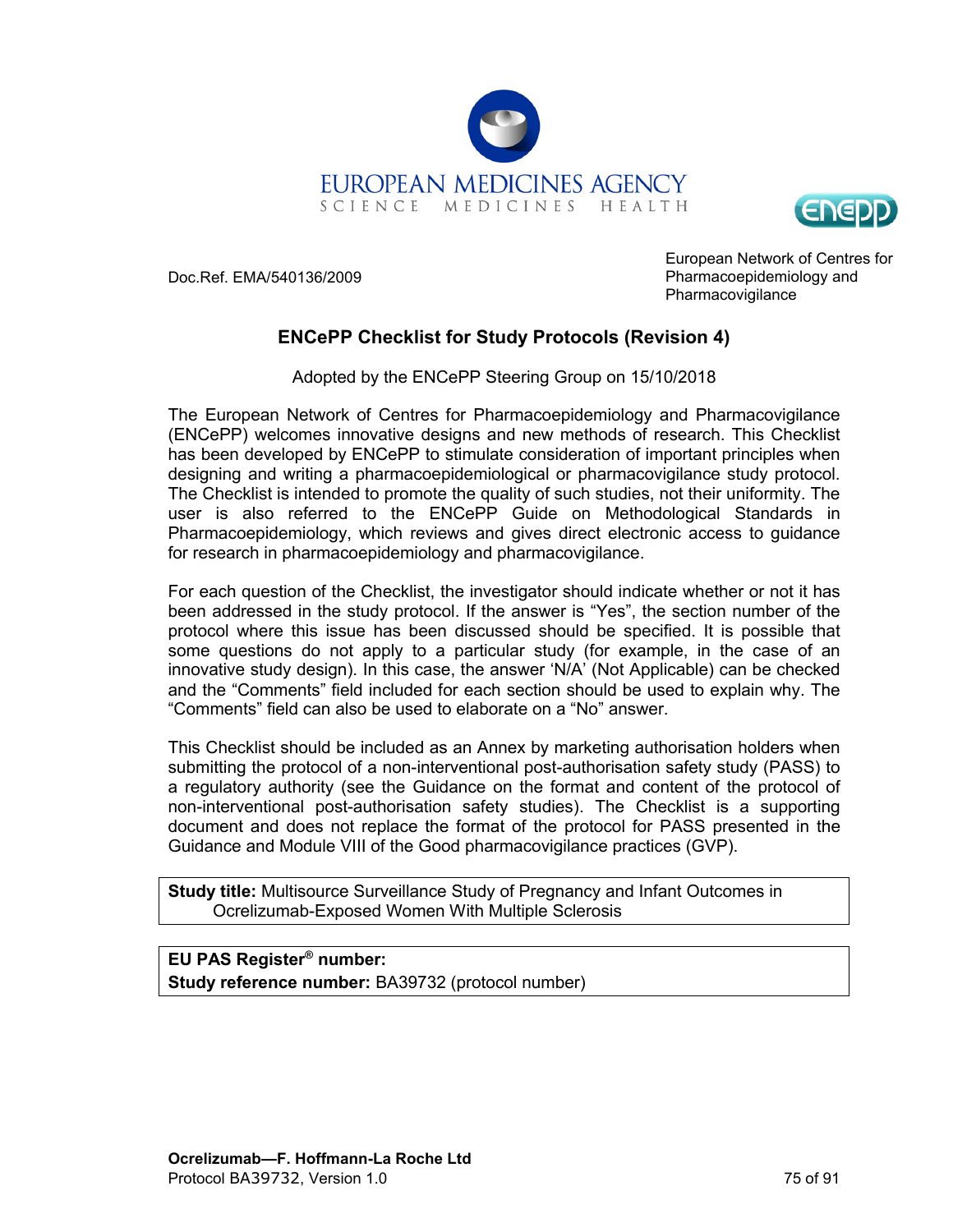<span id="page-75-2"></span><span id="page-75-0"></span>

| <b>Section 1: Milestones</b> |                                                        | <b>Yes</b>  | <b>No</b> | N/A | <b>Section</b><br><b>Number</b> |
|------------------------------|--------------------------------------------------------|-------------|-----------|-----|---------------------------------|
| 1.1                          | Does the protocol specify timelines for                |             |           |     |                                 |
|                              | 1.1.1 Start of data collection <sup>1</sup>            | $\boxtimes$ |           |     | 4, 6                            |
|                              | 1.1.2 End of data collection <sup>2</sup>              |             |           |     | 4, 6                            |
|                              | 1.1.3 Progress report(s)                               |             |           |     | 4 6 12                          |
|                              | 1.1.4 Interim report(s)                                |             |           |     |                                 |
|                              | 1.1.5 Registration in the EU PAS Register <sup>®</sup> |             |           |     | 6                               |
|                              | 1.1.6 Final report of study results                    |             |           |     | 6                               |

Comments:

No interim progress reports are planned; ocrelizumab use monitoring reports are planned annually from 2020 through 2028.

|     | <b>Section 2: Research question</b>                                                                                                                                    |             | <b>No</b> | N/A | <b>Section</b><br><b>Number</b> |
|-----|------------------------------------------------------------------------------------------------------------------------------------------------------------------------|-------------|-----------|-----|---------------------------------|
| 2.1 | Does the formulation of the research question<br>and objectives clearly explain:                                                                                       |             |           |     |                                 |
|     | 2.1.1 Why the study is conducted? (e.g., to address<br>an important public health concern, a risk identified in the risk<br>management plan, an emerging safety issue) | $\boxtimes$ |           |     | 4.7                             |
|     | 2.1.2 The objective(s) of the study?                                                                                                                                   | $\boxtimes$ |           |     | 4.8                             |
|     | 2.1.3 The target population? (i.e., population or<br>subgroup to whom the study results are intended to be<br>generalised)                                             | M           |           |     | 8                               |
|     | 2.1.4 Which hypothesis (-es) is (are) to be<br>tested?                                                                                                                 |             |           |     |                                 |
|     | 2.1.5 If applicable, that there is no a priori<br>hypothesis?                                                                                                          |             |           |     |                                 |

#### Comments:

There are no a priori hypotheses in this study.

| Section 3: Study design |                                                                                                               | <b>Yes</b> | <b>No</b> | N/A | <b>Section</b><br><b>Number</b> |
|-------------------------|---------------------------------------------------------------------------------------------------------------|------------|-----------|-----|---------------------------------|
| 3.1                     | Is the study design described? (e.g., cohort, case-<br>control, cross-sectional, other design)                |            |           |     | 9.1                             |
| 3.2                     | Does the protocol specify whether the study is<br>based on primary, secondary or combined data<br>collection? |            |           |     | 9.9.1                           |

<span id="page-75-3"></span><sup>&</sup>lt;sup>[1](#page-75-2)</sup> Date from which information on the first study is first recorded in the study data set or, in the case of secondary use of data, the date from which data extraction starts.

<span id="page-75-1"></span><sup>&</sup>lt;sup>[2](#page-75-0)</sup> Date from which the analytical data set is completely available.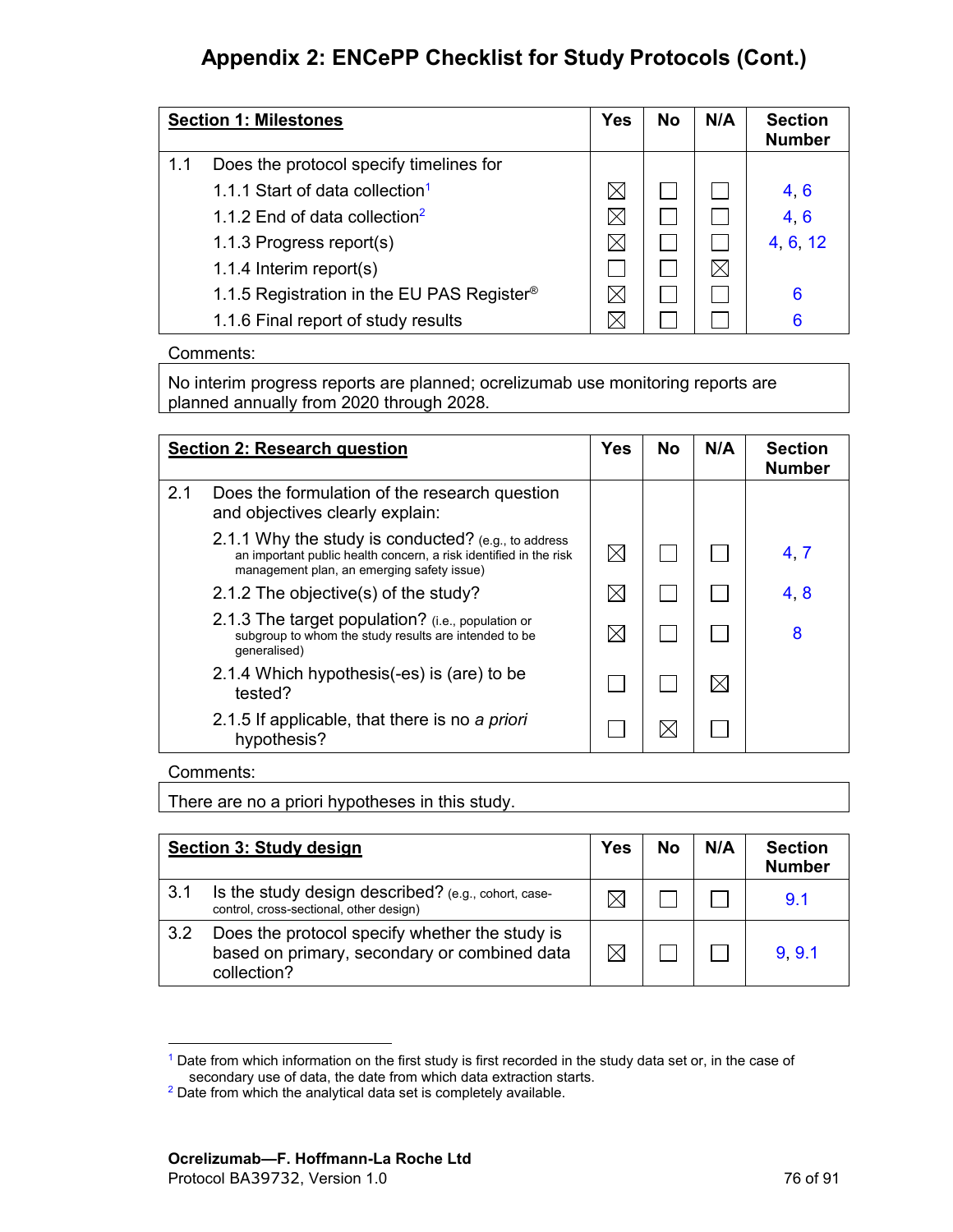|                  | Section 3: Study design                                                                                                                                                                                     | <b>Yes</b> | No | N/A | <b>Section</b><br><b>Number</b> |
|------------------|-------------------------------------------------------------------------------------------------------------------------------------------------------------------------------------------------------------|------------|----|-----|---------------------------------|
| 3.3 <sub>2</sub> | Does the protocol specify measures of<br><b>OCCUITENCE?</b> (e.g., rate, risk, prevalence)                                                                                                                  |            |    |     | 9.7.2                           |
| 3.4              | Does the protocol specify measure(s) of<br>association? (e.g., relative risk, odds ratio, excess risk,<br>incidence rate ratio, hazard ratio, number needed to harm [NNH])                                  |            |    |     | 9.7.4                           |
| 3.5              | Does the protocol describe the approach for the<br>collection and reporting of adverse<br>events/adverse reactions? (e.g., adverse events that will<br>not be collected in case of primary data collection) |            |    |     |                                 |

Comments:

|     | Section 4: Source and study populations                                                                                                           | <b>Yes</b>  | <b>No</b> | N/A         | <b>Section</b><br><b>Number</b> |
|-----|---------------------------------------------------------------------------------------------------------------------------------------------------|-------------|-----------|-------------|---------------------------------|
| 4.1 | Is the source population described?                                                                                                               |             |           |             | 9.2                             |
| 4.2 | Is the planned study population defined in terms<br>of:                                                                                           |             |           |             |                                 |
|     | 4.2.1 Study time period                                                                                                                           | $\boxtimes$ |           |             | 9.2.2                           |
|     | 4.2.2 Age and sex                                                                                                                                 | $\boxtimes$ |           |             | 9.2.1                           |
|     | 4.2.3 Country of origin                                                                                                                           |             |           | $\boxtimes$ |                                 |
|     | 4.2.4 Disease/indication                                                                                                                          | $\boxtimes$ |           |             | 9.1, 9.2.1                      |
|     | 4.2.5 Duration of follow-up                                                                                                                       | $\boxtimes$ |           |             | 9.2.3                           |
| 4.3 | Does the protocol define how the study<br>population will be sampled from the source<br>population? (e.g., event or inclusion/exclusion criteria) | $\boxtimes$ |           |             | 921                             |

#### Comments:

Eligibility in the study is independent of country of origin.

|     | <b>Section 5: Exposure definition and measurement</b>                                                                                                                                                     | <b>Yes</b> | <b>No</b> | N/A | <b>Section</b><br><b>Number</b> |
|-----|-----------------------------------------------------------------------------------------------------------------------------------------------------------------------------------------------------------|------------|-----------|-----|---------------------------------|
| 5.1 | Does the protocol describe how the study<br>exposure is defined and measured? (e.g.,<br>operational details for defining and categorising exposure.<br>measurement of dose and duration of drug exposure) |            |           |     | 9.3.1                           |
| 5.2 | Does the protocol address the validity of the<br>exposure measurement? (e.g., precision, accuracy, use<br>of validation sub-study)                                                                        |            |           |     | 9.9                             |
| 5.3 | Is exposure categorised according to time<br>windows?                                                                                                                                                     |            |           |     | 9.3.1                           |
| 5.4 | Is intensity of exposure addressed?<br>(e.g., dose, duration)                                                                                                                                             |            |           |     |                                 |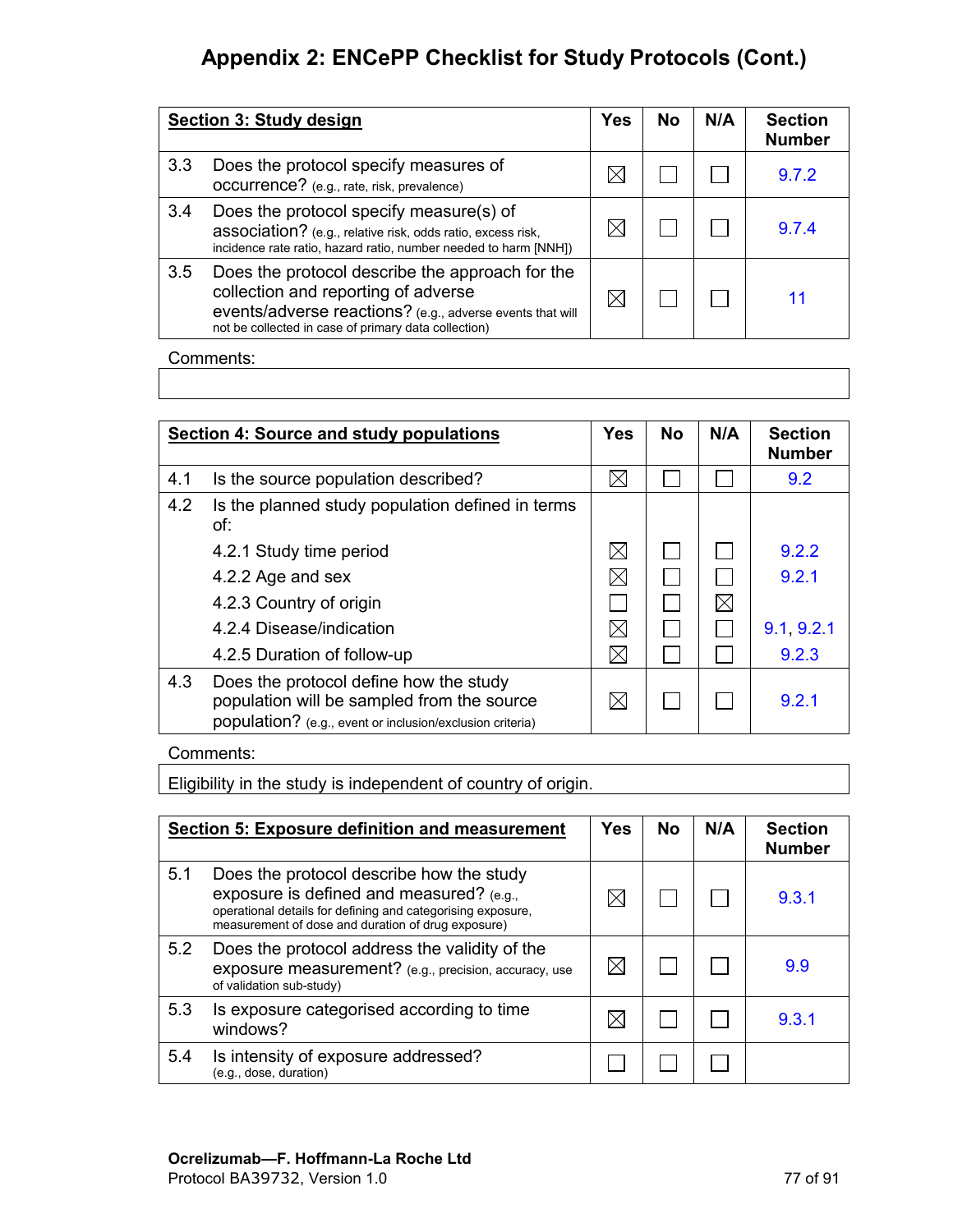|     | Section 5: Exposure definition and measurement                                                                                                          | Yes         | No | N/A | <b>Section</b><br><b>Number</b> |  |  |
|-----|---------------------------------------------------------------------------------------------------------------------------------------------------------|-------------|----|-----|---------------------------------|--|--|
| 5.5 | Is exposure categorised based on biological<br>mechanism of action and taking into account the<br>pharmacokinetics and pharmacodynamics of the<br>drug? | $\boxtimes$ |    |     | 7 9.3.1                         |  |  |
| 5.6 | Is (are) an appropriate comparator(s) identified?                                                                                                       |             |    |     | 4, 8, 9                         |  |  |
|     | $O$ and paralax                                                                                                                                         |             |    |     |                                 |  |  |

Comments:

|     | <b>Section 6: Outcome definition and measurement</b>                                                                                                                                                                              | <b>Yes</b> | No | N/A      | <b>Section</b><br><b>Number</b> |
|-----|-----------------------------------------------------------------------------------------------------------------------------------------------------------------------------------------------------------------------------------|------------|----|----------|---------------------------------|
| 6.1 | Does the protocol specify the primary and<br>secondary (if applicable) outcome(s) to be<br>investigated?                                                                                                                          |            |    |          | 9.3.2                           |
| 6.2 | Does the protocol describe how the outcomes<br>are defined and measured?                                                                                                                                                          |            |    |          | 9.3.2                           |
| 6.3 | Does the protocol address the validity of<br>outcome measurement? (e.g., precision, accuracy,<br>sensitivity, specificity, positive predictive value, use of validation<br>sub-study)                                             |            |    |          | 9.9                             |
| 6.4 | Does the protocol describe specific outcomes<br>relevant for Health Technology Assessment?<br>(e.g., HRQoL, QALYs, DALYS, health care services utilisation,<br>burden of disease or treatment, compliance, disease<br>management) |            |    | $\times$ |                                 |

Comments:

| <b>Section 7: Bias</b> |                                                                                                                      | <b>Yes</b> | No | N/A | <b>Section</b><br><b>Number</b> |
|------------------------|----------------------------------------------------------------------------------------------------------------------|------------|----|-----|---------------------------------|
| 7.1                    | Does the protocol address ways to measure<br>confounding? (e.g., confounding by indication)                          |            |    |     | 9.7.4                           |
| 7.2                    | Does the protocol address selection bias? (e.g.,<br>healthy user/adherer bias)                                       |            |    |     | 9                               |
| 7.3                    | Does the protocol address information bias? (e.g.,<br>misclassification of exposure and outcomes, time-related bias) |            |    |     | 9.9                             |

Comments:

|     | Section 8: Effect measure modification                                                                                                                     | <b>Yes</b> | <b>No</b> | N/A | <b>Section</b><br><b>Number</b> |
|-----|------------------------------------------------------------------------------------------------------------------------------------------------------------|------------|-----------|-----|---------------------------------|
| 8.1 | Does the protocol address effect modifiers? (e.g.,<br>collection of data on known effect modifiers, subgroup analyses,<br>anticipated direction of effect) |            |           |     |                                 |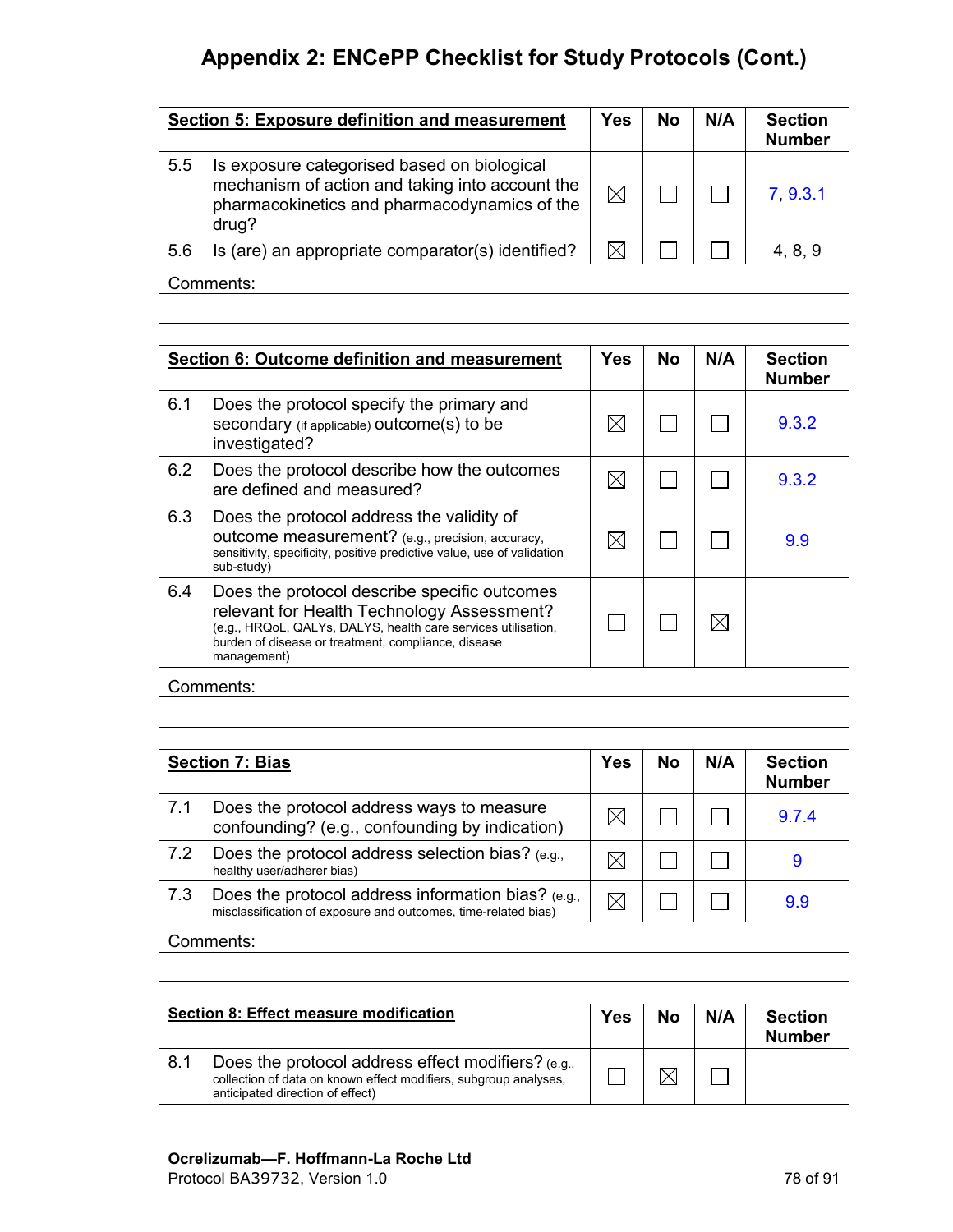Comments:

Effect modification is not considered at this point.

|     | <b>Section 9: Data sources</b>                                                                                                                                                  | <b>Yes</b>  | <b>No</b> | N/A | <b>Section</b><br><b>Number</b> |
|-----|---------------------------------------------------------------------------------------------------------------------------------------------------------------------------------|-------------|-----------|-----|---------------------------------|
| 9.1 | Does the protocol describe the data source(s)<br>used in the study for the ascertainment of:                                                                                    |             |           |     |                                 |
|     | 9.1.1 Exposure? (e.g., pharmacy dispensing, general<br>practice prescribing, claims data, self-report, face-to-face<br>interview)                                               | $\boxtimes$ |           |     | 9.3.1                           |
|     | 9.1.2 Outcomes? (e.g., clinical records, laboratory markers<br>or values, claims data, self-report, patient interview including<br>scales and questionnaires, vital statistics) | $\boxtimes$ |           |     | 9.3.2                           |
|     | 9.1.3 Covariates and other characteristics?                                                                                                                                     | $\boxtimes$ |           |     | 9.3.3                           |
| 9.2 | Does the protocol describe the information<br>available from the data source(s) on:                                                                                             |             |           |     |                                 |
|     | 9.2.1 Exposure? (e.g., date of dispensing, drug quantity,<br>dose, number of days of supply prescription, daily dosage,<br>prescriber)                                          | $\boxtimes$ |           |     | 9.4                             |
|     | 9.2.2 Outcomes? (e.g., date of occurrence, multiple event,<br>severity measures related to event)                                                                               | $\boxtimes$ |           |     | 9.4                             |
|     | 9.2.3 Covariates and other characteristics? (e.g.,<br>age, sex, clinical and drug use history, co-morbidity, co-<br>medications, lifestyle)                                     | $\boxtimes$ |           |     | 9.4                             |
| 9.3 | Is a coding system described for:                                                                                                                                               |             |           |     |                                 |
|     | 9.3.1 Exposure? (e.g., WHO Drug Dictionary, Anatomical<br>Therapeutic Chemical (ATC) Classification System)                                                                     | $\boxtimes$ |           |     | 9.4                             |
|     | 9.3.2 Outcomes? (e.g., International Classification of<br>Diseases (ICD), Medical Dictionary for Regulatory Activities<br>(MedDRA))                                             | $\boxtimes$ |           |     | 9.4                             |
|     | 9.3.3 Covariates and other characteristics?                                                                                                                                     | $\boxtimes$ |           |     | 9.4                             |
| 9.4 | Is a linkage method between data sources<br>described? (e.g., based on a unique identifier or other)                                                                            | $\boxtimes$ |           |     | 9.4                             |

Comments:

**Section 10: Analysis plan Yes No N/A Section Number** 10.1 Are the statistical methods and the reason for Are the statistical methods and the reason for  $\boxtimes$   $\Box$   $\Box$   $\Box$  [9.7](#page-47-0) 10.2 Is study size and/or statistical precision  $\Box$   $\Box$   $\Box$  9.5 10.3 Are descriptive analyses included?  $\boxtimes$   $\boxtimes$   $\boxtimes$   $\Box$ 10.4 Are stratified analyses included?  $\boxtimes$   $\boxtimes$   $\boxtimes$   $\boxminus$   $\Box$  9.7.8 10.5 Does the plan describe methods for analytic Does the plan describe metric os for analytic  $\boxtimes$   $\Box$   $\Box$   $\Box$  [9.7.4](#page-51-0)

### **Ocrelizumab—F. Hoffmann-La Roche Ltd**

Protocol BA39732, Version 1.0 79 of 91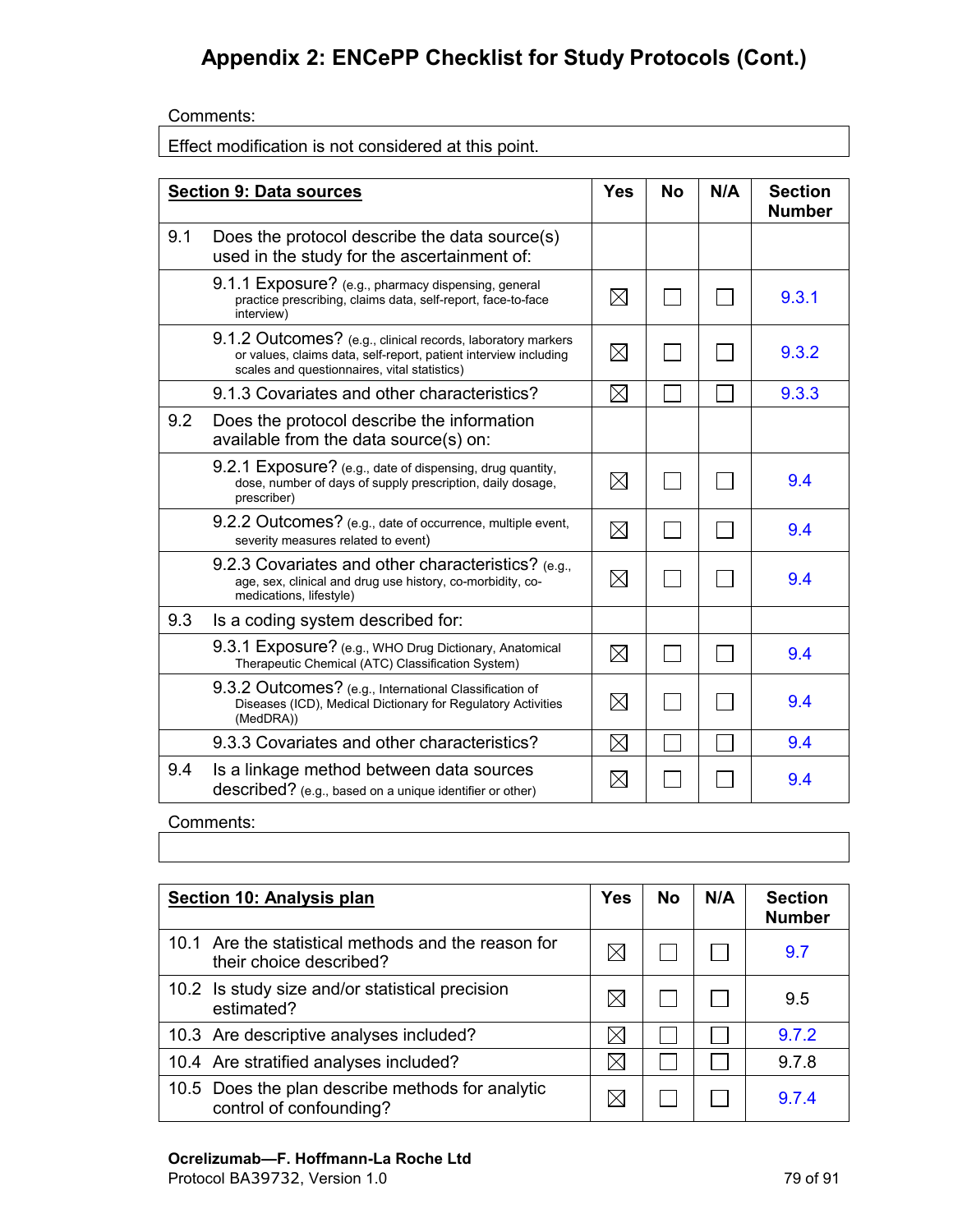| Section 10: Analysis plan                                                                 | <b>Yes</b> | <b>No</b> | N/A | <b>Section</b><br><b>Number</b> |
|-------------------------------------------------------------------------------------------|------------|-----------|-----|---------------------------------|
| 10.6 Does the plan describe methods for analytic<br>control of outcome misclassification? |            |           |     | 9.3.2                           |
| 10.7 Does the plan describe methods for handling<br>missing data?                         |            |           |     | 9.7.5                           |
| 10.8 Are relevant sensitivity analyses described?                                         |            |           |     | 4, 9.7.9                        |
| $O$ and probably                                                                          |            |           |     |                                 |

Comments:

| Section 11: Data management and quality control                                                                                                                  | Yes | <b>No</b> | N/A | <b>Section</b><br><b>Number</b> |
|------------------------------------------------------------------------------------------------------------------------------------------------------------------|-----|-----------|-----|---------------------------------|
| 11.1 Does the protocol provide information on data<br>storage? (e.g., software and IT environment, database<br>maintenance and anti-fraud protection, archiving) |     |           |     | 9.6                             |
| 11.2 Are methods of quality assurance described?                                                                                                                 |     |           |     | 9.8                             |
| 11.3 Is there a system in place for independent<br>review of study results?                                                                                      |     |           |     | 98                              |

#### Comments:

| <b>Section 12: Limitations</b>                                                                                                                                                                      | <b>Yes</b> | No | N/A | <b>Section</b><br><b>Number</b> |
|-----------------------------------------------------------------------------------------------------------------------------------------------------------------------------------------------------|------------|----|-----|---------------------------------|
| 12.1 Does the protocol discuss the impact on the<br>study results of:                                                                                                                               |            |    |     |                                 |
| 12.1.1 Selection bias?                                                                                                                                                                              |            |    |     | 9                               |
| 12.1.2 Information bias?                                                                                                                                                                            |            |    |     | 9.9                             |
| 12.1.3 Residual/unmeasured confounding?<br>(e.g., anticipated direction and magnitude of such biases,<br>validation sub-study, use of validation and external data, analytical<br>methods)          |            |    |     | 9.9                             |
| 12.2 Does the protocol discuss study feasibility? $(e.g.,$<br>study size, anticipated exposure uptake, duration of follow-up in a<br>cohort study, patient recruitment, precision of the estimates) | IXI        |    |     | 9.5                             |

Comments:

| <b>Section 13: Ethical issues</b>                                                         | <b>Yes</b> | <b>No</b> | N/A | <b>Section</b><br><b>Number</b> |
|-------------------------------------------------------------------------------------------|------------|-----------|-----|---------------------------------|
| 13.1 Have requirements of Ethics Committee/<br>Institutional Review Board been described? |            |           |     | 10                              |
| 13.2 Has any outcome of an ethical review procedure<br>been addressed?                    |            |           |     |                                 |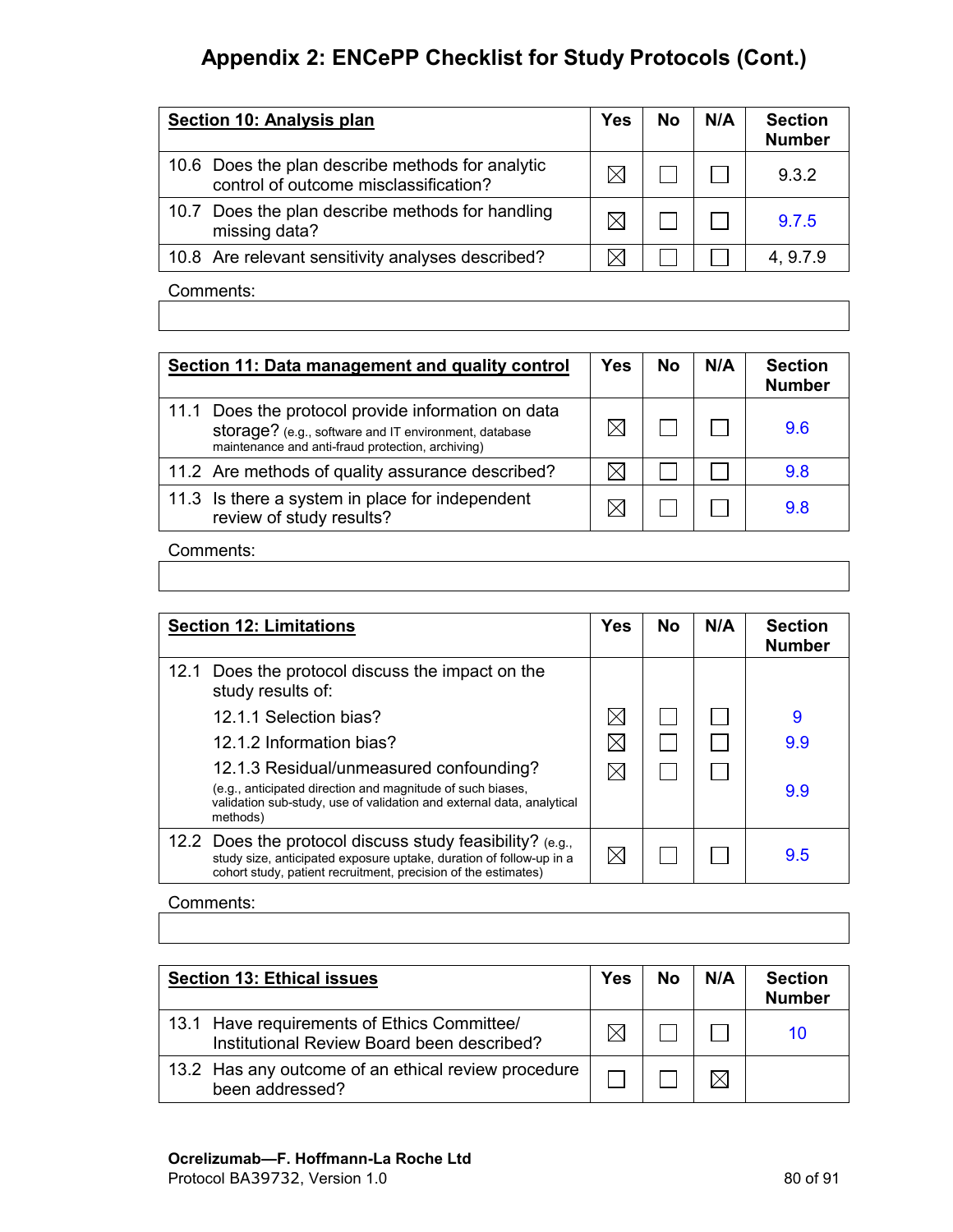| <b>Section 13: Ethical issues</b>                         | Yes | No | N/A | <b>Section</b><br><b>Number</b> |
|-----------------------------------------------------------|-----|----|-----|---------------------------------|
| 13.3 Have data protection requirements been<br>described? |     |    |     | 9.6 10                          |

Comments:

There has not been any ethical review procedure yet.

| <b>Section 14: Amendments and deviations</b>                                         | <b>Yes</b> | <b>No</b> | N/A | <b>Section</b><br><b>Number</b> |
|--------------------------------------------------------------------------------------|------------|-----------|-----|---------------------------------|
| 14.1 Does the protocol include a section to document  <br>amendments and deviations? |            |           |     |                                 |

#### Comments:

| Section 15: Plans for communication of study<br>results                                        | <b>Yes</b> | <b>No</b> | N/A | <b>Section</b><br><b>Number</b> |
|------------------------------------------------------------------------------------------------|------------|-----------|-----|---------------------------------|
| 15.1 Are plans described for communicating study<br>results (e.g., to regulatory authorities)? |            |           |     |                                 |
| 15.2 Are plans described for disseminating study<br>results externally, including publication? |            |           |     |                                 |

#### Comments:

Name of the main author of the protocol:

Date: dd/Month/year

Signature: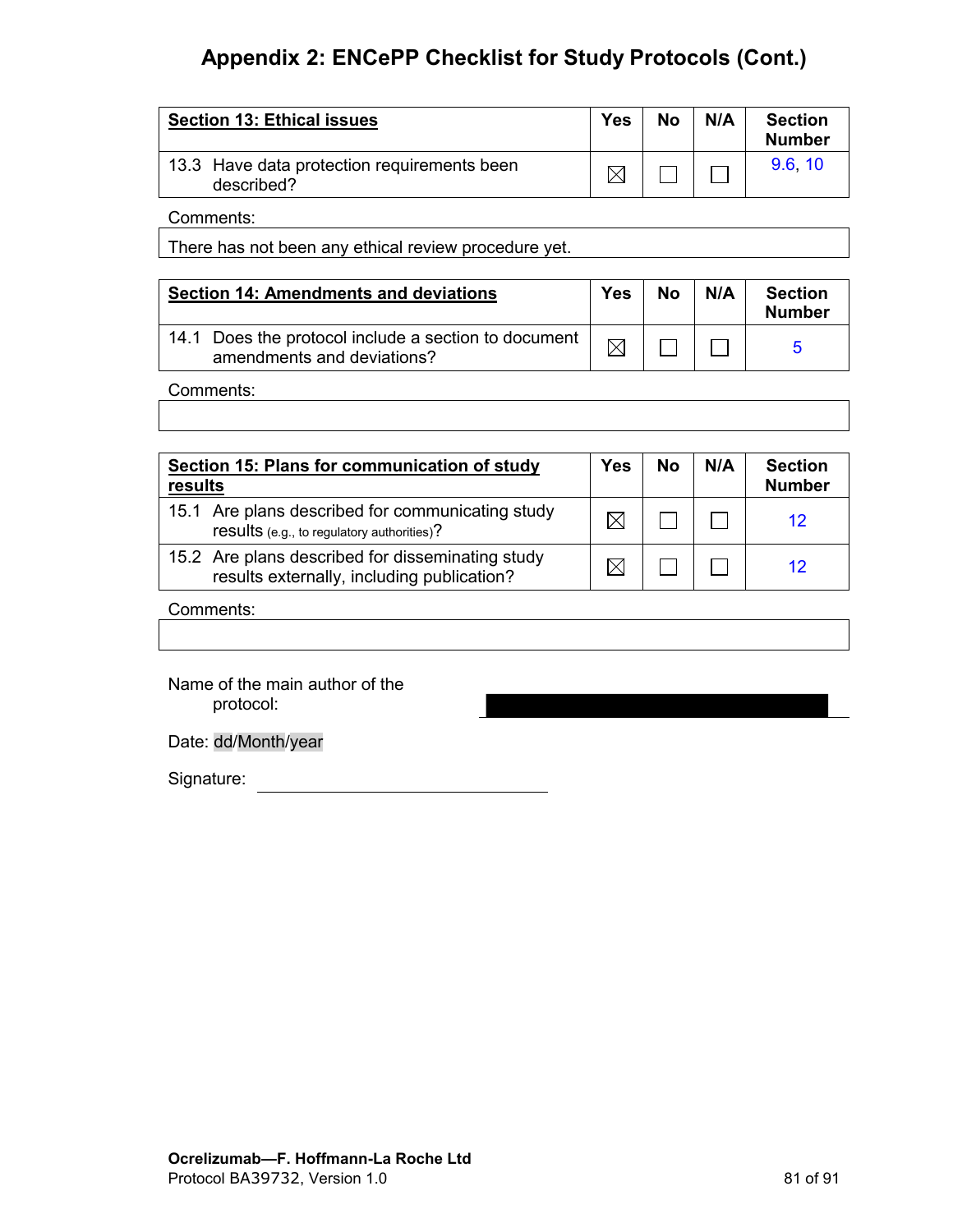## **Appendix 3 Algorithms to Identify Key Study Endpoints**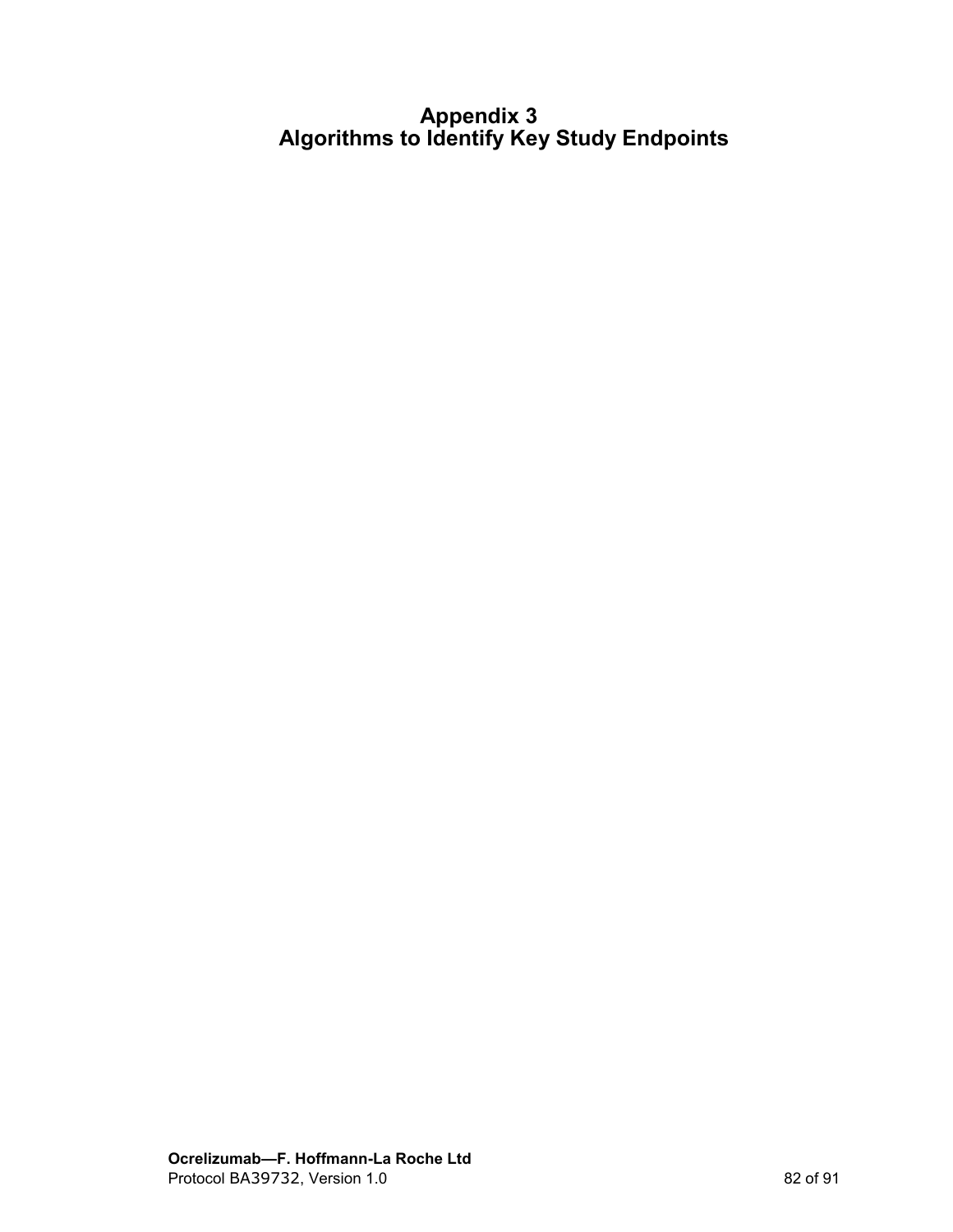## **Algorithms to Identify Key Endpoints**

| Endpoint                          | ICD-10 Codes                                                                                                                                                                                                                                                                                                                                                                                                                                                                                                                                                                                                                                                                                                                                                                                                                                                       | <b>CPT/HCPCS</b><br>Codes | Window for<br>Outcome<br>Ascertainment | Maternal or<br><b>Infant Files</b> |
|-----------------------------------|--------------------------------------------------------------------------------------------------------------------------------------------------------------------------------------------------------------------------------------------------------------------------------------------------------------------------------------------------------------------------------------------------------------------------------------------------------------------------------------------------------------------------------------------------------------------------------------------------------------------------------------------------------------------------------------------------------------------------------------------------------------------------------------------------------------------------------------------------------------------|---------------------------|----------------------------------------|------------------------------------|
| Major congenital<br>malformations | Included: Q chapter, D215, D821, D1810, P350, P351, P371.<br>Not included (codes for minor malformations <sup>a</sup> ): Q671, Q6740, Q672,<br>Q189, Q670, Q673, Q753, Q674, Q135, Q101, Q102, Q0782, Q752,<br>Q103, Q105, Q1880, Q170, Q173, Q175, Q174, Q171, Q172, Q181,<br>Q179, Q6741, Q3850, Q186, Q382, Q184, Q187, Q185, Q381,<br>Q182, Q180, Q680, Q7400, Q6810, Q845, Q8280, Q653-Q656,<br>Q668, Q669, Q665, Q663, Q666, Q662, Q667, Q664, Q833, Q8252,<br>Q8250, Q825, Q8251, Q7660, Q7662, Q765, Q683, Q684, Q685,<br>Q675, Q7643, Q676, Q6821, Q677, Q678, Q760, Q7671, Q0461,<br>Q270, Q250 if gestational age < 37 weeks, Q2111, Q256 if<br>gestational age < 37 weeks, Q261, Q2541, Q331, Q3310, Q314,<br>Q315, Q320, Q4021, Q4320, Q4381, Q4382, Q401, Q430, Q400,<br>Q633, Q610, Q627, Q5521, Q527, Q525, Q523, Q5520, Q53, Q899,<br>Q950, Q951. |                           | Birth through first<br>year of life    | Infant                             |
| Spontaneous<br>abortion           | O02.1<br>O03                                                                                                                                                                                                                                                                                                                                                                                                                                                                                                                                                                                                                                                                                                                                                                                                                                                       | 59820 59821               | Before gestational<br>week 20          | Maternal                           |
| <b>Stillbirth</b>                 | 031.0, P95, Z37.1, Z37.3, Z37.4, Z37.6, Z37.7                                                                                                                                                                                                                                                                                                                                                                                                                                                                                                                                                                                                                                                                                                                                                                                                                      |                           | At or after<br>gestational week 20     | Maternal                           |
| Small for<br>gestational age      | US data sources:<br>O36.51 and O36.59<br>1.<br>P <sub>05.1</sub><br>2. Combinations of estimated gestational age at birth (derived from<br>codes Z3A), sex, and codes for birth weight (codes P07) based<br>on US growth standards (Oken et al., 2003)<br>3. #1 or #2                                                                                                                                                                                                                                                                                                                                                                                                                                                                                                                                                                                              |                           | 90 days before or<br>after delivery    | Either                             |
|                                   | Danish Registers:<br>Birth weight < 10th percentile of birth weight by gestational age<br>1.<br>at birth and sex (primary algorithm)<br>Birth weight < 5th percentile of birth weight by gestational age at<br>2.                                                                                                                                                                                                                                                                                                                                                                                                                                                                                                                                                                                                                                                  | Not applicable            | Not applicable                         | Infant                             |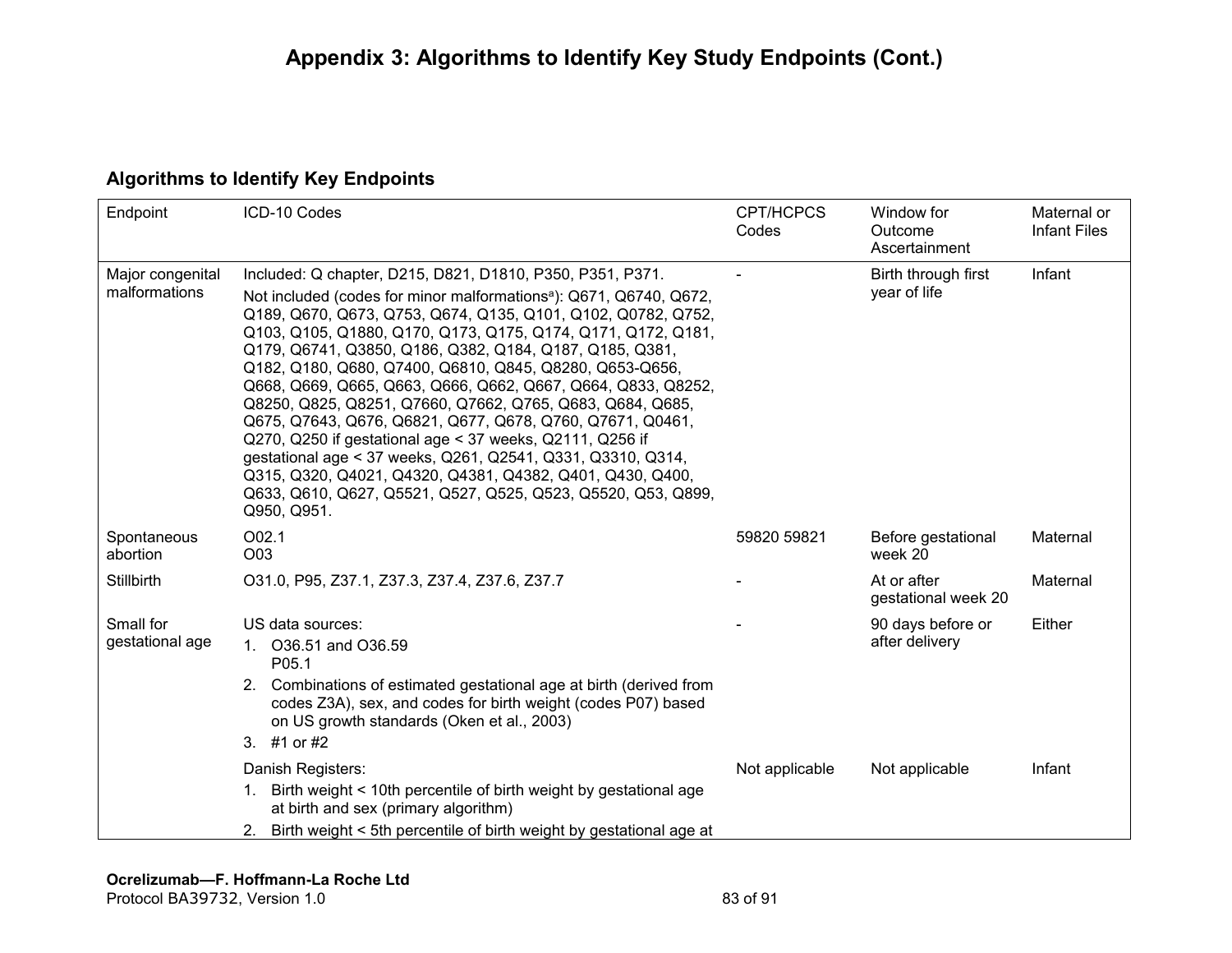## **Appendix 3: Algorithms to Identify Key Study Endpoints (Cont.)**

| Endpoint                   | ICD-10 Codes                                                                                                                                                                                                                             | CPT/HCPCS<br>Codes               | Window for<br>Outcome<br>Ascertainment | Maternal or<br>Infant Files |
|----------------------------|------------------------------------------------------------------------------------------------------------------------------------------------------------------------------------------------------------------------------------------|----------------------------------|----------------------------------------|-----------------------------|
|                            | birth and sex (secondary algorithm)                                                                                                                                                                                                      |                                  |                                        |                             |
| Preterm birth <sup>b</sup> | ICD-10 codes mapped from ICD-9 codes retained in the final<br>model of the method developed by Eworuke et al. (2012).<br>Mapping will use the mapping tools developed by the Centers for<br>Medicaid and Medicaid Services. <sup>c</sup> | Per Table 5 in<br>Eworuke et al. | Birth through 3<br>months of life      | Infant                      |
|                            | Gestational age at birth < 37 completed weeks using the<br>estimated gestational age at birth (e.g., codes Z3A.x)                                                                                                                        |                                  |                                        |                             |
|                            | #1 or #2                                                                                                                                                                                                                                 |                                  |                                        |                             |

Note: the occurrence of any of these codes one or more times will be taken to represent the presence of the endpoint.

a Some of these codes represent more than one minor malformation.

**b** In Denmark, preterm birth will be identified as births before 37 completed gestational weeks using gestational age at birth as recorded in the Danish Medical Birth Register. In US data, validation efforts will determine which algorithm will be preferred.

<sup>c</sup> For algorithm 1, in addition to ICD-10 and *Current Procedural Terminology* codes, length of stay and death will be used to obtain the prematurity score for each child. Scores > 0.8 will be used to identify preterm infants.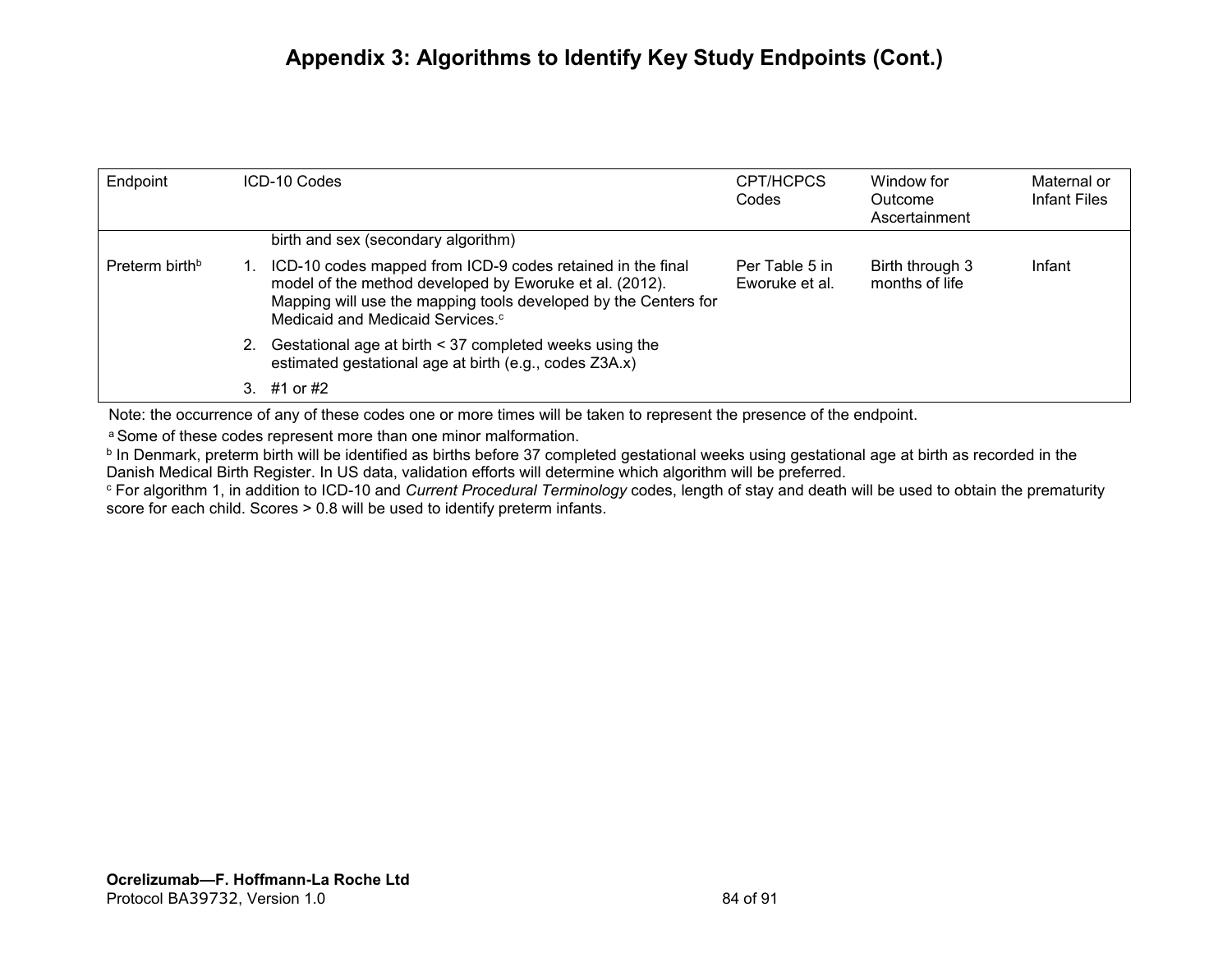### **Appendix 4 Characteristics of Study Data Sources**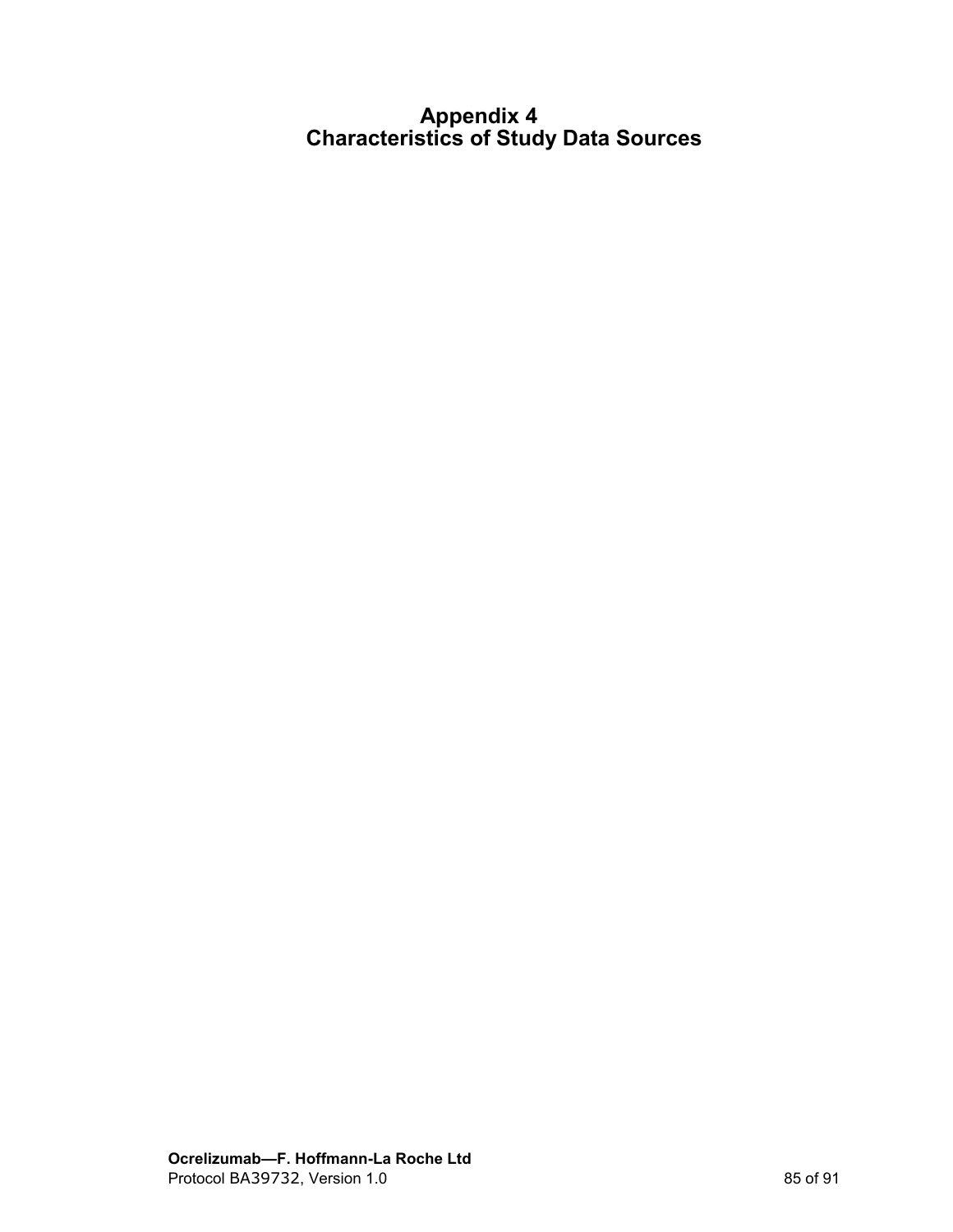### **Overview of Characteristics of Study Data Sources**

| Description                            | <b>HIRD<sup>a</sup></b>                                                                                                                                                                      | DAPI and Optum<br>Research<br>Databaseb | MarketScan<br>Databases <sup>c</sup>                                                                    | <b>Danish National</b><br>Registers <sup>d</sup>                                                                                                | Danish MS<br>Register <sup>e</sup> | Danish MS<br>Treatment<br>Registerf                                              |
|----------------------------------------|----------------------------------------------------------------------------------------------------------------------------------------------------------------------------------------------|-----------------------------------------|---------------------------------------------------------------------------------------------------------|-------------------------------------------------------------------------------------------------------------------------------------------------|------------------------------------|----------------------------------------------------------------------------------|
| Year available                         | 2006                                                                                                                                                                                         | 1993                                    | 1995                                                                                                    | 1977                                                                                                                                            | 1956                               | 1996                                                                             |
| Database type                          | Health care claims                                                                                                                                                                           | Health care claims                      | Health care claims                                                                                      | Nationwide health<br>record databases<br>capable of linkage<br>with other<br>databases through<br>a unique personal<br>identification<br>number | Disease-specific<br>register       | DMT-treated,<br>disease-specific<br>register                                     |
| Purpose                                | Administrative                                                                                                                                                                               | Administrative                          | Administrative                                                                                          | Administrative                                                                                                                                  | Research database                  | Clinical quality<br>monitoring, safety<br>surveillance, and<br>research database |
| Country                                | <b>US</b>                                                                                                                                                                                    | <b>US</b>                               | <b>US</b>                                                                                               | Denmark                                                                                                                                         | Denmark                            | Denmark                                                                          |
| Database size                          | As of June 2017:<br>60 million<br>individuals with<br>multiple health<br>plans coverage<br>and over 44 million<br>lives with medical<br>and pharmacy<br>coverage at any<br>point since 2006. | Over 100 million<br>lives since 1993    | 225 million unique<br>patients since 1995<br>62.9 million<br>covered lives in the<br>most recent update | 5.6 million<br>Nationwide                                                                                                                       | Nationwide                         | Nationwide                                                                       |
| Representa-<br>tiveness of<br>patients | Commercially<br>insured population                                                                                                                                                           | Commercially<br>insured population      | Commercially<br>insured population                                                                      | Total population                                                                                                                                | All patients with<br><b>MS</b>     | All patients with<br>MS treated with<br>DMTs (mandatory<br>registration)         |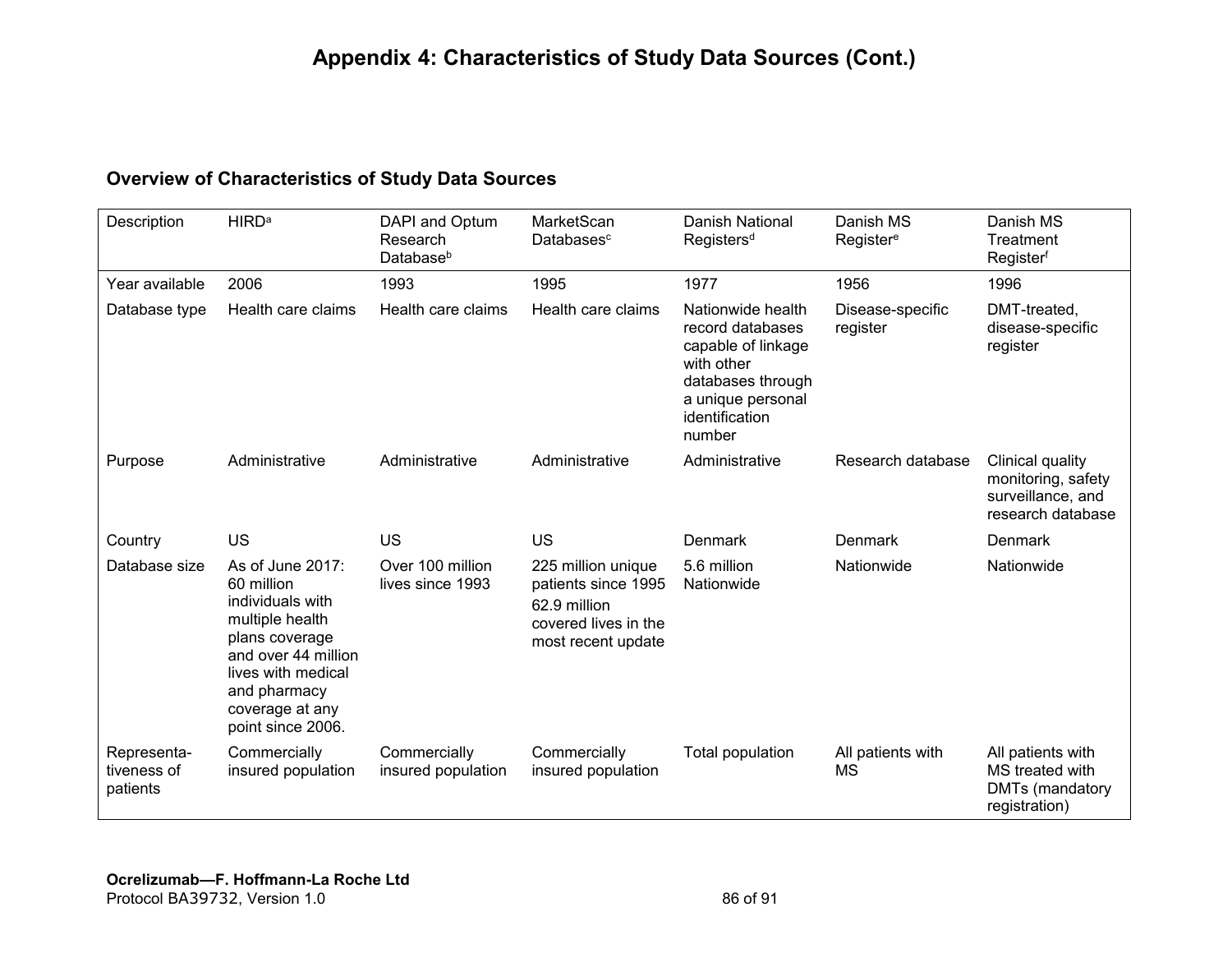# **Appendix 4: Characteristics of Study Data Sources (Cont.)**

| Description                                         | <b>HIRD<sup>a</sup></b>                                                          | DAPI and Optum<br>Research<br>Database <sup>b</sup>                                                                                                                                                                                           | MarketScan<br>Databasesc                                                              | Danish National<br>Registers <sup>d</sup>                                          | Danish MS<br>Register <sup>e</sup>                                                                                                                                                                                                                                                                                                                                                                                         | Danish MS<br>Treatment<br>Registerf                                                                                                                                           |
|-----------------------------------------------------|----------------------------------------------------------------------------------|-----------------------------------------------------------------------------------------------------------------------------------------------------------------------------------------------------------------------------------------------|---------------------------------------------------------------------------------------|------------------------------------------------------------------------------------|----------------------------------------------------------------------------------------------------------------------------------------------------------------------------------------------------------------------------------------------------------------------------------------------------------------------------------------------------------------------------------------------------------------------------|-------------------------------------------------------------------------------------------------------------------------------------------------------------------------------|
| Type of health<br>care contact or<br>source of data | Physician,<br>specialist, and<br>emergency room<br>visits, and hospital<br>stays | Inpatient hospital,<br>outpatient hospital,<br>emergency room,<br>physician's office,<br>surgery center,<br>etc.) for virtually all<br>types of services<br>provided, including<br>specialty,<br>preventive and<br>office-based<br>treatments | Inpatient hospital,<br>outpatient hospital,<br>emergency room,<br>physician's office, | Inpatient,<br>outpatient<br>(ambulatory)<br>clinics, or<br>emergency<br>department | 1,322 departments<br>of neurology,<br>private<br>neurologists, MS<br>rehabilitation<br>clinics, the Danish<br><b>MS Treatment</b><br>Registry, the<br>Danish MS Society<br>and<br>neuropathologists.<br>Two neurologists<br>extract data from<br>medical records<br>Online data<br>collection by the<br>neurologist in the<br>MS clinics and<br>monthly quality-<br>control checks of<br>the data by the<br>registry staff | All Danish<br>departments of<br>neurology through<br>notification at<br>treatment start, and<br>during follow-up at<br>month 3 from start<br>and every 6<br>months thereafter |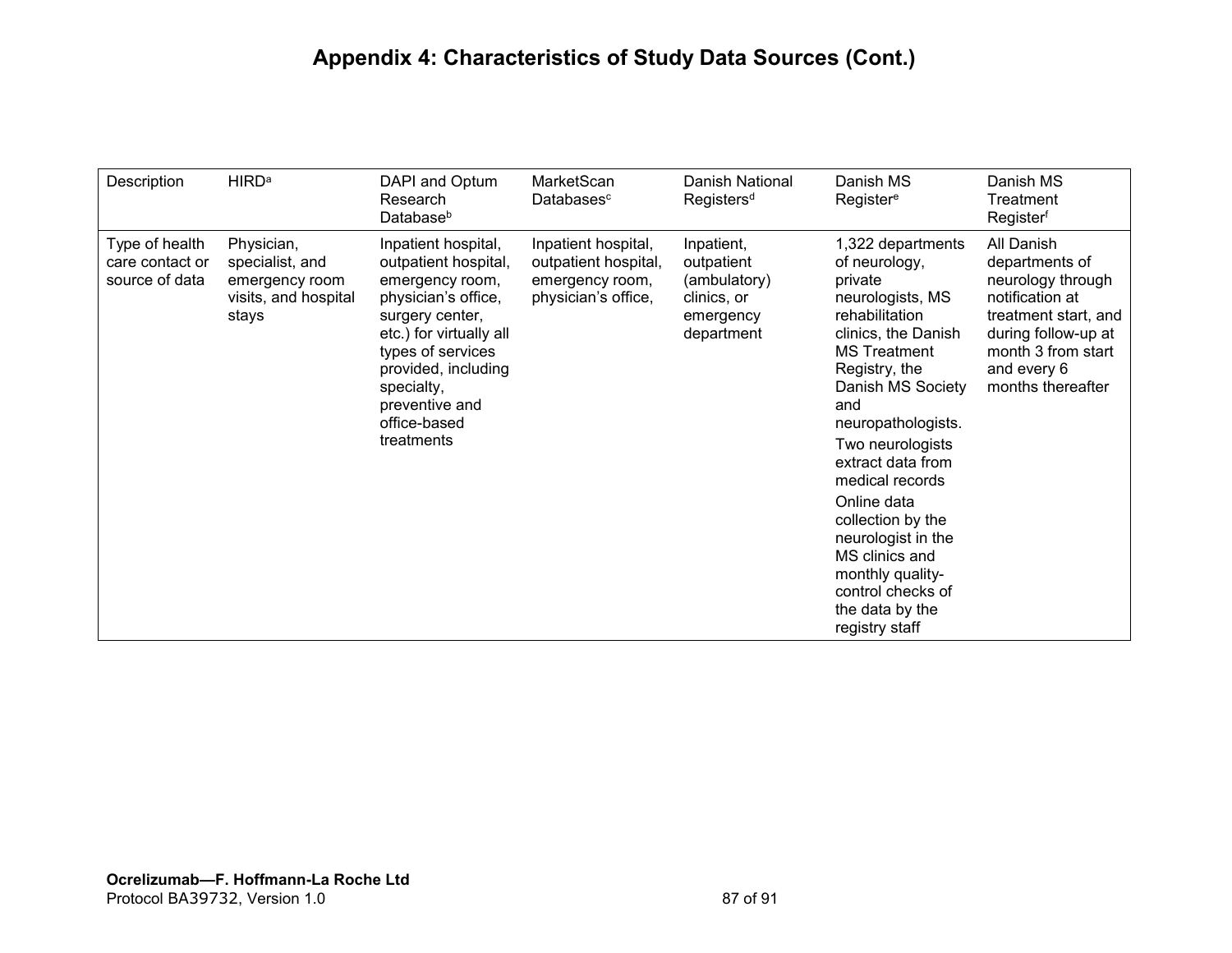# **Appendix 4: Characteristics of Study Data Sources (Cont.)**

| Description                            | <b>HIRD<sup>a</sup></b>                                                                                                                                    | DAPI and Optum<br>Research<br>Database <sup>b</sup>                                                                                                                                                                               | MarketScan<br>Databasesc                                                                  | Danish National<br>Registers <sup>d</sup>                                                                                            | Danish MS<br>Register <sup>e</sup>                                                                                                                                                                               | Danish MS<br>Treatment<br>Registerf |
|----------------------------------------|------------------------------------------------------------------------------------------------------------------------------------------------------------|-----------------------------------------------------------------------------------------------------------------------------------------------------------------------------------------------------------------------------------|-------------------------------------------------------------------------------------------|--------------------------------------------------------------------------------------------------------------------------------------|------------------------------------------------------------------------------------------------------------------------------------------------------------------------------------------------------------------|-------------------------------------|
| Data on<br>medications                 | Approved<br>prescription drug<br>and biologic<br>products dispensed<br>in pharmacies,<br>specialty<br>pharmacies,<br>outpatient settings,<br>and hospitals | Pharmacy claims<br>or procedure<br>claims for<br>approved drug and<br>biologic products<br>dispensed in<br>pharmacies or<br>specialty<br>pharmacies or<br>dispensed or<br>administered in<br>outpatient settings<br>and hospitals | Pharmacy claims,<br>claims for mail<br>order prescriptions<br>and specialty<br>pharmacies | Pharmacy-<br>dispensed<br>prescriptions,<br>reimbursed and<br>non-reimbursed                                                         | Available as the<br>online data<br>collection platform;<br>serves as data<br>source for the<br>clinical quality<br>database where<br>notification on all<br>patients with MS<br>treated with DMT is<br>mandatory |                                     |
| Medication<br>information<br>available | Dispensed date,<br>product, strength,<br>days' supply,<br>quantity dispensed,<br>and prescriber<br>specialty                                               | Drug name, drug<br>strength, fill date,<br>quantity dispensed,<br>and days of supply,<br>along with<br>administration date<br>for medications<br>administered by a<br>health care<br>provider                                     | Dispensed date,<br>product, strength,<br>days' supply,<br>quantity dispensed              | <b>Formulations</b><br>strength, DDD<br>(dose unit) and<br>DDD <sub>s</sub> per<br>package, units per<br>package, date<br>dispensing |                                                                                                                                                                                                                  |                                     |
| Dose                                   | Based on<br>pharmacy<br>dispensing data                                                                                                                    | Based on<br>pharmacy<br>dispensing data                                                                                                                                                                                           | Based on<br>pharmacy<br>dispensing data                                                   | Dose optional, in<br>free text                                                                                                       | Not available for<br><b>DMTs</b>                                                                                                                                                                                 |                                     |
| Duration                               | Based on<br>pharmacy<br>dispensing data                                                                                                                    | Based on<br>pharmacy<br>dispensing data                                                                                                                                                                                           | Based on<br>pharmacy<br>dispensing data                                                   | Based on<br>prescription refills                                                                                                     | Not available for<br><b>DMTs</b>                                                                                                                                                                                 |                                     |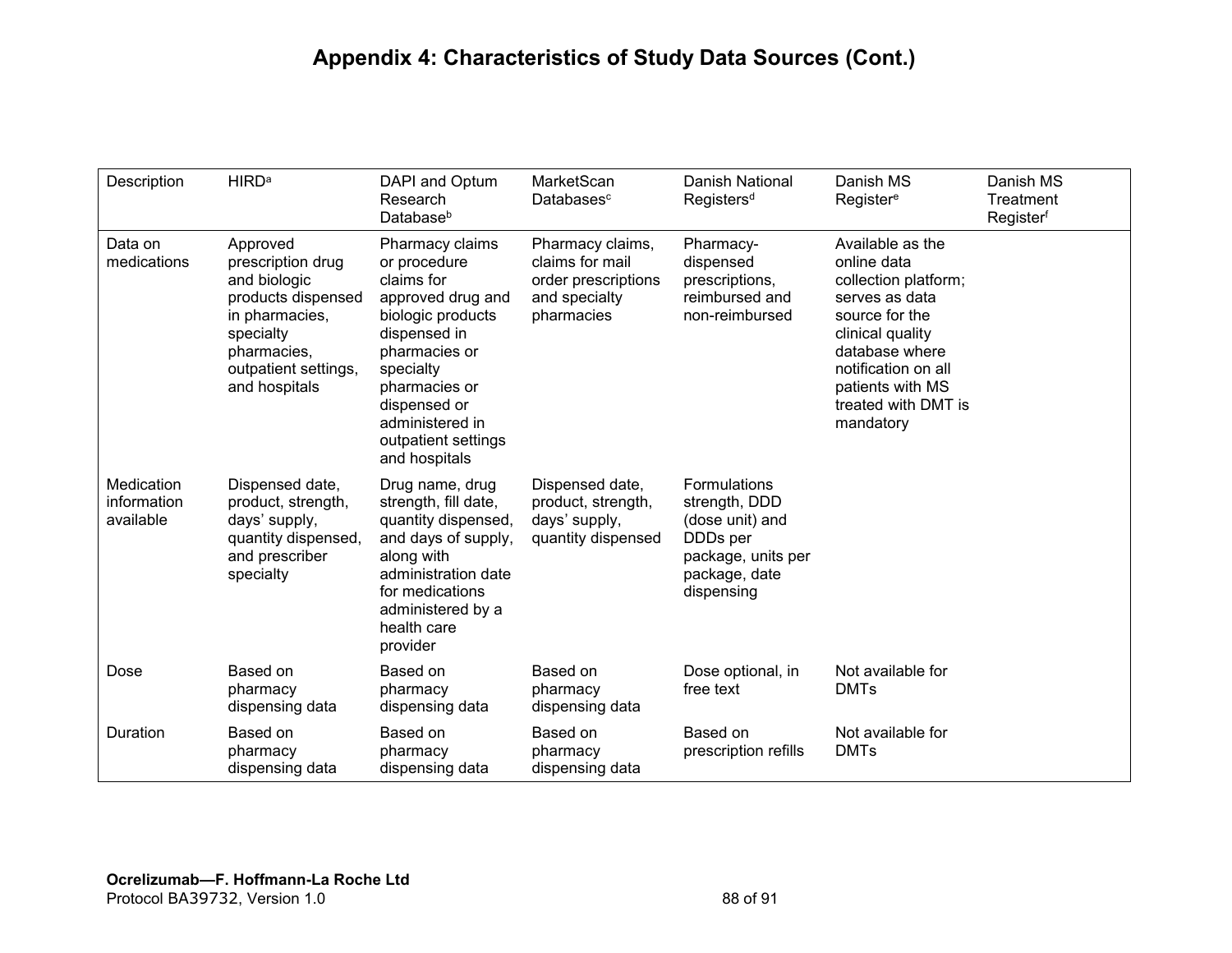| Description                          | <b>HIRD<sup>a</sup></b>                                                                                                                                                                                                                        | DAPI and Optum<br>Research<br>Database <sup>b</sup> | MarketScan<br>Databasesc       | <b>Danish National</b><br>Registers <sup>d</sup> | Danish MS<br>Register <sup>e</sup>                                                                                  | Danish MS<br><b>Treatment</b><br>Registerf                                                                                                                               |
|--------------------------------------|------------------------------------------------------------------------------------------------------------------------------------------------------------------------------------------------------------------------------------------------|-----------------------------------------------------|--------------------------------|--------------------------------------------------|---------------------------------------------------------------------------------------------------------------------|--------------------------------------------------------------------------------------------------------------------------------------------------------------------------|
| Drug dictionary<br>codes             | NDC linked to 14-<br>digit GPI<br>For some drugs<br>and biologic<br>therapy products<br>used in outpatient<br>physician offices,<br>clinics, and<br>inpatient settings:<br>CPT, HCPCS, or,<br>depending on the<br>type of product,<br>ICD-9-CM | <b>NDC</b>                                          | <b>NDC</b>                     | ATC classification<br>code                       | ATC classification<br>code                                                                                          |                                                                                                                                                                          |
| Diagnosis/<br>clinical<br>indication | No                                                                                                                                                                                                                                             | No                                                  | No                             | Optional, in free<br>text. Based on<br>proxies   | MS disease<br>course, date of<br>onset, date of<br>diagnosis,<br>symptoms at onset,<br>diagnostic<br>accuracy, EDSS | MS disease<br>course, date of<br>onset, date of<br>diagnosis,<br>symptoms at onset,<br>diagnostic<br>accuracy, EDSS,<br>number of relapses<br>in last 12 or 24<br>months |
| Outpatient<br>diagnosis              | Yes                                                                                                                                                                                                                                            | Yes                                                 | Yes                            | Only outpatient<br>hospital diagnoses            | Linkage with<br>Danish National<br>Registries                                                                       | Linkage with<br>Danish National<br>Registries                                                                                                                            |
| Hospital<br>diagnosis                | Yes                                                                                                                                                                                                                                            | Yes                                                 | Yes                            | Yes                                              | Linkage with<br>Danish National<br>Registries                                                                       | Linkage with<br>Danish National<br>Registries                                                                                                                            |
| Disease codes                        | ICD-9-CM, ICD-10-<br><b>CM</b>                                                                                                                                                                                                                 | ICD-9-CM, ICD-10-<br><b>CM</b>                      | ICD-9-CM, ICD-10-<br><b>CM</b> | ICD-10-CM                                        | <b>ICD-10</b>                                                                                                       |                                                                                                                                                                          |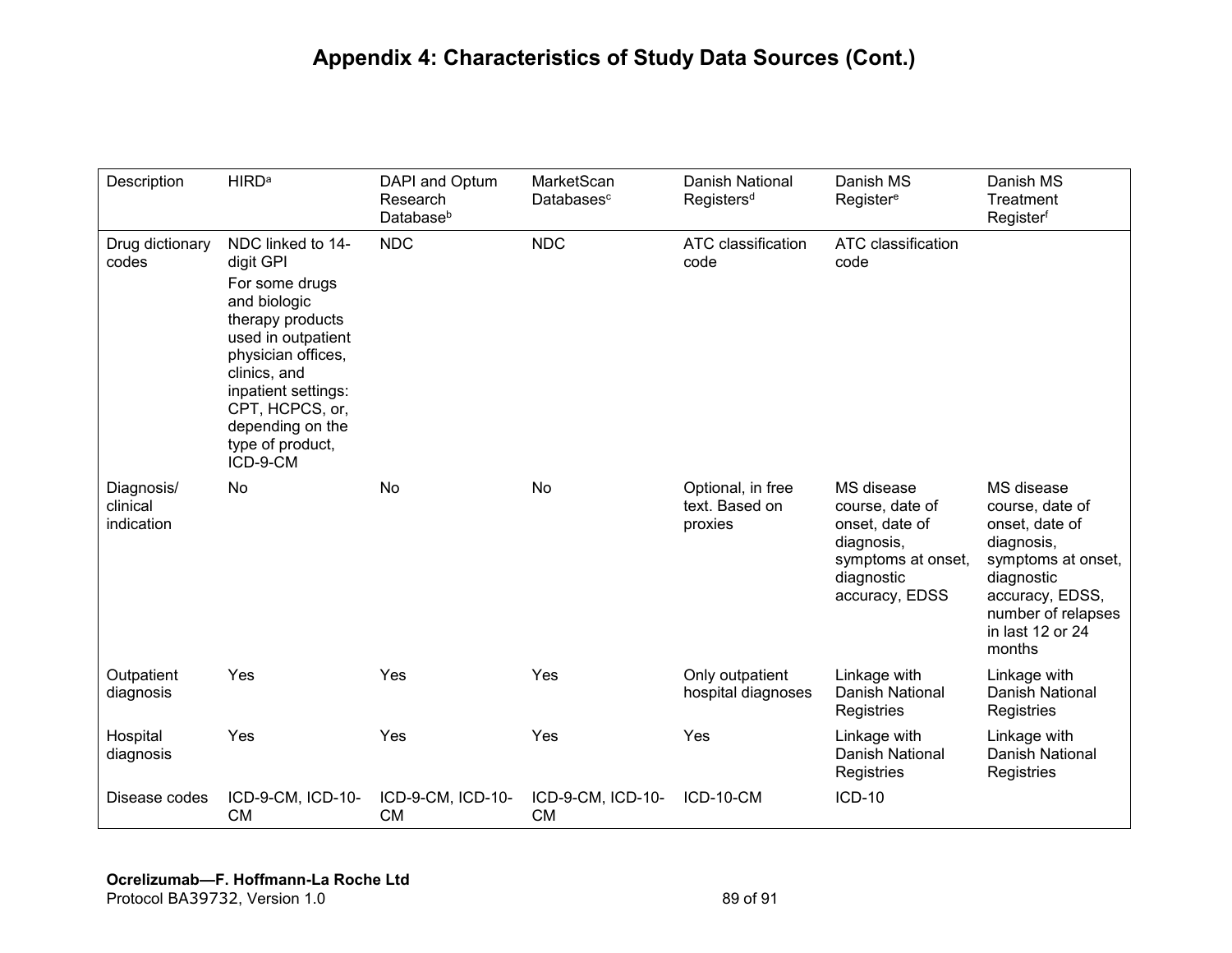| Description                                      | <b>HIRD<sup>a</sup></b>                                                            | DAPI and Optum<br>Research<br>Database <sup>b</sup>                                        | MarketScan<br>Databasesc       | Danish National<br>Registers <sup>d</sup> | Danish MS<br>Register <sup>e</sup>             | Danish MS<br>Treatment<br>Registerf           |
|--------------------------------------------------|------------------------------------------------------------------------------------|--------------------------------------------------------------------------------------------|--------------------------------|-------------------------------------------|------------------------------------------------|-----------------------------------------------|
| Procedure<br>codes                               | CPT, HCPCS                                                                         | CPT, HCPCS                                                                                 | CPT, HCPCS                     | <b>NCSP</b>                               |                                                |                                               |
| Diagnostic<br>examinations                       | CPT, HCPCS                                                                         | CPT, HCPCS                                                                                 | CPT, HCPCS                     | NCSP (no results)                         | Evoked potentials,<br>MRI, CSF                 | Radiological<br>examination (with<br>results) |
| Laboratory<br>tests                              | <b>Standard LOINC</b><br>coding                                                    | Procedure and test<br>results available                                                    | Procedure                      |                                           | JCV, NAb, Tysabri<br>antibody, CSF<br>analyses | Some tests (with<br>results)                  |
| Lifestyle risk<br>factors                        | No                                                                                 | No                                                                                         | <b>No</b>                      | Yes                                       | No                                             | No                                            |
| Source of data<br>for validation                 | Inpatient and<br>outpatient medical<br>records; patient<br>and provider<br>surveys | Inpatient and<br>outpatient medical<br>records                                             | Not available                  | Not available                             | Inpatient and<br>outpatient medical<br>records | Not available                                 |
| Linkage to<br>other data<br>sources              | National mortality,<br>cancer and vaccine<br>registries                            | National mortality<br>and birth registries,<br>surveys and<br>medical records <sup>9</sup> | EMR, mortality                 | Danish National<br>Registers              | <b>Danish National</b><br>Registers            | <b>Danish National</b><br>Registers           |
| Approximate<br>time lag<br>(updates per<br>year) | 3 months (monthly<br>update)                                                       | 6 months (semi-<br>annually/quarterly)                                                     | 6 months (quarterly<br>update) | 6 to 8 months<br>(annually)               |                                                |                                               |

ATC = Anatomical Therapeutic Chemical; CPT = Current Procedural Terminology; CSF = cerebrospinal fluid; DAPI = Dynamic Assessment of Pregnancies and Infants; DDD = defined daily dose; DMT = disease-modifying therapy; EDSS = Expanded Disability Status\ Scale; EMR = electronic medical record; GPI = Generic Product Identifier; HCPCS = Healthcare Financing Administration Common Procedure Coding System; ICD-10 = *International Statistical Classification of Diseases and Related Health Problems, 10th Revision*; ICD-10-CM = *International Classification of Diseases, 10th Revision, Clinical Modification*; ICD-9-CM = *International Classification of Diseases, 9th Revision, Clinical Modification*; JCV = JC virus; LOINC = Logical Observation Identifiers Names and Codes; MRI = magnetic resonance imaging; MS = multiple sclerosis; NA = not applicable; NAb = neutralizing antibodies; NCSP = NOMESCO classification of surgical procedures; NDC = National Drug Codes.